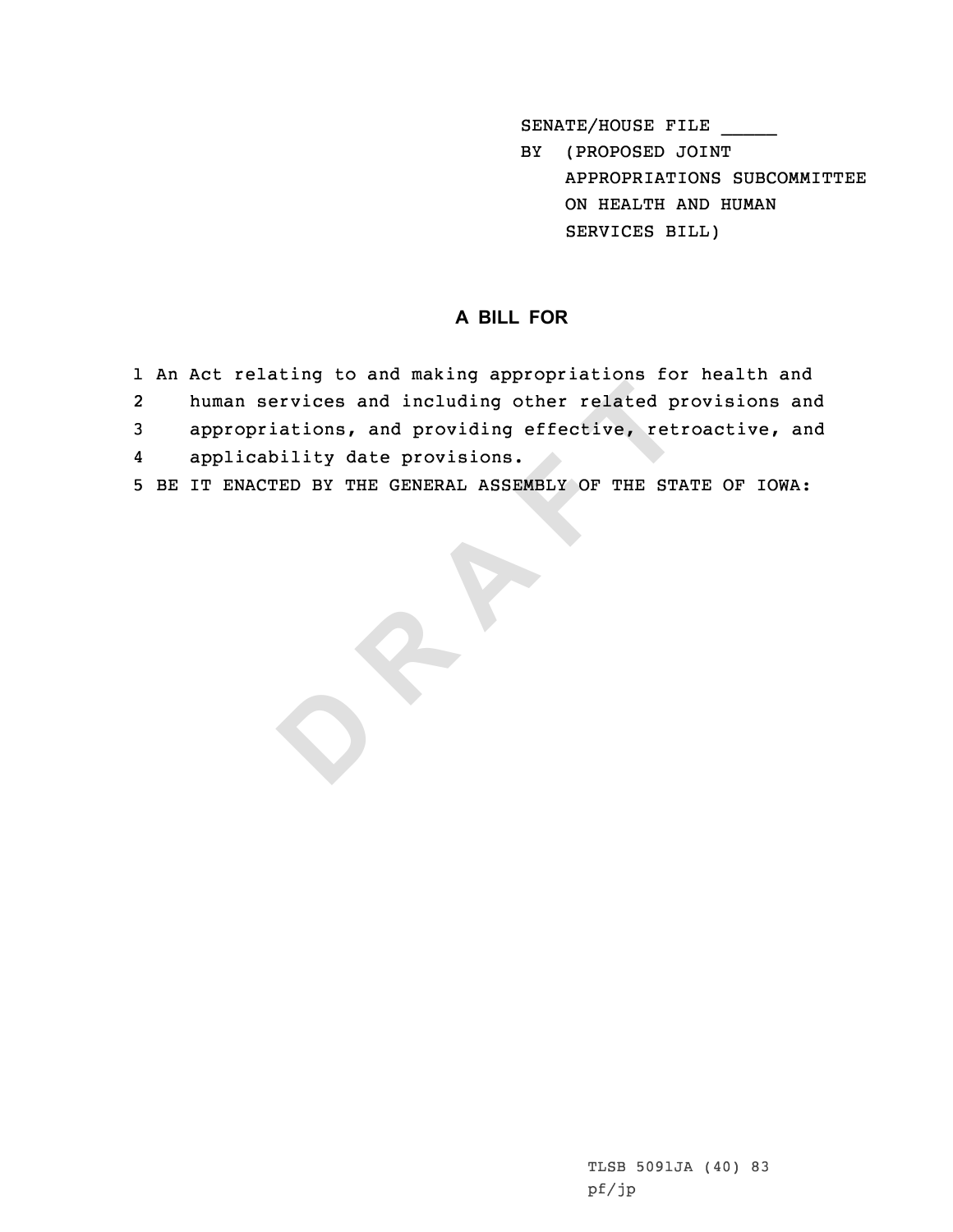| ı              | DIVISION I                                                         |
|----------------|--------------------------------------------------------------------|
| $\overline{2}$ | DEPARTMENT ON AGING                                                |
| 3              | Section 1. DEPARTMENT ON AGING. There is appropriated from         |
| 4              | the general fund of the state to the department on aging for       |
| 5.             | the fiscal year beginning July 1, 2010, and ending June 30,        |
| 6              | 2011, the following amount, or so much thereof as is necessary,    |
|                | 7 to be used for the purposes designated:                          |
| 8              | For aging programs for the department on aging and area            |
| 9              | agencies on aging to provide citizens of Iowa who are 60 years     |
|                | 10 of age and older with case management for the frail elderly,    |
|                | 11 resident advocate committee coordination, employment, and other |
|                | 12 services which may include but are not limited to adult day     |
|                | 13 services, respite care, chore services, telephone reassurance,  |
|                | 14 information and assistance, and home repair services, and       |
| 15.            | for the construction of entrance ramps which make residences       |
|                | 16 accessible to the physically handicapped, and for salaries,     |
| 17             | support, administration, maintenance, and miscellaneous            |
| 18             | purposes, and for not more than the following full-time            |
|                | 19 equivalent positions:                                           |
| 20             | \$4,662,988                                                        |
|                | 38.5                                                               |
| 22             | Funds appropriated in this section may be used to<br>ı.            |
| 23             | supplement federal funds under federal requlations.<br>Tо          |
|                | 24 receive funds appropriated in this section, a local area        |
|                | 25 agency on aging shall match the funds with moneys from other    |
|                | 26 sources according to rules adopted by the department. Funds     |
|                | 27 appropriated in this section may be used for elderly services   |
|                | 28 not specifically enumerated in this section only if approved    |
|                | 29 by an area agency on aging for provision of the service within  |
|                | 30 the area.                                                       |
| 31             | Of the funds appropriated in this section, \$1,246,514<br>2. a.    |
|                | 32 shall be transferred to the department of human services in     |
|                | 33 equal amounts on a quarterly basis for reimbursement of case    |
|                | 34 management services provided under the medical assistance       |

<sup>35</sup> elderly waiver. The department of human services shall adopt

-1-

LSB 5091JA (40) <sup>83</sup> pf/jp 1/104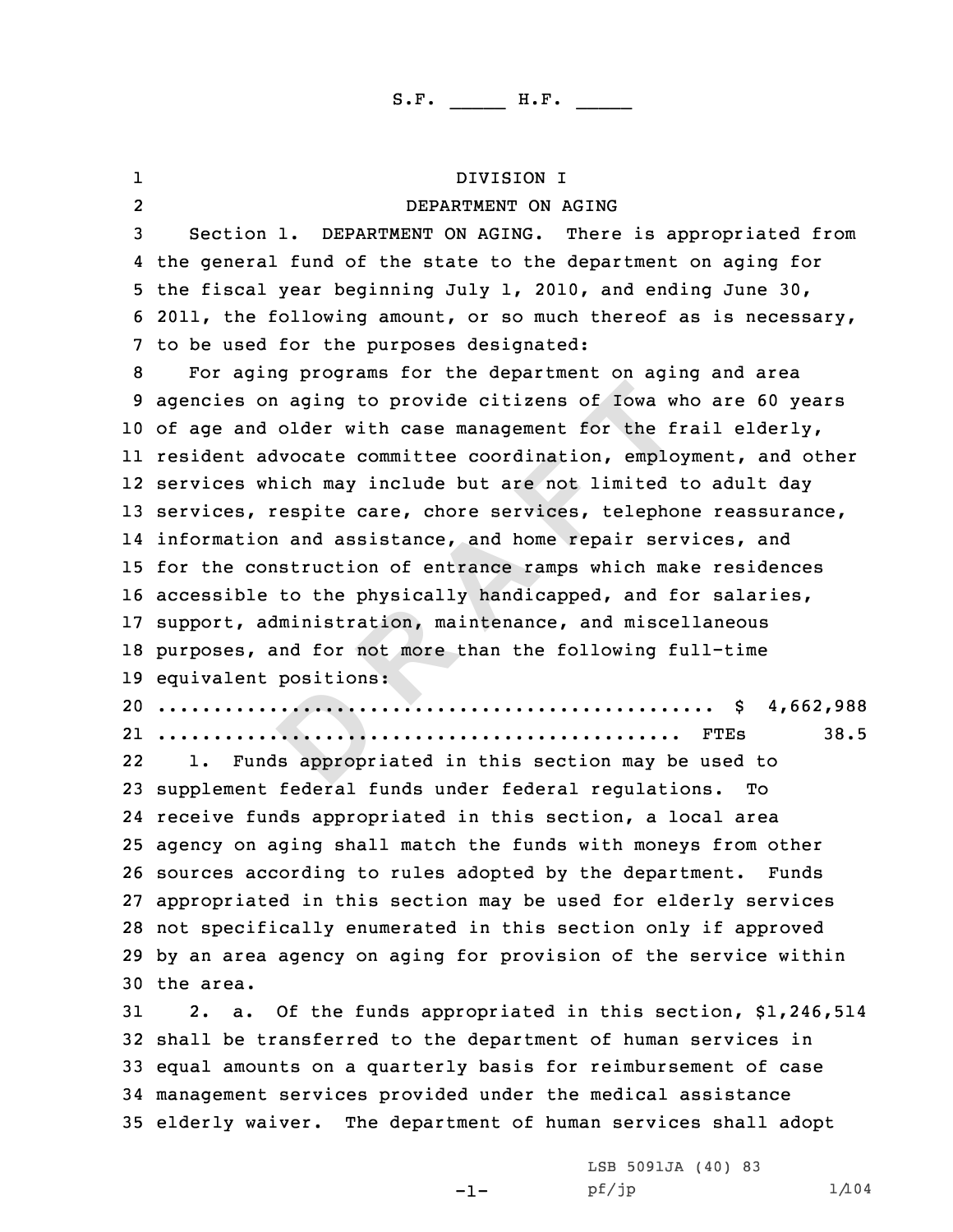1 rules for case management services provided under the medical<br>2 assistance elderly waiver in consultation with the department 2 assistance elderly waiver in consultation with the department<br>3 on aging.<br>4 b. The department of human services shall review

**D R A F T** b. The department of human services shall review<br>5 projections for state funding expenditures for reimbursement<br>6 of case management services under the medical assistance<br>7 elderly waiver on a quarterly basis and shall det amounts budgeted under the appropriations made for the fiscal year for the medical assistance program. Any temporary enhanced federal financial participation that may become available for the medical assistance program during the fiscal year shall not be used in projecting the medical assistance elderly waiver case management budget. The department of human services shall revise such reimbursement rates as necessary to maintain expenditures for medical assistance elderly waiver case management services within the state funding amounts budgeted under the appropriations made for the fiscal year for the medical assistance program.

21 3. Of the funds appropriated in this section, \$129,961 shall 22 be transferred to the department of economic development for <sup>23</sup> the Iowa commission on volunteer services to be used for the 24 retired and senior volunteer program.

## 25 DIVISION II DEPARTMENT OF PUBLI

26 DEPARTMENT OF PUBLIC HEALTH<br>27 Sec. 2. DEPARTMENT OF PUBLIC HEALTH. The Sec. 2. DEPARTMENT OF PUBLIC HEALTH. The allocations <sup>28</sup> made in this section may include amounts carried forward from <sup>29</sup> appropriations and allocations made for the same purposes in <sup>30</sup> the previous fiscal year. There is appropriated from the <sup>31</sup> general fund of the state to the department of public health <sup>32</sup> for the fiscal year beginning July 1, 2010, and ending June <sup>33</sup> 30, 2011, the following amounts, or so much thereof as is 34 necessary, to be used for the purposes designated:<br>35 1. ADDICTIVE DISORDERS 1. ADDICTIVE DISORDERS

-2-

LSB 5091JA (40) <sup>83</sup> pf/jp 2/104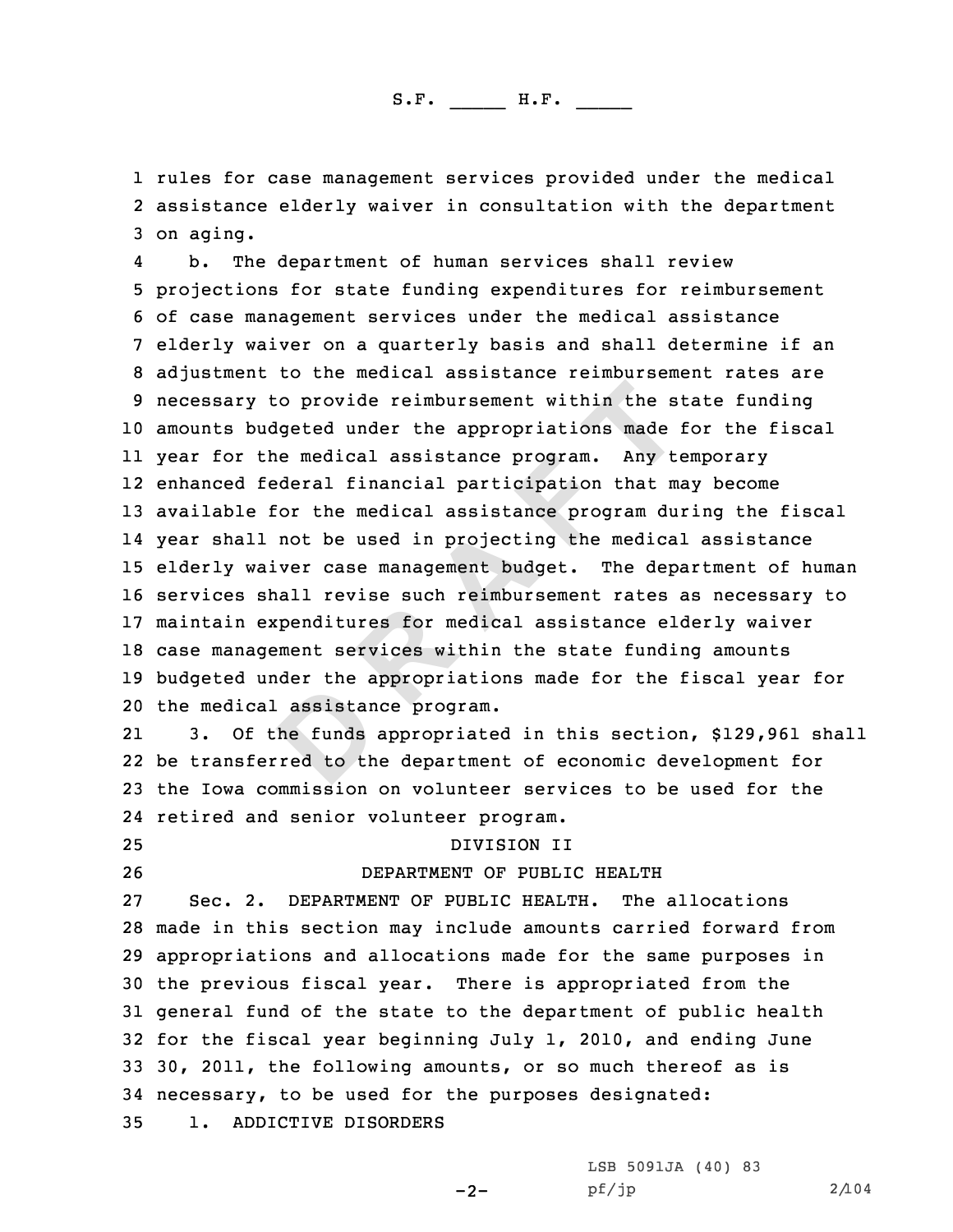including efforts at the state and is chapter 142A.<br> **EXECUTE:** director of public health shall ded:<br> **D** co promote and ensure retailer complicities and ordinances relating to persons<br> **EXECUTE:** the state's state's state 1I For reducing the prevalence of use of tobacco, alcohol, and<br>2 other drugs, and treating individuals affected by addictive 3 behaviors, including gambling, and for not more than the<br>4 following full-time equivalent positions: following full-time equivalent positions: <sup>5</sup> .................................................. \$ 28,974,840 <sup>6</sup> ............................................... FTEs 17.50 <sup>7</sup> a. Of the funds appropriated in this subsection, \$7,595,782 <sup>8</sup> shall be used for the tobacco use prevention and control <sup>9</sup> initiative, including efforts at the state and local levels, as provided in chapter 142A. 11 (1) The director of public health shall dedicate sufficient resources to promote and ensure retailer compliance with tobacco laws and ordinances relating to persons under <sup>18</sup> years of age, and shall prioritize the state's compliance in the allocation of available funds to comply with <sup>42</sup> U.S.C. 16 § 300x-26 and section 453A.2.<br>17 (2) Of the full-time equi (2) Of the full-time equivalent positions authorized in this subsection, 2.00 full-time equivalent positions shall be utilized to provide for enforcement of tobacco laws, regulations, and ordinances under <sup>a</sup> chapter 28D agreement entered into between the Iowa department of public health and the alcoholic beverages division of the department of commerce. (3) Of the funds allocated in this lettered paragraph, \$1,796,508 shall be used for youth programs designed to achieve the goals of the initiative, that are directed by youth 26 participants for youth pursuant to section 142A.9.<br>27 b. Of the funds appropriated in this subsectio b. Of the funds appropriated in this subsection, \$17,677,258 shall be used for substance abuse treatment and prevention. (1) Of the funds allocated in this lettered paragraph, \$943,813 shall be used for the public purpose of <sup>a</sup> grant program to provide substance abuse prevention programming for children. (a) Of the funds allocated in this subparagraph, \$449,445 shall be utilized for the public purpose of providing grant

> LSB 5091JA (40) <sup>83</sup> pf/jp 3/104

-3-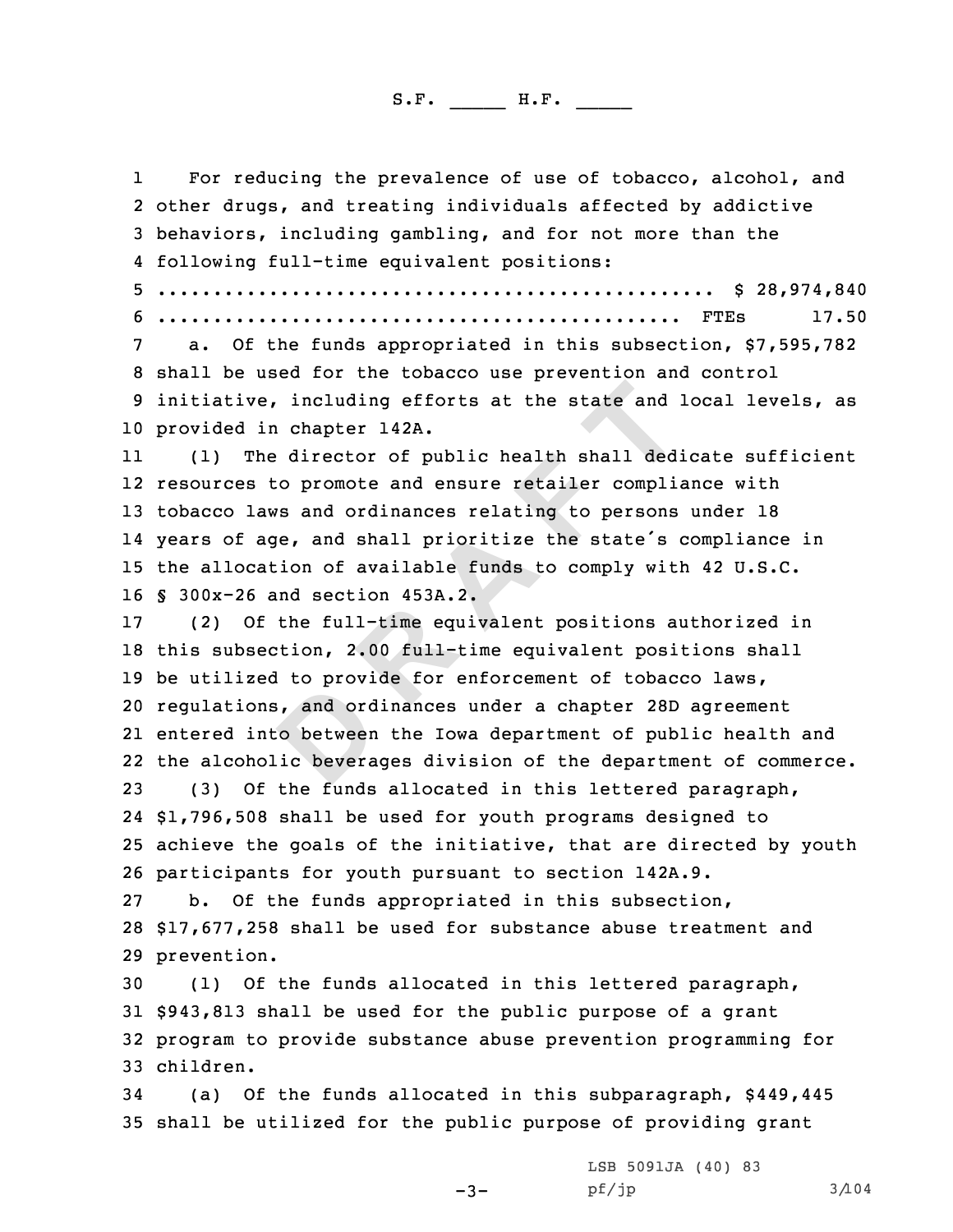1 funding for organizations that provide programming for children<br>2 by utilizing mentors. Programs approved for such grants 2 by utilizing mentors. Programs approved for such grants<br>3 shall be certified or will be certified within six months of<br>4 receiving the grant award by the Iowa commission on volunteer

**EXECUTE THE PROPER CONTROLLER CONTROLLER CONTROLLER CONTROLLER CONTROLLER CONTROLLER CONTROLLER CONTROLLER CONTROLLER CONTROLLER CONTROLLER CONTROLLER CONTROLLER A <b>B CONTROLLER CONTROLLER CONTROLLER A C CONTROLLER** 4 receiving the grant award by the Iowa commission on volunteer<br>5 services as utilizing the standards for effective practice for<br>6 mentoring programs.<br>(b) Of the funds allocated in this subparagraph, \$449,445<br>8 shall be ut includes youth development and leadership. The programs shall also be recognized as being programs that are scientifically based with evidence of their effectiveness in reducing substance abuse in children.

14 (c) The Iowa department of public health shall utilize <sup>a</sup> 15 request for proposals process to implement the grant program.<br>16 (d) All grant recipients shall participate in a program (d) All grant recipients shall participate in a program 17 evaluation as a requirement for receiving grant funds.<br>18 (e) Of the funds allocated for the grant program.

(e) Of the funds allocated for the grant program,  $$44,923$ <sup>19</sup> shall be used to administer substance abuse prevention grants 20 and for program evaluations.<br>21 (2) It is the intent of

21It is the intent of the general assembly that from the 22 moneys allocated in this lettered paragraph persons with <sup>a</sup> dual <sup>23</sup> diagnosis of substance abuse and gambling addictions shall be 24 given priority in treatment services.

<sup>25</sup> c. Of the funds appropriated in this subsection, \$300,320 <sup>26</sup> shall be used for culturally competent substance abuse 27 treatment pilot projects.<br>28 (1) The department sh.

The department shall utilize the amount allocated in this lettered paragraph for at least three pilot projects to provide culturally competent substance abuse treatment in various areas of the state. Each pilot project shall target <sup>a</sup> particular ethnic minority population. The populations targeted shall include but are not limited to African-American, 34 Asian, and Latino.<br>35 (2) The pilot

 $-4-$ 

(2) The pilot project requirements shall provide for

LSB 5091JA (40) <sup>83</sup>  $pf/jp$  4/104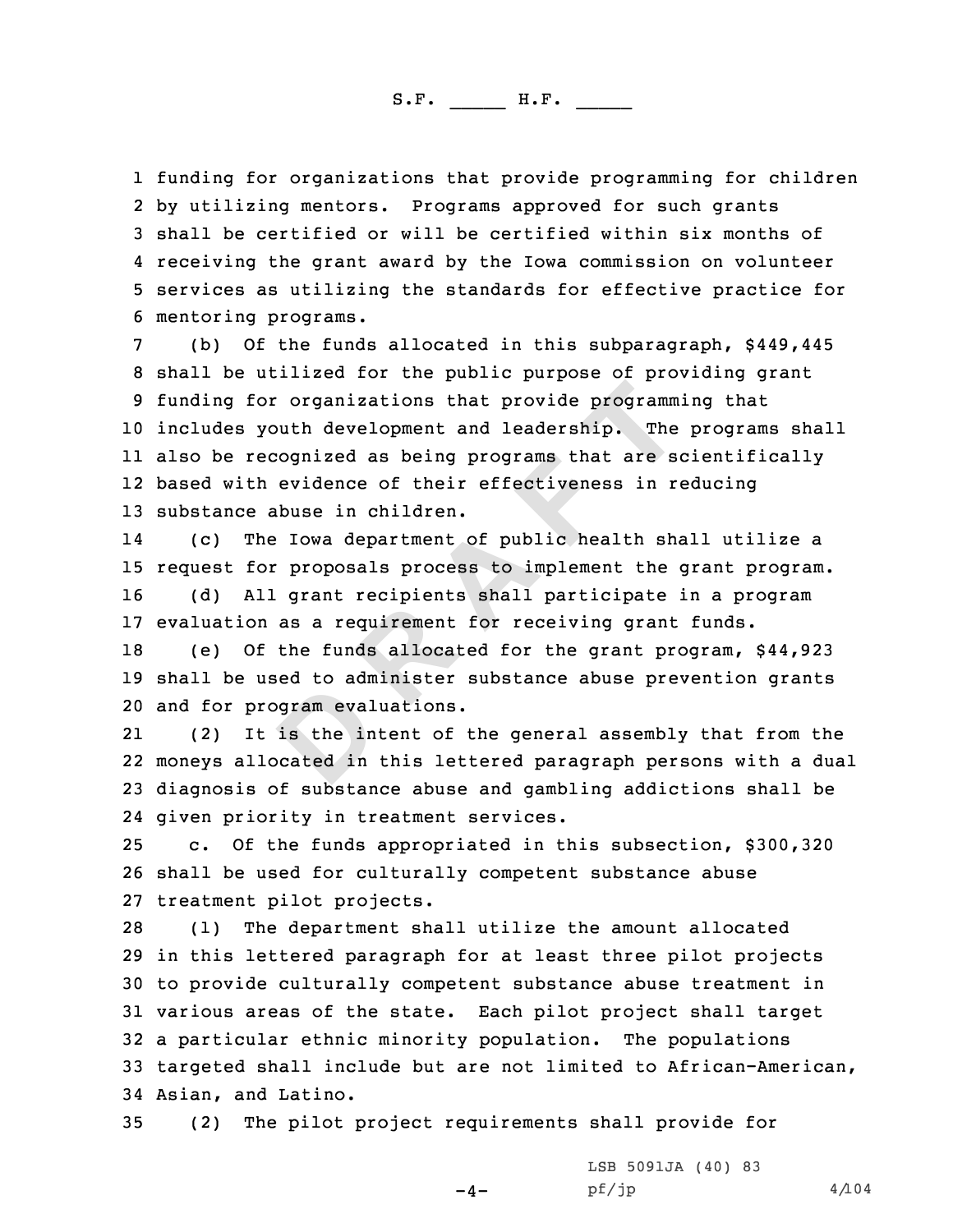1 documentation or other means to ensure access to the cultural<br>2 competence approach used by a pilot project so that such 2 competence approach used by a pilot project so that such<br>3 approach can be replicated and improved upon in successor programs.

5 d. The amount of the appropriation made in this subsection<br>6 reflects savings to be realized by the department as a result<br>7 of merging the bureau of substance abuse prevention and<br>8 treatment and the division of tobacco 10 fiscal year beginning July 1, 2010.<br>11 e. (1) Of the funds appropriate

The department shall complete the mer-<br>
beginning July 1, 2010.<br>
Of the funds appropriated in this st<br>
shall be used for funding of gambling<br>
dministrative costs and to provide p<br>
nclude but are not limited to outpat<br>
reat 11(1) Of the funds appropriated in this subsection, \$3,716,530 shall be used for funding of gambling treatment, including administrative costs and to provide programs which may include but are not limited to outpatient and follow-up treatment for persons affected by problem gambling, rehabilitation and residential treatment programs, information and referral services, education and preventive services, and financial management services. Of the amount allocated in this lettered paragraph, up to \$100,000 may be used for the licensing of gambling treatment programs as provided in section 21 135.150.

22 (2) (a) Notwithstanding any provision to the contrary, to standardize the availability, delivery, cost of delivery, and accountability of gambling and substance abuse treatment services statewide, the department shall continue implementation of <sup>a</sup> process to create <sup>a</sup> system for delivery of the treatment services in accordance with the requirements specified in <sup>2008</sup> Iowa Acts, chapter 1187, section 3, subsection 4. To ensure the system provides <sup>a</sup> continuum of treatment services that best meets the needs of Iowans, the gambling and substance abuse treatment services in an area may be provided either by <sup>a</sup> single agency or by separate agencies 33 submitting a joint proposal.<br>34 (b) From the amounts des

(b) From the amounts designated for gambling and substance <sup>35</sup> abuse treatment, the department may use up to \$100,000 for

-5-

LSB 5091JA (40) <sup>83</sup>  $pf/jp$  5/104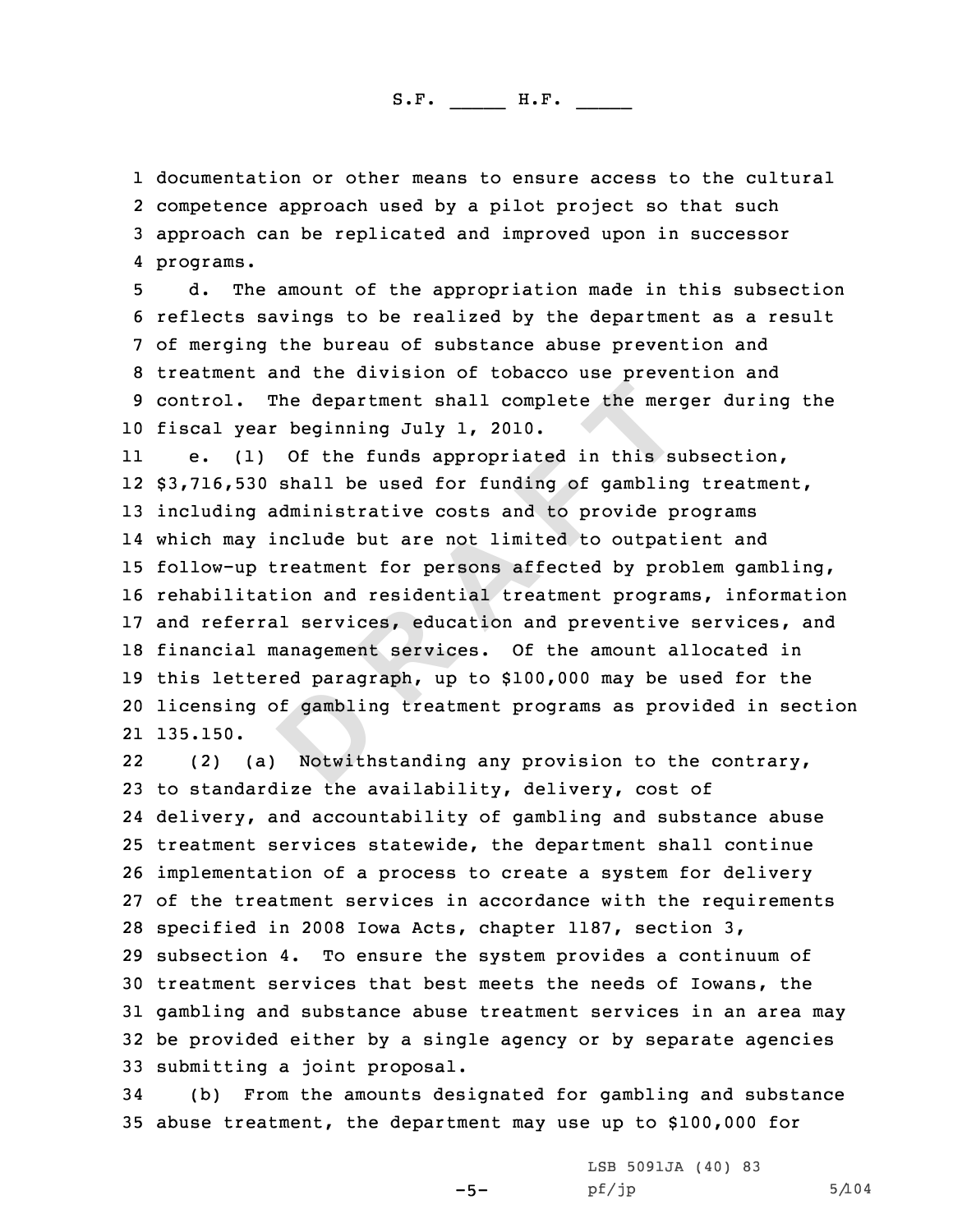1 administrative costs to continue developing and implementing<br>2 the process in accordance with subparagraph division (a).

the process in accordance with subparagraph division (a).<br>3 (3) The requirement of section 123.53, subsection 3, is<br>4 met by the appropriations and allocations made in this Act for 4 met by the appropriations and allocations made in this Act for<br>5 purposes of substance abuse treatment and addictive disorders<br>6 for the fiscal year beginning July 1, 2010.<br>2. HEALTHY CHILDREN AND FAMILIES<br>8 For promotin

<sup>10</sup> and for not more than the following full-time equivalent 11 positions:

12 .................................................. \$ 2,963,467

<sup>13</sup> ............................................... FTEs 14.00

**D R A F T** 14 a. Of the funds appropriated in this subsection, not more than \$738,203 shall be used for the healthy opportunities to experience success (HOPES)-healthy families Iowa (HFI) program established pursuant to section 135.106. The funding shall be distributed to renew the grants that were provided to the grantees that operated the program during the fiscal year ending June 30, 2010.

21 b. Of the funds appropriated in this subsection, \$311,459 22 shall be used to continue to address the healthy mental <sup>23</sup> development of children from birth through five years of age 24 through local evidence-based strategies that engage both the <sup>25</sup> public and private sectors in promoting healthy development, 26 prevention, and treatment for children.<br>27 c. Of the funds appropriated in this

c. Of the funds appropriated in this subsection, \$31,597 shall be distributed to <sup>a</sup> statewide dental carrier to provide funds to continue the donated dental services program patterned after the projects developed by the national foundation of dentistry for the handicapped to provide dental services to 32 indigent elderly and disabled individuals.<br>33 a. Of the funds appropriated in this sa

d. Of the funds appropriated in this subsection, \$129,279 34 shall be used for childhood obesity prevention.<br>35 e. Of the funds appropriated in this subsec

e. Of the funds appropriated in this subsection, \$171,295

-6-

LSB 5091JA (40) <sup>83</sup> pf/jp 6/104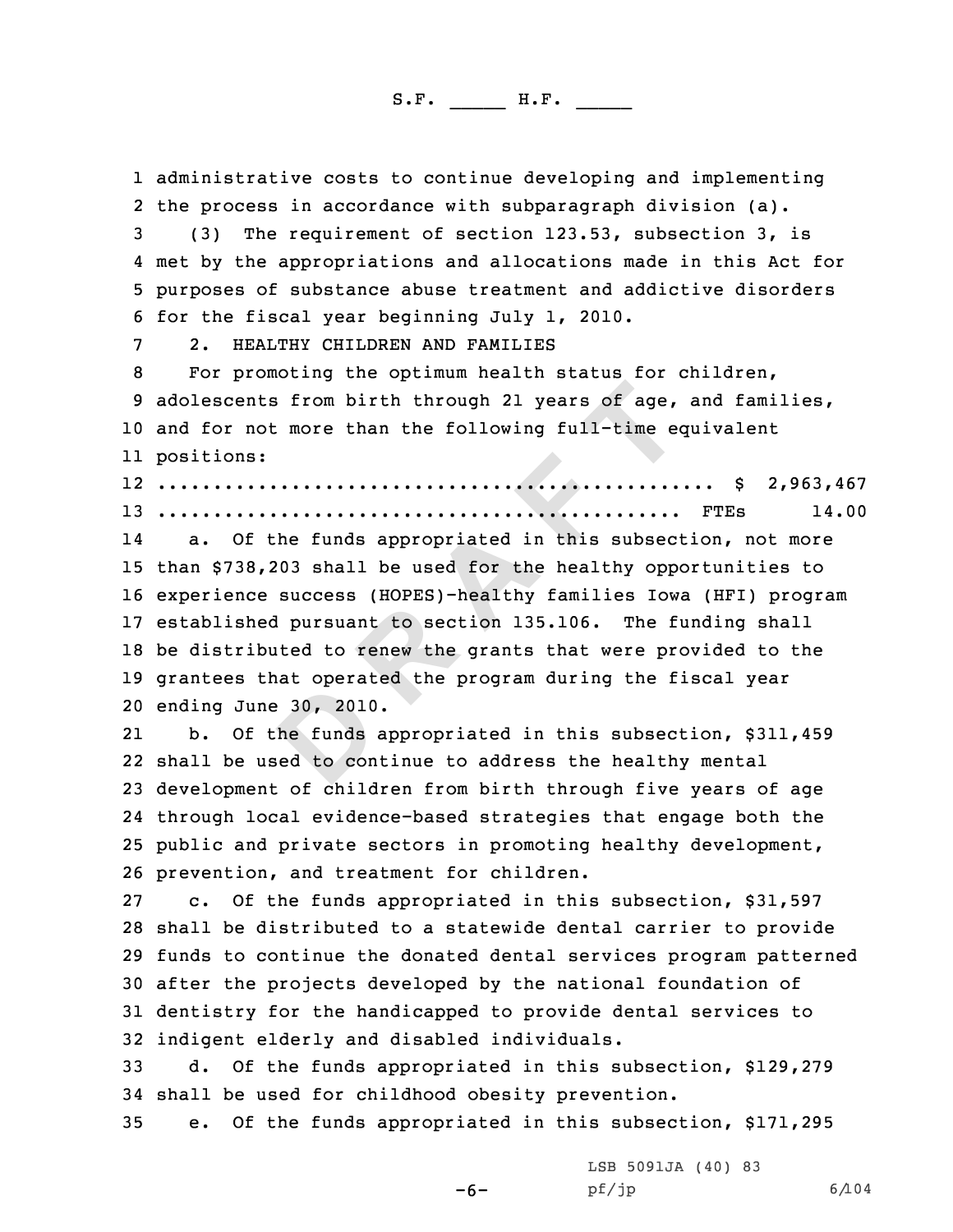1 shall be used to provide audiological services and hearing<br>2 aids for children. The department mav enter into a contra 2 aids for children. The department may enter into a contract<br>3 to administer this paragraph.<br>4 f. It is the intent of the general assembly that the

f. It is the intent of the general assembly that the<br>5 department of public health shall implement the recommendations<br>6 of the postnatal tissue and fluid bank task force created in<br>7 2007 Iowa Acts, chapter 147, based upo <sup>10</sup> and the persons specified in this Act to receive reports when 11 such funding becomes available.

1212 3. CHRONIC CONDITIONS<br>13 For serving individuals

The department shall notify the Iow.<br>
soons specified in this Act to receive<br>
soons specified in this Act to receive<br>
y becomes available.<br>
NNIC CONDITIONS<br>
ing individuals identified as having<br>
or special health care need For serving individuals identified as having chronic conditions or special health care needs, and for not more than the following full-time equivalent positions: .................................................. \$ 3,434,908 ............................................... FTEs 4.50 a. Of the funds appropriated in this subsection, \$160,582 shall be used for grants to individual patients who have phenylketonuria (PKU) to assist with the costs of necessary

21 special foods.

22 b. Of the funds appropriated in this subsection, \$416,682 is allocated for continuation of the contracts for resource facilitator services in accordance with section 135.22B, subsection 9, and for brain injury training services and recruiting of service providers to increase the capacity within this state to address the needs of individuals with brain 28 injuries and such individuals' families.<br>29 c. Of the funds appropriated in this

c. Of the funds appropriated in this subsection, \$235,085 <sup>30</sup> shall be used as additional funding to leverage federal funding <sup>31</sup> through the federal Ryan White Care Act, Tit. II, AIDS drug 32 assistance program supplemental drug treatment grants.<br>33 a. Of the funds appropriated in this subsection. S

d. Of the funds appropriated in this subsection, \$57,013 <sup>34</sup> shall be used for the public purpose of providing <sup>a</sup> grant to an <sup>35</sup> existing national-affiliated organization to provide education,

 $-7-$ 

LSB 5091JA (40) <sup>83</sup>  $pf/jp$  7/104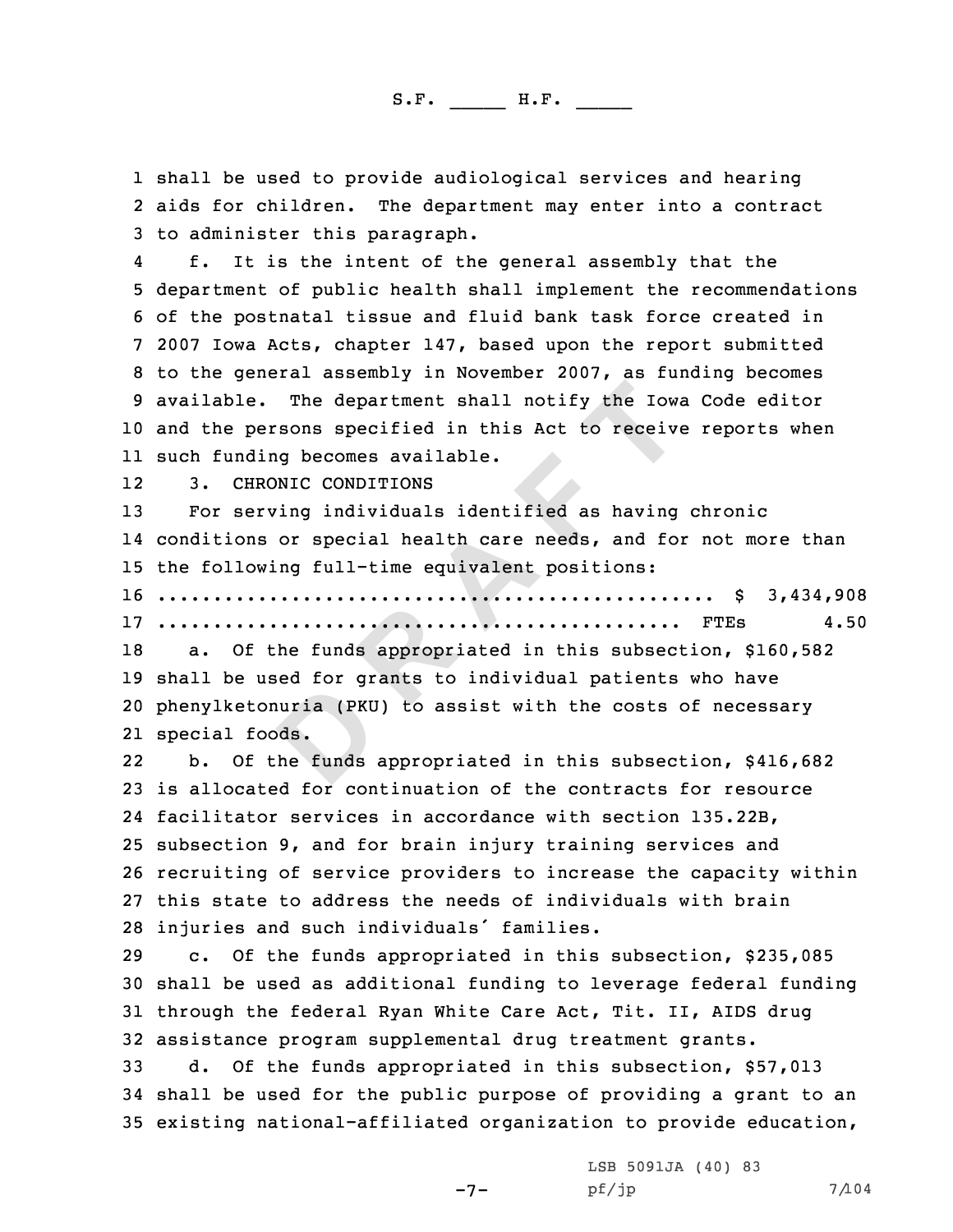nent shall utilize one of the full-tinuthorized in this subsection for adm<br>
ies related to the comprehensive can-<br>
the funds appropriated in this subsect<br>
ed for cervical and colon cancer scru<br>
UNITY CAPACITY<br>
ingthening t 1 client-centered programs, and client and family support for<br>2 people living with epilepsy and their families. 2 people living with epilepsy and their families.<br>3 e. Of the funds appropriated in this subsection, \$344,944<br>4 shall be used for child health specialty clinics. 4 shall be used for child health specialty clinics.<br>5 f. Of the funds appropriated in this subsection, \$408,802<br>6 shall be used for the comprehensive cancer control program to<br>7 reduce the burden of cancer in Iowa through positions authorized in this subsection for administration of the activities related to the comprehensive cancer control 12 program. g. Of the funds appropriated in this subsection, \$145,550 shall be used for cervical and colon cancer screening. 15 4. COMMUNITY CAPACITY<br>16 For strengthening the For strengthening the health care delivery system at the local level, and for not more than the following full-time equivalent positions: .................................................. \$ 5,503,037 ............................................... FTEs 21.00 21 a. Of the funds appropriated in this subsection, \$63,592 is allocated for <sup>a</sup> child vision screening program implemented through the university of Iowa hospitals and clinics in collaboration with community empowerment areas. b. Of the funds appropriated in this subsection, \$129,741 is allocated for continuation of an initiative implemented at the university of Iowa and \$117,142 is allocated for continuation of an initiative at the state mental health institute at Cherokee to expand and improve the workforce engaged in mental health treatment and services. The initiatives shall receive input from the university of Iowa, the department of human services, the department of public health, and the mental health, mental retardation, developmental disabilities, and brain injury commission to address the focus of the initiatives.

-8-

LSB 5091JA (40) <sup>83</sup>  $pf/jp$  8/104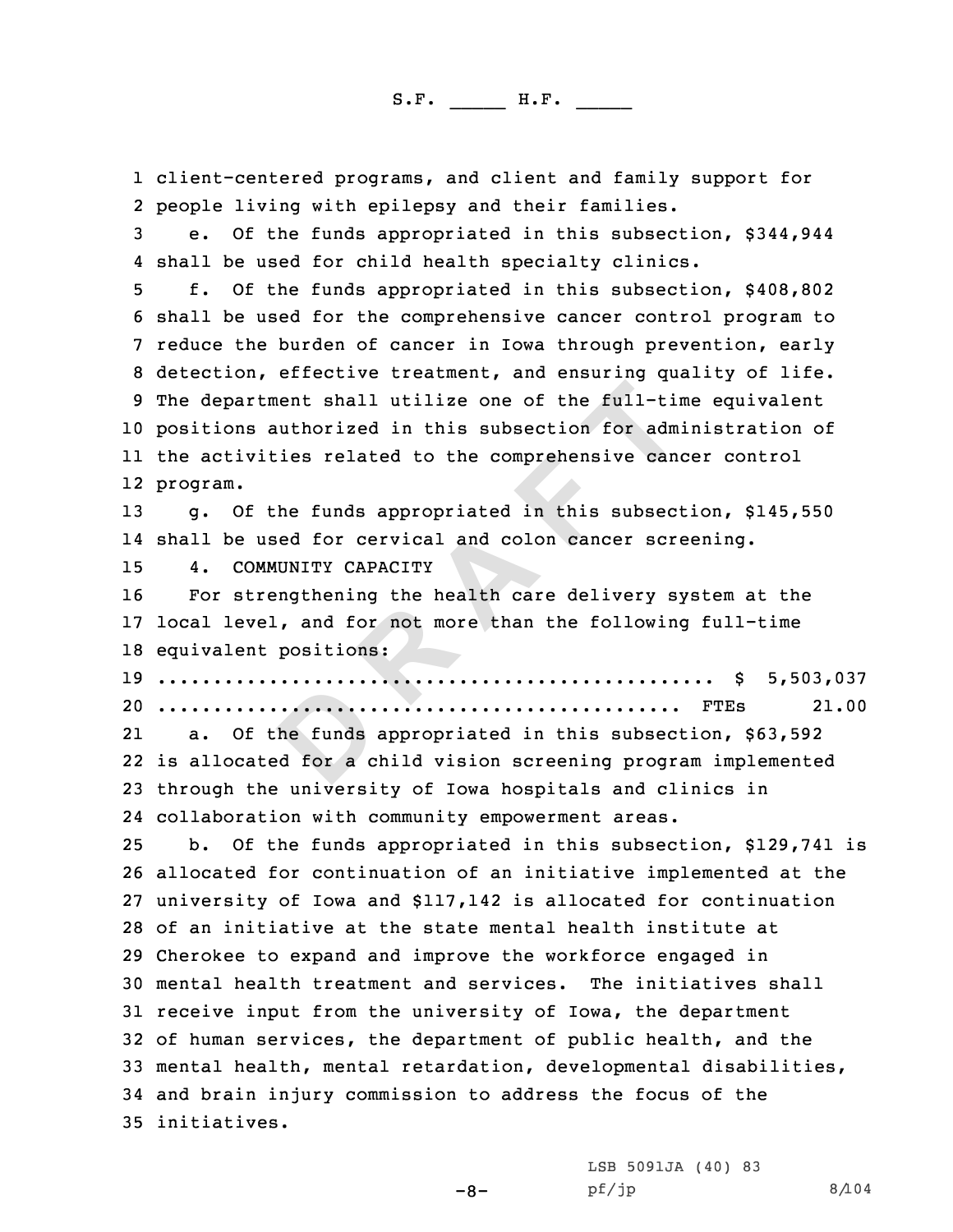11 c. Of the funds appropriated in this subsection, \$1,264,812<br>2 shall be used for essential public health services that promote 3 healthy aging throughout the lifespan, contracted through a<br>4 formula for local boards of health, to enhance health promotion

5 and disease prevention services.<br>6 d. Of the funds appropriated in this section, \$130,214 shall<br>7 be deposited in the governmental public health system fund<br>8 created in section 135A.8 to be used for the purposes of the 9 fund.

<sup>10</sup> e. Of the funds appropriated in this subsection, \$143,150 11 shall be used for the mental health professional shortage area 12 program implemented pursuant to section 135.80.

**D R A F T** f. Of the funds appropriated in this subsection, \$40,900 shall be used for <sup>a</sup> grant to <sup>a</sup> statewide association of psychologists that is affiliated with the American psychological association to be used for continuation of <sup>a</sup> program to rotate intern psychologists in placements in urban and rural mental health professional shortage areas, as defined 19 in section 135.80.<br>20 **q.** Of the fund

g. Of the funds appropriated in this subsection, the following amounts shall be allocated to the Iowa collaborative safety net provider network established pursuant to section 135.153 to be used for the purposes designated:

24 (1) For distribution to the Iowa-Nebraska primary <sup>25</sup> care association for statewide coordination of the Iowa <sup>26</sup> collaborative safety net provider network:

<sup>27</sup> .................................................. \$ 73,620

(2) For distribution to the Iowa family planning network <sup>29</sup> agencies for necessary infrastructure, statewide coordination, <sup>30</sup> provider recruitment, service delivery, and provision of <sup>31</sup> assistance to patients in determining an appropriate medical 32 home:

<sup>33</sup> .................................................. \$ 74,517 (3) For distribution to the local boards of health that <sup>35</sup> provide direct services for pilot programs in three counties to

-9-

LSB 5091JA (40) <sup>83</sup> pf/jp 9/104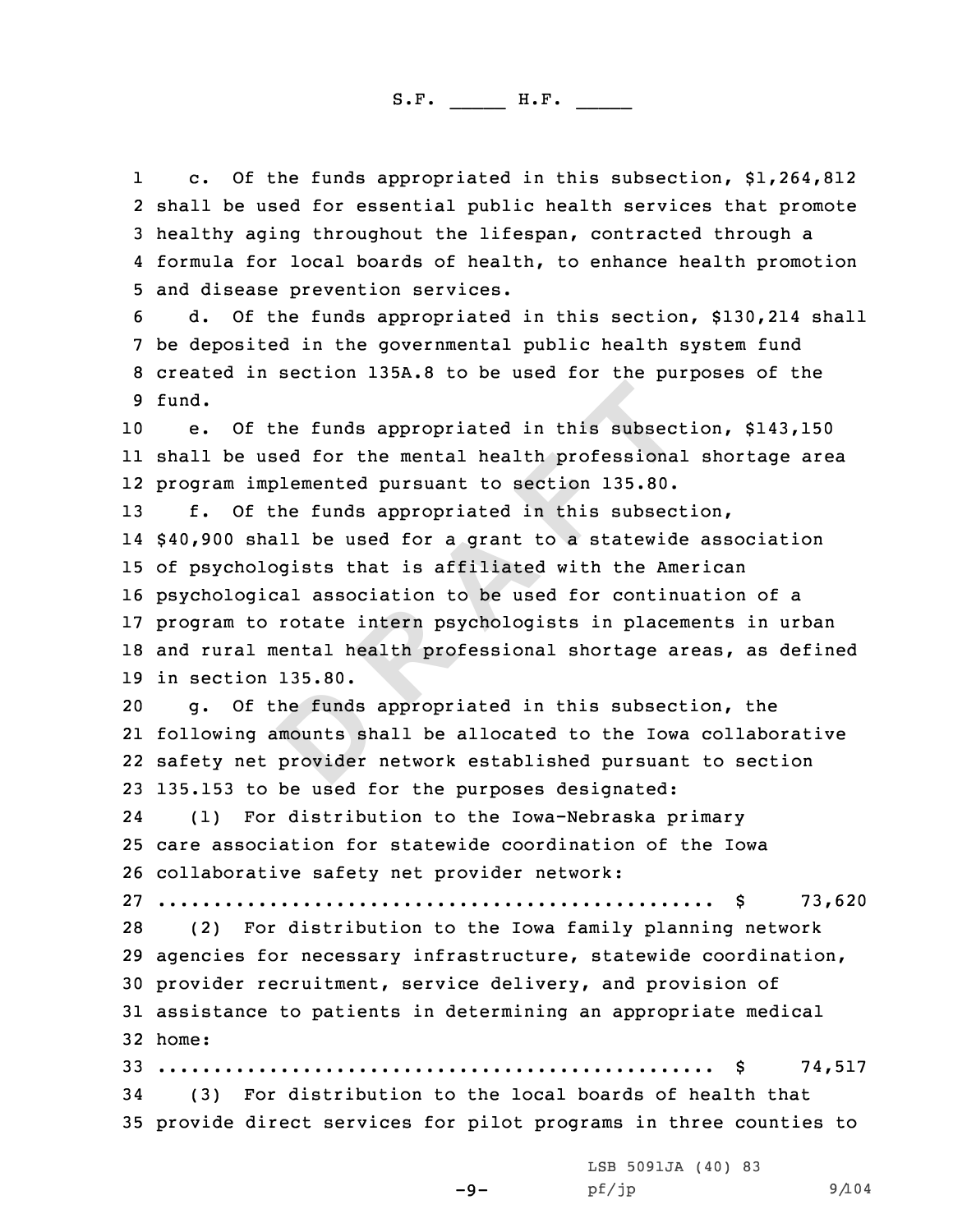**Example 12** and provision of assistance to<br> **EXECUTE:** and provision of assistance to<br> **C**<br> **EXECUTE:** distribution to rural health clinic:<br>
Example 21 and provision of assistance to<br> **EXECUTE:** and provision of assistanc assist patients in determining an appropriate medical home: 2 .................................................. \$ 74,517 <sup>3</sup> (4) For distribution to maternal and child health centers 4 for pilot programs in three counties to assist patients in <sup>5</sup> determining an appropriate medical home: <sup>6</sup> .................................................. \$ 74,517 <sup>7</sup> (5) For distribution to free clinics for necessary <sup>8</sup> infrastructure, statewide coordination, provider recruitment, <sup>9</sup> service delivery, and provision of assistance to patients in determining an appropriate medical home: .................................................. \$ 184,050 (6) For distribution to rural health clinics for necessary infrastructure, statewide coordination, provider recruitment, service delivery, and provision of assistance to patients in determining an appropriate medical home: .................................................. \$ 110,430 (7) For continuation of the safety net provider patient access to specialty health care initiative as described in <sup>2007</sup> Iowa Acts, chapter 218, section 109: .................................................. \$ 294,480 21 (8) For continuation of the pharmaceutical infrastructure for safety net providers as described in <sup>2007</sup> Iowa Acts, chapter 218, section 108: .................................................. \$ 294,480 The Iowa collaborative safety net provider network may continue to distribute funds allocated pursuant to this lettered paragraph through existing contracts or renewal of 28 existing contracts.<br>29 h. (1) Of the : (1) Of the funds appropriated in this subsection, \$180,000 shall be used for continued implementation of the recommendations of the direct care worker task force established pursuant to <sup>2005</sup> Iowa Acts, chapter 88, based upon the report submitted to the governor and the general assembly in December 2006. The department may use <sup>a</sup> portion of the funds allocated in this paragraph for an additional position

-10-

LSB 5091JA (40) 83<br>pf/jp

pf/jp 10/104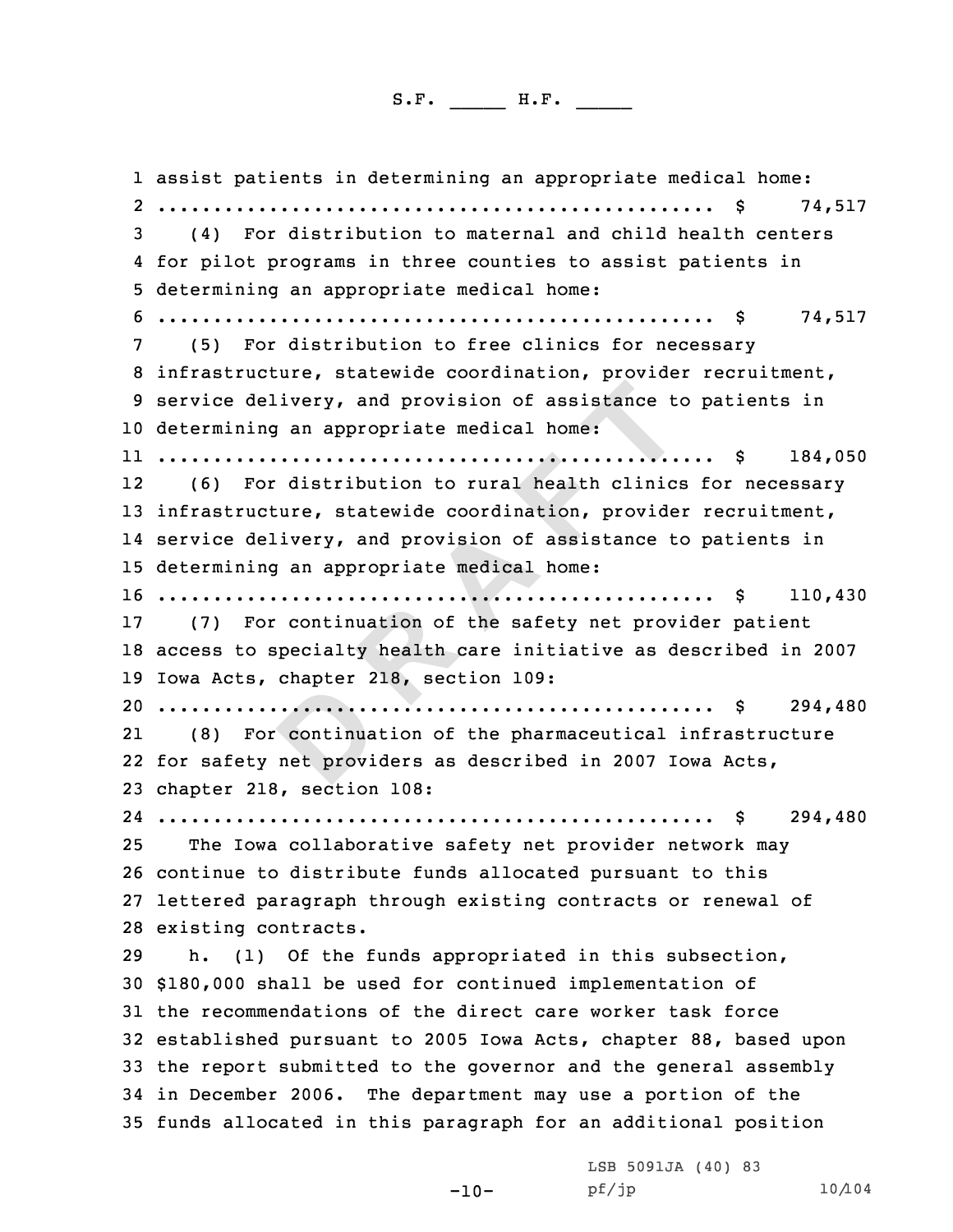1 to assist in the continued implementation. The focus of the<br>2 implementation shall be researching and establishing a syste 2 implementation shall be researching and establishing a system<br>3 to collect and maintain accurate data on the direct care<br>4 workforce; beginning the groundwork to establish a board of 4 workforce; beginning the groundwork to establish a board of<br>5 direct care workers within the department of public health by<br>6 July 1, 2014; and other recommendations of the task force that<br>7 result in the development of

<sup>10</sup> persons designated in this Act for submission of reports 11 regarding use of the funds allocated in this lettered 12 paragraph, on or before January 15, 2011.

**D R A F T** i. (1) Of the funds appropriated in this subsection, \$135,000 shall be used for allocation to an independent statewide direct care worker association for education, outreach, leadership development, mentoring, and other initiatives intended to enhance the recruitment and retention 18 of direct care workers in health and long-term care.<br>19 (2) Of the funds appropriated in this subsection

<sup>19</sup> (2) Of the funds appropriated in this subsection, \$63,000 <sup>20</sup> shall be used to provide conference scholarships to direct care 21 workers.

22 (3) The association specified in this lettered paragraph shall report to the persons designated in this Act for submission of reports on or before January 1, 2011, the use of the funds allocated in this lettered paragraph, any progress made regarding the initiatives specified and in expanding the association statewide, and the number of scholarships provided, and shall include in the report <sup>a</sup> copy of the association's 29 internal revenue service form 990.<br>30 j. The department may utilize

-11-

j. The department may utilize one of the full-time <sup>31</sup> equivalent positions authorized in this subsection for <sup>32</sup> administration of the activities related to the Iowa 33 collaborative safety net provider network.<br>34 k. The department may utilize one of t

The department may utilize one of the full-time <sup>35</sup> equivalent positions authorized in this subsection for

LSB 5091JA (40) 83<br>pf/jp

pf/jp 11/104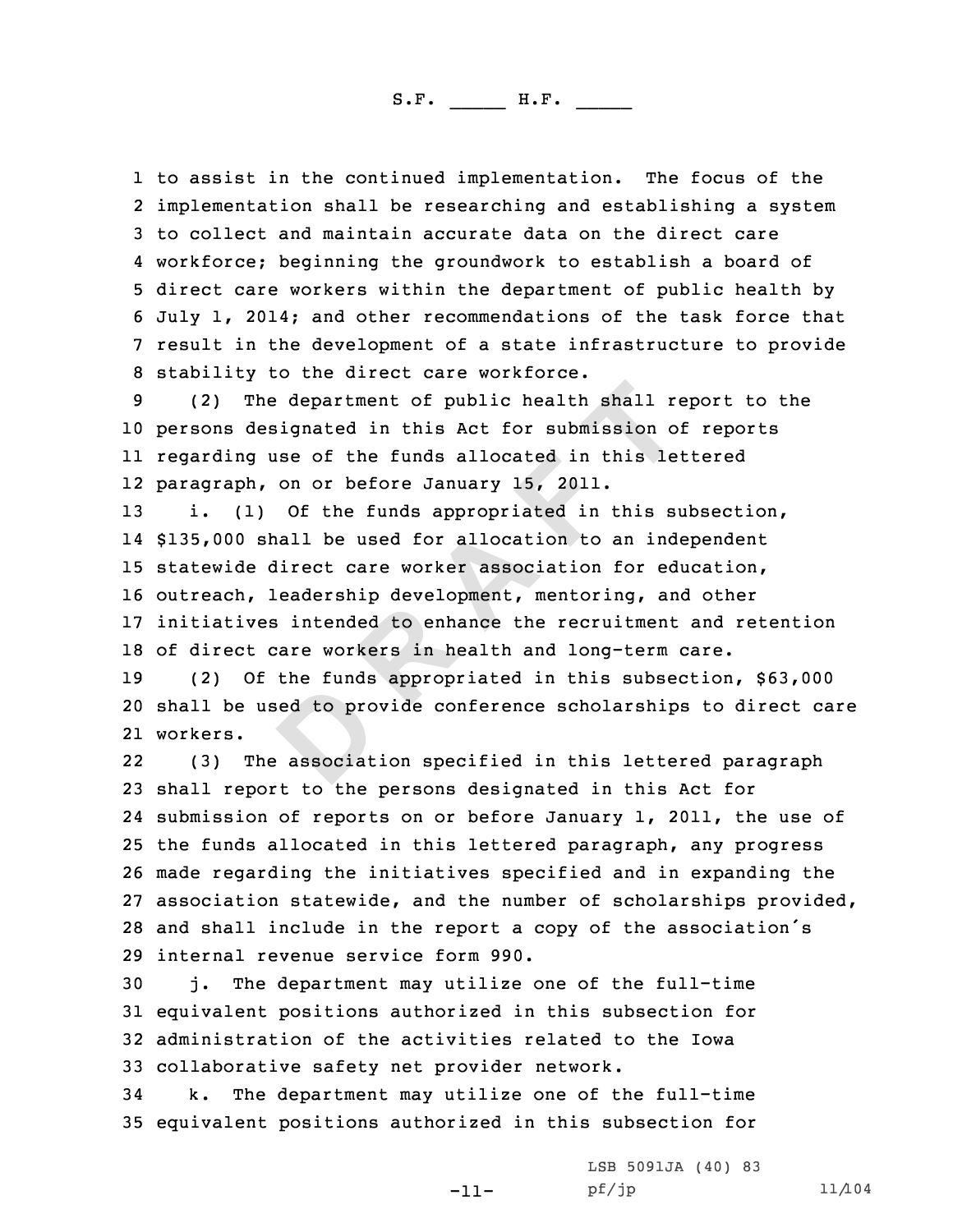**Example 1 Example 1 CONTER 12 CONTER 12 CONTER 12 CONTER 12 CONTER 12 CONTER 12 CONTER 12 CONTER 12 CONTER 12 CONTER 12 CONTER 12 CONTER 12 CONTER 12 CONTER 12 CONTER 12 CONTER 12 CONTE** 1 administration of the volunteer health care provider program<br>2 pursuant to section 135.24. 2 pursuant to section 135.24.<br>3 5. HEALTHY AGING<br>4 To provide public health services that reduce risks and To provide public health services that reduce risks and <sup>5</sup> invest in promoting and protecting good health over the <sup>6</sup> course of <sup>a</sup> lifetime with <sup>a</sup> priority given to older Iowans and <sup>7</sup> vulnerable populations: <sup>8</sup> .................................................. \$ 8,045,779 <sup>9</sup> a. Of the funds appropriated in this subsection, \$2,209,696 <sup>10</sup> shall be used for local public health nursing services. 11 b. Of the funds appropriated in this subsection, \$5,836,083 12 shall be used for home care aide services. <sup>13</sup> 6. ENVIRONMENTAL HAZARDS 14 For reducing the public's exposure to hazards in the <sup>15</sup> environment, primarily chemical hazards, and for not more than <sup>16</sup> the following full-time equivalent positions: <sup>17</sup> .................................................. \$ 900,352 <sup>18</sup> ............................................... FTEs 4.50 a. Of the funds appropriated in this subsection, \$536,033 <sup>20</sup> shall be used for childhood lead poisoning provisions. 21 b. Of the funds appropriated in this subsection, not more 22 than \$253,135 shall be used for the development of scientific 23 and medical expertise in environmental epidemiology.<br>24 7. INFECTIOUS DISEASES 2424 7. INFECTIOUS DISEASES<br>25 For reducing the incide: For reducing the incidence and prevalence of communicable <sup>26</sup> diseases, and for not more than the following full-time <sup>27</sup> equivalent positions: <sup>28</sup> .................................................. \$ 1,475,095 <sup>29</sup> ............................................... FTEs 5.00 30 8. PUBLIC PROTECTION<br>31 For protecting the hea For protecting the health and safety of the public through <sup>32</sup> establishing standards and enforcing regulations, and for not <sup>33</sup> more than the following full-time equivalent positions: <sup>34</sup> .................................................. \$ 3,212,987 <sup>35</sup> ............................................... FTEs 130.20 LSB 5091JA (40) 83<br>pf/jp pf/jp 12/104

```
-12-
```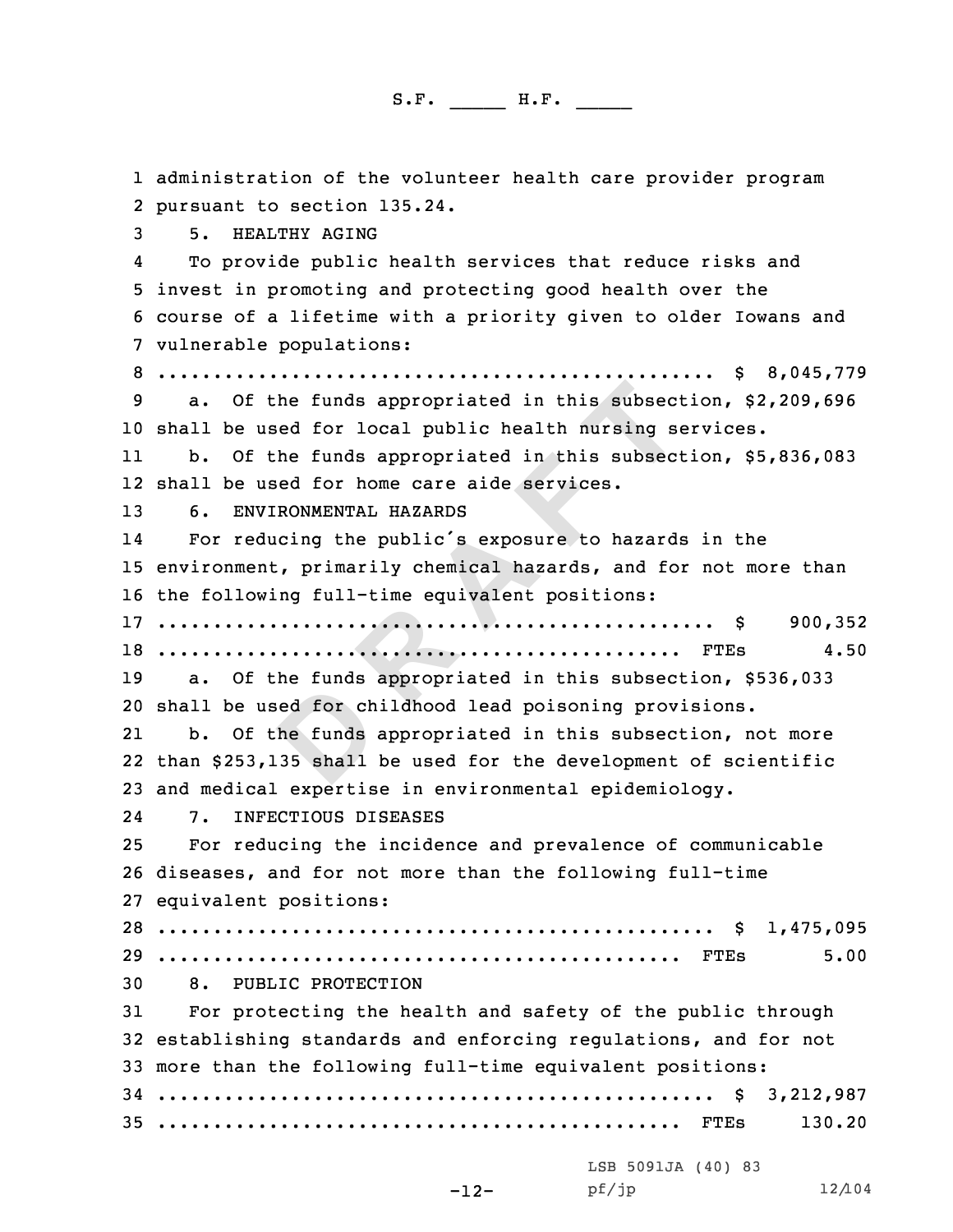**Example 1 Example 1 CONTERT 12 CONTERT**<br> **EXECUTE: P EXECUTE: P EXECUTE: P EXECUTE: Programs.**<br> **A EXECUTE: Programs.**<br> **A EXECUTE: Programs.**<br> **A EXECUTE: D EXECUTE: A EXECUTE: A** 11 a. Of the funds appropriated in this subsection, not more<br>2 than \$471.690 shall be credited to the emergency medical 2 than \$471,690 shall be credited to the emergency medical<br>3 services fund created in section 135.25. Moneys in the<br>4 emergency medical services fund are appropriated to the 4 emergency medical services fund are appropriated to the<br>5 department to be used for the purposes of the fund.<br>6 b. Of the funds appropriated in this subsection, \$209,229<br>7 shall be used for sexual violence prevention pro violence prevention program. The amount allocated in this lettered paragraph shall not be used to supplant funding administered for other sexual violence prevention or victims assistance programs. 14 c. Of the funds appropriated in this subsection, not more than \$485,520 shall be used for the state poison control 16 center. 17 9. RESOURCE MANAGEMENT<br>18 For establishing and su For establishing and sustaining the overall ability of the department to deliver services to the public, and for not more than the following full-time equivalent positions: .................................................. \$ 956,265 ............................................... FTEs 10.00 The university of Iowa hospitals and clinics under the control of the state board of regents shall not receive indirect costs from the funds appropriated in this section. The university of Iowa hospitals and clinics billings to the department shall be on at least <sup>a</sup> quarterly basis. 28 DIVISION III<br>29 DEPARTMENT OF VETERAN DEPARTMENT OF VETERANS AFFAIRS Sec. 3. DEPARTMENT OF VETERANS AFFAIRS. appropriated from the general fund of the state to the department of veterans affairs for the fiscal year beginning July 1, 2010, and ending June 30, 2011, the following amounts, or so much thereof as is necessary, to be used for the purposes designated:

> LSB 5091JA (40) <sup>83</sup> pf/jp 13/104

-13-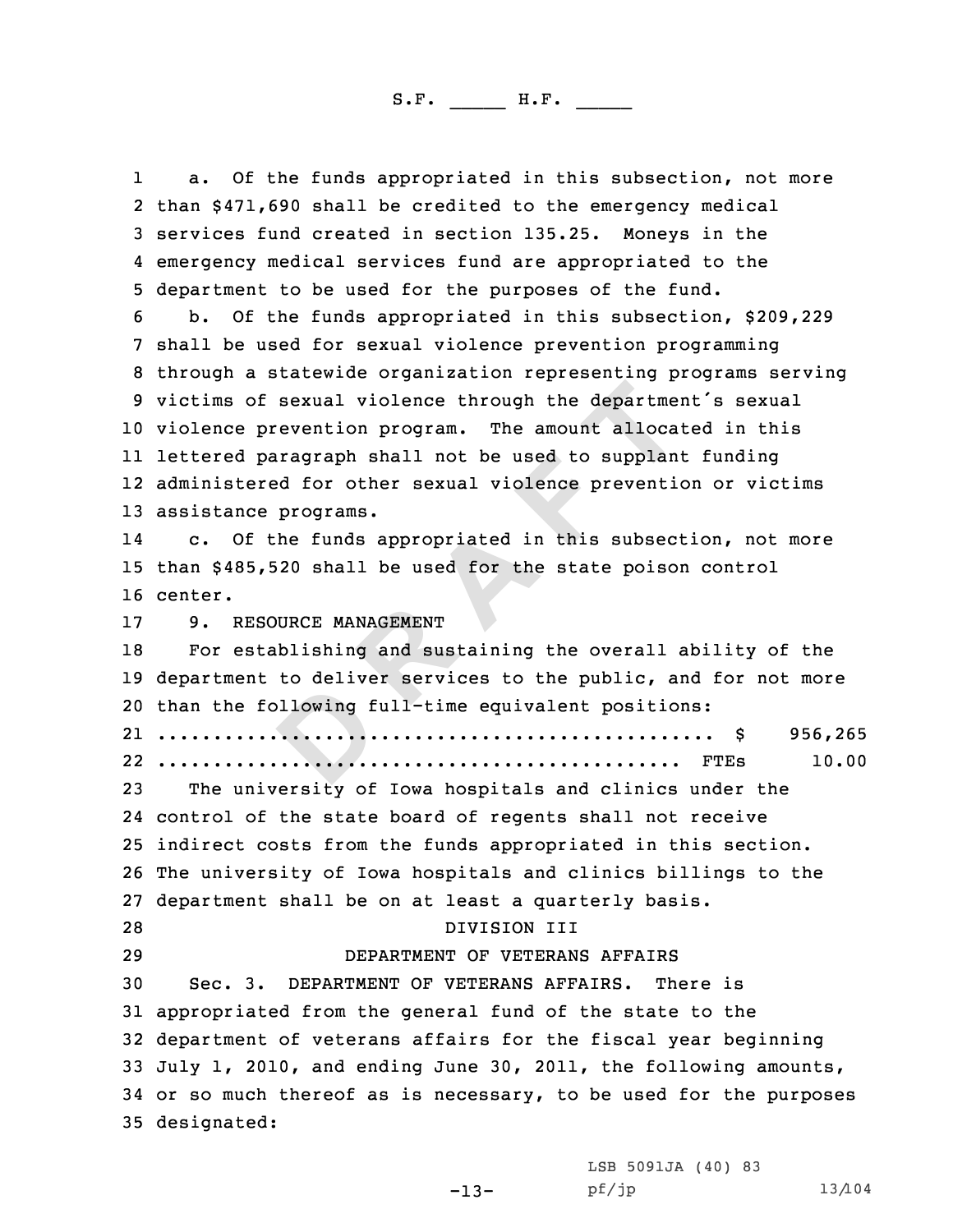**Example 12**<br> **EXECUTE:** The submitted to the dependence of the submitted to the dependence of the submitted to the dependence in the submitted to the dependence is a change in the employer of exervices at the Iowa veteran 11. DEPARTMENT OF VETERANS AFFAIRS ADMINISTRATION<br>2 For salaries, support, maintenance, and miscellaneous 3 purposes, including the war orphans educational assistance fund<br>4 created in section 35.8, and for not more than the following created in section 35.8, and for not more than the following <sup>5</sup> full-time equivalent positions: <sup>6</sup> .................................................. \$ 960,453 <sup>7</sup> ............................................... FTEs 15.20 <sup>8</sup> 2. IOWA VETERANS HOME <sup>9</sup> For salaries, support, maintenance, and miscellaneous 10 purposes: 11 .................................................. \$ 9,630,846 12 a. The Iowa veterans home billings involving the department <sup>13</sup> of human services shall be submitted to the department on at 14 least <sup>a</sup> monthly basis. <sup>15</sup> b. If there is <sup>a</sup> change in the employer of employees <sup>16</sup> providing services at the Iowa veterans home under <sup>a</sup> collective <sup>17</sup> bargaining agreement, such employees and the agreement shall <sup>18</sup> be continued by the successor employer as though there had not 19 been a change in employer.<br>20 3. STATE EDUCATIONAL A 3. STATE EDUCATIONAL ASSISTANCE - CHILDREN OF DECEASED 21 VETERANS 22 For provision of educational assistance pursuant to section  $23.35.9:$ 24 .................................................. \$ 12,731 <sup>25</sup> Sec. 4. LIMITATION OF COUNTY COMMISSION OF VETERANS AFFAIRS <sup>26</sup> FUND STANDING APPROPRIATIONS. Notwithstanding the standing <sup>27</sup> appropriation in the following designated section for the <sup>28</sup> fiscal year beginning July 1, 2010, and ending June 30, 2011, <sup>29</sup> the amounts appropriated from the general fund of the state <sup>30</sup> pursuant to that section for the following designated purposes 31 shall not exceed the following amount:<br>32 For the county commissions of veter For the county commissions of veterans affairs fund under <sup>33</sup> section 35A.16: <sup>34</sup> .................................................. \$ 900,000 Sec. 5. MERCHANT MARINE BONUS FUND - COUNTY GRANTS. LSB 5091JA (40) 83<br>pf/jp

-14-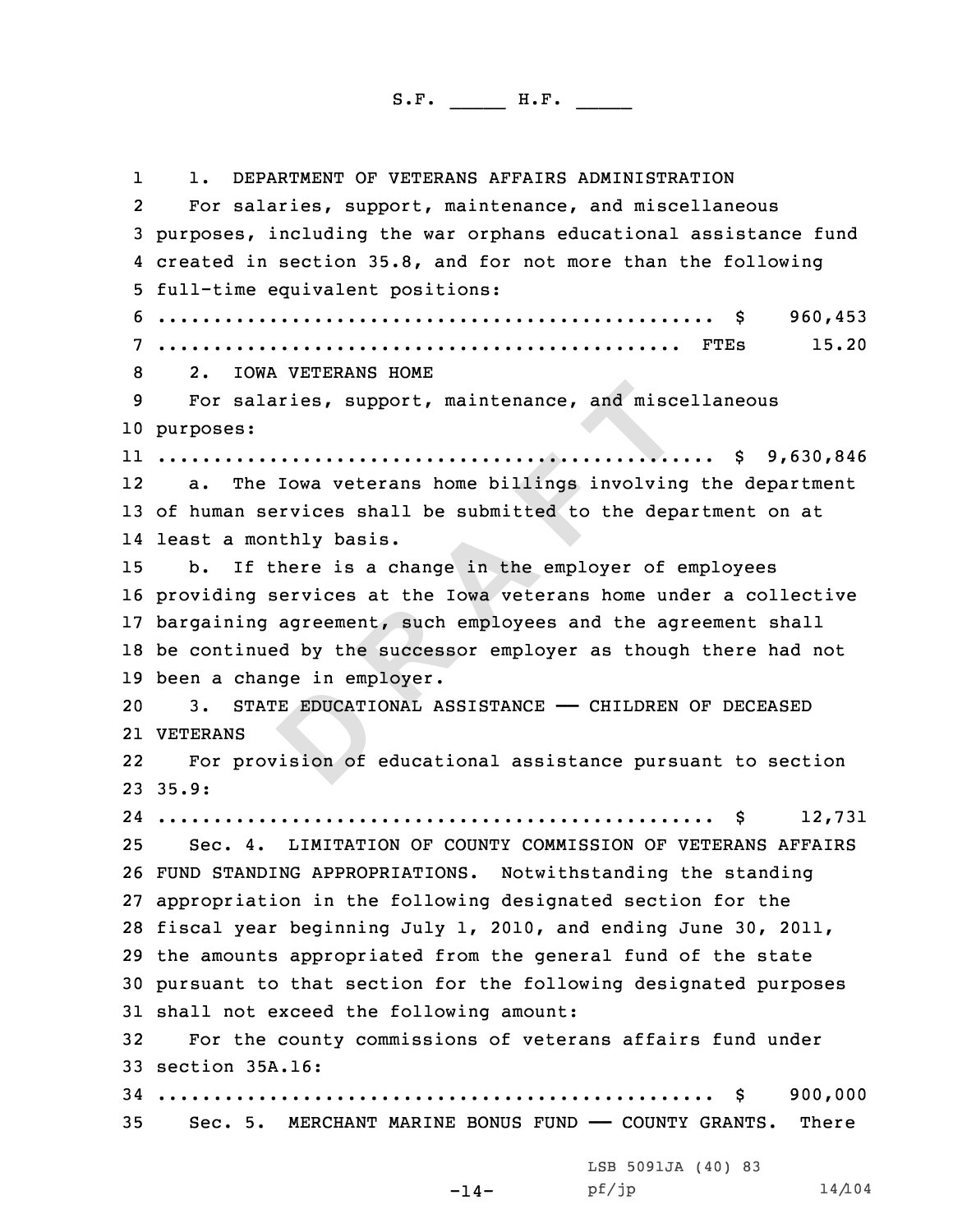DIVISION IV<br>DEPARTMENT OF HUMAN SERVICES<br>TEMPORARY ASSISTANCE FOR NEEDY FAMI<br>Pre is appropriated from the fund cree:<br>department of human services for the<br>Iuly 1, 2010, and ending June 30, 2011<br>nder the federal temporary as 1 is appropriated from the merchant marine bonus fund created in<br>2 section 35A.8 to the department of veterans affairs for the 2 section 35A.8 to the department of veterans affairs for the<br>3 fiscal year beginning July 1, 2010, and ending June 30, 2011,<br>4 the following amount, or so much thereof as is necessary, to be the following amount, or so much thereof as is necessary, to be <sup>5</sup> used for the purposes designated: <sup>6</sup> For the county commissions of veterans affairs fund under <sup>7</sup> section 35A.16: <sup>8</sup> .................................................. \$ 90,000 <sup>9</sup> DIVISION IV DEPARTMENT OF HUMAN SERVICES 11 Sec. 6. TEMPORARY ASSISTANCE FOR NEEDY FAMILIES BLOCK GRANT. There is appropriated from the fund created in section 8.41 to the department of human services for the fiscal year beginning July 1, 2010, and ending June 30, 2011, from moneys received under the federal temporary assistance for needy families (TANF) block grant pursuant to the federal Personal Responsibility and Work Opportunity Reconciliation Act of 1996, Pub. L. No. 104-193, and successor legislation, and from moneys received under the emergency contingency fund for temporary assistance for needy families state program established pursuant to the federal American Recovery and Reinvestment Act of 2009, Pub. L. No. 111-5 § 2101, which are federally appropriated for the federal fiscal years beginning October 1, 2009, and ending September 30, 2010, and beginning October 1, 2010, and ending September 30, 2011, the following amounts, or so much thereof as is necessary, to be used for the purposes designated: 1. To be credited to the family investment program account and used for assistance under the family investment program under chapter 239B: .................................................. \$ 36,733,711 2. To be credited to the family investment program account and used for the job opportunities and basic skills (JOBS) program and implementing family investment agreements in accordance with chapter 239B:

-15-

LSB 5091JA (40) 83<br>pf/jp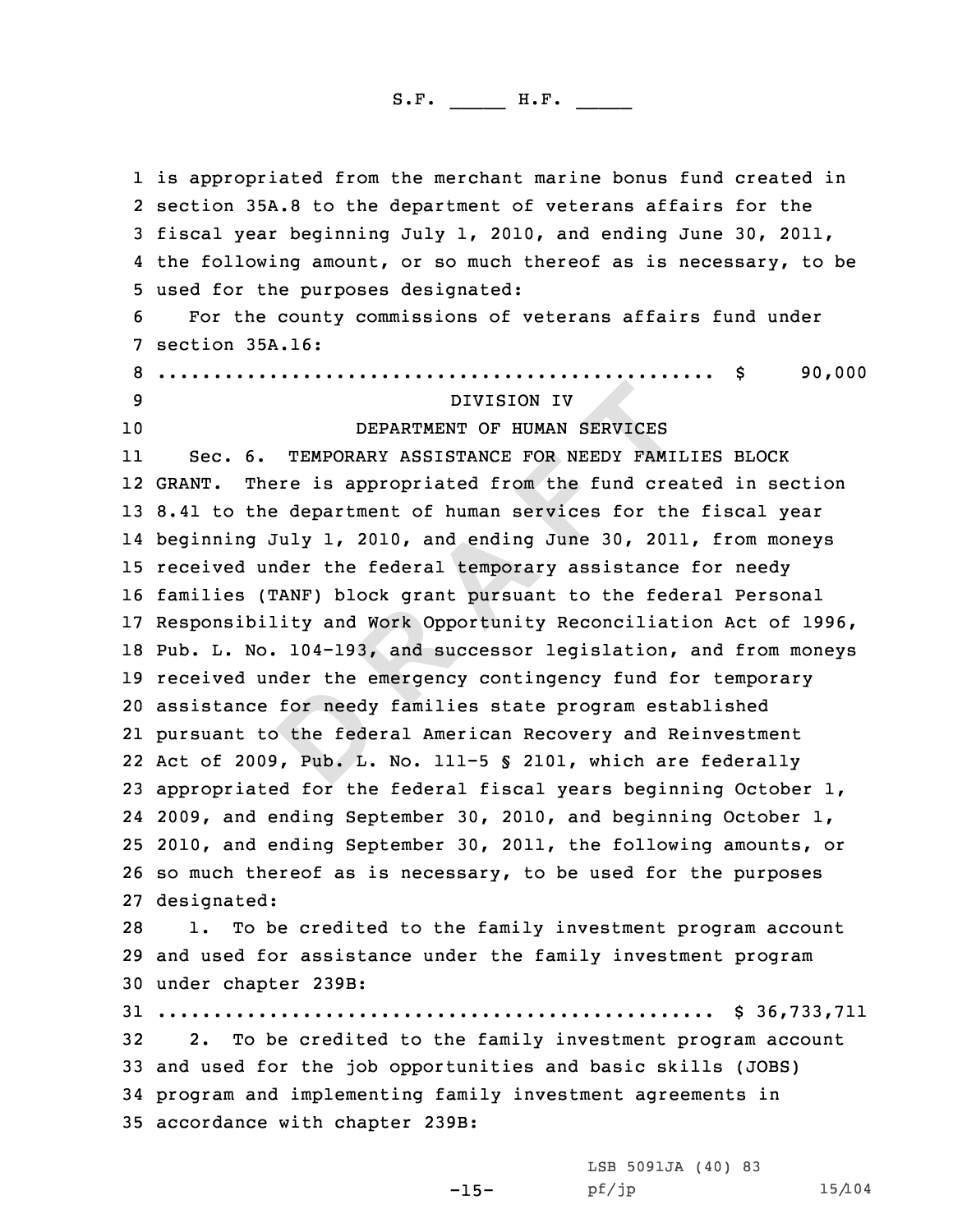**P EXECUTE THE TERN FORMATION**<br> **D EXECUTE:**<br> **D EXECUTE:**<br> **D EXECUTE:**<br> **D EXECUTE:**<br> **D EXECUTE:**<br> **D EXECUTE:**<br> **D EXECUTE:**<br> **D EXECUTE:**<br> **D EXECUTE:**<br> **D EXECUTE:**<br> **D EXECUTE:**<br> **D EXECUTE** 1 .................................................. \$ 12,411,528 23 the moneys designated in this subsection that are allocated<br>4 by the department for contracted services, other than 4 by the department for contracted services, other than<br>5 family self-sufficiency grant services allocated under this<br>6 subsection, that remain unencumbered or unobligated at the<br>7 close of the fiscal year shall not revert moneys are encumbered or obligated on or before September 30, 2011, the moneys shall revert. 12 3. To be used for the family development and self-sufficiency grant program in accordance with section 216A.107: .................................................. \$ 2,898,980 Notwithstanding section 8.33, moneys appropriated in this subsection that remain unencumbered or unobligated at the close of the fiscal year shall not revert but shall remain available for expenditure for the purposes designated until the close of the succeeding fiscal year. However, unless such moneys are encumbered or obligated on or before September 30, 2011, the moneys shall revert. 4. For field operations: .................................................. \$ 23,760,474 5. For general administration: .................................................. \$ 3,744,000 6. For state child care assistance: .................................................. \$ 12,382,687 a. Of the funds appropriated in this subsection, \$12,382,687 shall be transferred to the child care and development block grant appropriation made by the Eighty-third General Assembly, <sup>2010</sup> Session, for the federal fiscal year beginning October 1, 2010, and ending September 30, 2011. Of this amount, \$200,000 shall be used for provision of educational opportunities to registered child care home

> -16- LSB 5091JA (40) 83<br>pf/jp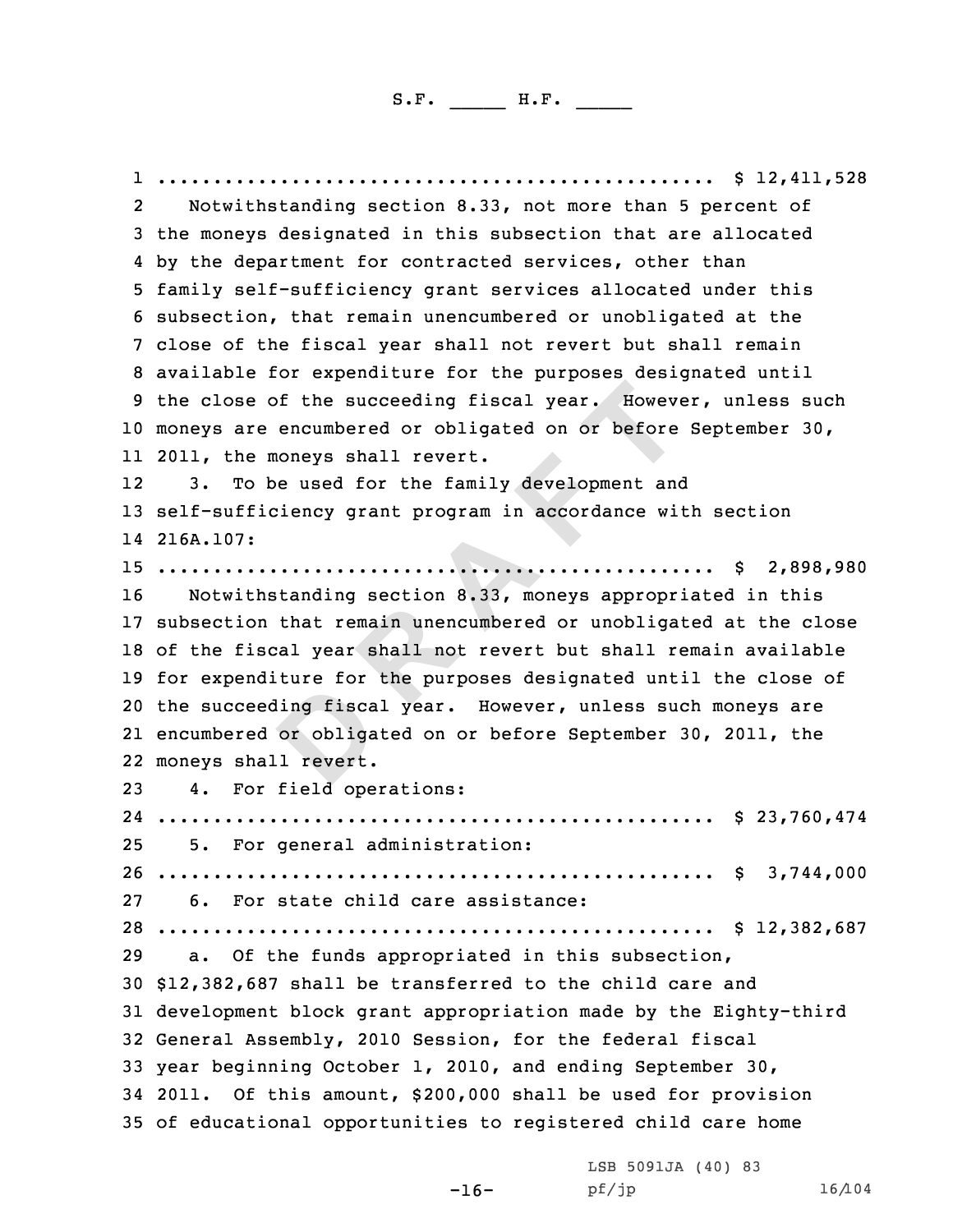**Funds appropriated in this subsection**<br> **C EXECUTE:**<br> **EXECUTE:**<br> **EXECUTE:**<br> **EXECUTE:**<br> **EXECUTE:**<br> **EXECUTE:**<br> **EXECUTE:**<br> **EXECUTE:**<br> **CA**<br> **CA**<br> **CA**<br> **CA**<br> **EXECUTE:**<br> **CA**<br> **CA**<br> **EXECUTE:**<br> **CA**<br> **CA**<br> **CA**<br> **CA** 1 providers in order to improve services and programs offered 2 by this category of providers and to increase the number of 3 providers. The department may contract with institutions<br>4 of higher education or child care resource and referral 4 of higher education or child care resource and referral<br>5 centers to provide the educational opportunities. Allowable<br>6 administrative costs under the contracts shall not exceed 5<br>7 percent. The application for a grant s unallocated shall be used for state child care assistance payments for individuals enrolled in the family investment program who are employed. 7. For mental health and developmental disabilities community services: .................................................. \$ 4,894,052 8. For child and family services: .................................................. \$ 32,084,430 9. For child abuse prevention grants: .................................................. \$ 125,000 10. For pregnancy prevention grants on the condition that family planning services are funded: .................................................. \$ 1,327,878 Pregnancy prevention grants shall be awarded to programs in existence on or before July 1, 2010, if the programs are comprehensive in scope and have demonstrated positive outcomes. Grants shall be awarded to pregnancy prevention programs which are developed after July 1, 2010, if the programs are comprehensive in scope and are based on existing models that have demonstrated positive outcomes. Grants shall comply with the requirements provided in <sup>1997</sup> Iowa Acts, chapter 208, section 14, subsections <sup>1</sup> and 2, including the requirement that grant programs must emphasize sexual abstinence. Priority in the awarding of grants shall be given to programs that serve areas of the state which demonstrate the highest percentage of unplanned pregnancies of females of childbearing age within the

> $-17-$  pf/jp LSB 5091JA (40) <sup>83</sup>

pf/jp 17/104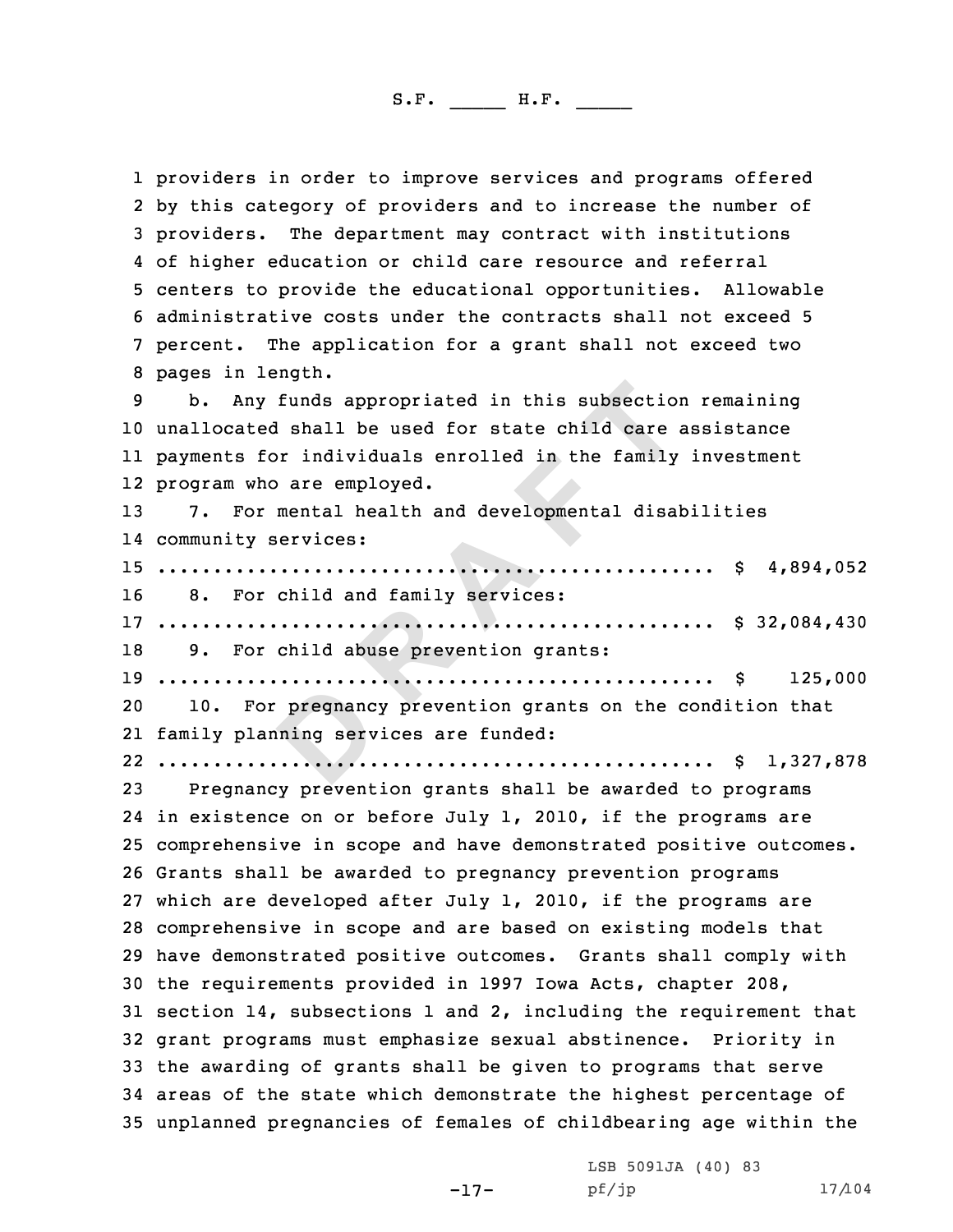1 geographic area to be served by the grant.<br>2 11. For technology needs and other res

11. For technology needs and other resources necessary<br>3 to meet federal welfare reform reporting, tracking, and case<br>4 management requirements:

 management requirements: <sup>5</sup> .................................................. \$ 1,037,186 <sup>6</sup> 12. To be credited to the state child care assistance <sup>7</sup> appropriation made in this section to be used for funding of <sup>8</sup> community-based early childhood programs targeted to children <sup>9</sup> from birth through five years of age developed by community <sup>10</sup> empowerment areas as provided in section 28.9:

11 .................................................. \$ 6,350,000

12 The department shall transfer TANF block grant funding appropriated and allocated in this subsection to the child care and development block grant appropriation in accordance with federal law as necessary to comply with the provisions of this subsection.

**Example 1 Example 1 Example 1 Example 1 Example 1 Example 1 Example 1 Example 1 CONFORM EXAMP DOCK grant and allocated in this subsection to ment block grant appropriation in action as necessary to compl**  13. Notwithstanding any provision to the contrary, including but not limited to requirements in section 8.41 or provisions in <sup>2009</sup> or <sup>2010</sup> Iowa Acts regarding the receipt and appropriation of federal block grants, federal funds from the emergency contingency fund for temporary assistance for needy families state program established pursuant to the federal American Recovery and Reinvestment Act of 2009, Pub. L. No. 111-5 § 2101, received by the state during the fiscal year beginning July 1, 2009, and ending June 30, 2010, not otherwise appropriated in this section and remaining available as of July 1, 2010, and received by the state during the fiscal year beginning July 1, 2010, and ending June 30, 2011, are appropriated to the extent as may be necessary to fully fund the family investment program during the fiscal year beginning 31 July 1, 2010, and ending June 30, 2011.<br>32 a. The federal funds appropriated i

a. The federal funds appropriated in this subsection shall be expended only after all other funds appropriated in subsection <sup>1</sup> for assistance under the family investment program under chapter 239B have been expended.

> -18- LSB 5091JA (40) 83<br>pf/jp pf/jp 18/104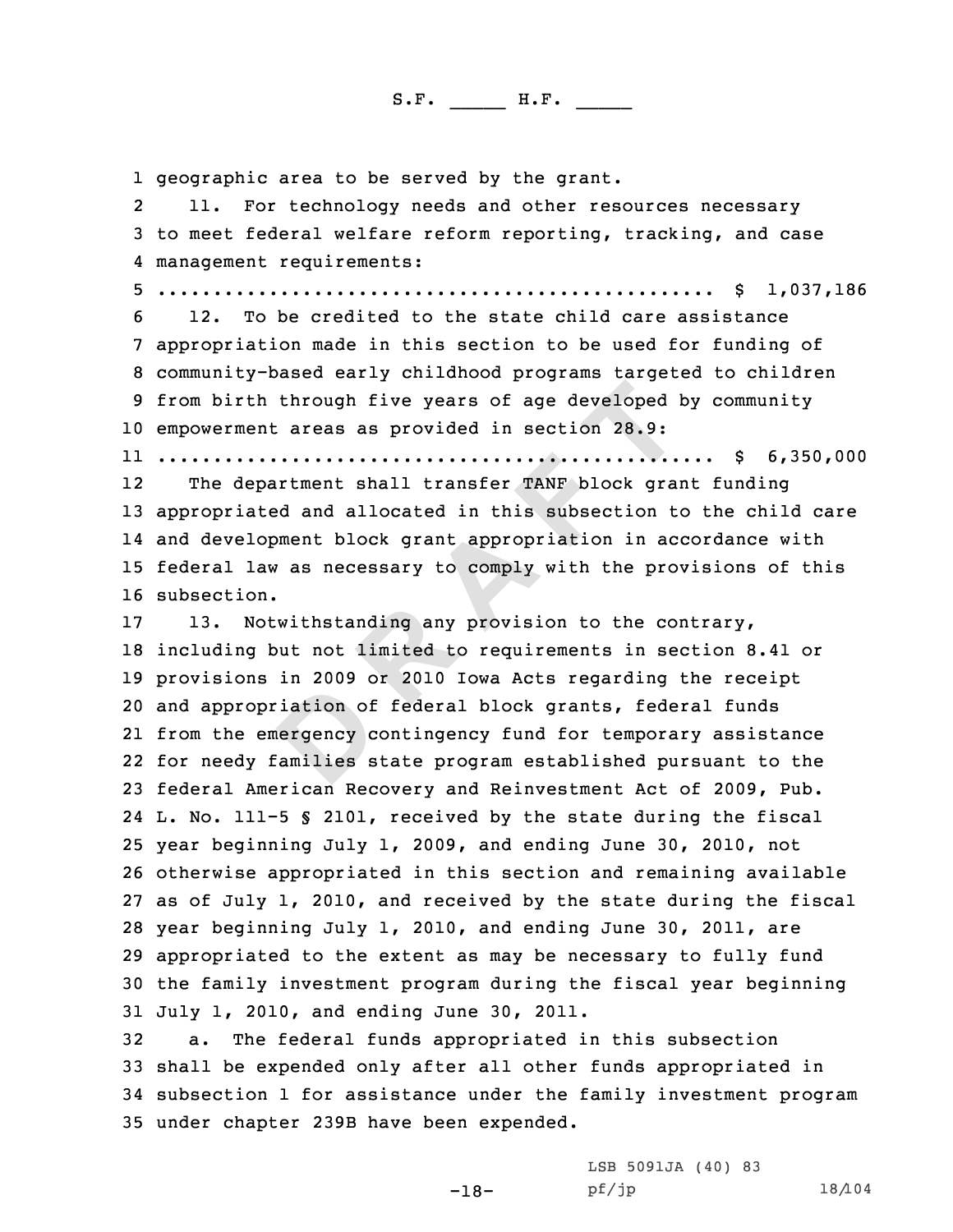11 b. The department shall, on a quarterly basis, advise the<br>2 legislative services agency and department of management of 3 the amount of funds appropriated in this subsection that was 4 expended in the prior quarter.

14. Of the amounts appropriated in this section,<br>6 \$12,962,008 for the fiscal year beginning July 1, 2010, shall<br>7 be transferred to the appropriation of the federal social<br>8 services block grant made for that fiscal year.

**D R A F T** <sup>10</sup> section to the appropriations made in this Act for general 11 administration and field operations for resources necessary to 12 implement and operate the services referred to in this section <sup>13</sup> and those funded in the appropriation made in this division of 14 this Act for the family investment program from the general 15 fund of the state.<br>16 Sec. 7. FAMILY

16 Sec. 7. FAMILY INVESTMENT PROGRAM ACCOUNT.<br>17 1. Moneys credited to the family investmen

1. Moneys credited to the family investment program (FIP) <sup>18</sup> account for the fiscal year beginning July 1, 2010, and <sup>19</sup> ending June 30, 2011, shall be used to provide assistance in 20 accordance with chapter 239B.<br>21 2. The department may use

21The department may use a portion of the moneys credited 22 to the FIP account under this section as necessary for 23 salaries, support, maintenance, and miscellaneous purposes.<br>24 3. The department may transfer funds allocated in 24The department may transfer funds allocated in <sup>25</sup> this section to the appropriations in this Act for general <sup>26</sup> administration and field operations for resources necessary to <sup>27</sup> implement and operate the services referred to in this section <sup>28</sup> and those funded in the appropriation made in this division of <sup>29</sup> this Act for the family investment program from the general 30 fund of the state.<br>31 4. Monevs appr

4. Moneys appropriated in this division of this Act and <sup>32</sup> credited to the FIP account for the fiscal year beginning July 33 1, 2010, and ending June 30, 2011, are allocated as follows:<br>34 a. To be retained by the department of human services to a. To be retained by the department of human services to <sup>35</sup> be used for coordinating with the department of human rights

-19-

LSB 5091JA (40) 83<br>pf/jp

pf/jp 19/104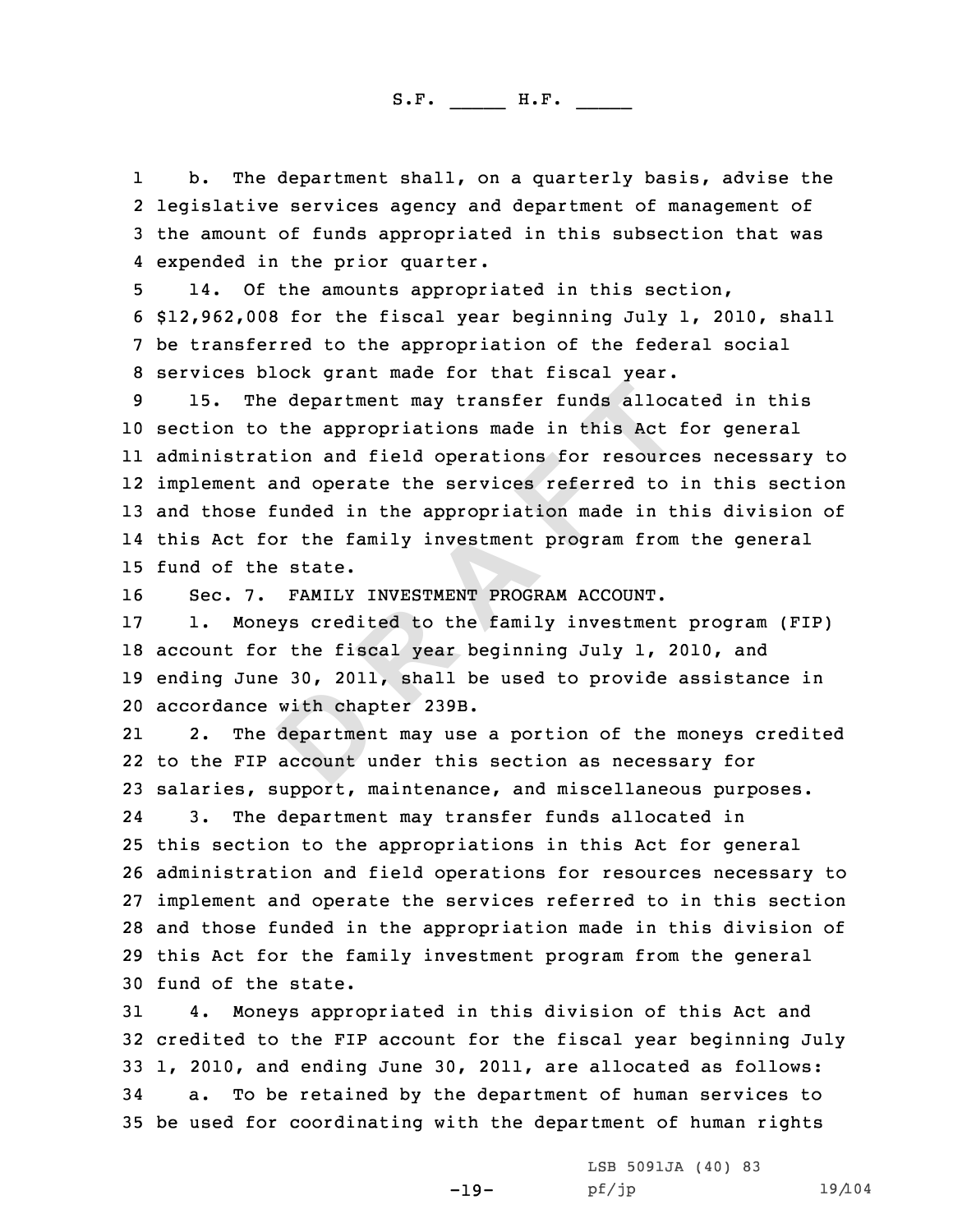**Example 19 and 19 and 19 and 19 and 19 and 19 and 19 and 19 and 19 and 19 and 19 and 19 and 19 and 19 and 19 and 19 and 19 and 19 and 19 and 19 and 19 and 19 and 19 and 19 and 19 and 19 and 19 and 19 and 19 and 19 and 19** 1 to more effectively serve participants in the FIP program and<br>2 other shared clients and to meet federal reporting requiremen 2 other shared clients and to meet federal reporting requirements<br>3 under the federal temporary assistance for needy families block<br>4 grant: grant:45 .................................................. \$ 20,000 <sup>6</sup> b. To the department of human rights for staffing, <sup>7</sup> administration, and implementation of the family development <sup>8</sup> and self-sufficiency grant program in accordance with section <sup>9</sup> 216A.107: .................................................. \$ 5,397,251 11 (1) Of the funds allocated for the family development and self-sufficiency grant program in this lettered paragraph, not more than <sup>5</sup> percent of the funds shall be used for the administration of the grant program. (2) The department of human rights may continue to implement the family development and self-sufficiency grant program 17 statewide during fiscal year 2010-2011.<br>18 C. For the diversion subaccount of c. For the diversion subaccount of the FIP account: .................................................. \$ 1,634,400 A portion of the moneys allocated for the subaccount may be used for field operations salaries, data management system development, and implementation costs and support deemed necessary by the director of human services in order to administer the FIP diversion program. d. For the food stamp employment and training program: .................................................. \$ 68,059 (1) The department shall amend the food stamp employment and training state plan in order to maximize to the fullest extent permitted by federal law the use of the 50-50 match provisions for the claiming of allowable federal matching funds from the United States department of agriculture pursuant to the federal food stamp employment and training program for providing education, employment, and training services for eligible food assistance program participants, including but not limited to related dependent care and transportation expenses.

> LSB 5091JA (40) 83<br>pf/jp pf/jp 20/104

-20-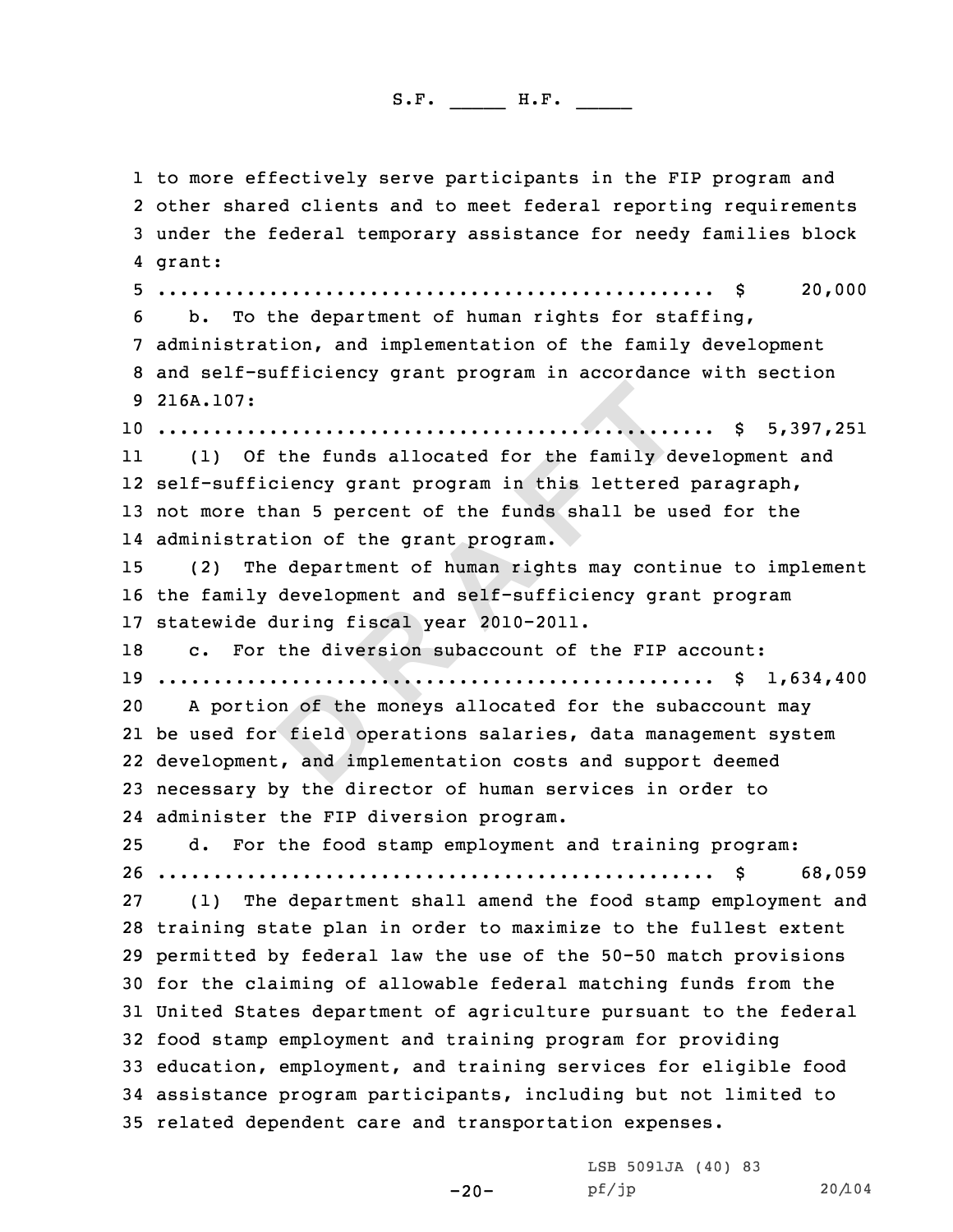11 (2) The department shall implement measures to expand usage<br>2 of the federal food assistance programs administered by the 3 department and to appropriately determine eligibility for the<br>4 programs by raising the income limit to the extent allowed 4 programs by raising the income limit to the extent allowed<br>5 under federal requirements and eliminating the asset test. The<br>6 eligibility determination measures shall include but are not<br>7 limited to checking application <sup>10</sup> under federal requirements for having committed <sup>a</sup> crime.

11e. For the JOBS program:

12 .................................................. \$ 20,652,993

**Example 10 Example 10 COM COM COM COM COM COM COM COM COM CODES CODES CODES CODES CONES CONES CONES CONES CONES CONES CONES CONES CONES CONES CONES CONES CONES CONES** 13 5. Of the child support collections assigned under FIP, an amount equal to the federal share of support collections shall be credited to the child support recovery appropriation made in this division of this Act. Of the remainder of the assigned child support collections received by the child support recovery unit, <sup>a</sup> portion shall be credited to the FIP 19 account, a portion may be used to increase recoveries, and a portion may be used to sustain cash flow in the child support payments account. If as <sup>a</sup> consequence of the appropriations and allocations made in this section the resulting amounts are insufficient to sustain cash assistance payments and meet federal maintenance of effort requirements, the department shall seek supplemental funding. If child support collections assigned under FIP are greater than estimated or are otherwise determined not to be required for maintenance of effort, the state share of either amount may be transferred to or retained 29 in the child support payment account.<br>30 6. The department may adopt emerg

The department may adopt emergency rules for the family <sup>31</sup> investment, JOBS, food stamp, and medical assistance programs 32 if necessary to comply with federal requirements.<br>33 Sec. 8. FAMILY INVESTMENT PROGRAM GENERAL FUN

FAMILY INVESTMENT PROGRAM GENERAL FUND. There <sup>34</sup> is appropriated from the general fund of the state to the <sup>35</sup> department of human services for the fiscal year beginning July

-21-

LSB 5091JA (40) 83<br>pf/jp

pf/jp 21/104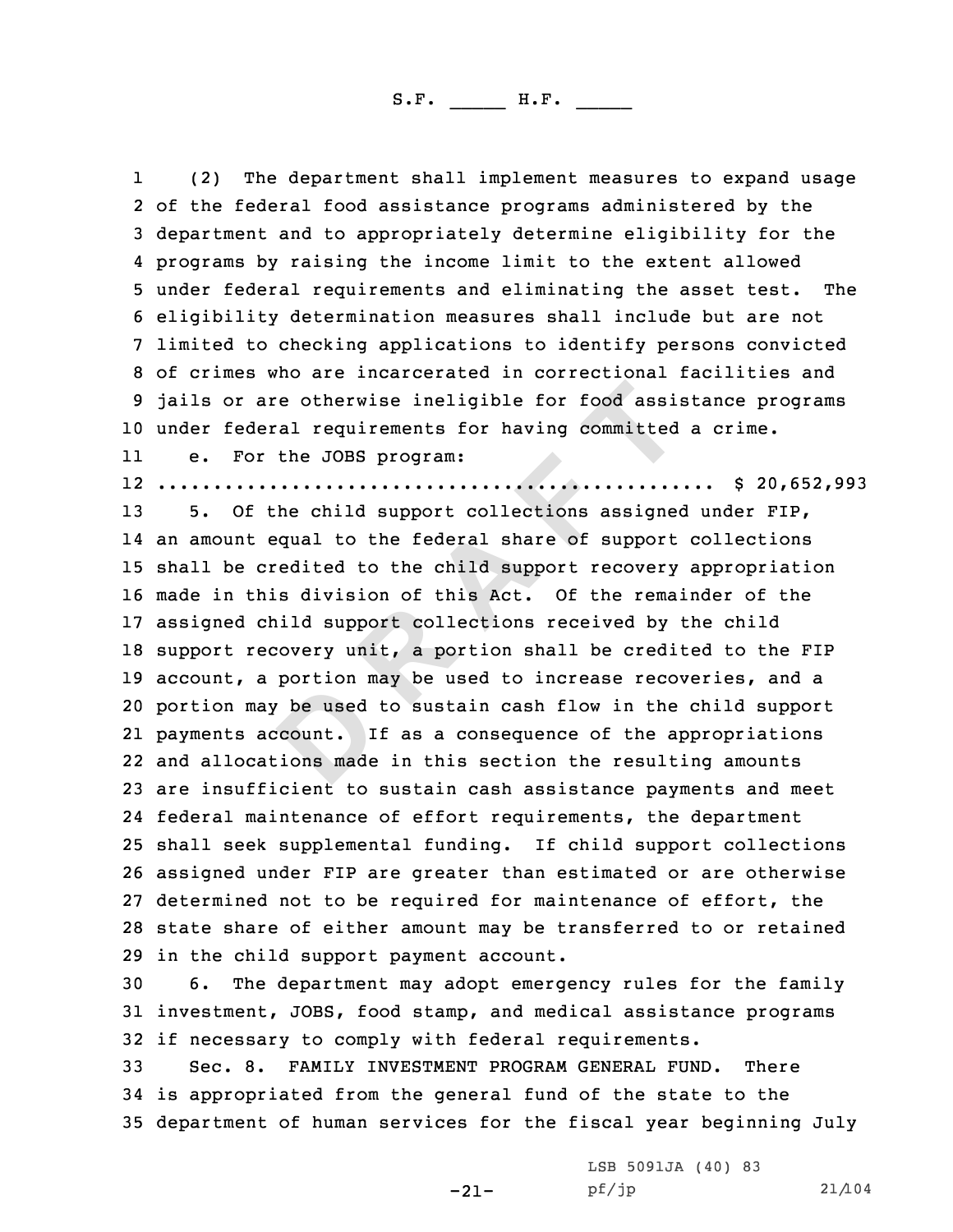1 1, 2010, and ending June 30, 2011, the following amount, or<br>2 so much thereof as is necessary, to be used for the purpose 2 so much thereof as is necessary, to be used for the purpose<br>3 designated:

4To be credited to the family investment program (FIP) <sup>5</sup> account and used for family investment program assistance under <sup>6</sup> chapter 239B: <sup>7</sup> .................................................. \$ 31,735,539 <sup>8</sup> 1. Of the funds appropriated in this section, \$8,241,465 is <sup>9</sup> allocated for the JOBS program.

2. Of the funds appropriated in this section, \$2,518,271 is 11 allocated for the family development and self-sufficiency grant 12 program.

For the JOBS program.<br>
The funds appropriated in this section<br>
Dor the family development and self-s<br>
<br> **D EPPE 11 THE EVALUATE:**<br> **D EPPE 11 THE 11 THE 11:**<br> **D EPPE 11 THE 11:**<br> **D EPPE 11:**<br> **EPPE 11:**<br> **EPPE 11**  3. Notwithstanding section 8.39, for the fiscal year beginning July 1, 2010, if necessary to meet federal maintenance of effort requirements or to transfer federal temporary assistance for needy families block grant funding to be used for purposes of the federal social services block grant or to meet cash flow needs resulting from delays in receiving federal funding or to implement, in accordance with this division of this Act, activities currently funded with juvenile court services, county, or community moneys and state moneys used in combination with such moneys, the department of human services may transfer funds within or between any of the appropriations made in this division of this Act and appropriations in law for the federal social services block grant to the department for the following purposes, provided that the combined amount of state and federal temporary assistance for needy families block grant funding for each 29 appropriation remains the same before and after the transfer:<br>30 a. For the family investment program.

30 a. For the family investment program.<br>31 b. For child care assistance.

31 b. For child care assistance.<br>32 c. For child and family servi

32 c. For child and family services.<br>33 d. For field operations.

33 d. For field operations.<br>34 e. For general administr

34 e. For general administration.<br>35 f. MH/MR/DD/BI community servi

<sup>35</sup> f. MH/MR/DD/BI community services (local purchase).

-22-

LSB 5091JA (40) 83<br>pf/jp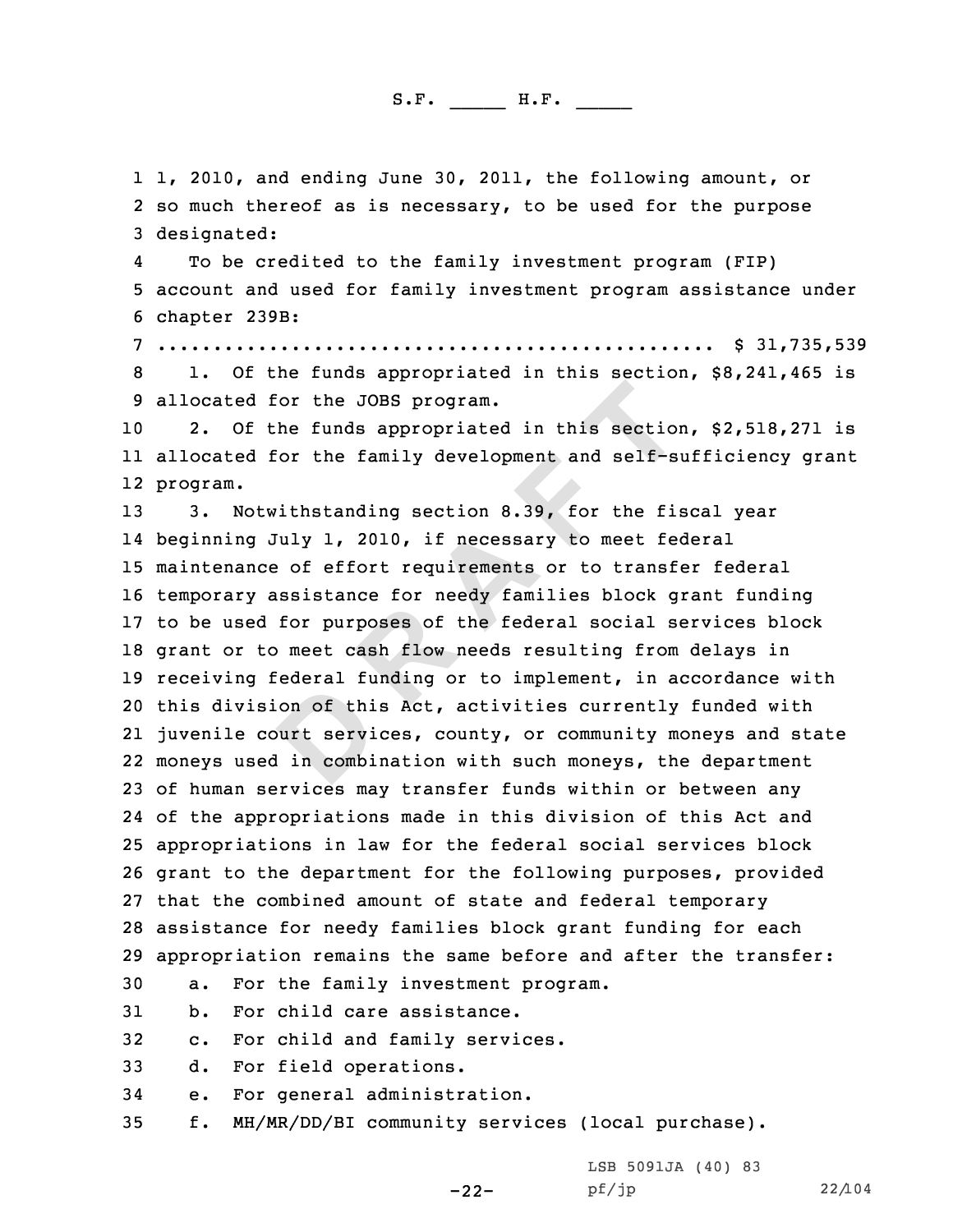1I This subsection shall not be construed to prohibit the use<br>2 of existing state transfer authority for other purposes. The 3 department shall report any transfers made pursuant to this<br>4 subsection to the legislative services agency.

5 Sec. 9. CHILD SUPPORT RECOVERY. There is appropriated<br>6 from the general fund of the state to the department of human<br>7 services for the fiscal year beginning July 1, 2010, and ending<br>8 June 30, 2011, the following amoun

For child support recovery, including salaries, support, 11 maintenance, and miscellaneous purposes, and for not more than 12 the following full-time equivalent positions:

<sup>13</sup> .................................................. \$ 11,827,414

14 ............................................... FTEs 520.00

**d D EXECTS EXECTS EXECTS CONTING SET AND <b>EXECUTE: P EXECUTE: CONTING SET A EXECUTE: CONTING SET A CONTING SET A CONTING SET A CONTING SET A CONTING SET A CONTING SET A CONTING SET A CONT**  1. The department shall expend up to \$24,329, including federal financial participation, for the fiscal year beginning July 1, 2010, for <sup>a</sup> child support public awareness campaign. The department and the office of the attorney general shall cooperate in continuation of the campaign. The public awareness campaign shall emphasize, through <sup>a</sup> variety of media activities, the importance of maximum involvement of both parents in the lives of their children as well as the 23 importance of payment of child support obligations.<br>24 2. Federal access and visitation grant monevs s

24Federal access and visitation grant moneys shall be <sup>25</sup> issued directly to private not-for-profit agencies that provide <sup>26</sup> services designed to increase compliance with the child access <sup>27</sup> provisions of court orders, including but not limited to 28 neutral visitation sites and mediation services.<br>29 3. The appropriation made to the department

The appropriation made to the department for child <sup>30</sup> support recovery may be used throughout the fiscal year in the <sup>31</sup> manner necessary for purposes of cash flow management, and for <sup>32</sup> cash flow management purposes the department may temporarily <sup>33</sup> draw more than the amount appropriated, provided the amount 34 appropriated is not exceeded at the close of the fiscal year.<br>35 4. With the exception of the funding amount specified, 4. With the exception of the funding amount specified,

-23-

LSB 5091JA (40) 83<br>pf/jp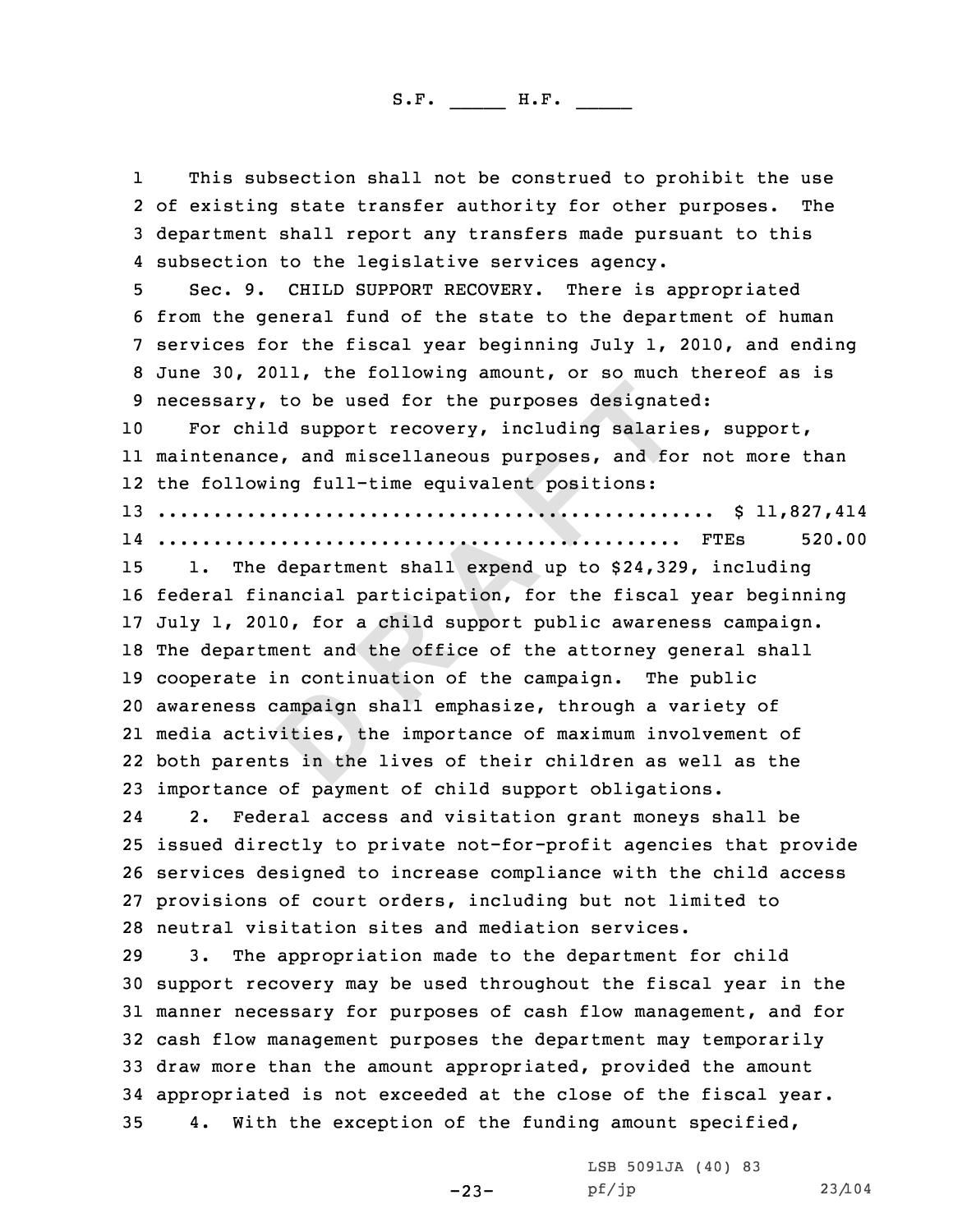1 the requirements established under 2001 Iowa Acts, chapter 2 191, section 3, subsection 5, paragraph "c", subparagraph  $(3)$ , 3 shall be applicable to parental obligation pilot projects for<br>4 the fiscal year beginning July 1, 2010, and ending June 30, 5 2011. Notwithstanding 441 IAC 100.8, as in effect on June 30,<br>6 2009, providing for termination of rules relating to the pilot<br>7 projects the earlier of October 1, 2006, or when legislative<br>8 authority is discontinued, t <sup>10</sup> until June 30, 2011.

**Solutionary** and  $\overline{AB}$  **COLOFITY (ARE TRUST FUND**  $\rightarrow$  MEDICAL *1*<br> **D** any other appropriation made in this<br> **D** any other appropriation made in this<br> **EXECUTE 1**<br> **EXECUTE ARE TRUST FUND**  $\rightarrow$  MEDICAL *1*<br> **D** any ot 11Sec. 10. HEALTH CARE TRUST FUND - MEDICAL ASSISTANCE. In 12 addition to any other appropriation made in this Act for <sup>13</sup> the purposes of the medical assistance program, there is 14 appropriated from the health care trust fund created in section <sup>15</sup> 453A.35A to the department of human services for the fiscal <sup>16</sup> year beginning July 1, 2010, and ending June 30, 2011, the <sup>17</sup> following amount, or so much thereof as is necessary, for the 18 purpose designated:<br>19 For medical assis

For medical assistance reimbursement and associated costs: <sup>20</sup> .................................................. \$106,916,532 21 Sec. 11. MEDICAL ASSISTANCE. There is appropriated from the 22 general fund of the state to the department of human services <sup>23</sup> for the fiscal year beginning July 1, 2010, and ending June 30, 24 2011, the following amount, or so much thereof as is necessary,

25 to be used for the purpose designated:<br>26 For medical assistance reimbursemen

For medical assistance reimbursement and associated costs as specifically provided in the reimbursement methodologies in effect on June 30, 2010, except as otherwise expressly authorized by law, including reimbursement for abortion services which shall be available under the medical assistance program only for those abortions which are medically necessary: .................................................. \$421,959,417 1. Medically necessary abortions are those performed under 34 any of the following conditions:<br>35 a. The attending physician  $\mathbf{c}$ 

a. The attending physician certifies that continuing the

LSB 5091JA (40) 83<br>pf/jp

pf/jp 24/104

-24-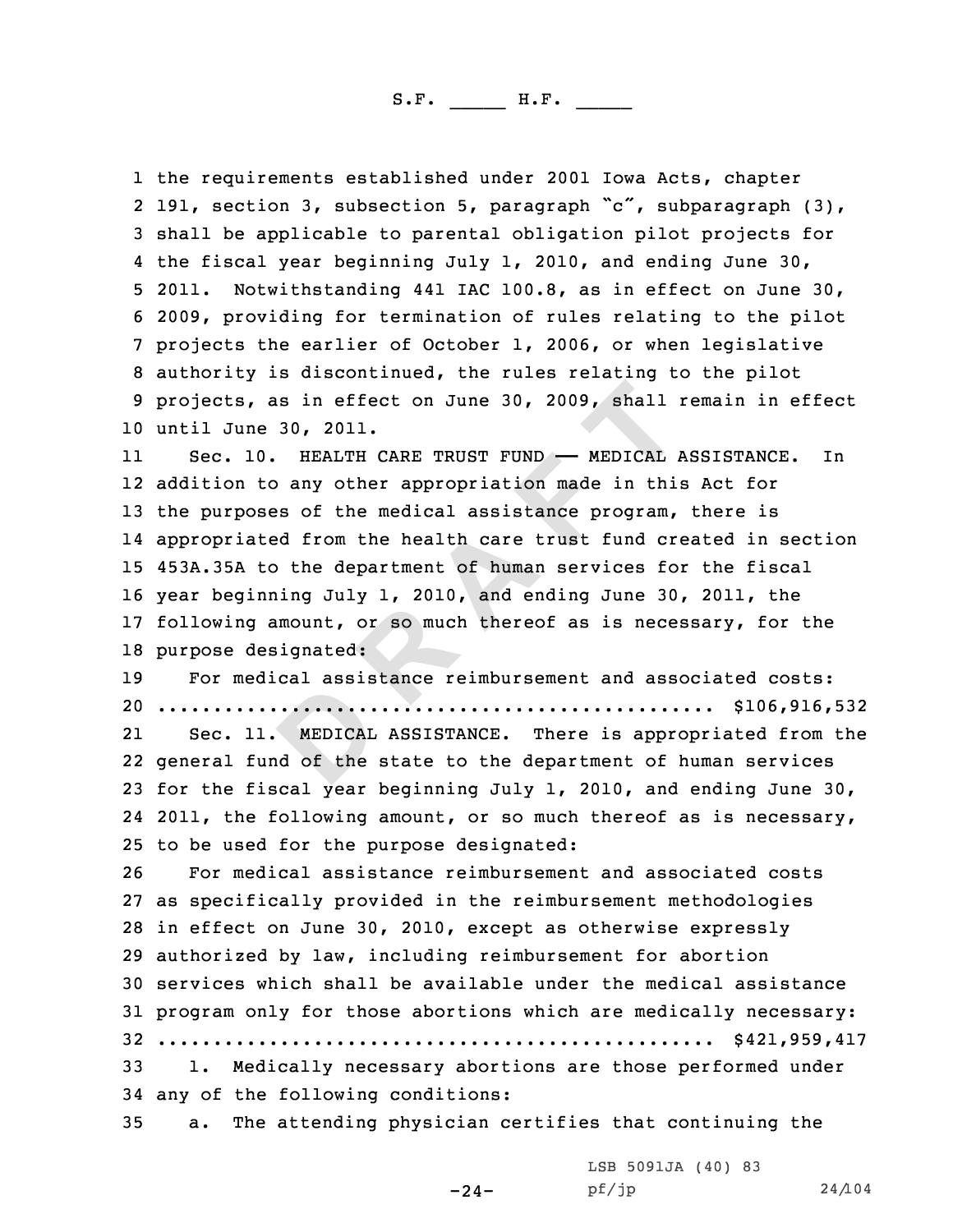1 pregnancy would endanger the life of the pregnant woman.<br>2 b. The attending physician certifies that the fetus

b. The attending physician certifies that the fetus is<br>3 physically deformed, mentally deficient, or afflicted with a<br>4 congenital illness.

5 c. The pregnancy is the result of a rape which is reported 6 within 45 days of the incident to a law enforcement agency or 7 public or private health agency which may include a family 8 physician.

 d. The pregnancy is the result of incest which is reported within <sup>150</sup> days of the incident to <sup>a</sup> law enforcement agency or public or private health agency which may include <sup>a</sup> family physician.

<sup>13</sup> e. Any spontaneous abortion, commonly known as <sup>a</sup> 14 miscarriage, if not all of the products of conception are 15 expelled.

pregnancy is the result of incest which<br>days of the incident to a law enforce<br>or private health agency which may in<br>spontaneous abortion, commonly known<br>, if not all of the products of conce<br>department shall utilize not mo 2. The department shall utilize not more than \$60,000 of the funds appropriated in this section to continue the AIDS/HIV health insurance premium payment program as established in <sup>1992</sup> Iowa Acts, Second Extraordinary Session, chapter 1001, section 409, subsection 6. Of the funds allocated in this subsection, not more than \$5,000 may be expended for administrative purposes.

 3. Of the funds appropriated in this Act to the department of public health for addictive disorders, \$950,000 for the fiscal year beginning July 1, 2010, shall be transferred to the department of human services for an integrated substance abuse managed care system. The department shall not assume management of the substance abuse system in place of the managed care contractor unless such <sup>a</sup> change in approach is specifically authorized in law. The departments of human services and public health shall work together to maintain the level of mental health and substance abuse services provided by the managed care contractor through the Iowa plan for behavioral health. Each department shall take the steps necessary to continue the federal waivers as necessary to

-25-

LSB 5091JA (40) 83<br>pf/jp

pf/jp 25/104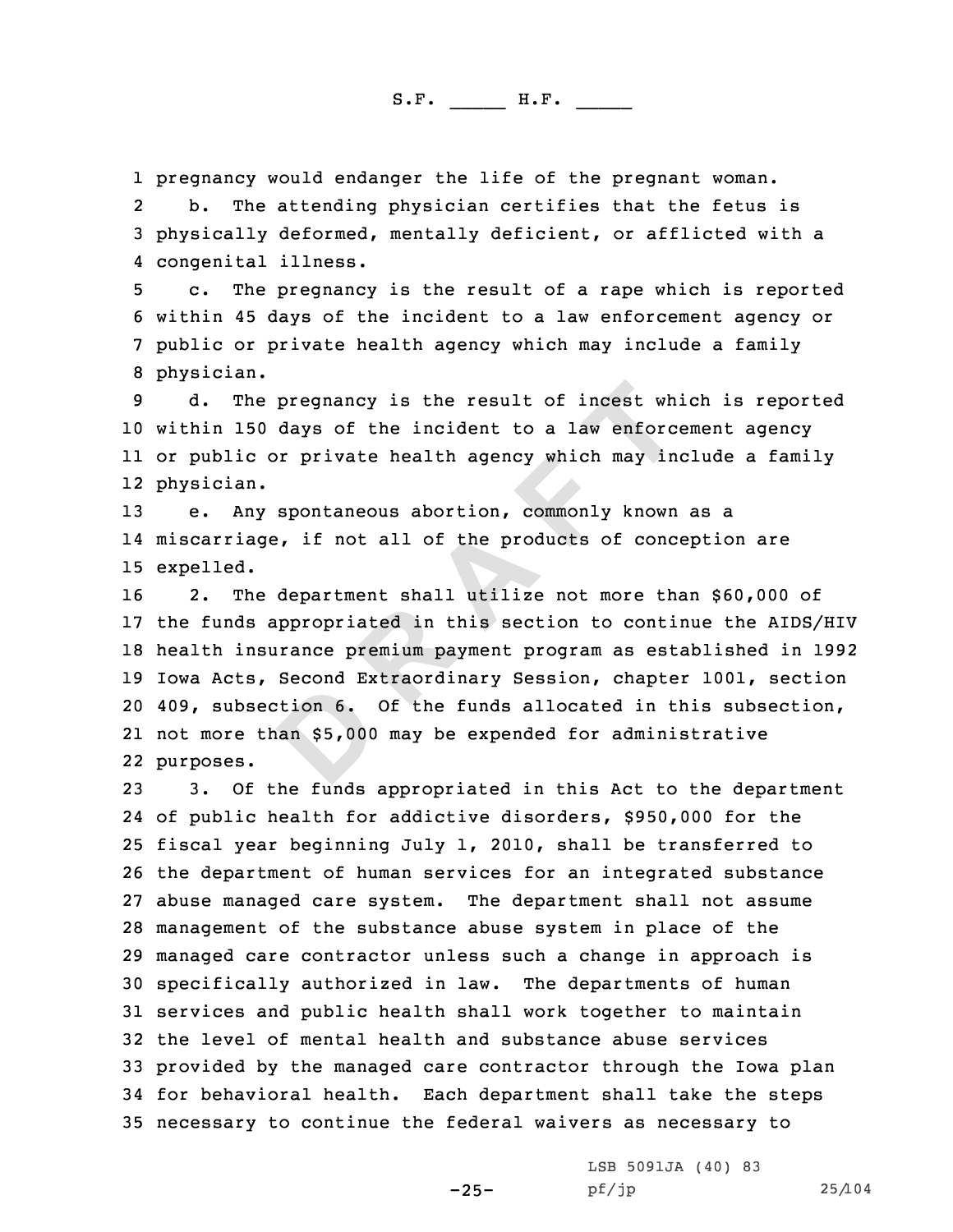**D R A F T** 1 maintain the level of services.<br>2 4. a. The department shall 4. a. The department shall aggressively pursue options for<br>3 providing medical assistance or other assistance to individuals<br>4 with special needs who become ineligible to continue receiving 4 with special needs who become ineligible to continue receiving<br>5 services under the early and periodic screening, diagnosis, and<br>6 treatment program under the medical assistance program due to<br>7 becoming 21 years of age funding available through the exception to policy provisions. 11 b. Of the funds appropriated in this section, \$100,000 shall be used for participation in one or more pilot projects operated by <sup>a</sup> private provider to allow the individual or individuals to receive service in the community in accordance with principles established in Olmstead v. L.C., <sup>527</sup> U.S. <sup>581</sup> (1999), for the purpose of providing medical assistance or other assistance to individuals with special needs who become ineligible to continue receiving services under the early and periodic screening, diagnosis, and treatment program under the medical assistance program due to becoming <sup>21</sup> years of age who have been approved for additional assistance through the department's exception to policy provisions, but who have health care needs in excess of the funding available through the exception to the policy provisions.

 5. Of the funds appropriated in this section, up to \$3,050,082 may be transferred to the field operations or general administration appropriations in this Act for operational costs associated with Part <sup>D</sup> of the federal Medicare Prescription Drug Improvement and Modernization Act of 2003, Pub. L. No. 108-173.

6. Of the funds appropriated in this section, not more<br>n \$166.600 shall be used to enhance outreach efforts. The 32 than \$166,600 shall be used to enhance outreach efforts. <sup>33</sup> department may transfer funds allocated in this subsection to <sup>34</sup> the appropriations in this division of this Act for general <sup>35</sup> administration, the children's health insurance program, or

-26-

LSB 5091JA (40) <sup>83</sup>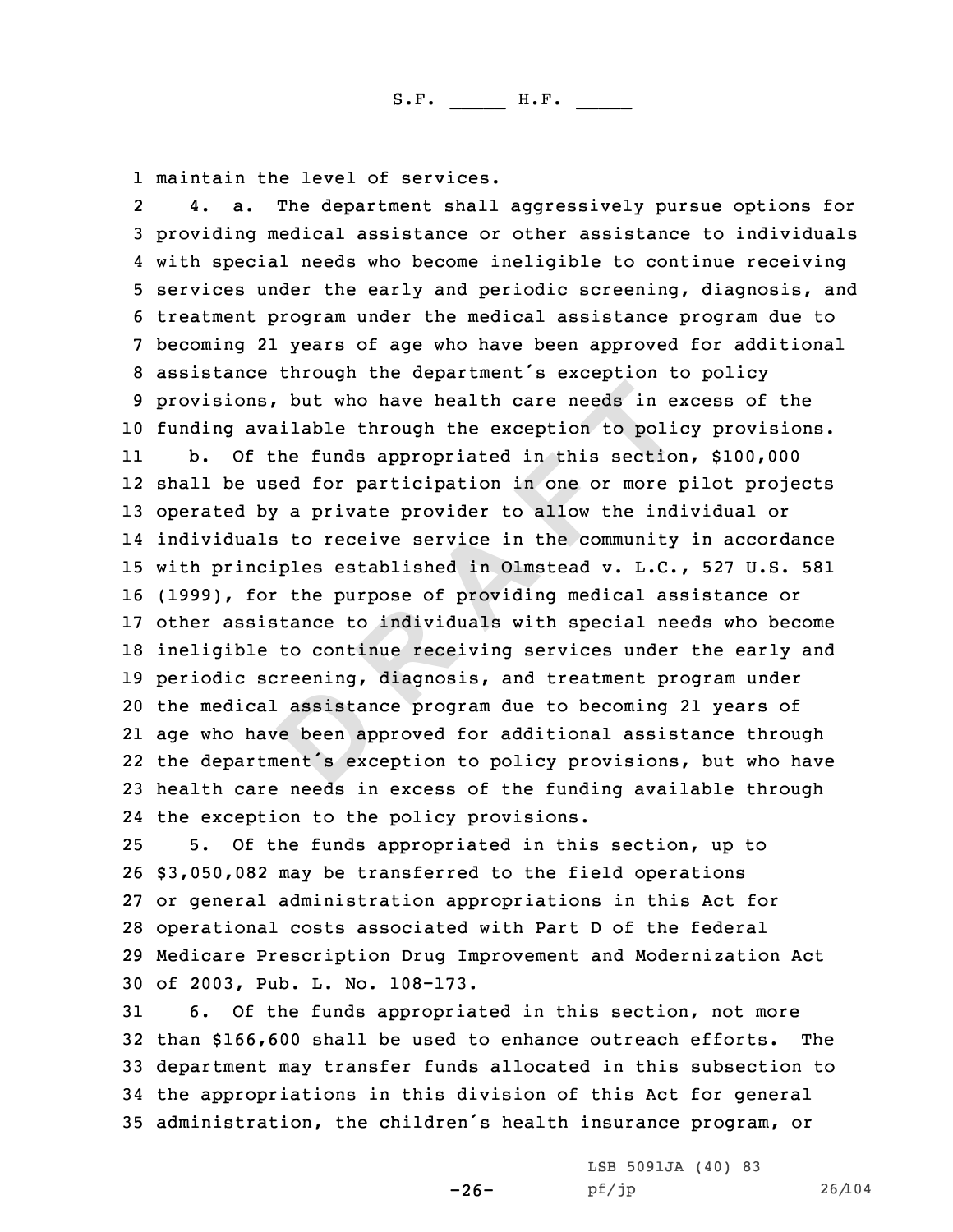1 medical contracts, as necessary, to implement the outreach<br>2 efforts. 2 efforts.

3 7. Of the funds appropriated in this section, up to \$442,100<br>4 may be transferred to the appropriation in this Act for medical

or general administration, medical comparison in the state match cost to comply with the ement (PERM) program for both the menn's health insurance programs as deveral in the menn's health insurance programs as deveral of t 4 may be transferred to the appropriation in this Act for medical<br>5 contracts to be used for clinical assessment services related<br>6 to remedial services in accordance with federal law.<br>7 8. A portion of the funds appropria children's health insurance program, or field operations to be used for the state match cost to comply with the payment error rate measurement (PERM) program for both the medical assistance and children's health insurance programs as developed by the centers for Medicare and Medicaid services of the United States department of health and human services to comply with the federal Improper Payments Information Act of 2002, Pub. L. No. 17 107-300.

 9. It is the intent of the general assembly that the department continue to implement the recommendations of the assuring better child health and development initiative II (ABCDII) clinical panel to the Iowa early and periodic screening, diagnostic, and treatment services healthy mental development collaborative board regarding changes to billing procedures, codes, and eligible service providers.

 10. Of the funds appropriated in this section, <sup>a</sup> sufficient amount is allocated to supplement the incomes of residents of nursing facilities, intermediate care facilities for persons with mental illness, and intermediate care facilities for persons with mental retardation, with incomes of less than \$50 in the amount necessary for the residents to receive <sup>a</sup> personal 31 needs allowance of \$50 per month pursuant to section 249A.30A.<br>32 11. Of the funds appropriated in this section, the followi 11. Of the funds appropriated in this section, the following amounts shall be transferred to the appropriations made in this 34 division of this Act for the state mental health institutes:<br>35 a. Cherokee mental health institute ......... \$ 9,098 a. Cherokee mental health institute .......... \$ 9,098,425

-27-

LSB 5091JA (40) 83<br>pf/jp

pf/jp 27/104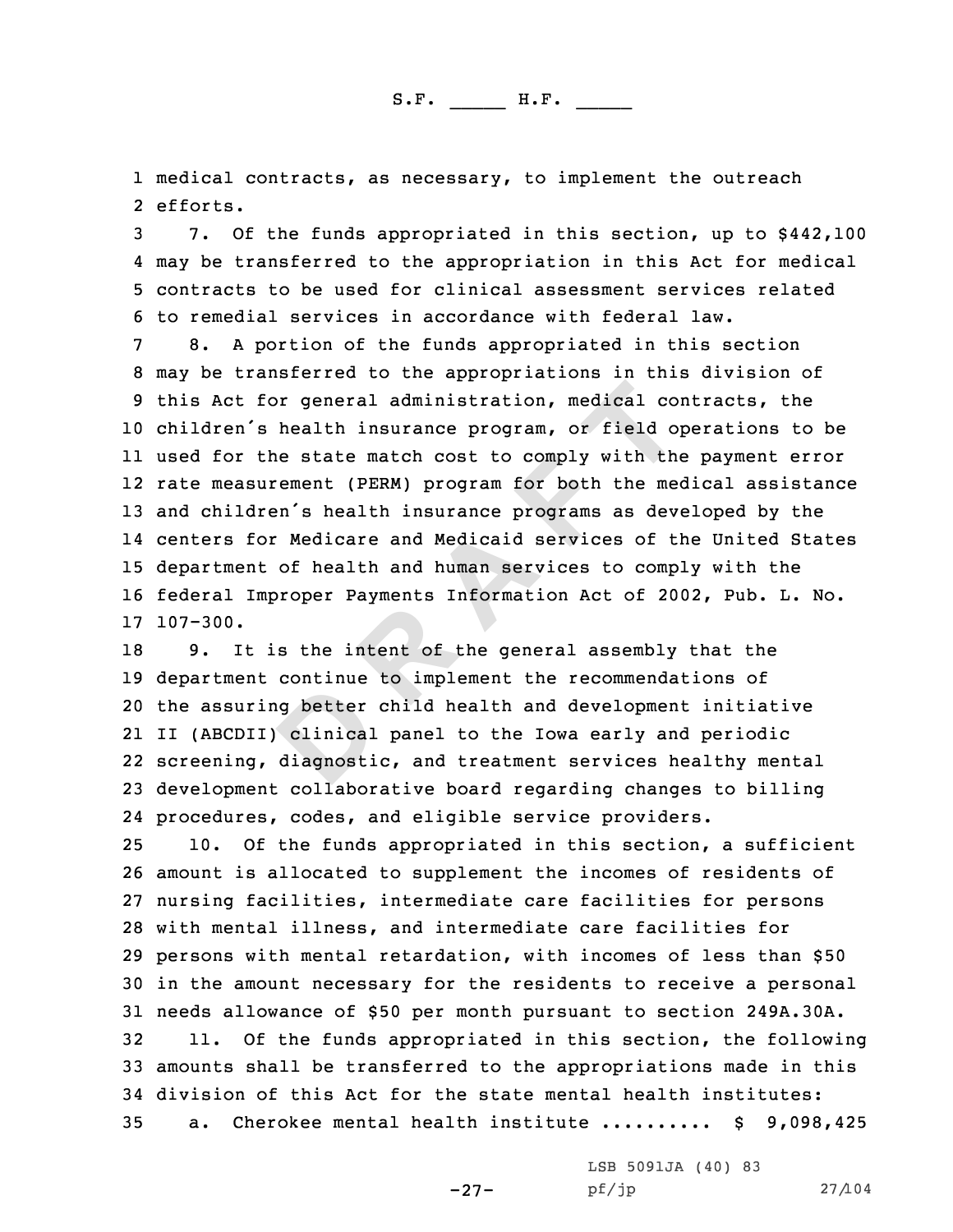1b. Clarinda mental health institute .......... \$ 1,977,305<br>2 c. Independence mental health institute ...... \$ 9,045,894 d. Mount Pleasant mental health institute .... \$ 5,752,587<br>4 12. a. Of the funds appropriated in this section, 5 \$7,108,069 is allocated for state match for disproportionate<br>6 share hospital payment of \$19,133,430 to hospitals that meet<br>7 both of the following conditions:<br>8 (1) The hospital qualifies for disproportionate share and<br>

(2) The hospital is an Iowa state-owned hospital with more than <sup>500</sup> beds and eight or more distinct residency specialty or subspecialty programs recognized by the American college of graduate medical education.

**Example 1**<br> **Example 12**<br> **Example 12**<br> **Example 12**<br> **Example 12**<br> **Example 12**<br> **Example 12**<br> **Example 12**<br> **Example 12**<br> **Example 12**<br> **Example 12**<br> **Example 12**<br> **Example 12**<br> **Example 12**<br> **Example 12**<br> **Example 12**<br> 14 b. Distribution of the disproportionate share payment shall be made on <sup>a</sup> monthly basis. The total amount of disproportionate share payments including graduate medical education, enhanced disproportionate share, and Iowa state-owned teaching hospital payments shall not exceed the amount of the state's allotment under Pub. L. No. 102-234. In addition, the total amount of all disproportionate share payments shall not exceed the hospital-specific disproportionate share limits under Pub. L. No. 103-66.

<sup>23</sup> 13. Of the funds appropriated in this section, up to 24 \$4,601,848 may be transferred to the IowaCare account created <sup>25</sup> in section 249J.24.

14. Of the funds appropriated in this section, \$200,000 <sup>27</sup> shall be used for the Iowa chronic care consortium pursuant to <sup>28</sup> <sup>2003</sup> Iowa Acts, chapter 112, section 12, as amended by <sup>2003</sup> 29 Iowa Acts, chapter 179, sections 166 and 167.<br>30 15. One hundred percent of the nonfederal

15. One hundred percent of the nonfederal share of payments <sup>31</sup> to area education agencies that are medical assistance <sup>32</sup> providers for medical assistance-covered services provided to <sup>33</sup> medical assistance-covered children, shall be made from the 34 appropriation made in this section.<br>35 16. Any new or renewed contract

-28-

16. Any new or renewed contract entered into by the

LSB 5091JA (40) 83<br>pf/jp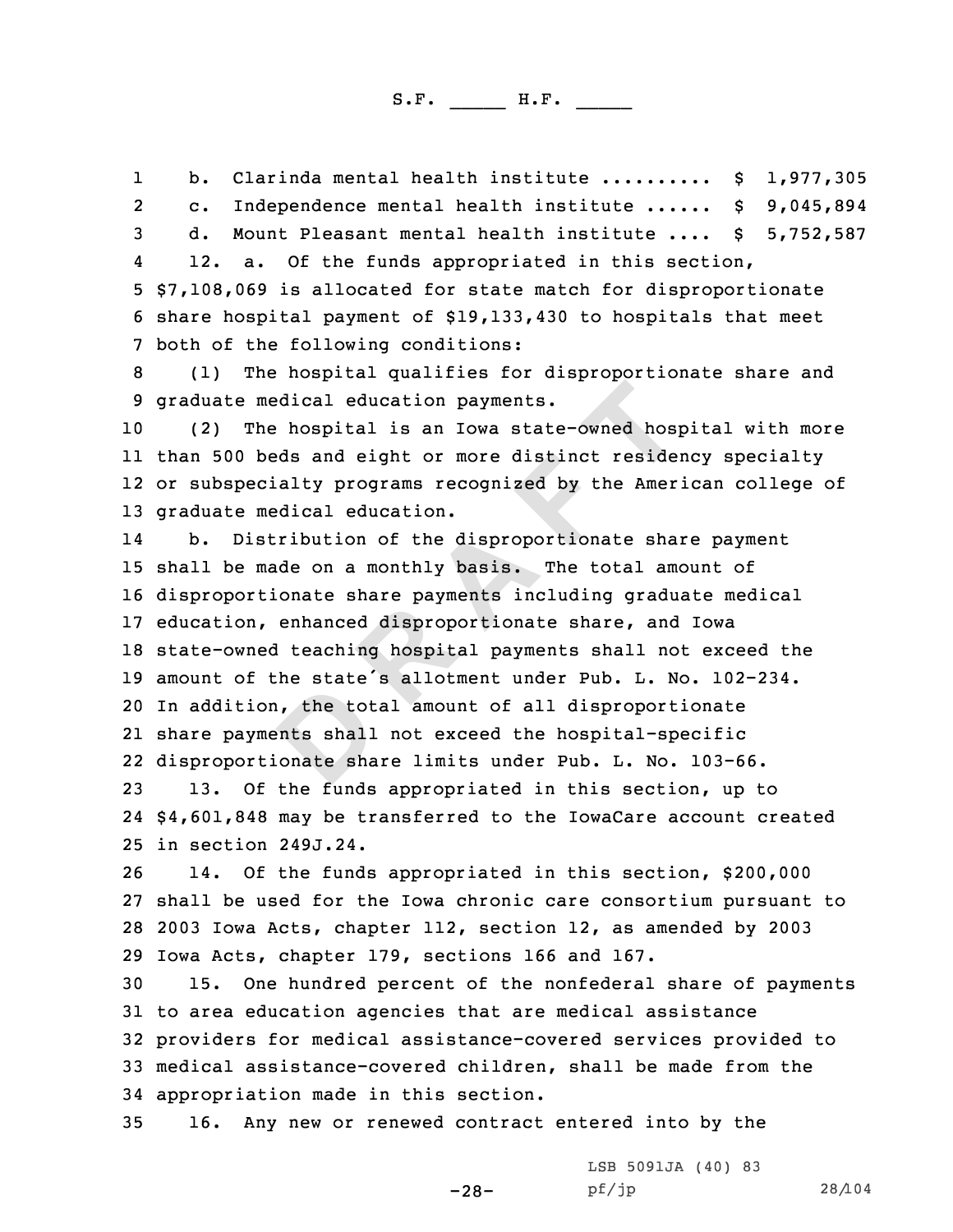1 department with a third party to administer behavioral health 2 services under the medical assistance program shall provide 3 that any interest earned on payments from the state during<br>4 the state fiscal year shall be remitted to the department

4 the state fiscal year shall be remitted to the department<br>5 and treated as recoveries to offset the costs of the medical<br>6 assistance program.<br>7 17. The department shall continue to implement the<br>8 provisions in 2007 Iow section 55, relating to eligibility for certain persons with disabilities under the medical assistance program in accordance with the federal family opportunity Act.

 18. <sup>A</sup> portion of the funds appropriated in this section may be transferred to the appropriation in this division of this Act for medical contracts to be used for administrative activities associated with the money follows the person 17 demonstration project.<br>18 19. Notwithstandino

**D R A F T** Notwithstanding section 8.33, the portion of the funds appropriated in this section that is the result of the application of the increased federal medical assistance match percentage under the federal American Recovery and Reinvestment Act of 2009, to the amount the state pays the federal government as required under the federal Medicare Prescription Drug Improvement and Modernization Act of 2003, known as clawback payments, for the period October 1, 2008, through December 31, 2010, that remains unobligated or unencumbered at the close of the fiscal year, shall not revert to any fund but shall remain available for expenditure for the purposes of the medical assistance program until the close of the succeeding 30 fiscal year.<br>31 20. The

The department may transfer any savings generated due to medical assistance program cost containment efforts initiated pursuant to <sup>2010</sup> Iowa Acts, Senate File 2088, if enacted, or executive order 20, issued December 16, 2009, to the medical contracts appropriation made in this division of

-29-

LSB 5091JA (40) 83<br>pf/jp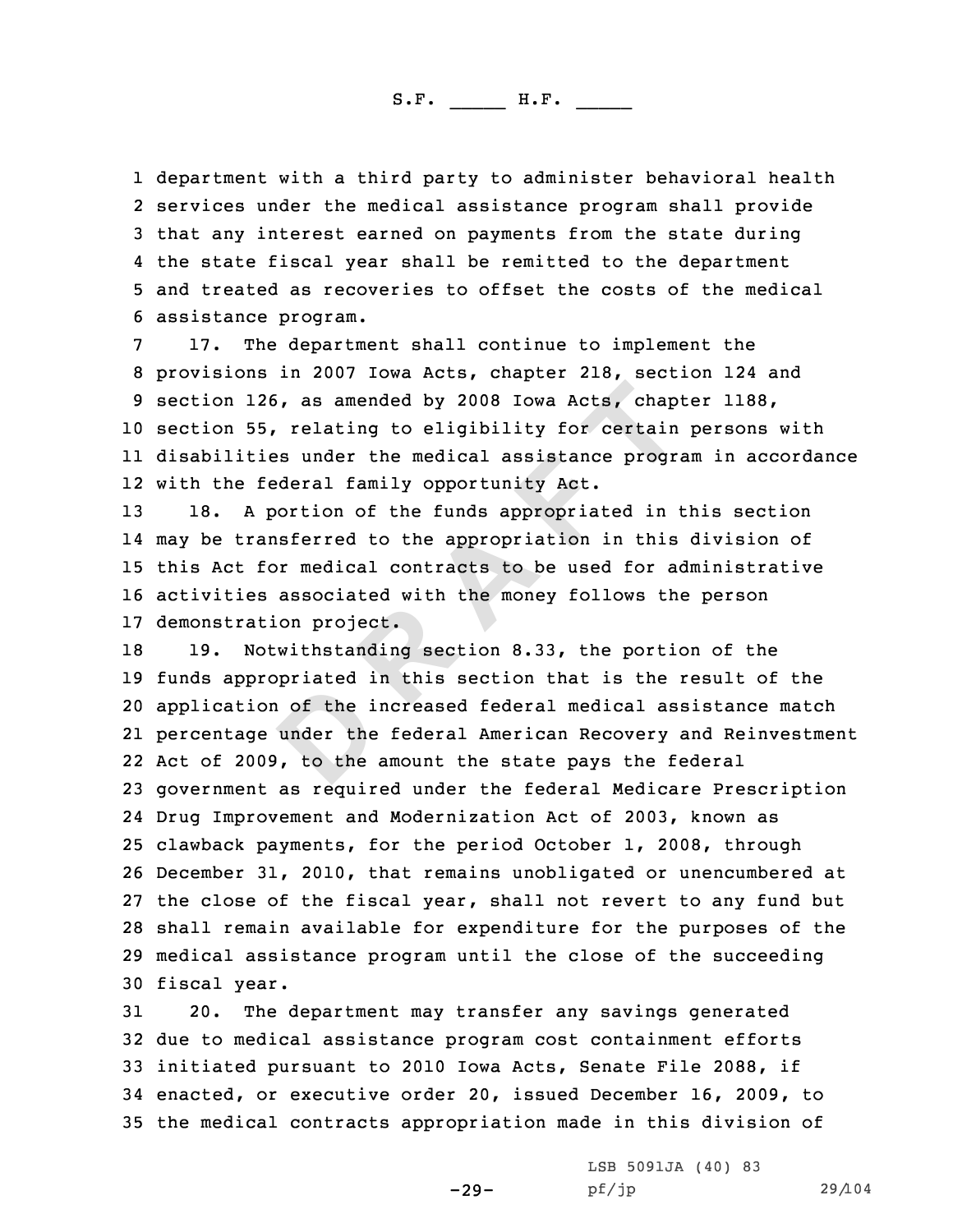**D R A F T** 1 this Act to defray the increased contract costs associated with<br>2 implementing such efforts. 2 implementing such efforts.<br>3 Sec. 12. HEALTH INSURANCE PREMIUM PAYMENT PROGRAM. There<br>4 is appropriated from the general fund of the state to the 5 department of human services for the fiscal year beginning July<br>6 1, 2010, and ending June 30, 2011, the following amount, or<br>7 so much thereof as is necessary, to be used for the purpose<br>8 designated: For administration of the health insurance premium payment program, including salaries, support, maintenance, and miscellaneous purposes, and for not more than the following full-time equivalent positions: .................................................. \$ 457,210 ............................................... FTEs 17.00 Sec. 13. MEDICAL CONTRACTS. There is appropriated from the general fund of the state to the department of human services for the fiscal year beginning July 1, 2010, and ending June 30, 18 2011, the following amount, or so much thereof as is necessary, 19 to be used for the purpose designated:<br>20 For medical contracts, including sa For medical contracts, including salaries, support, maintenance, and miscellaneous purposes, and for not more than the following full-time equivalent positions: .................................................. \$ 10,413,090 ............................................... FTEs 6.00 The department of inspections and appeals shall provide all state matching funds for survey and certification activities performed by the department of inspections and appeals. The department of human services is solely responsible for 29 distributing the federal matching funds for such activities.<br>30 Sec. 14. STATE SUPPLEMENTARY ASSISTANCE. 30 Sec. 14. STATE SUPPLEMENTARY ASSISTANCE.<br>31 1. There is appropriated from the genera 1. There is appropriated from the general fund of the state to the department of human services for the fiscal year beginning July 1, 2010, and ending June 30, 2011, the following amount, or so much thereof as is necessary, to be used for the purpose designated:

> LSB 5091JA (40) <sup>83</sup> pf/jp 30/104

-30-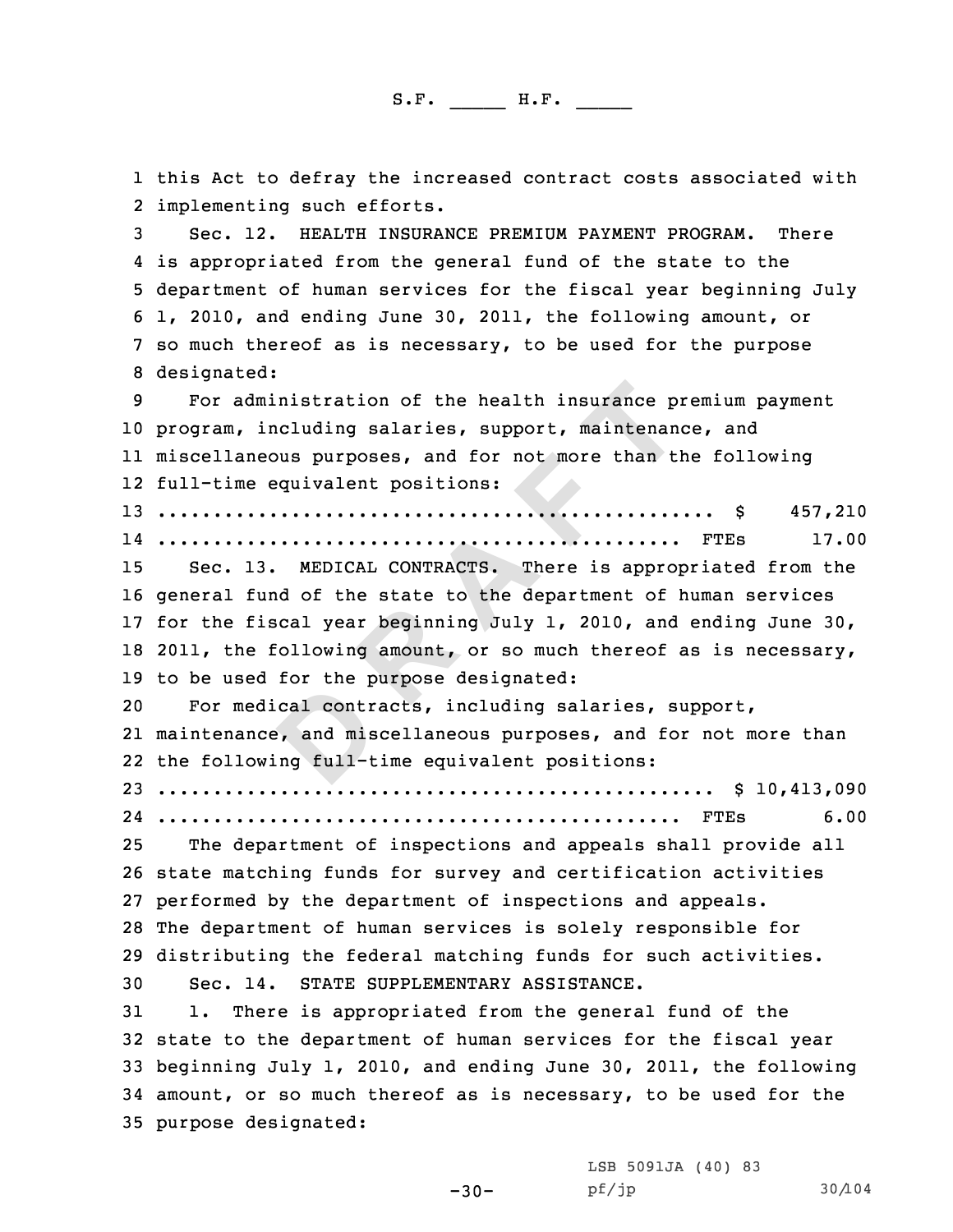1For the state supplementary assistance program: 2

2. The department shall increase the personal needs<br>4 allowance for residents of residential care facilities by the 5 same percentage and at the same time as federal supplemental<br>6 security income and federal social security benefits are<br>7 increased due to a recognized increase in the cost of living.<br>8 The department may adopt emergency

**Example 1998** 21 **DEVENDENT**<br> **D EXECUTE:**<br> **EXECUTE:**<br> **EXECUTE:**<br> **EXECUTE:**<br> **EXECUTE:**<br> **EXECUTE:**<br> **EXECUTE:**<br> **EXECUTE:**<br> **EXECUTE:**<br> **EXECUTE:**<br> **EXECUTE:**<br> **EXECUTE:**<br> **EXECUTE:**<br> **EXECUTE:**<br> **EXECUTE:**<br> **EXECUT**  3. If during the fiscal year beginning July 1, 2010, 11 the department projects that state supplementary assistance expenditures for <sup>a</sup> calendar year will not meet the federal pass-through requirement specified in Tit. XVI of the federal Social Security Act, section 1618, as codified in <sup>42</sup> U.S.C. § 1382g, the department may take actions including but not limited to increasing the personal needs allowance for residential care facility residents and making programmatic adjustments or upward adjustments of the residential care facility or in-home health-related care reimbursement rates prescribed in this division of this Act to ensure that federal requirements are met. In addition, the department may make other programmatic and rate adjustments necessary to remain within the amount appropriated in this section while ensuring compliance with federal requirements. The department may adopt 25 emergency rules to implement the provisions of this subsection.<br>26 Sec. 15. CHILDREN'S HEALTH INSURANCE PROGRAM.

26 Sec. 15. CHILDREN'S HEALTH INSURANCE PROGRAM.<br>27 1. There is appropriated from the general fun There is appropriated from the general fund of the <sup>28</sup> state to the department of human services for the fiscal year <sup>29</sup> beginning July 1, 2010, and ending June 30, 2011, the following <sup>30</sup> amount, or so much thereof as is necessary, to be used for the 31 purpose designated:<br>32 For maintenance

For maintenance of the healthy and well kids in Iowa (hawk-i) program pursuant to chapter 514I, including supplemental dental services, for receipt of federal financial participation under Tit. XXI of the federal Social Security Act, which creates the

-31-

LSB 5091JA (40) 83<br>pf/jp pf/jp 31/104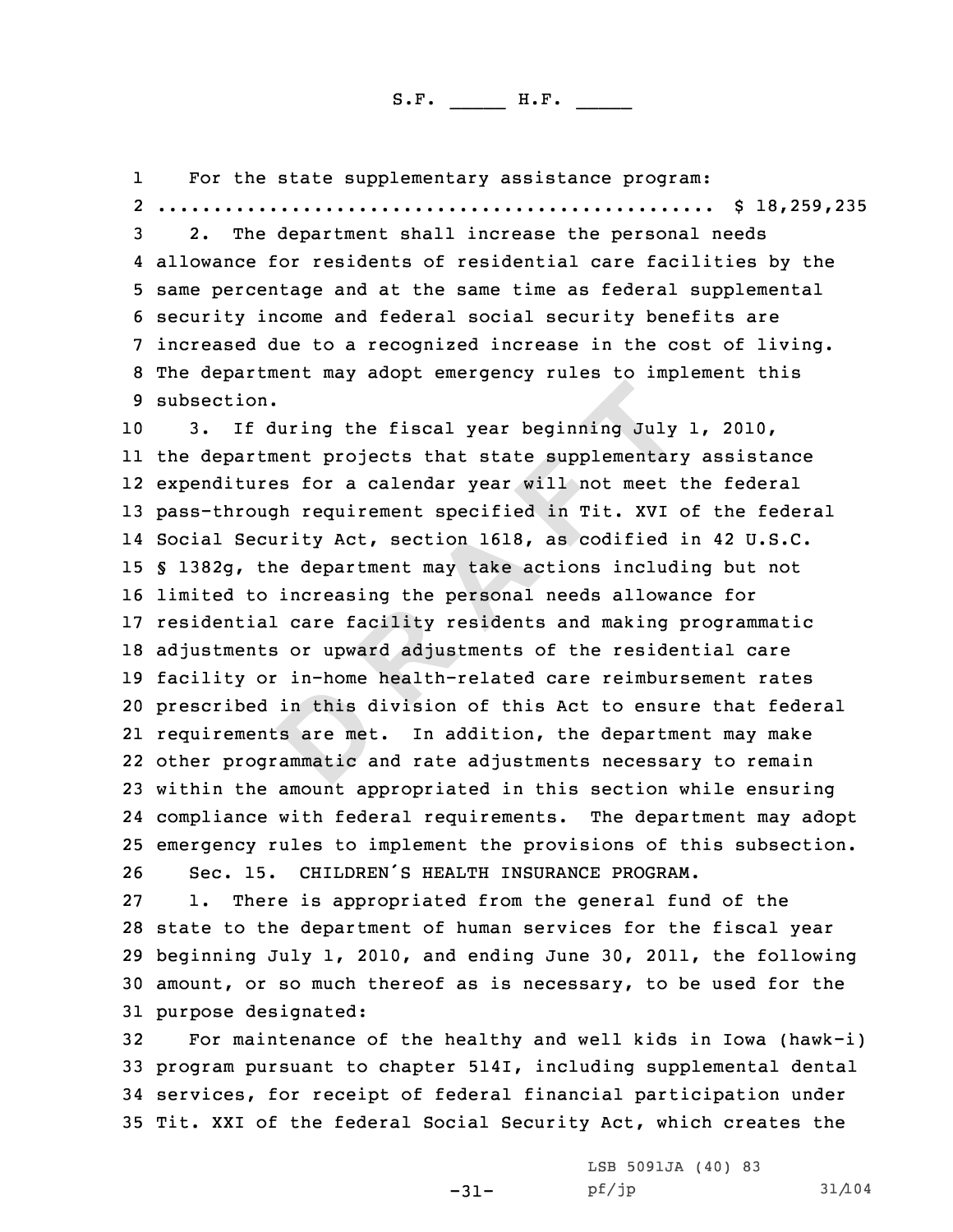1 children's health insurance program: 2

.................................................. \$ 23,637,040 <sup>3</sup> 2. Of the funds appropriated in this section, \$128,950 is 4

4 allocated for continuation of the contract for advertising and<br>5 outreach with the department of public health and \$90,050 is<br>6 allocated for other advertising and outreach.<br>7 3. If the funds appropriated in this section <sup>10</sup> funds shall be given to covering the costs of full coverage 11 services.

**Referend and Services, priority in example the costs of fits<br>
<b>CHILD CARE ASSISTANCE.** There is a peneral fund of the state to the depart<br>
or the fiscal year beginning July 1,<br>
111, the following amount, or so much to be 12 Sec. 16. CHILD CARE ASSISTANCE. There is appropriated <sup>13</sup> from the general fund of the state to the department of human 14 services for the fiscal year beginning July 1, 2010, and ending <sup>15</sup> June 30, 2011, the following amount, or so much thereof as is 16 necessary, to be used for the purpose designated:<br>17 For child care programs:

For child care programs:

<sup>18</sup> .................................................. \$ 32,325,964

1. Of the funds appropriated in this section, \$30,956,537 shall be used for state child care assistance in accordance with section 237A.13. It is the intent of the general assembly to appropriate sufficient funding for the state child care assistance program for the fiscal year beginning July 1, 2010, in order to avoid establishment of waiting list requirements by the department in the preceding fiscal year in anticipation that enhanced funding under the federal American Recovery and Reinvestment Act of <sup>2009</sup> will not be replaced for the fiscal 28 year beginning July 1, 2010.<br>29 2. Nothing in this secti

Nothing in this section shall be construed or is intended as or shall imply <sup>a</sup> grant of entitlement for services to persons who are eligible for assistance due to an income level consistent with the waiting list requirements of section 237A.13. Any state obligation to provide services pursuant to this section is limited to the extent of the funds appropriated in this section.

-32-

LSB 5091JA (40) 83<br>pf/jp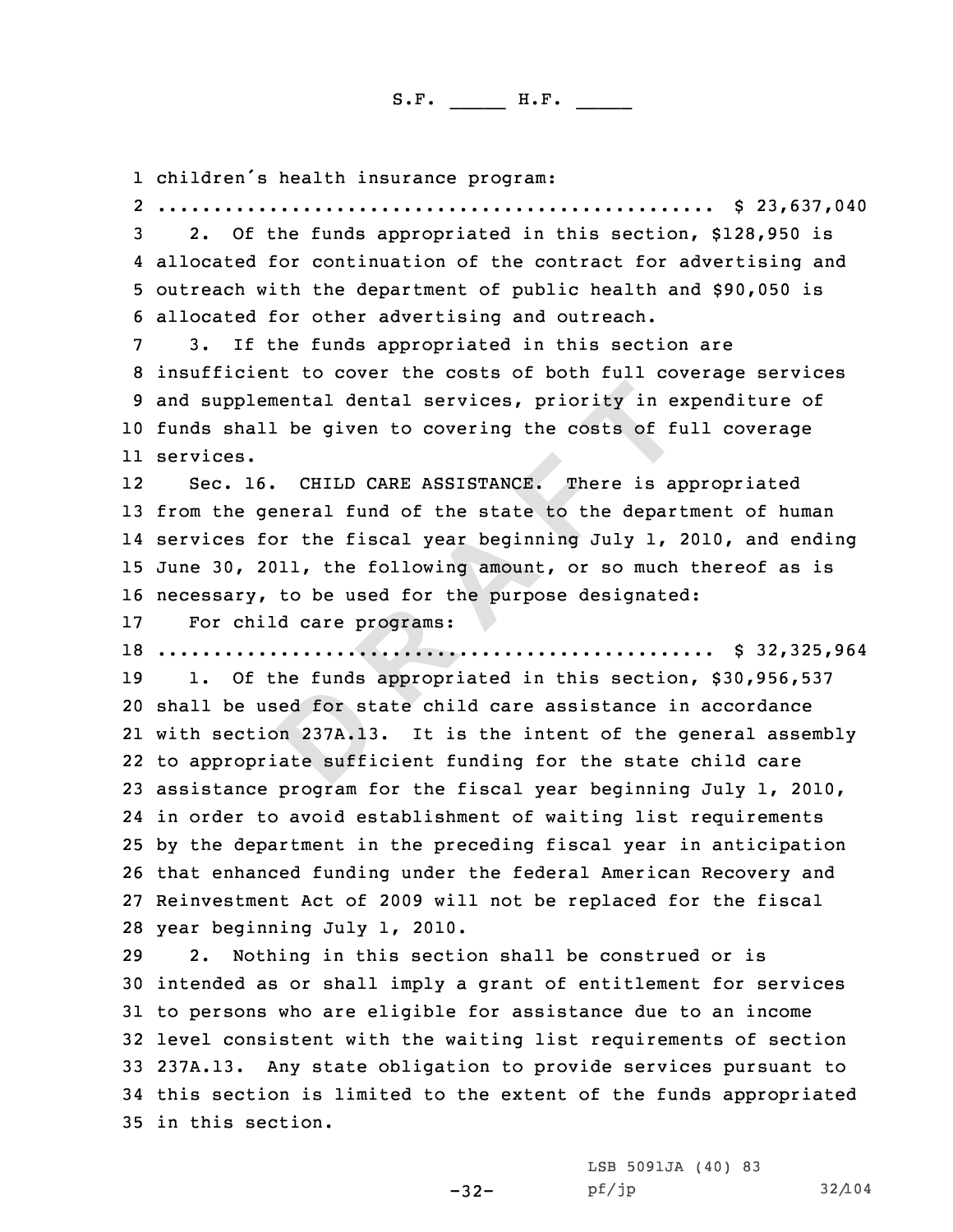11 3. Of the funds appropriated in this section, \$432,453 is<br>2 allocated for the statewide program for child care resource 2 allocated for the statewide program for child care resource<br>3 and referral services under section 237A.26. A list of the<br>4 registered and licensed child care facilities operating in 4 registered and licensed child care facilities operating in the<br>5 area served by a child care resource and referral service shall<br>6 be made available to the families receiving state child care<br>7 assistance in that area.<br>8

<sup>10</sup> including but not limited to the voluntary quality rating 11 system in accordance with section 237A.30.

<br>**Example 12 Example 12 Example 12 Example 12 Example 12 Example 12 Example 12 Example 12 Example 12 Example 12 Example 12 Example 12 Example 12 Example 12 Example 12 Example 12 C Exampl** 12 5. The department may use any of the funds appropriated 13 in this section as a match to obtain federal funds for use in<br>14 expanding child care assistance and related programs. For expanding child care assistance and related programs. For the purpose of expenditures of state and federal child care funding, funds shall be considered obligated at the time expenditures are projected or are allocated to the department's service areas. Projections shall be based on current and projected caseload growth, current and projected provider rates, staffing requirements for eligibility determination and management of program requirements including data systems management, staffing requirements for administration of the program, contractual and grant obligations and any transfers to other state agencies, and obligations for decategorization

25 or innovation projects.<br>26 6. A portion of the 6. A portion of the state match for the federal child care and development block grant shall be provided as necessary to meet federal matching funds requirements through the state general fund appropriation made for child development grants 30 and other programs for at-risk children in section 279.51.<br>31 7. If a uniform reduction ordered by the governor unde 7. If a uniform reduction ordered by the governor under section 8.31 or other operation of law, transfer, or federal funding reduction reduces the appropriation made in this section for the fiscal year, the percentage reduction in the amount paid out to or on behalf of the families participating

-33-

LSB 5091JA (40) 83<br>pf/jp

pf/jp 33/104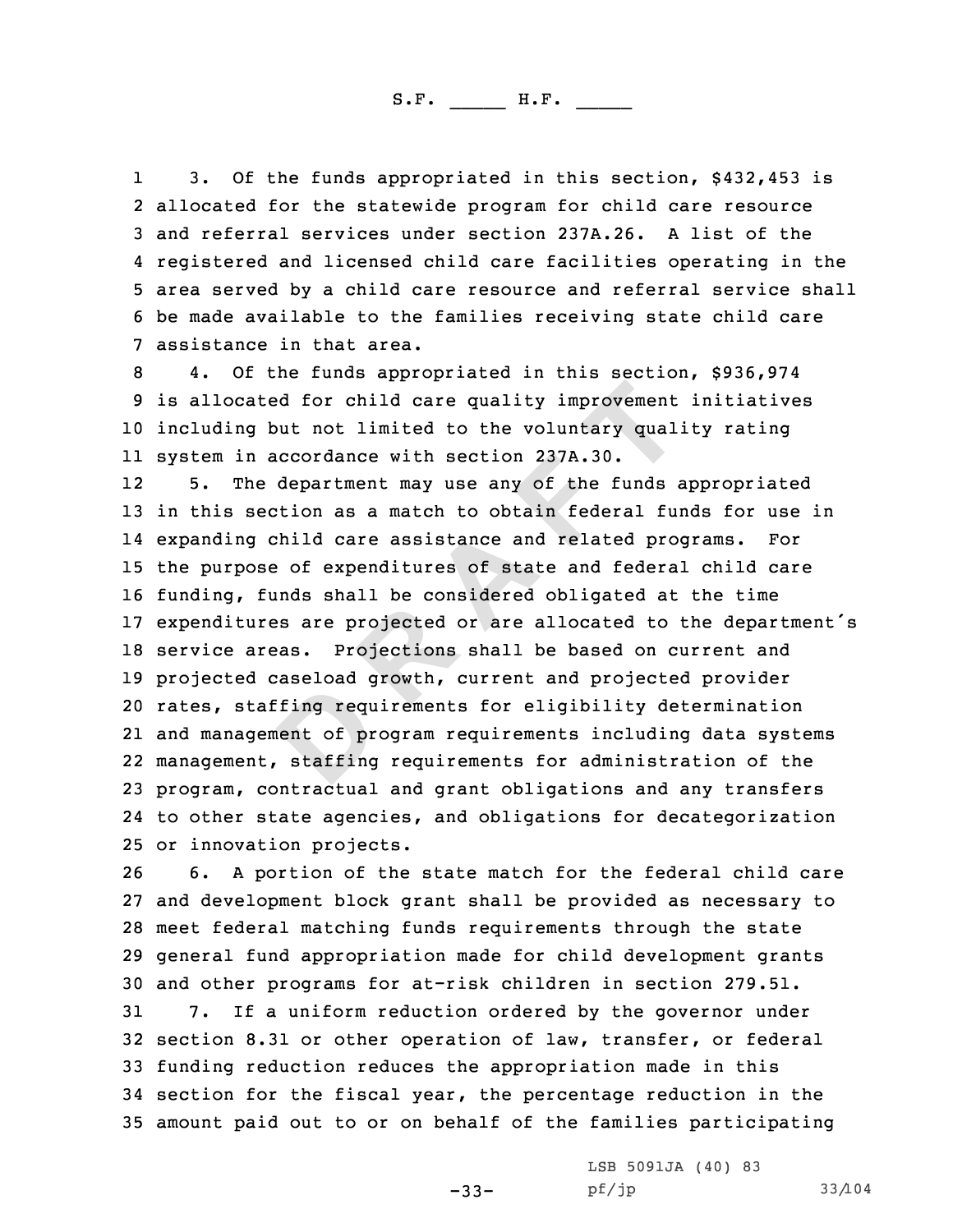1 in the state child care assistance program shall be equal to or<br>2 less than the percentage reduction made for any other purpose 2 less than the percentage reduction made for any other purpose<br>3 payable from the appropriation made in this section and the<br>4 federal funding relating to it. If there is an unanticipated 4 federal funding relating to it. If there is an unanticipated<br>5 increase in federal funding provided for state child care<br>6 assistance, the entire amount of the increase shall be used for<br>7 state child care assistance pay <sup>10</sup> the intent of the general assembly to appropriate sufficient 11 funding for the fiscal year in order to avoid establishment of 12 waiting list requirements.

**D R A F T** 8. Notwithstanding section 8.33, moneys appropriated in this section or received from the federal appropriations made for the purposes of this section that remain unencumbered or unobligated at the close of the fiscal year shall not revert to any fund but shall remain available for expenditure for the purposes designated until the close of the succeeding fiscal 19 year.

 Sec. 17. JUVENILE INSTITUTIONS. There is appropriated from the general fund of the state to the department of human services for the fiscal year beginning July 1, 2010, and ending June 30, 2011, the following amounts, or so much thereof as is necessary, to be used for the purposes designated: 1. For operation of the Iowa juvenile home at Toledo and for salaries, support, maintenance, and miscellaneous purposes, and for not more than the following full-time equivalent positions: .................................................. \$ 6,137,599

 ............................................... FTEs 112.10 2. For operation of the state training school at Eldora and for salaries, support, maintenance, and miscellaneous purposes, and for not more than the following full-time equivalent positions:

<sup>34</sup> .................................................. \$ 9,451,062 <sup>35</sup> ............................................... FTEs 188.90

-34-

LSB 5091JA (40) 83<br>pf/jp

pf/jp 34/104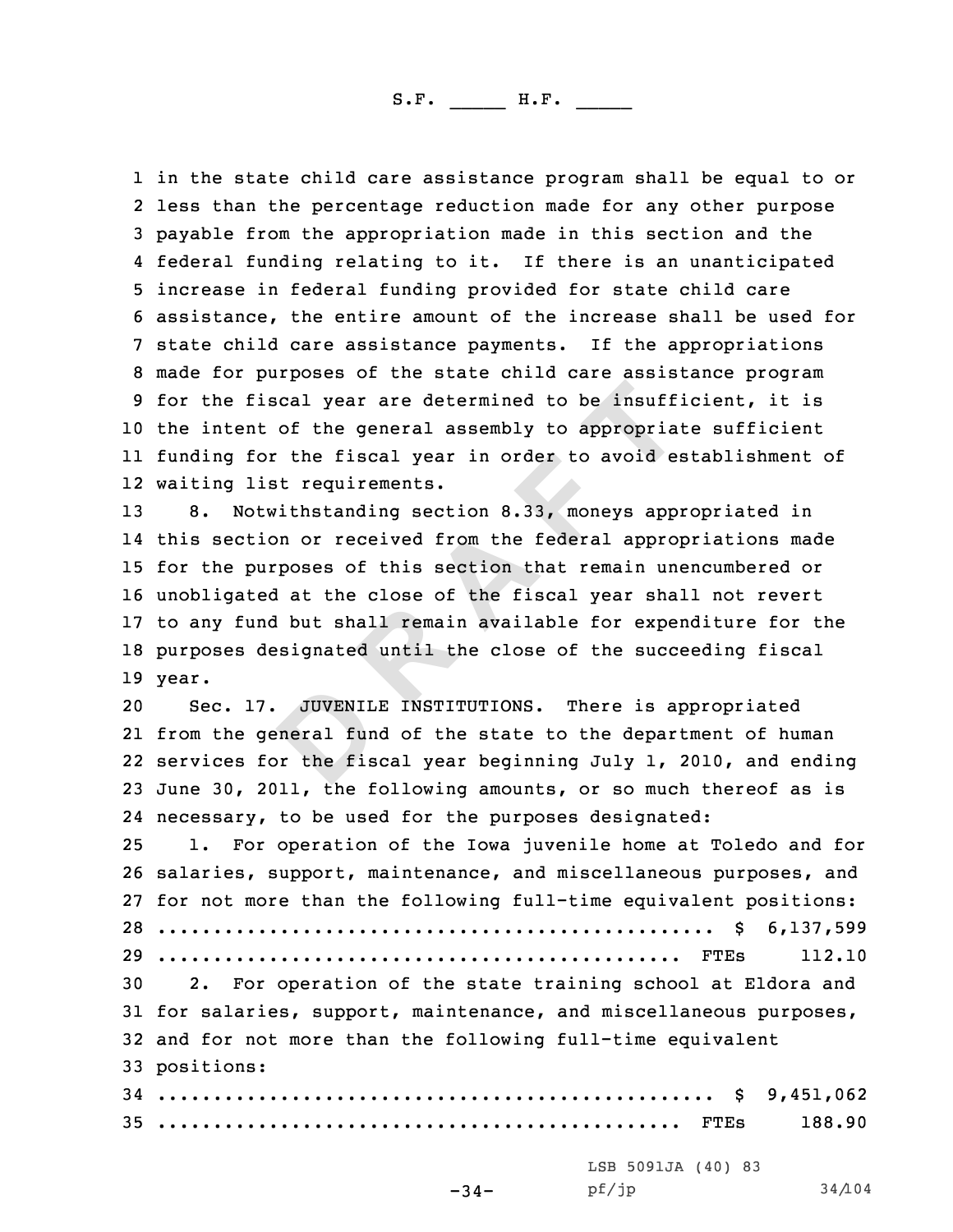11 3. A portion of the moneys appropriated in this section<br>2 shall be used by the state training school and by the Iowa 3 juvenile home for grants for adolescent pregnancy prevention<br>4 activities at the institutions in the fiscal year beginning

4 activities at the institutions in the fiscal year beginning<br>5 July 1, 2010.<br>6 Sec. 18. CHILD AND FAMILY SERVICES.<br>7 1. There is appropriated from the general fund of the<br>8 state to the department of human services for th <sup>10</sup> amount, or so much thereof as is necessary, to be used for the 11 purpose designated:

1212 For child and family services:<br>13 ..................................

<sup>13</sup> .................................................. \$ 79,593,023

**D R A F T** 14 2. In order to address <sup>a</sup> reduction of \$5,200,000 from the amount allocated under the appropriation made for the purposes of this section in prior years for purposes of juvenile delinquent graduated sanction services, up to \$5,200,000 of the amount of federal temporary assistance for needy families block grant funding appropriated in this division of this Act for child and family services shall be made available for purposes of juvenile delinquent graduated sanction services.

22 3. The department may transfer funds appropriated in this section as necessary to pay the nonfederal costs of services reimbursed under the medical assistance program, state child care assistance program, or the family investment program which are provided to children who would otherwise receive services paid under the appropriation in this section. The department may transfer funds appropriated in this section to the appropriations made in this division of this Act for general administration and for field operations for resources necessary 31 to implement and operate the services funded in this section.<br>32 4. a. Of the funds appropriated in this section, up to 4. a. Of the funds appropriated in this section, up to \$29,233,006 is allocated as the statewide expenditure target under section 232.143 for group foster care maintenance and services. If the department projects that such expenditures

-35-

LSB 5091JA (40) 83<br>pf/jp

pf/jp 35/104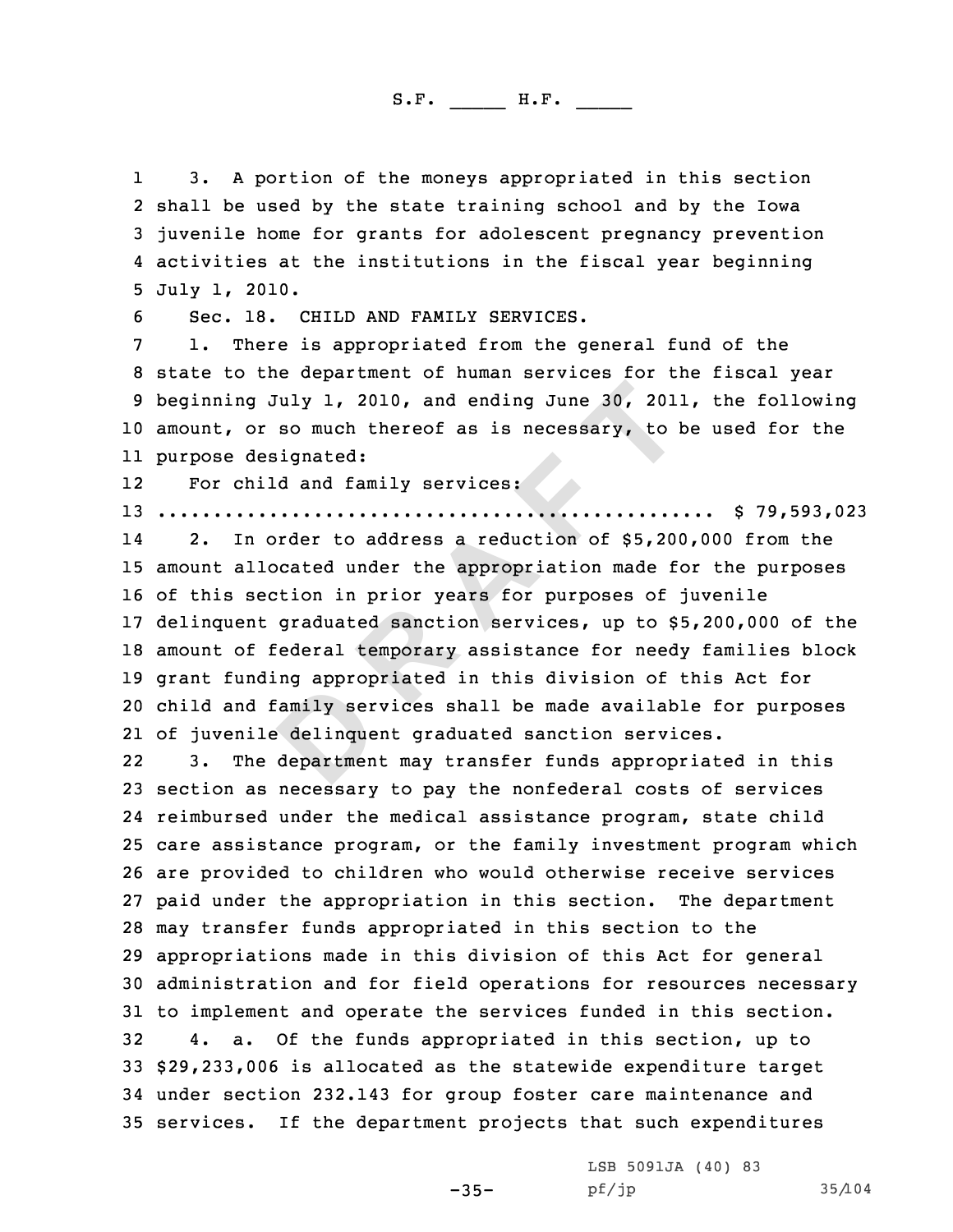1 for the fiscal year will be less than the target amount<br>2 allocated in this lettered paragraph. the department ma 2 allocated in this lettered paragraph, the department may<br>3 reallocate the excess to provide additional funding for shelter<br>4 care or the child welfare emergency services addressed with the

**D R A F T** 4 care or the child welfare emergency services addressed with the<br>5 allocation for shelter care.<br>6 b. If at any time after September 30, 2010, annualization<br>7 of a service area's current expenditures indicates a service<br>8 department and juvenile court services shall examine all group foster care placements in that service area in order to identify those which might be appropriate for termination. In addition, any aftercare services believed to be needed for the children whose placements may be terminated shall be identified. The department and juvenile court services shall initiate action to set dispositional review hearings for the placements identified. In such <sup>a</sup> dispositional review hearing, the juvenile court shall determine whether needed aftercare services are available and whether termination of the placement 20 is in the best interest of the child and the community.<br>21 5. In accordance with the provisions of section 232

21In accordance with the provisions of section 232.188, the department shall continue the child welfare and juvenile justice funding initiative during fiscal year 2010-2011. Of the funds appropriated in this section, \$1,717,753 is allocated specifically for expenditure for fiscal year 2010-2011 through the decategorization service funding pools and governance 27 boards established pursuant to section 232.188.<br>28 6. A portion of the funds appropriated in the

6. A portion of the funds appropriated in this section <sup>29</sup> may be used for emergency family assistance to provide other <sup>30</sup> resources required for <sup>a</sup> family participating in <sup>a</sup> family <sup>31</sup> preservation or reunification project or successor project to 32 stay together or to be reunified.<br>33 7. a. Notwithstanding sectio

<sup>33</sup> 7. a. Notwithstanding section 234.35 or any other provision <sup>34</sup> of law to the contrary, state funding for shelter care shall be <sup>35</sup> limited to \$7,894,147. The department may continue or amend

 $-36-$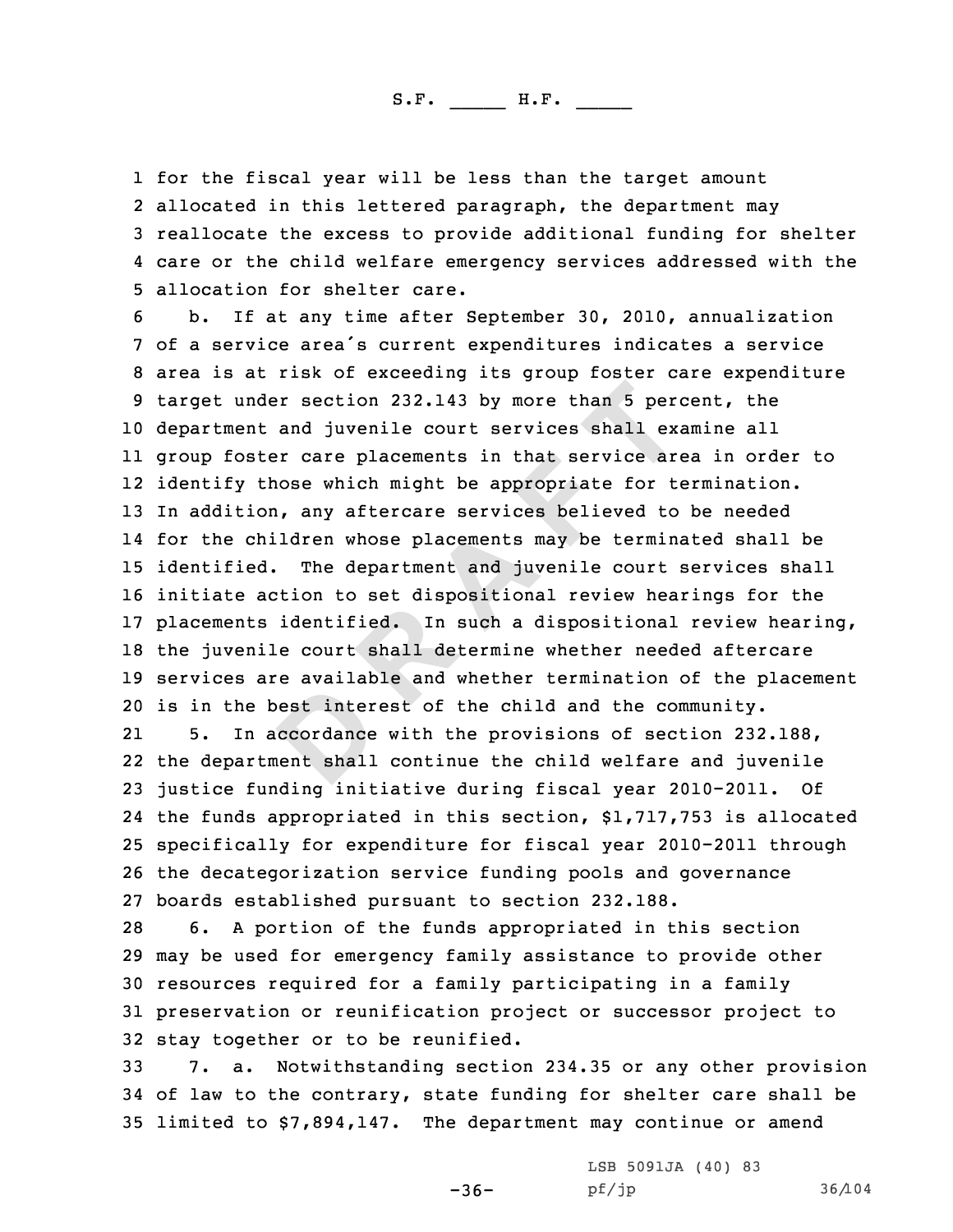1 shelter care provider contracts to include the child welfare 2 emergency services for children who might otherwise be served 3 in shelter care that were implemented pursuant to 2008 Iowa<br>4 Acts, chapter 1187, section 16, subsection 7.

In addition, an appropriate amount is<br>und and emergency services to preven<br>re services, including such services<br>a immediate need for shelter care ser-<br>due to income, status, or other requ<br>shall dispense the funding in a ma 4 Acts, chapter 1187, section 16, subsection 7.<br>5 b. Of the amount allocated for shelter care services, not<br>6 more than \$200,000 shall be used for the costs of transporting<br>7 juveniles needing shelter care services from a for wraparound and emergency services to prevent the need for shelter care services, including such services for children who have an immediate need for shelter care services but are ineligible due to income, status, or other requirement. The department shall dispense the funding in <sup>a</sup> manner that does not 15 impinge upon the availability of beds for eligible children.<br>16 8. Except for federal funds provided by the federal Amer. 8. Except for federal funds provided by the federal American Recovery and Reinvestment Act of 2009, federal funds received by the state during the fiscal year beginning July 1, 2010, as the result of the expenditure of state funds appropriated during <sup>a</sup> previous state fiscal year for <sup>a</sup> service or activity funded under this section are appropriated to the department to be used as additional funding for services and purposes provided for under this section. Notwithstanding section 8.33, moneys received in accordance with this subsection that remain unencumbered or unobligated at the close of the fiscal year shall not revert to any fund but shall remain available for the purposes designated until the close of the succeeding fiscal 28 year.

 9. Of the funds appropriated in this section, at least  $$3,696,285$  shall be used for protective child care assistance.<br>31 10. a. Of the funds appropriated in this section, up to 10. a. Of the funds appropriated in this section, up to \$2,062,488 is allocated for the payment of the expenses of court-ordered services provided to juveniles who are under the supervision of juvenile court services, which expenses are <sup>a</sup> charge upon the state pursuant to section 232.141, subsection

-37-

LSB 5091JA (40) 83<br>pf/jp

pf/jp 37/104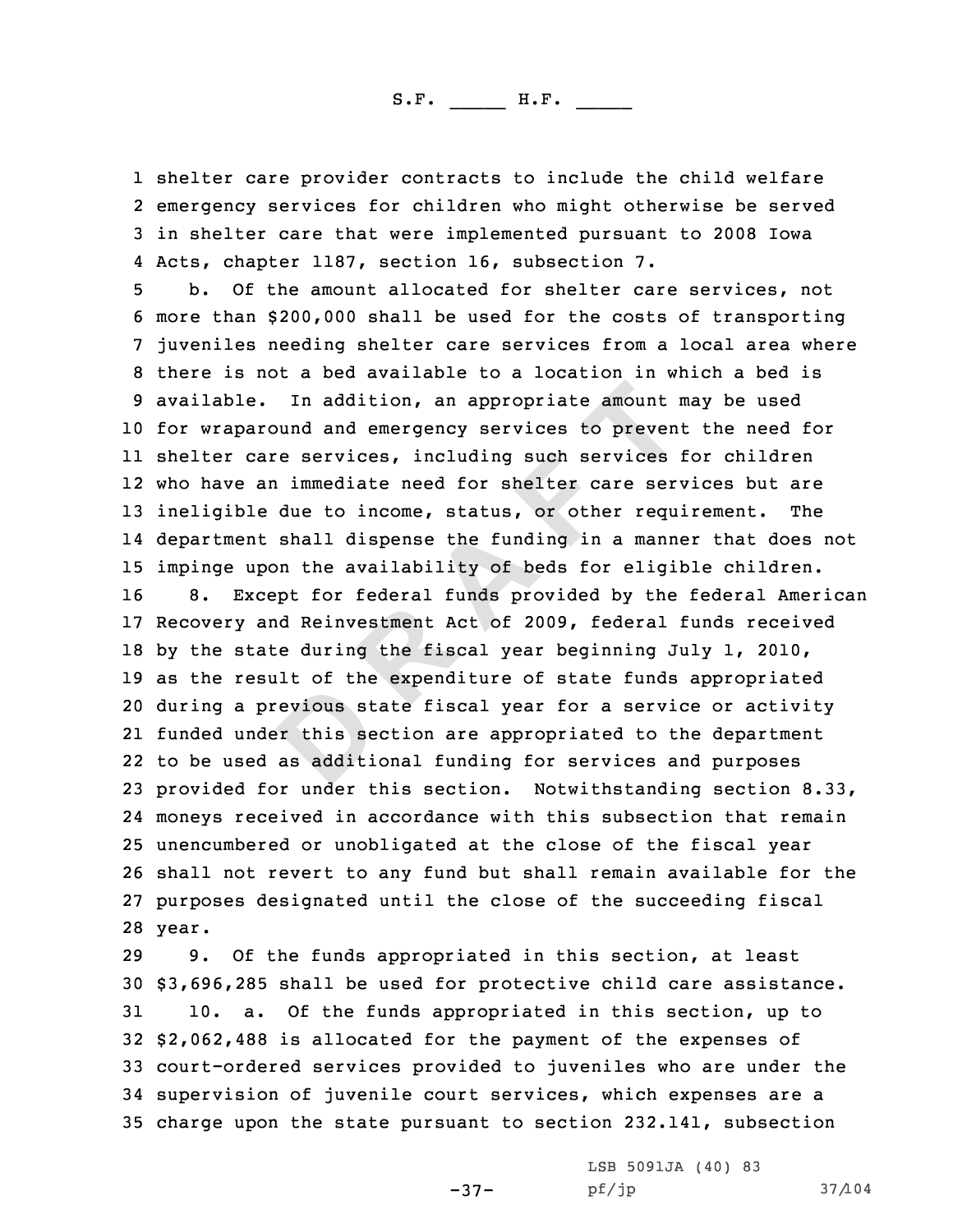1 4. Of the amount allocated in this lettered paragraph, up to<br>2 S1.556.287 shall be made available to provide school-based 2 \$1,556,287 shall be made available to provide school-based<br>3 supervision of children adjudicated under chapter 232, of which<br>4 not more than \$15,000 may be used for the purpose of training. 5 A portion of the cost of each school-based liaison officer<br>6 shall be paid by the school district or other funding source as<br>7 approved by the chief juvenile court officer.<br>8 b. Of the funds appropriated in this section,

<sup>10</sup> services provided to children who are under the supervision 11 of the department, which expenses are <sup>a</sup> charge upon the state 12 pursuant to section 232.141, subsection 4.

<br>**Example 1 Example 1 C Expenses** of<br> **D Example 1 Expenses** are a charge<br> **D S B Externe 1232.141, subsection 4.**<br> **Exity be contrary, the amounts allocated is<br>
<b>Shall be distributed to the judicial**<br> **R**  c. Notwithstanding section 232.141 or any other provision of law to the contrary, the amounts allocated in this subsection shall be distributed to the judicial districts as determined by the state court administrator and to the 17 department's service areas as determined by the administrator<br>18 of the department's division of child and family services. The 18 of the department's division of child and family services. state court administrator and the division administrator shall make the determination of the distribution amounts on or before June 15, 2010.

22 d. Notwithstanding chapter <sup>232</sup> or any other provision of <sup>23</sup> law to the contrary, <sup>a</sup> district or juvenile court shall not 24 order any service which is <sup>a</sup> charge upon the state pursuant <sup>25</sup> to section 232.141 if there are insufficient court-ordered 26 services funds available in the district court or departmental<br>27 service area distribution amounts to pay for the service. The 27 service area distribution amounts to pay for the service. <sup>28</sup> chief juvenile court officer and the departmental service area <sup>29</sup> manager shall encourage use of the funds allocated in this 30 subsection such that there are sufficient funds to pay for<br>31 all court-related services during the entire year. The chief 31 all court-related services during the entire year. <sup>32</sup> juvenile court officers and departmental service area managers <sup>33</sup> shall attempt to anticipate potential surpluses and shortfalls <sup>34</sup> in the distribution amounts and shall cooperatively request the <sup>35</sup> state court administrator or division administrator to transfer

-38-

LSB 5091JA (40) 83<br>pf/jp

pf/jp 38/104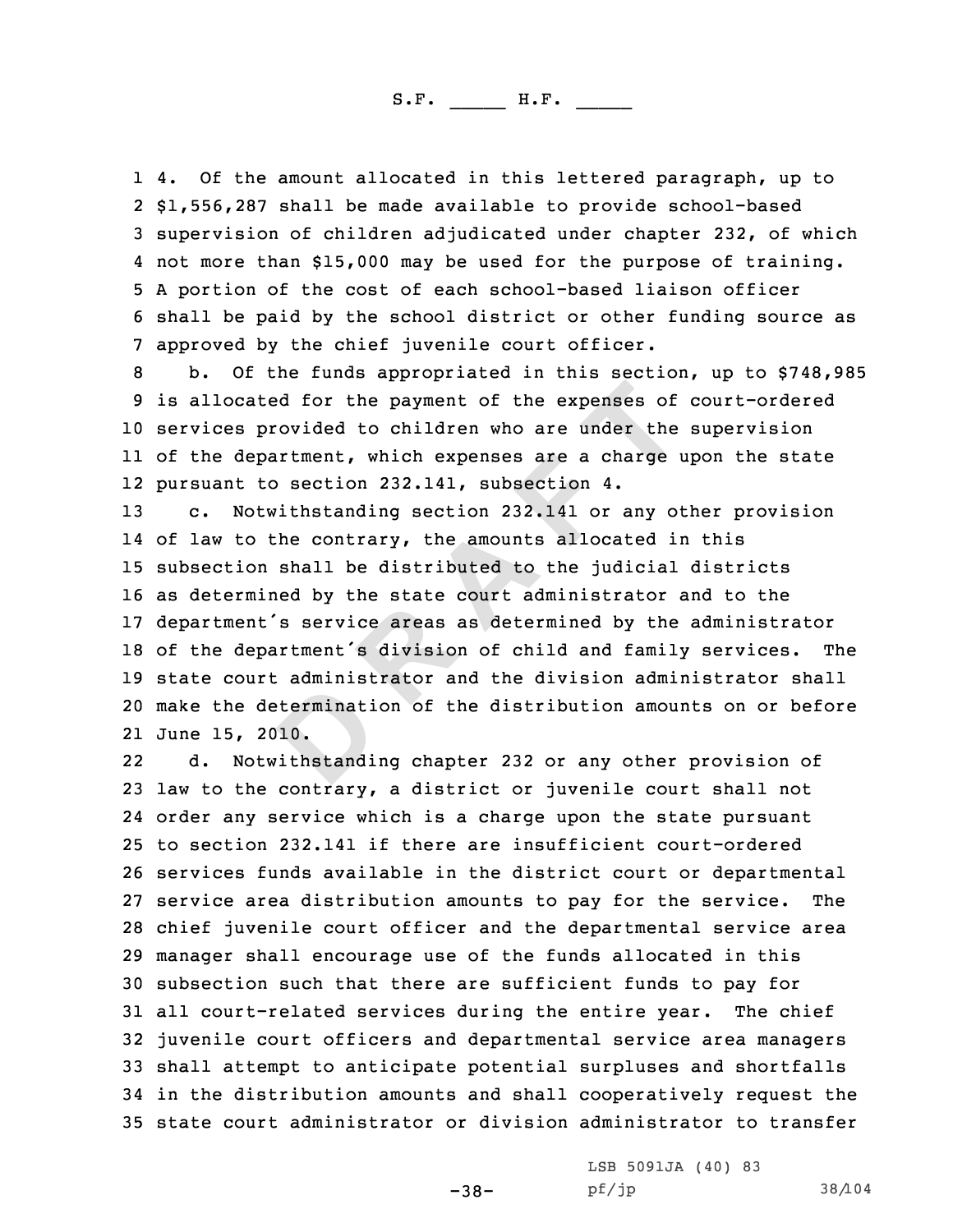1 funds between the judicial districts' or departmental service<br>2 areas' distribution amounts as prudent.

2 areas' distribution amounts as prudent.<br>3 e. Notwithstanding any provision of law to the contrary,<br>4 a district or juvenile court shall not order a county to pay 5 for any service provided to a juvenile pursuant to an order<br>6 entered under chapter 232 which is a charge upon the state<br>7 under section 232.141, subsection 4.<br>6 f. Of the funds allocated in this subsection, not more tha

<sup>10</sup> of the requirements under this subsection.

11 g. Of the funds allocated in this subsection, \$17,000 12 shall be used by the department of human services to support <sup>13</sup> the interstate commission for juveniles in accordance with 14 the interstate compact for juveniles as provided in section 15 232.173, as enacted by this Act.<br>16 11. Of the funds appropriate

**Example 10 Example 10 Example 10 Example 10 Example 10 Example 10 Example 10 Example 10 C EXEL A CO EXEL A CO EXEL A CO EXEL A CO EXEL A CO EXEL A CO EXEL A CO EXEL A CO E** 11. Of the funds appropriated in this section, \$4,522,602 is allocated for juvenile delinquent graduated sanctions services. Any state funds saved as <sup>a</sup> result of efforts by juvenile court services to earn federal Tit. IV-E match for juvenile court services administration may be used for the juvenile delinquent graduated sanctions services.

22 12. Of the funds appropriated in this section, \$988,285 <sup>23</sup> shall be transferred to the department of public health to 24 be used for the child protection center grant program in 25 accordance with section 135.118.<br>26 13. If the department receiv

13. If the department receives federal approval to implement <sup>a</sup> waiver under Tit. IV-E of the federal Social Security Act to enable providers to serve children who remain in the children's families and communities, for purposes of eligibility under the medical assistance program, children who participate in the waiver shall be considered to be placed in foster care.<br> $33$   $14.$  Of t

14. Of the funds appropriated in this section, \$2,875,281 is <sup>34</sup> allocated for the preparation for adult living program pursuant <sup>35</sup> to section 234.46.

> LSB 5091JA (40) 83<br>pf/jp pf/jp 39/104

-39-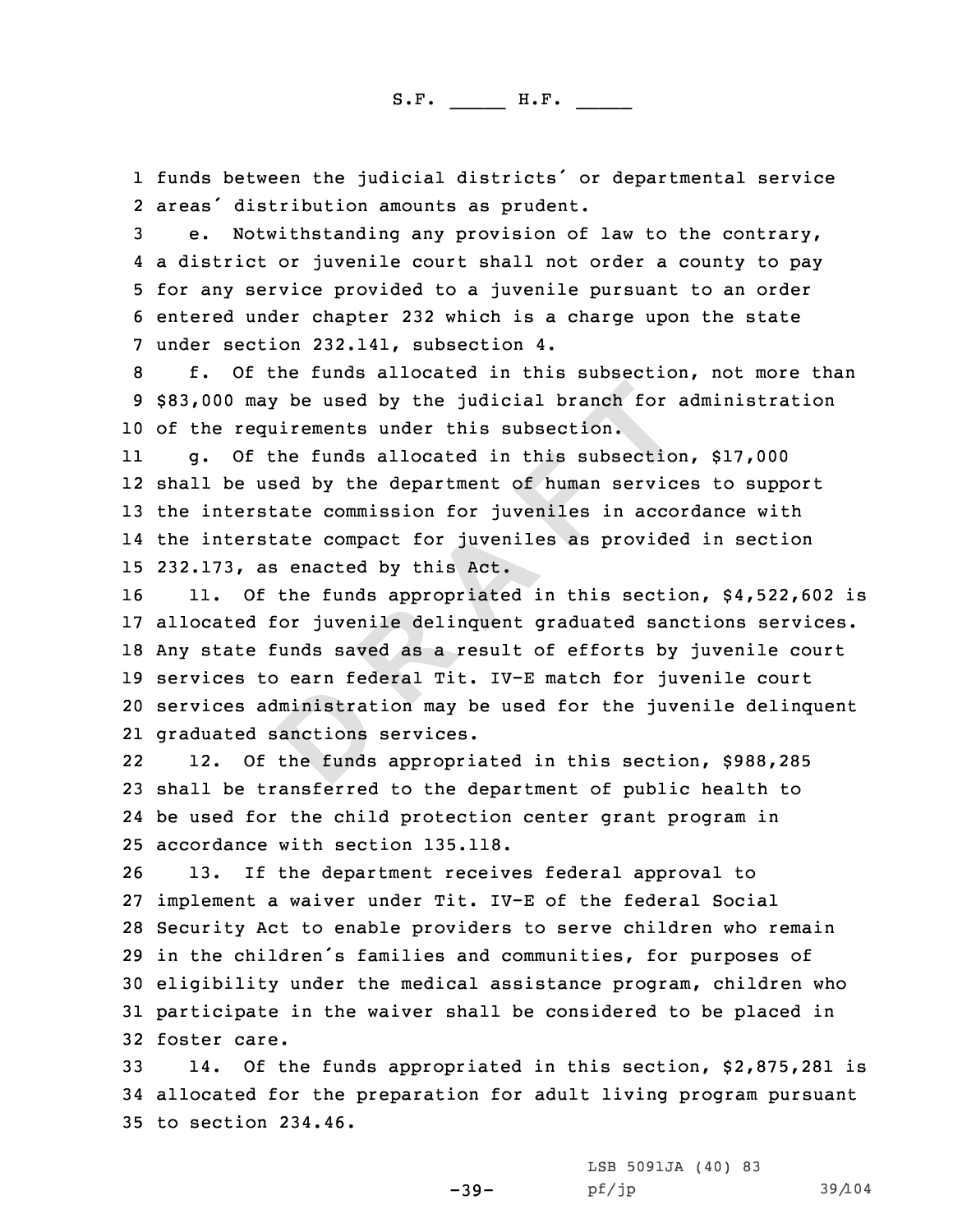**D R A F T** 11 15. Of the funds appropriated in this section, \$520,150<br>2 shall be used for iuvenile drug courts. The amount allocat 2 shall be used for juvenile drug courts. The amount allocated<br>3 in this subsection shall be distributed as follows:<br>4 To the judicial branch for salaries to assist with the To the judicial branch for salaries to assist with the <sup>5</sup> operation of juvenile drug court programs operated in the <sup>6</sup> following jurisdictions: <sup>7</sup> a. Marshall county: <sup>8</sup> .................................................. \$ 62,708 <sup>9</sup> b. Woodbury county: .................................................. \$ 125,682 11 c. Polk county: .................................................. \$ 195,892 d. The third judicial district: .................................................. \$ 67,934 e. The eighth judicial district: .................................................. \$ 67,934 16. Of the funds appropriated in this section, \$227,306 shall be used for the public purpose of providing <sup>a</sup> grant to <sup>a</sup> nonprofit human services organization providing services to individuals and families in multiple locations in southwest Iowa and Nebraska for support of <sup>a</sup> project providing immediate, sensitive support and forensic interviews, medical exams, needs assessments, and referrals for victims of child abuse and their nonoffending family members. 17. Of the funds appropriated in this section, \$125,590 is allocated for the elevate approach of providing <sup>a</sup> support 27 network to children placed in foster care.<br>28 18. Of the funds appropriated in this 18. Of the funds appropriated in this section, \$202,000 is allocated for use pursuant to section 235A.1 for continuation of the initiative to address child sexual abuse implemented pursuant to <sup>2007</sup> Iowa Acts, chapter 218, section 18, subsection 32 21. 19. Of the funds appropriated in this section, \$630,240 is allocated for the community partnership for child protection 35 sites.

 $-40-$ 

LSB 5091JA (40) <sup>83</sup>

pf/jp 40/104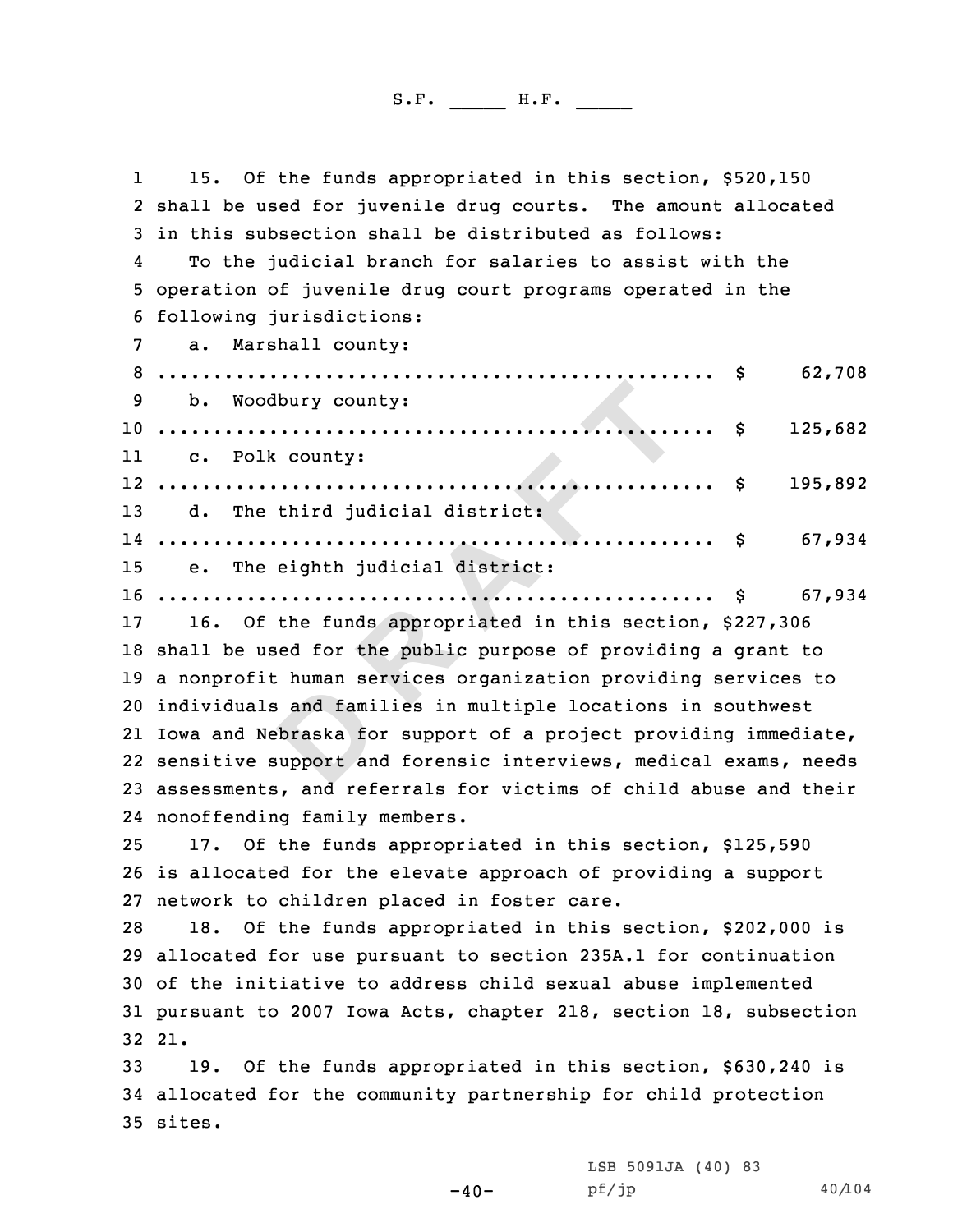120. Of the funds appropriated in this section, \$371,250<br>2 is allocated for the department's minority youth and family 2 is allocated for the department's minority youth and family<br>3 projects under the redesign of the child welfare system.<br>4 21. Of the funds appropriated in this section. \$300.000

21. Of the funds appropriated in this section, \$300,000<br>5 is allocated for funding of the state match for the federal<br>6 substance abuse and mental health services administration<br>7 (SAMHSA) system of care grant.<br>8 Sec. 19.

**D R A F T** state to the department of human services for the fiscal year beginning July 1, 2010, and ending June 30, 2011, the following amount, or so much thereof as is necessary, to be used for the purpose designated:

14For adoption subsidy payments and services:

<sup>15</sup> .................................................. \$ 32,256,896

2. The department may transfer funds appropriated in this <sup>17</sup> section to the appropriation made in this Act for general <sup>18</sup> administration for costs paid from the appropriation relating 19 to adoption subsidy.<br>20 3. Except for fee

Except for federal funds provided by the federal American Recovery and Reinvestment Act of 2009, federal funds received by the state during the fiscal year beginning July 1, 2010, as the result of the expenditure of state funds during <sup>a</sup> previous state fiscal year for <sup>a</sup> service or activity funded under this section are appropriated to the department to be used as additional funding for the services and activities funded under this section. Notwithstanding section 8.33, moneys received in accordance with this subsection that remain unencumbered or unobligated at the close of the fiscal year shall not revert to any fund but shall remain available for expenditure for the purposes designated until the close of the succeeding fiscal 32 year.

<sup>33</sup> Sec. 20. JUVENILE DETENTION HOME FUND. Moneys deposited <sup>34</sup> in the juvenile detention home fund created in section 232.142 <sup>35</sup> during the fiscal year beginning July 1, 2010, and ending June

LSB 5091JA (40) 83<br>pf/jp

pf/jp 41/104

-41-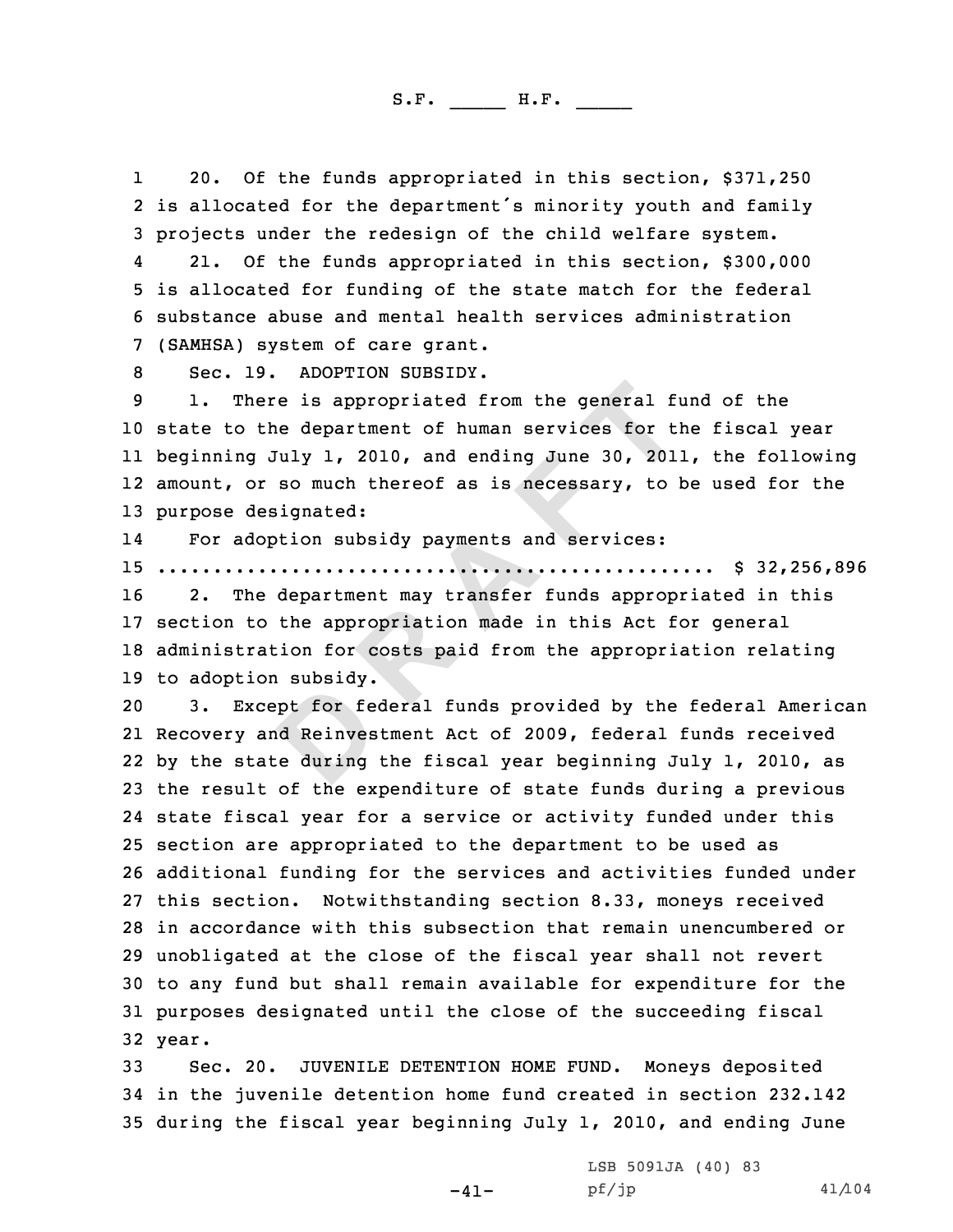**D R A F T** 1 30, 2011, are appropriated to the department of human services 2 for the fiscal year beginning July 1, 2010, and ending June 30, 3 2011, for distribution of an amount equal to a percentage of<br>4 the costs of the establishment, improvement, operation, and 5 maintenance of county or multicounty juvenile detention homes<br>6 in the fiscal year beginning July 1, 2009. Moneys appropriated<br>7 for distribution in accordance with this section shall be<br>8 allocated among eligible detent <sup>10</sup> eligible detention homes in the fiscal year beginning July 11 1, 2009. The percentage figure shall be determined by the 12 department based on the amount available for distribution for <sup>13</sup> the fund. Notwithstanding section 232.142, subsection 3, the 14 financial aid payable by the state under that provision for the <sup>15</sup> fiscal year beginning July 1, 2010, shall be limited to the 16 amount appropriated for the purposes of this section.<br>17 Sec. 21. FAMILY SUPPORT SUBSIDY PROGRAM.

17 Sec. 21. FAMILY SUPPORT SUBSIDY PROGRAM.<br>18 1. There is appropriated from the genera

1. There is appropriated from the general fund of the state to the department of human services for the fiscal year beginning July 1, 2010, and ending June 30, 2011, the following amount, or so much thereof as is necessary, to be used for the purpose designated:

<sup>23</sup> For the family support subsidy program:

 .................................................. \$ 1,167,998 2. The department shall use at least \$289,444 of the moneys appropriated in this section for the family support center component of the comprehensive family support program under section 225C.47. Not more than \$25,000 of the amount allocated 29 in this subsection shall be used for administrative costs.<br>30 3. If at any time during the fiscal year, the amount o If at any time during the fiscal year, the amount of funding available for the family support subsidy program is reduced from the amount initially used to establish the figure for the number of family members for whom <sup>a</sup> subsidy is to be provided at any one time during the fiscal year, notwithstanding section 225C.38, subsection 2, the department

 $-42-$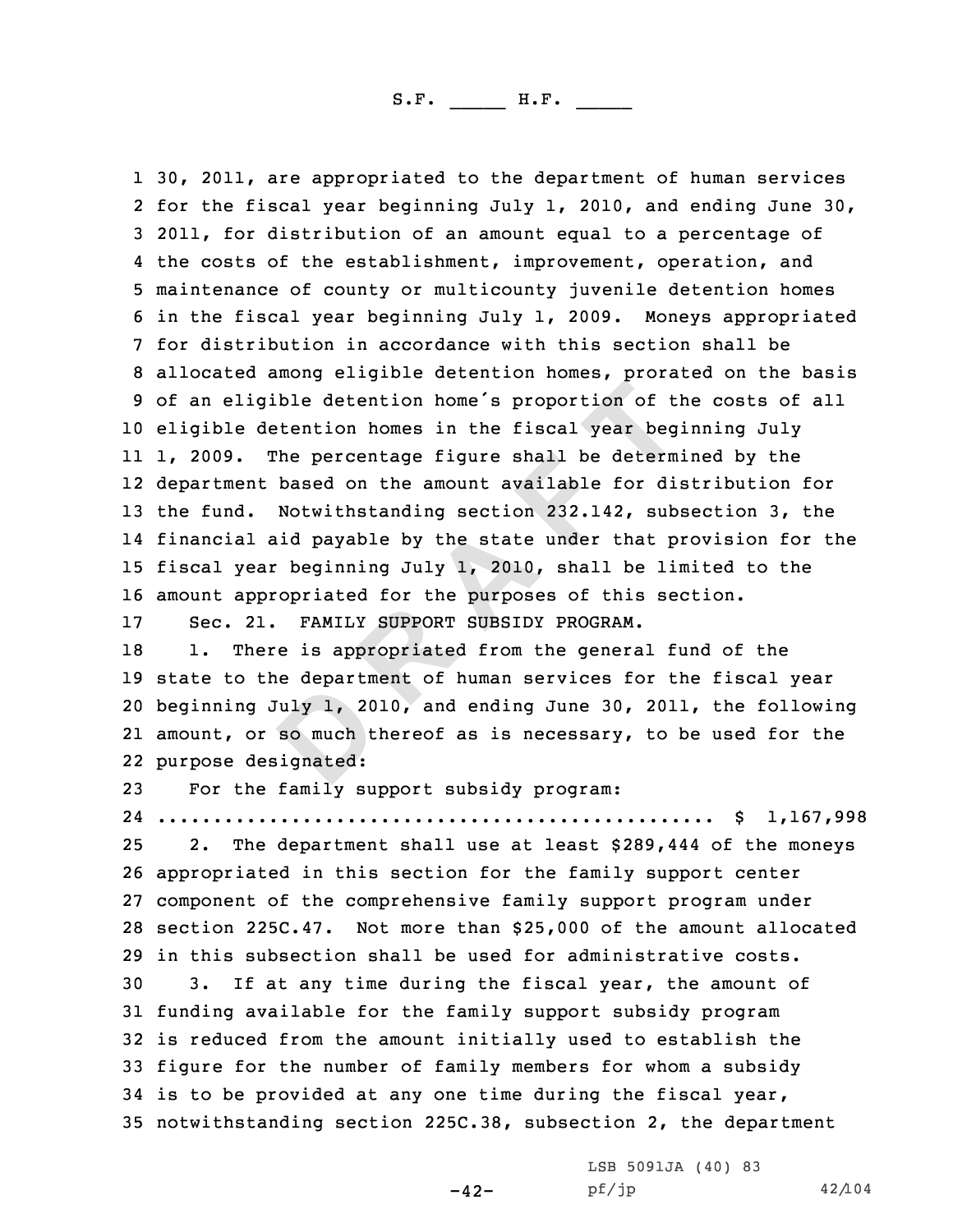1 shall revise the figure as necessary to conform to the amount<br>2 of funding available.

2 of funding available.<br>3 Sec. 22. CONNER DECREE. There is appropriated from the<br>4 general fund of the state to the department of human services 5 for the fiscal year beginning July 1, 2010, and ending June 30,<br>6 2011, the following amount, or so much thereof as is necessary,<br>7 to be used for the purpose designated:<br>8 For building community capacity through the coo

<sup>10</sup> consent decree of Conner v. Branstad, No. 4-86-CV-30871(S.D. 11 Iowa, July 14, 1994):

12 .................................................. \$ 33,622

13 Sec. 23. MENTAL HEALTH INSTITUTES.<br>14 1. There is appropriated from the 14There is appropriated from the general fund of the <sup>15</sup> state to the department of human services for the fiscal year <sup>16</sup> beginning July 1, 2010, and ending June 30, 2011, the following <sup>17</sup> amounts, or so much thereof as is necessary, to be used for the

**Comparing the set of Conner v. Branstad, No. 4-86-14, 1994):<br>
<b>D EXECT: EXECT: EXECT: EXECT: EXECT: EXECT: EXECT: EXECT: EXECT: EXECT: EXECT: CONNET INSTITUTES.**<br> **D ENTAL HEALTH INSTITUTES.**<br> **D** 18 purposes designated:<br>19 a. For the state a. For the state mental health institute at Cherokee for salaries, support, maintenance, and miscellaneous purposes, and for not more than the following full-time equivalent positions: .................................................. \$ 4,796,979 ............................................... FTEs 202.66 24 b. For the state mental health institute at Clarinda for salaries, support, maintenance, and miscellaneous purposes, and for not more than the following full-time equivalent positions: .................................................. \$ 5,554,698 ............................................... FTEs 106.73 c. For the state mental health institute at Independence for salaries, support, maintenance, and miscellaneous purposes, and for not more than the following full-time equivalent positions: .................................................. \$ 8,425,653 ............................................... FTEs 265.47 d. For the state mental health institute at Mount Pleasant

<sup>35</sup> for salaries, support, maintenance, and miscellaneous purposes,

-43-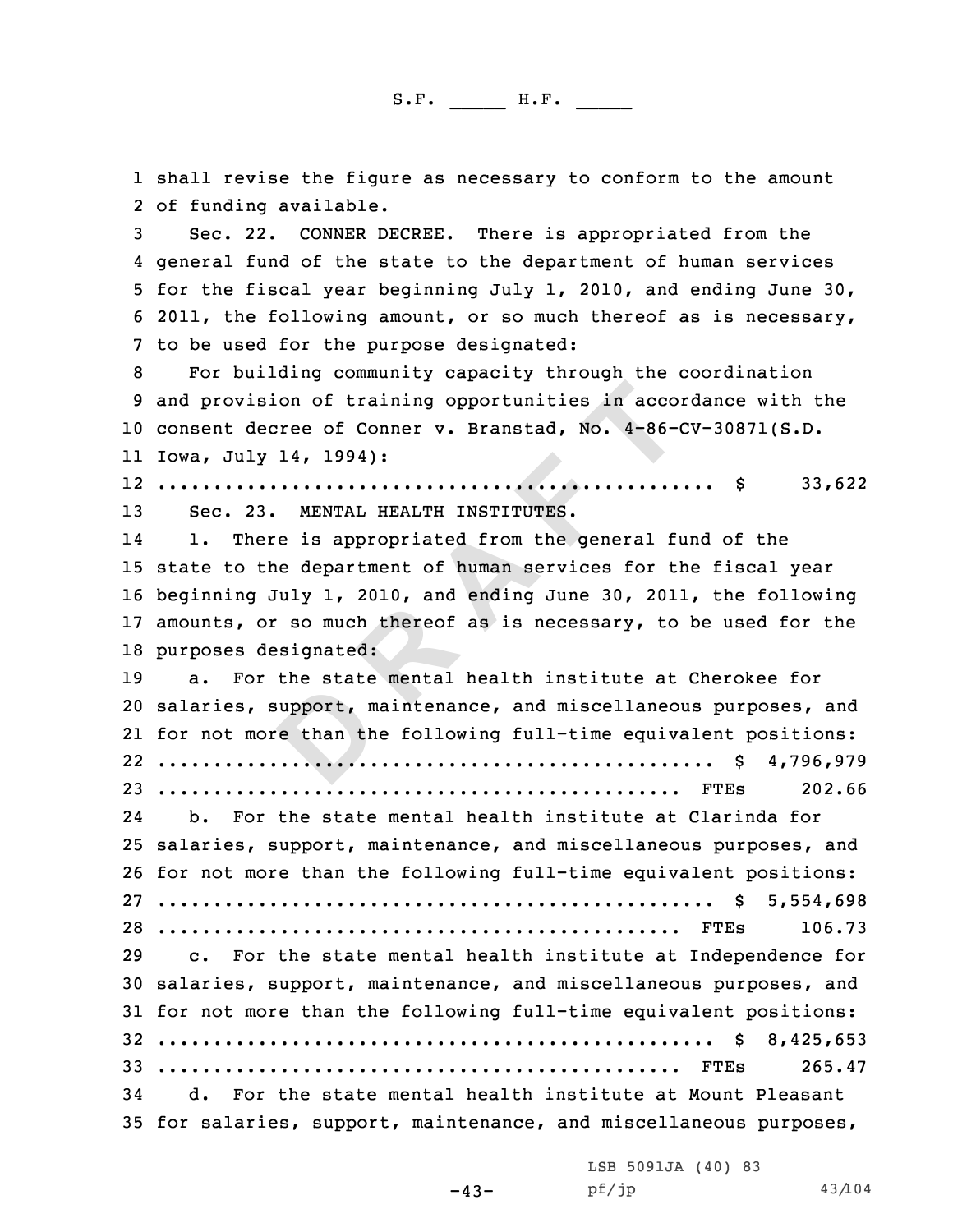and may modify such services to further-<br>
it-effective and necessary services.<br>
STATE RESOURCE CENTERS.<br>
e is appropriated from the general file department of human services for the<br>
indiversity 1, 2010, and ending June 30 1 and for not more than the following full-time equivalent<br>2 positions: positions: <sup>3</sup> .................................................. \$ 1,563,175 4 ............................................... FTEs 111.64 <sup>5</sup> 2. The department, as part of efforts to develop and <sup>6</sup> implement the comprehensive mental health and disability <sup>7</sup> services plan as provided in section 225C.6B, shall review <sup>8</sup> services provided by or offered at the state mental health <sup>9</sup> institutes and may modify such services to further the plan and <sup>10</sup> provide cost-effective and necessary services. 11 Sec. 24. STATE RESOURCE CENTERS. 12 1. There is appropriated from the general fund of the <sup>13</sup> state to the department of human services for the fiscal year 14 beginning July 1, 2010, and ending June 30, 2011, the following <sup>15</sup> amounts, or so much thereof as is necessary, to be used for the 16 purposes designated:<br>17 a. For the state For the state resource center at Glenwood for salaries, <sup>18</sup> support, maintenance, and miscellaneous purposes: <sup>19</sup> .................................................. \$ 14,982,839 For the state resource center at Woodward for salaries, 21 support, maintenance, and miscellaneous purposes: 22 .................................................. \$ 9,312,271 <sup>23</sup> 2. The department may continue to bill for state resource 24 center services utilizing <sup>a</sup> scope of services approach used for <sup>25</sup> private providers of ICFMR services, in <sup>a</sup> manner which does not <sup>26</sup> shift costs between the medical assistance program, counties, 27 or other sources of funding for the state resource centers.<br>28 3. The state resource centers may expand the time-limit. The state resource centers may expand the time-limited 29 assessment and respite services during the fiscal year.<br>30 4. If the department's administration and the depar If the department's administration and the department <sup>31</sup> of management concur with <sup>a</sup> finding by <sup>a</sup> state resource <sup>32</sup> center's superintendent that projected revenues can reasonably <sup>33</sup> be expected to pay the salary and support costs for <sup>a</sup> new <sup>34</sup> employee position, or that such costs for adding <sup>a</sup> particular <sup>35</sup> number of new positions for the fiscal year would be less

 $-44-$ 

LSB 5091JA (40) 83<br>pf/jp

pf/jp 44/104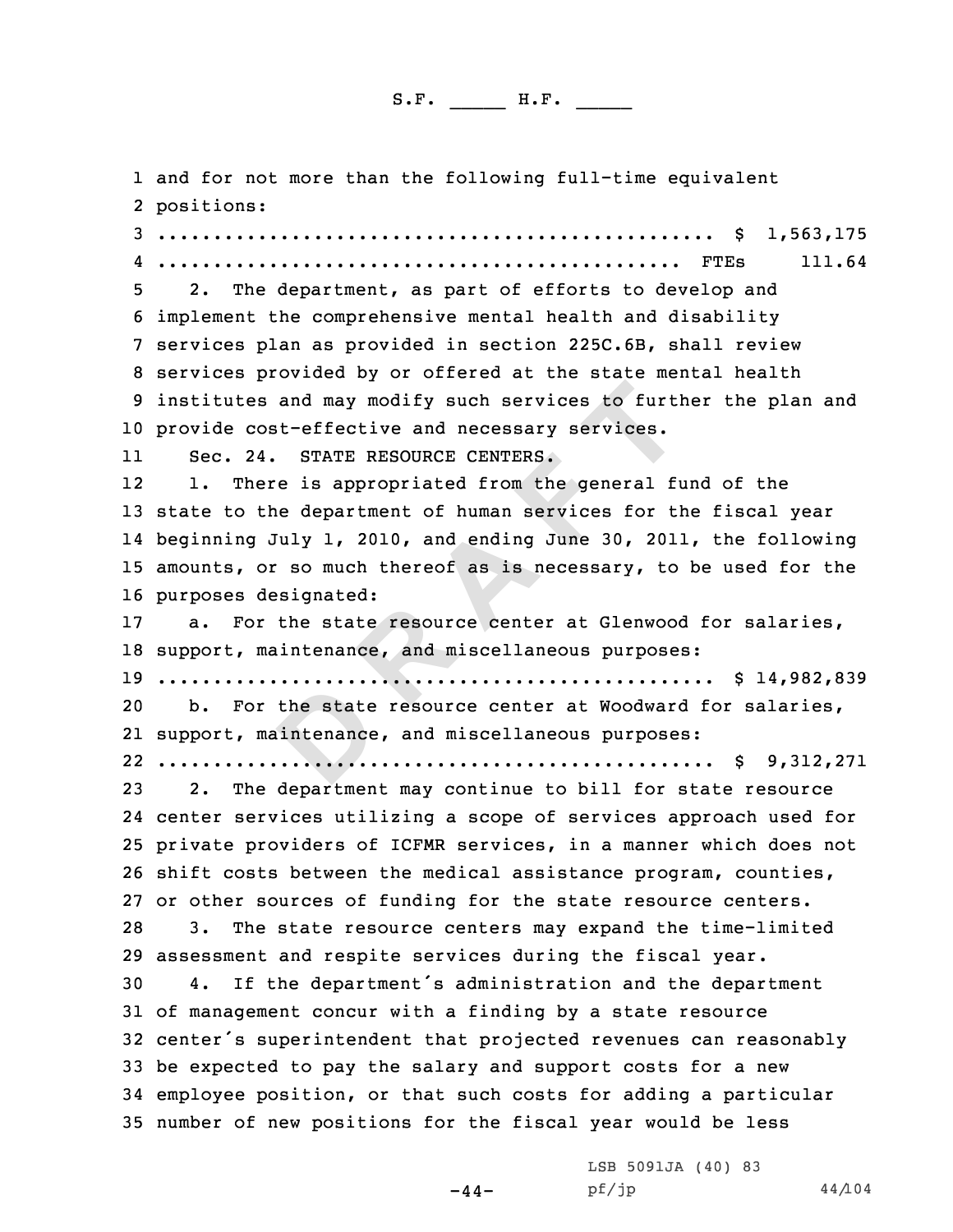1 than the overtime costs if new positions would not be added, 2 the superintendent may add the new position or positions. If 3 the vacant positions available to a resource center do not<br>4 include the position classification desired to be filled, the 4 include the position classification desired to be filled, the<br>5 state resource center's superintendent may reclassify any<br>6 vacant position as necessary to fill the desired position. The<br>7 superintendents of the state re <sup>10</sup> another in filling necessary positions.

**Provident in the fiscal year in order** to filling necessary positions.<br> **EXECUTE:** THE EXECUTE: THE ARRAIGNMENT AND THE SECTION OF THE SECTION OF THE SECTION OF THE SECTION OF THE SECTION OF THE SECTION OF THE SECTION OF 11 5. If existing capacity limitations are reached in 12 operating units, <sup>a</sup> waiting list is in effect for <sup>a</sup> service or <sup>13</sup> <sup>a</sup> special need for which <sup>a</sup> payment source or other funding 14 is available for the service or to address the special need, <sup>15</sup> and facilities for the service or to address the special need <sup>16</sup> can be provided within the available payment source or other 17 funding, the superintendent of a state resource center may <sup>18</sup> authorize opening not more than two units or other facilities <sup>19</sup> and begin implementing the service or addressing the special <sup>20</sup> need during fiscal year 2010-2011.

21Sec. 25. MI/MR/DD STATE CASES.<br>1. There is appropriated from

22There is appropriated from the general fund of the <sup>23</sup> state to the department of human services for the fiscal year 24 beginning July 1, 2010, and ending June 30, 2011, the following <sup>25</sup> amount, or so much thereof as is necessary, to be used for the 26 purpose designated:<br>27 For distribution

For distribution to counties for state case services for persons with mental illness, mental retardation, and developmental disabilities in accordance with section 331.440: .................................................. \$ 10,295,207 2. For the fiscal year beginning July 1, 2010, and ending June 30, 2011, \$200,000 is allocated for state case services from the amounts appropriated from the fund created in section 8.41 to the department of human services from the funds received from the federal government under <sup>42</sup> U.S.C. ch. 6A,

-45-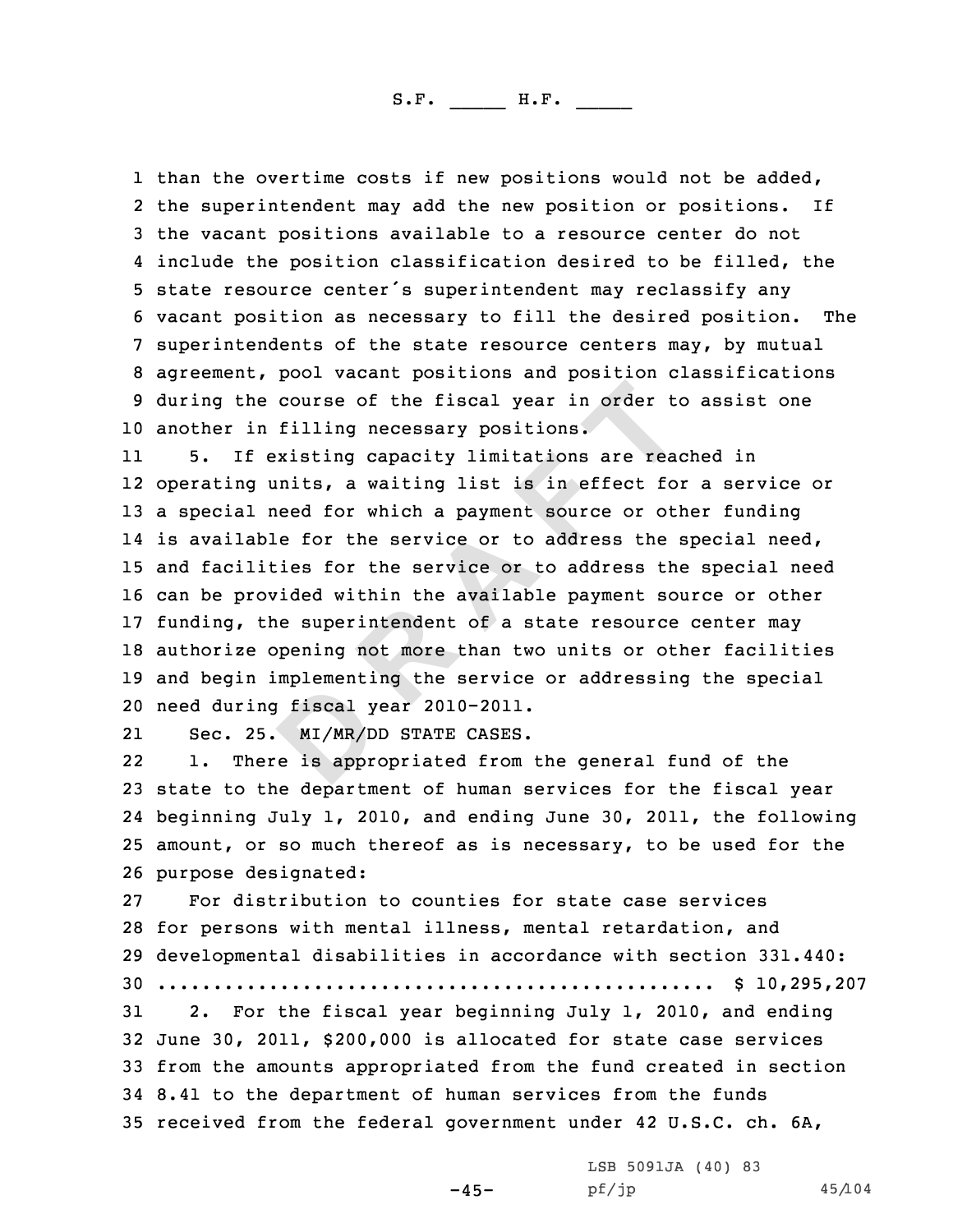1 subch. XVII, relating to the community mental health center 2 block grant, for the federal fiscal years beginning October 3 1, 2008, and ending September 30, 2009, beginning October 1, 4 2009, and ending September 30, 2010, and beginning October 1, 5 2010, and ending September 30, 2011. The allocation made in<br>6 this subsection shall be made prior to any other distribution<br>7 allocation of the appropriated federal funds.<br>8 3. Notwithstanding section 8.33, moneys approp

<sup>10</sup> close of the fiscal year shall not revert but shall remain 11 available for expenditure for the purposes designated until the 12 close of the succeeding fiscal year.

**Example 1 Example 1 CONTROMAGE 1 CONTROMAGE 1 CONTROMAGE 1 CONTROMAGE 1 CONTROMAGE 1 CONTROMAGE 1 CONTROMAGE 1 CONTROMAGE 1 CONTROMAGE 1 CONTROMAGE 1 CONTROMAGE 1 CONTROMAGE 1 CONTROMAGE 1 CO**  Sec. 26. MENTAL HEALTH AND DEVELOPMENTAL DISABILITIES —— COMMUNITY SERVICES FUND. There is appropriated from the general fund of the state to the mental health and developmental disabilities community services fund created in section 225C.7 for the fiscal year beginning July 1, 2010, and ending June 30, 2011, the following amount, or so much thereof 19 as is necessary, to be used for the purpose designated:<br>20 For mental health and developmental disabilities com

For mental health and developmental disabilities community 21 services in accordance with this division of this Act:

22 .................................................. \$ 14,211,100

 1. Of the funds appropriated in this section, \$14,187,556 shall be allocated to counties for funding of community-based mental health and developmental disabilities services. The 26 moneys shall be allocated to a county as follows:<br>27 a. Fifty percent based upon the county's prop

a. Fifty percent based upon the county's proportion of the <sup>28</sup> state's population of persons with an annual income which is <sup>29</sup> equal to or less than the poverty guideline established by the 30 federal office of management and budget.<br>31 b. Fifty percent based upon the coun

b. Fifty percent based upon the county's proportion of the 32 state's general population.<br>33 2. a. A county shall up

 $-46-$ 

2. a. A county shall utilize the funding the county <sup>34</sup> receives pursuant to subsection <sup>1</sup> for services provided to <sup>35</sup> persons with <sup>a</sup> disability, as defined in section 225C.2.

LSB 5091JA (40) 83<br>pf/jp

pf/jp 46/104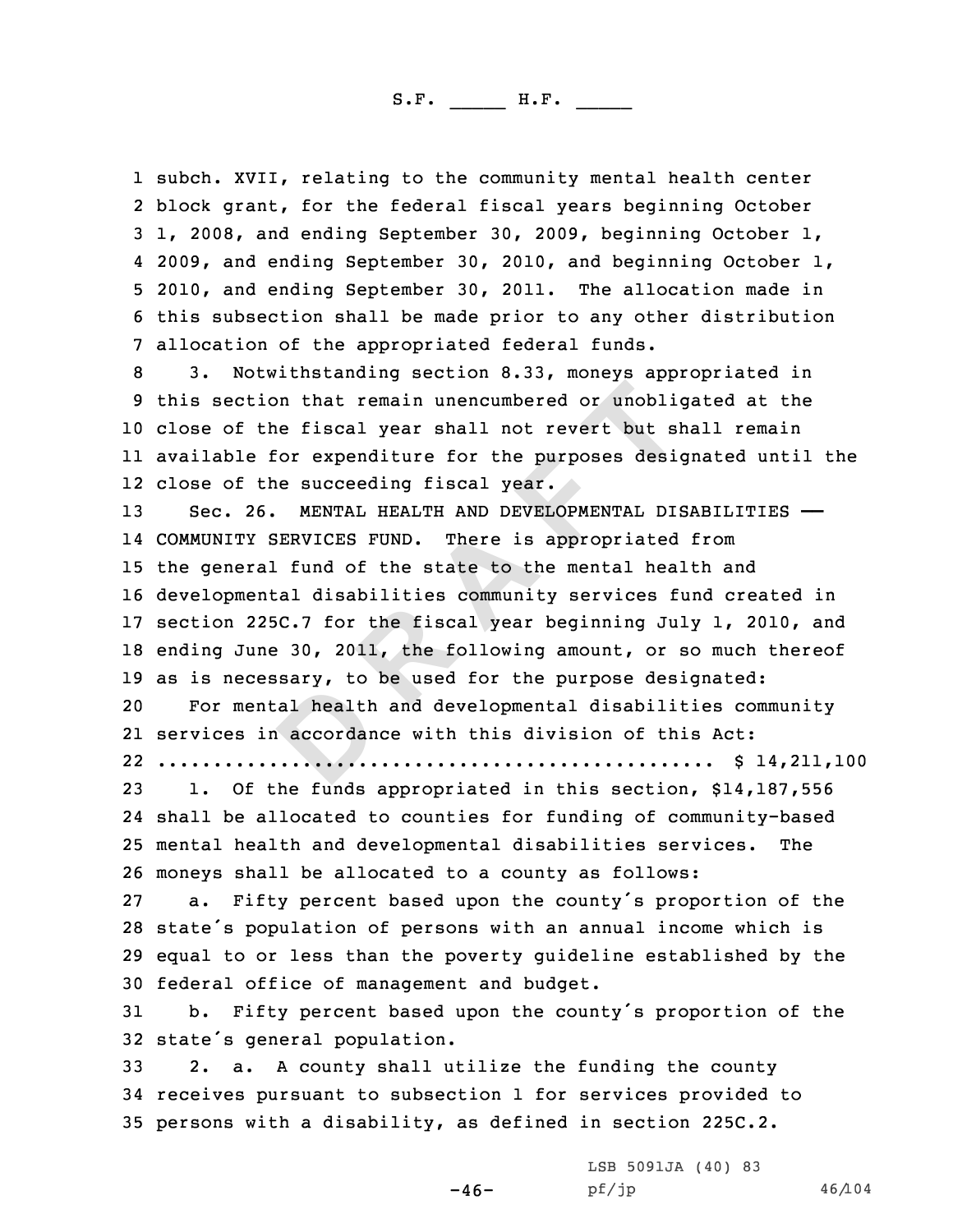1 However, no more than 50 percent of the funding shall be used 2 for services provided to any one of the service populations. for services provided to any one of the funding the services populations at least 50 percent of the funding the<br>4 county receives under subsection 1 for contemporary services

4 county receives under subsection 1 for contemporary services<br>5 provided to persons with a disability, as described in rules<br>6 adopted by the department.<br>7 3. Of the funds appropriated in this section, \$23,544<br>8 shall be <sup>10</sup> disabilities and their families.

**D R A F T** 11 4. a. Funding appropriated for purposes of the federal 12 social services block grant is allocated for distribution <sup>13</sup> to counties for local purchase of services for persons with 14 mental illness or mental retardation or other developmental 15 disability.

 b. The funds allocated in this subsection shall be expended by counties in accordance with the county's county management plan approved by the board of supervisors. <sup>A</sup> county without an approved county management plan shall not receive allocated 20 funds until the county's management plan is approved.<br>21 c. The funds provided by this subsection shall be

21The funds provided by this subsection shall be allocated 22 to each county as follows:

 (1) Fifty percent based upon the county's proportion of the state's population of persons with an annual income which is equal to or less than the poverty guideline established by the 26 federal office of management and budget.<br>27 (2) Fifty percent based upon the amo

(2) Fifty percent based upon the amount provided to the <sup>28</sup> county for local purchase of services in the preceding fiscal 29 year.

<sup>30</sup> 5. <sup>A</sup> county is eligible for funds under this section if the <sup>31</sup> county qualifies for <sup>a</sup> state payment as described in section 32 331.439.

<sup>33</sup> 6. The most recent population estimates issued by the United <sup>34</sup> States bureau of the census shall be applied for the population <sup>35</sup> factors utilized in this section.

> LSB 5091JA (40) 83<br>pf/jp pf/jp 47/104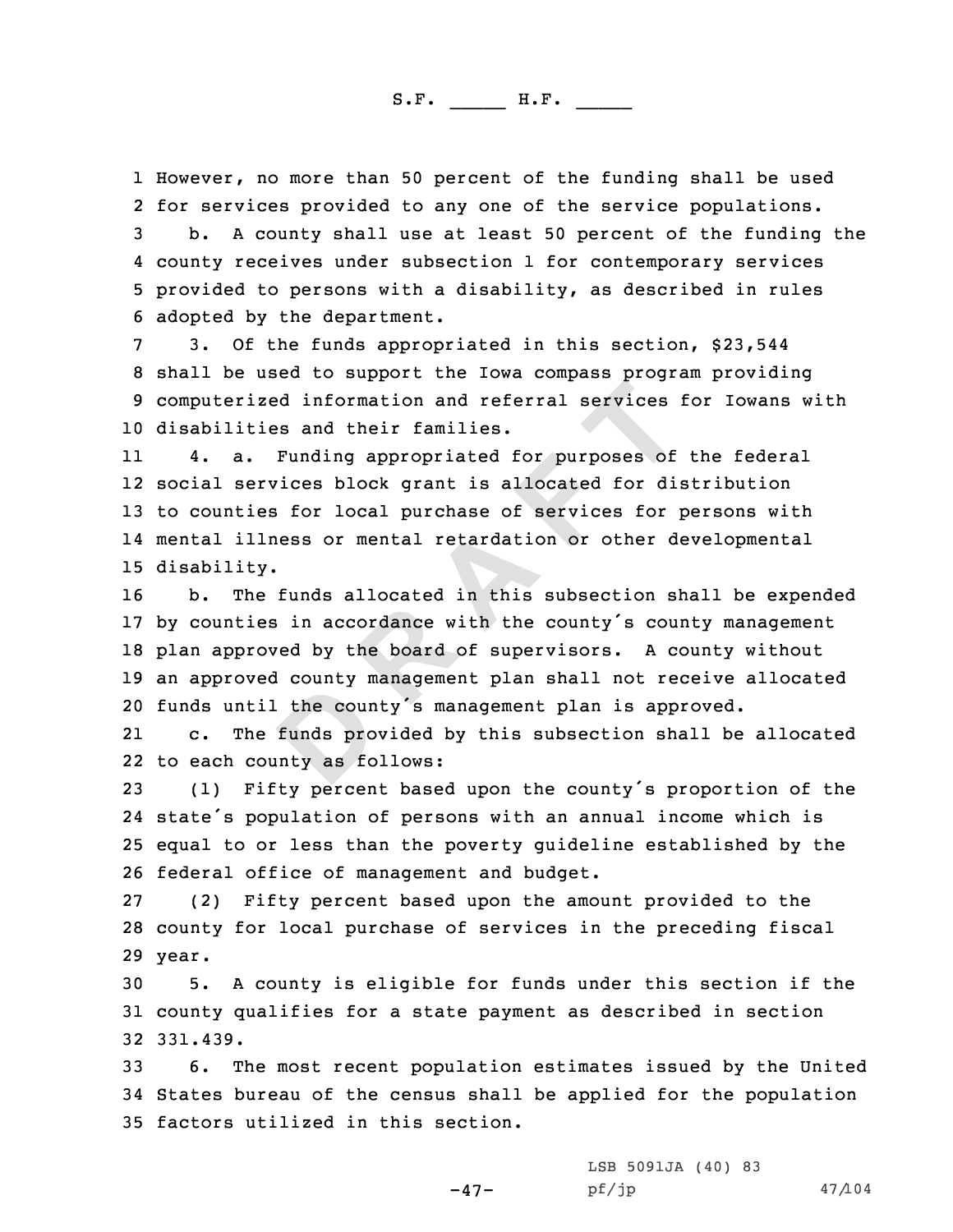1

Sec. 27. SEXUALLY VIOLENT PREDATORS.<br>2 1. There is appropriated from the general fund of the 1. State to the department of human services for the fiscal year<br>4. beginning July 1, 2010, and ending June 30, 2011, the following

5 amount, or so much thereof as is necessary, to be used for the<br>6 purpose designated:<br>7 For costs associated with the commitment and treatment of<br>8 sexually violent predators in the unit located at the state<br>9 mental heal services and other associated costs, including salaries, support, maintenance, and miscellaneous purposes, and for not more than the following full-time equivalent positions: .................................................. \$ 6,632,660 ............................................... FTEs 75.14

**A EXECUTE: A EXECUTE: A EXECUTE: A EXECUTE: A EXECUTE: A EXECUTE: CONDENDING D EXECUTE: CONDENDING D EXECUTE: CONDENDING D EXECUTE: CONDENDING D EXECUTE: CONDENDING D EX**  2. Unless specifically prohibited by law, if the amount charged provides for recoupment of at least the entire amount of direct and indirect costs, the department of human services may contract with other states to provide care and treatment of persons placed by the other states at the unit for sexually violent predators at Cherokee. The moneys received under such <sup>a</sup> contract shall be considered to be repayment receipts and used for the purposes of the appropriation made in this 23 section.

24 Sec. 28. FIELD OPERATIONS. There is appropriated from the <sup>25</sup> general fund of the state to the department of human services <sup>26</sup> for the fiscal year beginning July 1, 2010, and ending June 30, <sup>27</sup> 2011, the following amount, or so much thereof as is necessary, 28 to be used for the purposes designated:<br>29 For field operations, including sala

For field operations, including salaries, support, maintenance, and miscellaneous purposes, and for not more than the following full-time equivalent positions: .................................................. \$ 54,784,129 ............................................... FTEs 2,772.60

Priority in filling full-time equivalent positions shall be <sup>35</sup> given to those positions related to child protection services

-48-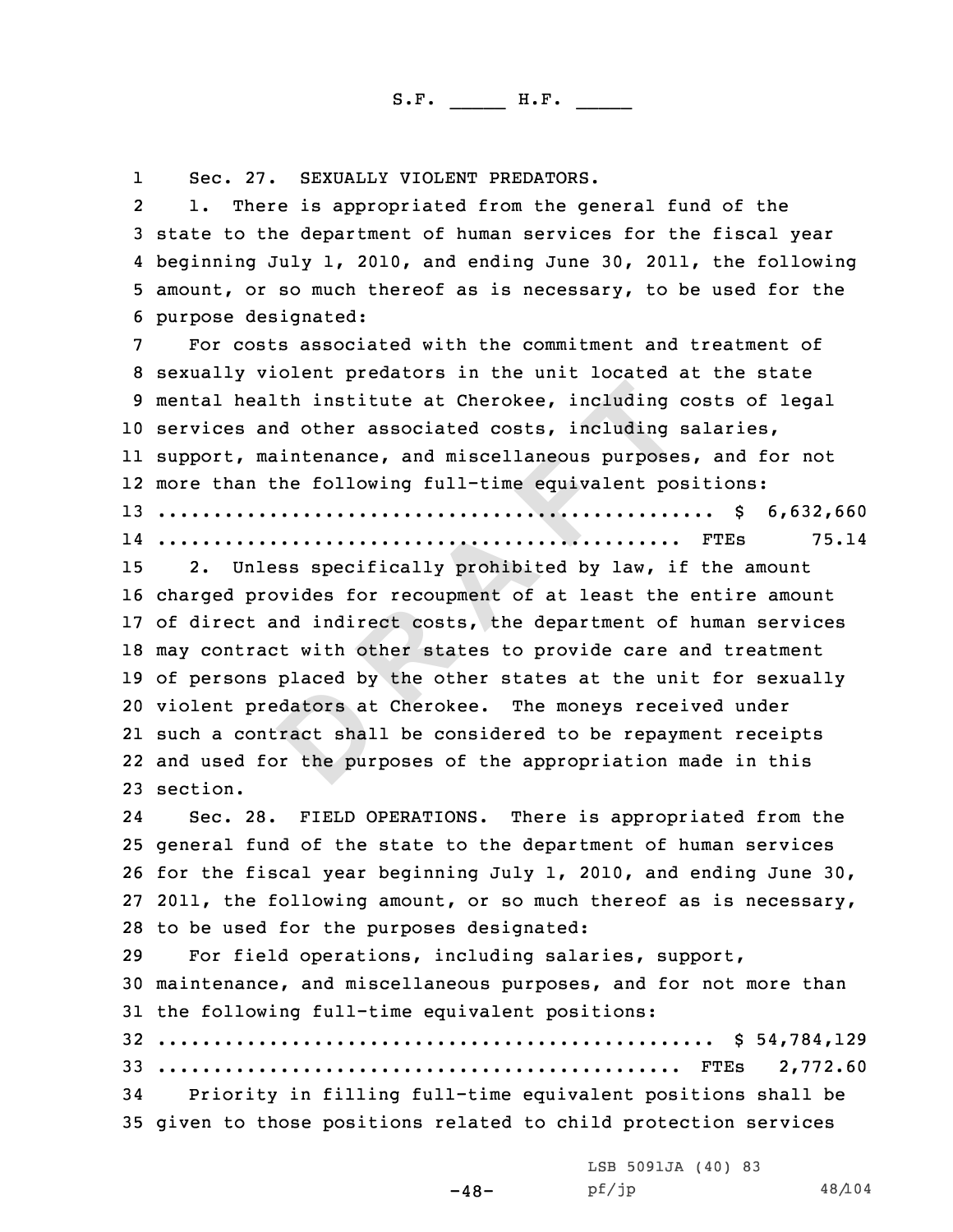In the funds appropriated in this section<br>the funds appropriated in this section<br>ior the prevention of disabilities po<br>in section 225B.3.<br>department shall report at least monitor services agency concerning the depa<br>and pro 1 and eligibility determination for low-income families.<br>2 Sec. 29. GENERAL ADMINISTRATION. There is appropr Sec. 29. GENERAL ADMINISTRATION. There is appropriated<br>3 from the general fund of the state to the department of human<br>4 services for the fiscal year beginning July 1, 2010, and ending 5 June 30, 2011, the following amount, or so much thereof as is<br>6 necessary, to be used for the purpose designated:<br>7 For general administration, including salaries, support,<br>8 maintenance, and miscellaneous purposes, and .................................................. \$ 14,227,271 ............................................... FTEs 363.00 12 1. Of the funds appropriated in this section, \$43,700 allocated for the prevention of disabilities policy council established in section 225B.3. 2. The department shall report at least monthly to the legislative services agency concerning the department's 17 operational and program expenditures.<br>18 Sec. 30. CHILDREN'S MENTAL HEALTH Sec. 30. CHILDREN'S MENTAL HEALTH AND CHILD WELFARE SERVICES. 1. It is the intent of the general assembly to improve coordination and integration of mental health services and outcomes for children, as well as alignment of the services and outcomes with the child welfare system. The department of human services, in collaboration with providers, shall develop <sup>a</sup> plan for transitioning administration of the remedial services program from fee-for-service approach to the Iowa plan, behavioral health managed care plan. The transition plan shall address specific strategies for improving service coordination for children and adults; establish vendor performance standards; provide <sup>a</sup> process for ongoing monitoring of quality of care, performance, and quality improvement technical assistance for providers; identify methods and standards for credentialing remedial providers; and provide 34 implementation timeframes.<br>35 2. The department shal

2. The department shall establish a transition committee

 $-49-$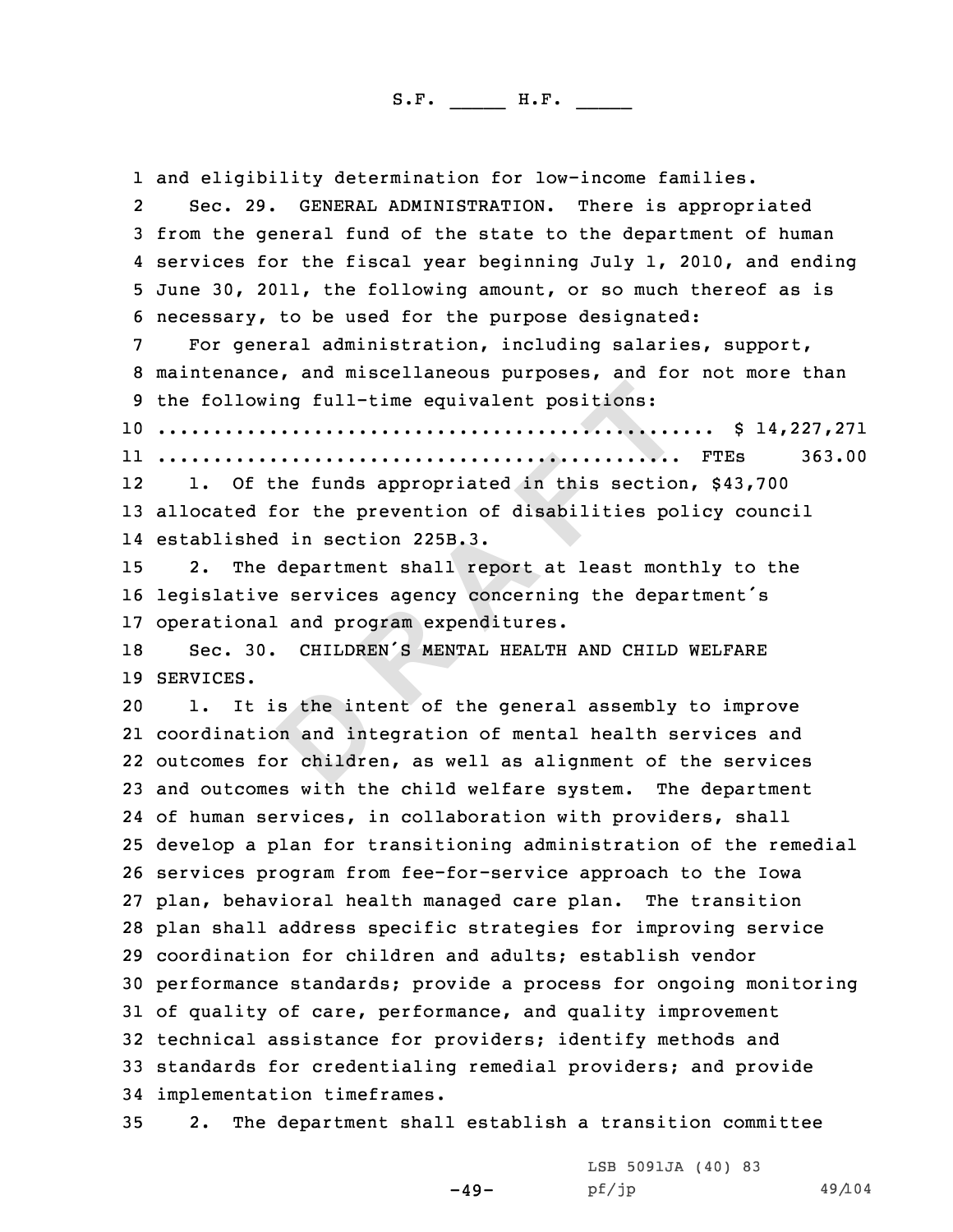**Example 10 EXECTS:** THE **EXECTS CONDERT AND SOCIAL SERVICES.**<br>
(1) For the six month period, 2010, if the department determines<br>
equisitive intent identified in subset volumers.<br>
There is appropriated<br>
extate to the d 1 that includes representatives from departmental staff for 1 that includes representatives from departmental staff for<br>2 Medicaid, child welfare, field, and mental health service 2 Medicaid, child welfare, field, and mental health services,<br>3 the director of the Iowa plan, the executive director of an<br>4 organization representing the majority of remedial services 4 organization representing the majority of remedial services<br>5 providers, and three remedial services providers designated<br>6 by the executive director of the provider organization. The<br>7 committee shall develop the plan a implementing the plan over the six month period following December 31, 2010, if the department determines that the plan meets the legislative intent identified in subsection 1. Sec. 31. VOLUNTEERS. There is appropriated from the general fund of the state to the department of human services for the fiscal year beginning July 1, 2010, and ending June 30, 2011, the following amount, or so much thereof as is necessary, to be 17 used for the purpose designated:<br>18 For development and coordinat For development and coordination of volunteer services: .................................................. \$ 84,660 Sec. 32. MEDICAL ASSISTANCE, STATE SUPPLEMENTARY ASSISTANCE, AND SOCIAL SERVICE PROVIDERS REIMBURSED UNDER THE DEPARTMENT OF HUMAN SERVICES. 1. a. (1) For the fiscal year beginning July 1, 2010, the total state funding amount for the nursing facility budget 25 shall not exceed \$153,126,081.<br>26 (2) The department, in coo (2) The department, in cooperation with nursing facility representatives, shall review projections for state funding expenditures for reimbursement of nursing facilities on <sup>a</sup> quarterly basis and the department shall determine if an adjustment to the medical assistance reimbursement rate is necessary in order to provide reimbursement within the state funding amount. Any temporary enhanced federal financial participation that may become available to the Iowa medical assistance program during the fiscal year shall not be used in projecting the nursing facility budget. Notwithstanding

LSB 5091JA (40) 83<br>pf/jp

pf/jp 50/104

-50-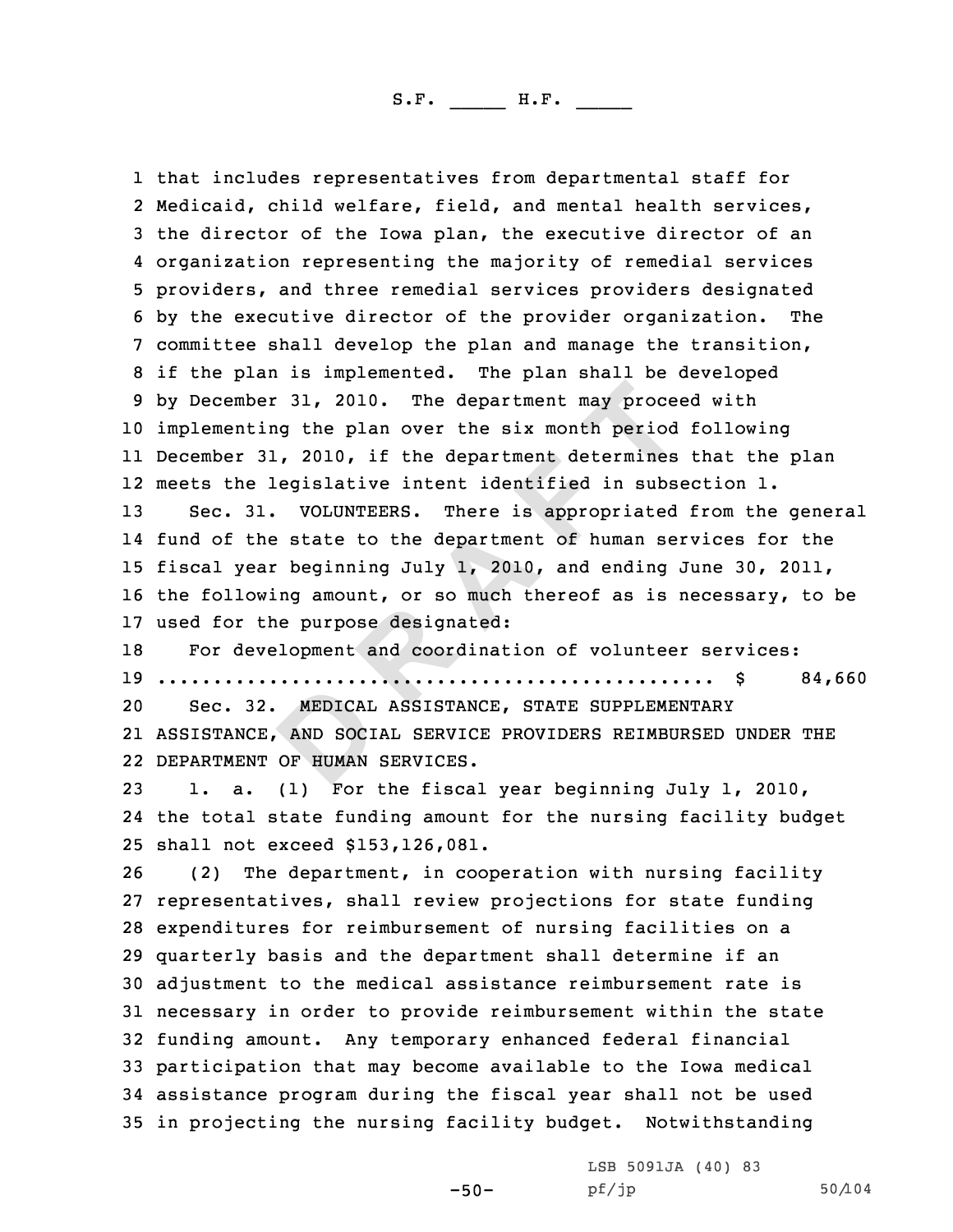specified amount. The department shant as necessary to adjust the annual symment in accordance with 2001 Iowa A<sub>0</sub> and A<sub>1</sub> as amended by 200877, section 33, and as amended by 200877, section 33, and as amended by 20087, s 1 2001 Iowa Acts, chapter 192, section 4, subsection 2, paragraph<br>2 "c", and subsection 3, paragraph "a", subparagraph (2), 2 "c", and subsection 3, paragraph "a", subparagraph (2),<br>3 if the state funding expenditures for the nursing facility<br>4 budget for the fiscal year beginning July 1, 2010, are 4 budget for the fiscal year beginning July 1, 2010, are<br>5 projected to exceed the amount specified in subparagraph (1),<br>6 the department shall adjust the reimbursement for nursing<br>7 facilities reimbursed under the case-mi <sup>10</sup> reimbursement as necessary to adjust the annual accountability 11 measures payment in accordance with <sup>2001</sup> Iowa Acts, chapter 12 192, section 4, subsection 4, as amended by <sup>2008</sup> Iowa Acts, <sup>13</sup> chapter 1187, section 33, and as amended by <sup>2009</sup> Iowa Acts, 14 chapter 182, section 33, to implement <sup>a</sup> pay-for-performance 15 payment.

<sup>16</sup> (3) For the fiscal year beginning July 1, 2010, special <sup>17</sup> population nursing facilities shall be reimbursed at the rates 18 in effect on November 30, 2009.<br>19 b. For the fiscal year begi

b. For the fiscal year beginning July 1, 2010, the department shall reimburse pharmacy dispensing fees using <sup>a</sup> single rate of \$4.34 per prescription or the pharmacy's usual and customary fee, whichever is lower.

<sup>23</sup> c. (1) For the fiscal year beginning July 1, 2010, 24 reimbursement rates for outpatient hospital services shall 25 remain at the rates in effect on June 30, 2010.<br>26 (2) For the fiscal year beginning July 1, 2

(2) For the fiscal year beginning July 1, 2010, 27 reimbursement rates for inpatient hospital services shall<br>28 remain at the rates in effect on June 30, 2010. The Iowa 28 remain at the rates in effect on June 30, 2010. <sup>29</sup> hospital association shall submit information to the general <sup>30</sup> assembly's standing committees on government oversight during <sup>31</sup> the <sup>2011</sup> session of the general assembly regarding actions <sup>32</sup> taken to increase compensation and other costs of employment 33 for hospital staff who provide direct care to patients.<br>34 (3) For the fiscal year beginning July 1, 2010, the

(3) For the fiscal year beginning July 1, 2010, the graduate <sup>35</sup> medical education and disproportionate share hospital fund

-51-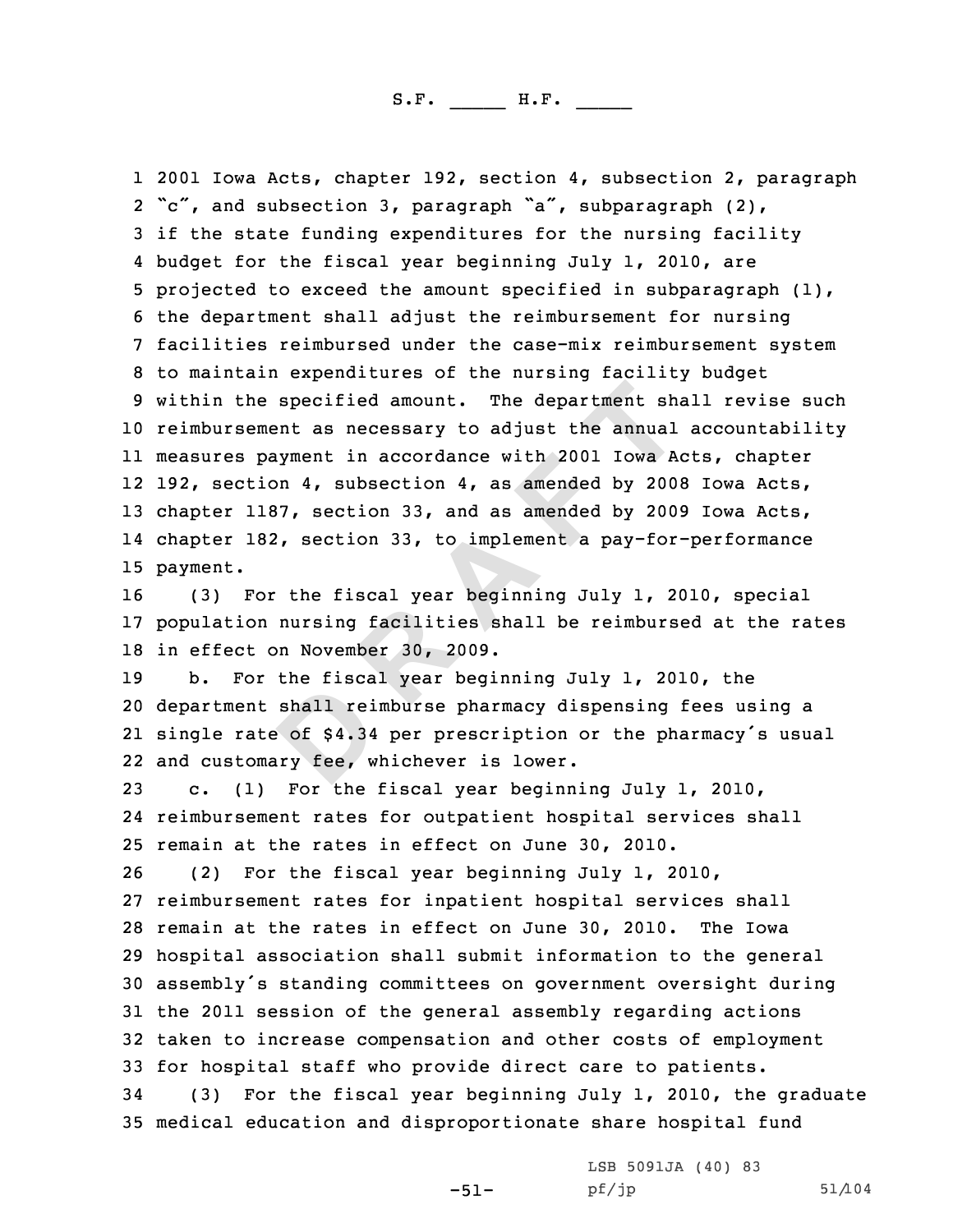1 shall remain at the amount in effect on June 30, 2010.<br>2 (4) In order to ensure the efficient use of limite

 (4) In order to ensure the efficient use of limited state <sup>3</sup> funds in procuring health care services for low-income Iowans, 44 funds appropriated in this Act for hospital services shall<br>5 not be used for activities which would be excluded from a<br>6 determination of reasonable costs under the federal Medicare<br>7 program pursuant to 42 U.S.C. § 1395

**Example 12**<br> **P Example 12**<br> **Example 12**<br> **Example 12**<br> **Example 12**<br> **Example 12**<br> **Example 12**<br> **Example 12**<br> **Example 12**<br> **Example 12**<br> **Example 12**<br> **Example 12**<br> **Example 12**<br> **Example 12**<br> **Example 12**<br> **Example**  laboratories, rehabilitation agencies, and acute mental hospitals shall be increased in accordance with increases under the federal Medicare program or as supported by their Medicare audited costs.

14 e. For the fiscal year beginning July 1, 2010, reimbursement <sup>15</sup> rates for home health agencies shall remain at the rates in <sup>16</sup> effect on June 30, 2010, not to exceed <sup>a</sup> home health agency's 17 actual allowable cost.<br>18 f. For the fiscal v

f. For the fiscal year beginning July 1, 2010, federally qualified health centers shall receive cost-based reimbursement for <sup>100</sup> percent of the reasonable costs for the provision of services to recipients of medical assistance.

22 g. For the fiscal year beginning July 1, 2010, the <sup>23</sup> reimbursement rates for dental services shall remain at the 24 rates in effect on June 30, 2010.

 h. For the fiscal year beginning July 1, 2010, state-owned psychiatric medical institutions for children shall receive cost-based reimbursement for <sup>100</sup> percent of the actual and allowable costs for the provision of services to recipients of medical assistance. For nonstate-owned psychiatric medical institutions for children, reimbursement shall be determined in 31 accordance with section 249A.31.<br>32 i. For the fiscal vear begin

i. For the fiscal year beginning July 1, 2010, unless otherwise specified in this Act, all noninstitutional medical assistance provider reimbursement rates shall remain at the rates in effect on June 30, 2010, except for area education

-52-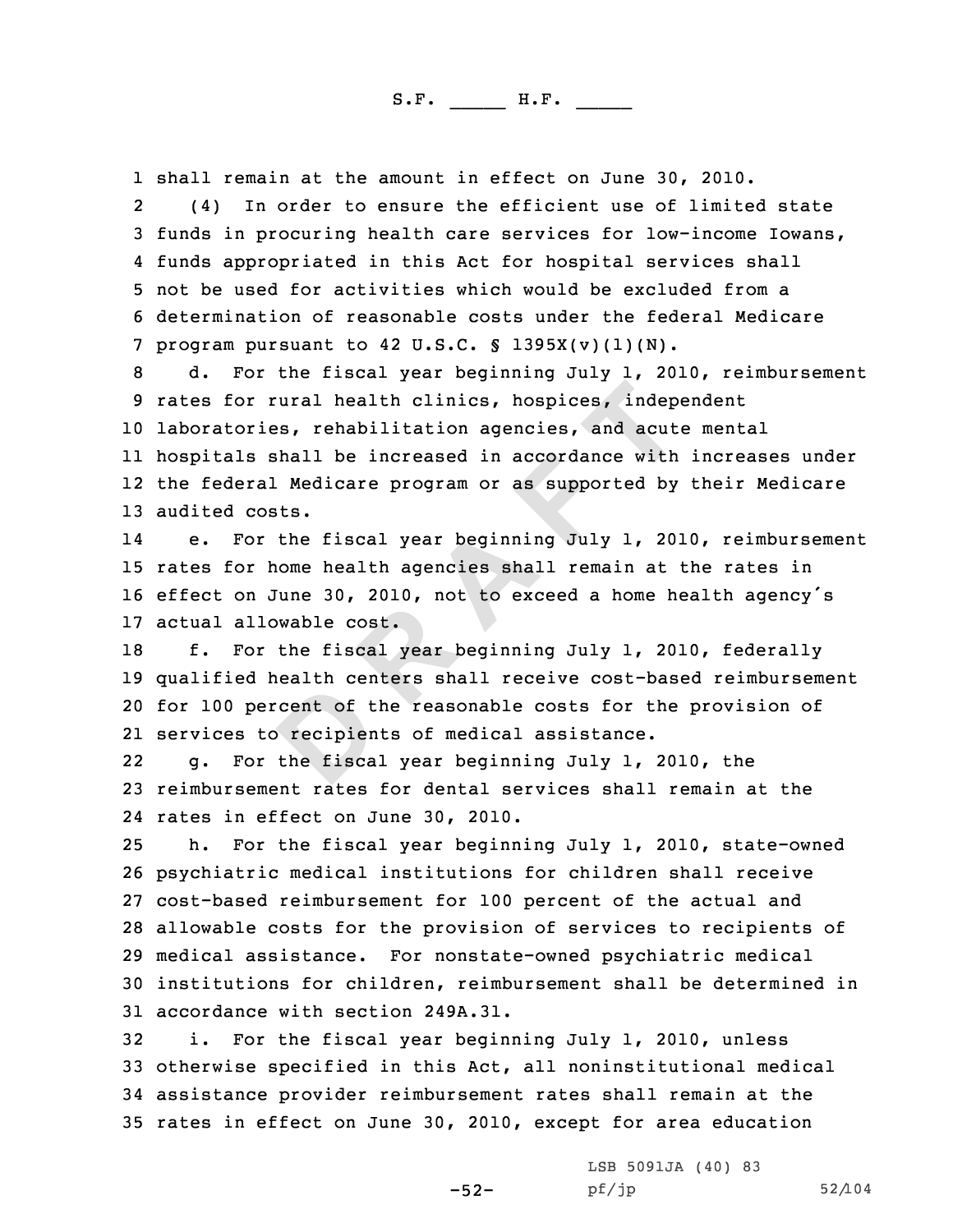1 agencies, local education agencies, infant and toddler services<br>2 providers, targeted case management, and those providers providers, targeted case management, and those providers <sup>3</sup> whose rates are required to be determined pursuant to section 4249A.20.

j. Notwithstanding any provision to the contrary, for the<br>6 fiscal year beginning July 1, 2010, the reimbursement rate for<br>7 anesthesiologists shall remain at the rate in effect on June<br>8 30, 2010.<br>k. Notwithstanding secti

 beginning July 1, 2010, the average reimbursement rate for health care providers eligible for use of the federal Medicare resource-based relative value scale reimbursement methodology under that section shall remain at the rate in effect on June 14 30, 2010; however, this rate shall not exceed the maximum level 15 authorized by the federal government.<br>16 1. For the fiscal year beginning.

**Example 1.** 2010, the average reimburseme:<br> **P Example 1.** 2010, the average reimburseme:<br> **P Example 1.** 2010, the average reimburseme:<br> **P Example 1. EXAMPLE 1. EXAMPLE 1. EXAMPLE 1. EXAMPLE 1. CONCE 1.** For the fiscal year beginning July 1, 2010, the reimbursement rate for residential care facilities shall not be less than the minimum payment level as established by the federal government to meet the federally mandated maintenance of effort requirement. The flat reimbursement rate for facilities electing not to file semiannual cost reports shall not be less than the minimum payment level as established by the federal government to meet the federally mandated maintenance of effort requirement.

 m. For the fiscal year beginning July 1, 2010, inpatient mental health services provided at hospitals shall remain at the rates in effect on June 30, 2010, subject to Medicaid program upper payment limit rules; community mental health centers and providers of mental health services to county residents pursuant to <sup>a</sup> waiver approved under section 225C.7, subsection 3, shall be reimbursed at <sup>100</sup> percent of the reasonable costs for the provision of services to recipients of medical assistance; and psychiatrists shall be reimbursed at 34 the medical assistance program fee for service rate.<br>35 n. For the fiscal year beginning July 1, 2010, t n. For the fiscal year beginning July 1, 2010, the

-53-

LSB 5091JA (40) 83<br>pf/jp

pf/jp 53/104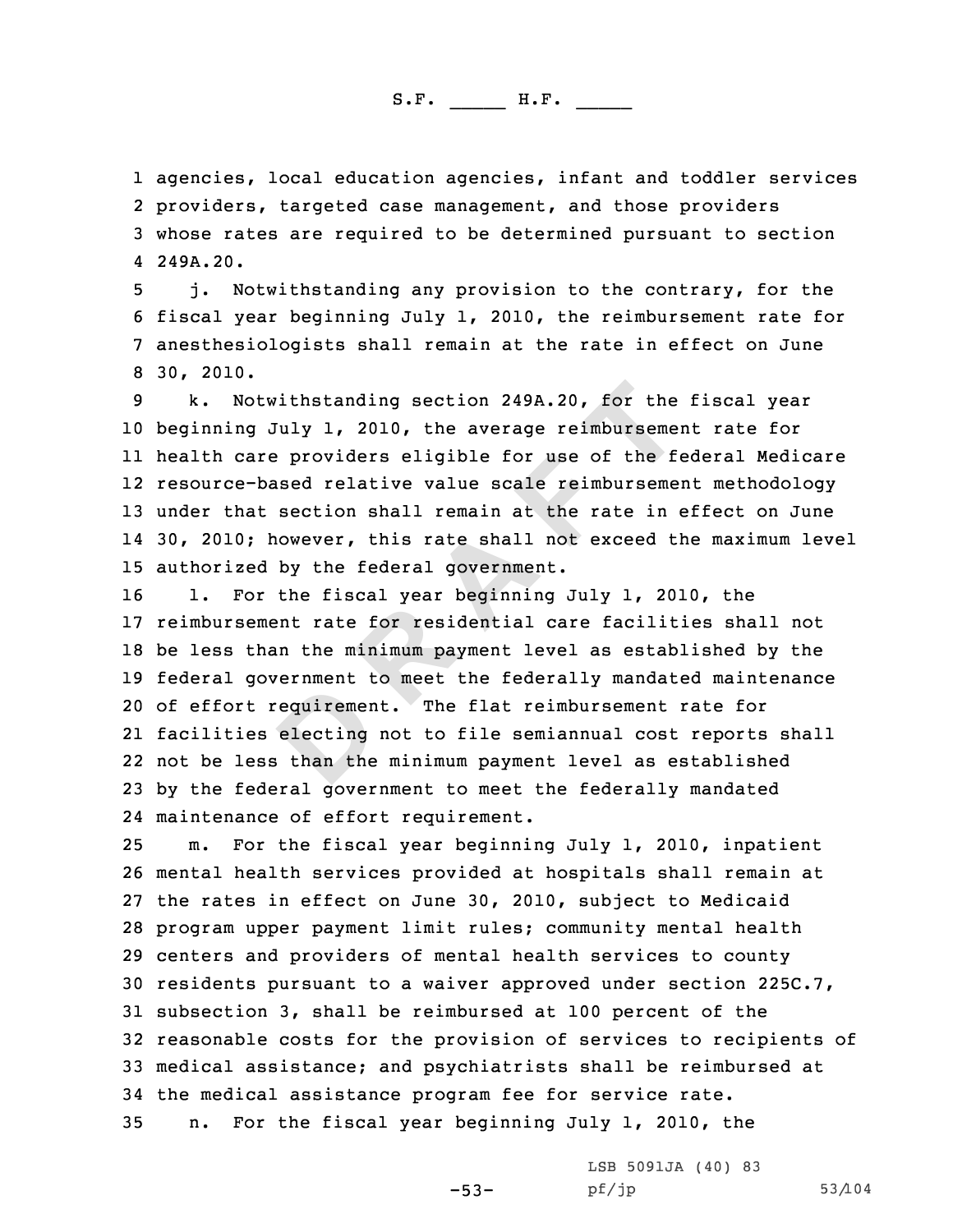1 reimbursement rate for consumer-directed attendant care shall<br>2 remain at the rates in effect on June 30, 2010.

2 remain at the rates in effect on June 30, 2010.<br>3 o. For the fiscal year beginning July 1, 2010, the<br>4 reimbursement rate for providers of family planning services

4 reimbursement rate for providers of family planning services<br>5 that are eligible to receive a 90 percent federal match shall<br>6 remain at the rates in effect on January 31, 2010.<br>7 p. Unless otherwise provided in this sec July 1, 2010, and ending June 30, 2011, in the percentage amount applicable to the respective provider as specified under Executive Order 19.

program providers for the fiscal yea<br>
0, and ending June 30, 2011, in the p<br>
icable to the respective provider as<br>
Drder 19.<br>
the fiscal year beginning July 1, 20:<br>
ent rate for providers reimbursed und<br>
lated care program 2. For the fiscal year beginning July 1, 2010, the reimbursement rate for providers reimbursed under the in-home-related care program shall not be less than the minimum payment level as established by the federal government to meet 17 the federally mandated maintenance of effort requirement.<br>18 3. Unless otherwise directed in this section, when the 3. Unless otherwise directed in this section, when the department's reimbursement methodology for any provider reimbursed in accordance with this section includes an inflation factor, this factor shall not exceed the amount by which the consumer price index for all urban consumers 23 increased during the calendar year ending December 31, 2002.<br>24 1. For the fiscal year beginning July 1, 2010, 24For the fiscal year beginning July 1, 2010, notwithstanding section 234.38, the foster family basic daily maintenance rate, the maximum adoption subsidy rate, and the maximum supervised apartment living foster care rate, and the preparation for adult living program maintenance rate for children ages <sup>0</sup> through <sup>5</sup> years shall be \$15.54, the rate for children ages <sup>6</sup> through <sup>11</sup> years shall be \$16.16, the rate for children ages <sup>12</sup> through <sup>15</sup> years shall be \$17.69, and the rate for children and young adults ages <sup>16</sup> and older shall be 33 \$18.87.

<sup>34</sup> 5. For the fiscal year beginning July 1, 2010, the maximum <sup>35</sup> reimbursement rates for social services providers reimbursed

-54-

LSB 5091JA (40) <sup>83</sup>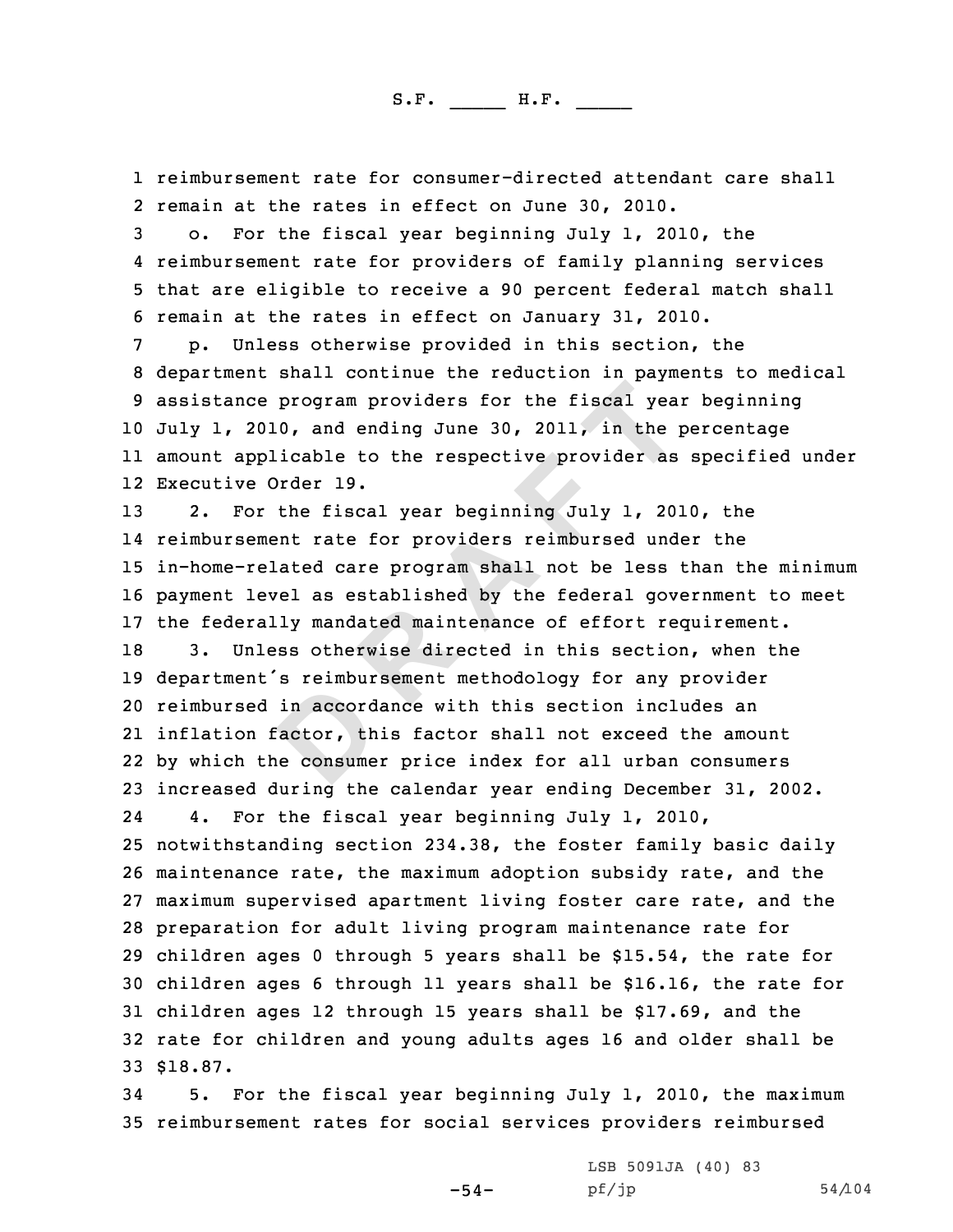1 under a purchase of social services contract shall remain at 2 the rates in effect on June 30, 2010, or the provider's actual 3 and allowable cost plus inflation for each service, whichever<br>4 is less. However, the rates may be adjusted under any of the

4 is less. However, the rates may be adjusted under any of the<br>5 following circumstances:<br>6 a. If a new service was added after June 30, 2010, the<br>7 initial reimbursement rate for the service shall be based upon<br>8 actual a

**Example 1 EXTERT 1992 EXERC 2013 EXERC 2013 EXERC 2013 EXERC 2013 EXERC 2013 CONDE 2013 CONDE 2013 CONDE 2013 CONDE 2013 CONDE 2013 CONDE 2013 CONDE 2013 CONDE 2013 CONDE 2013 CONDE 2013** used to determine the reimbursement rate for the provider, the provider's reimbursement rate may be adjusted to reflect the loss of income, provided that the lost income was used to support actual and allowable costs of <sup>a</sup> service purchased under <sup>a</sup> purchase of service contract.

 6. For the fiscal year beginning July 1, 2010, the reimbursement rates for family-centered service providers, family foster care service providers, group foster care service providers, and the resource family recruitment and retention contractor shall remain at the rates in effect on June 30, 2010.

21 7. The group foster care reimbursement rates paid for placement of children out of state shall be calculated according to the same rate-setting principles as those used for in-state providers, unless the director of human services or the director's designee determines that appropriate care cannot be provided within the state. The payment of the daily rate shall be based on the number of days in the calendar month in 28 which service is provided.<br>29 8. For the fiscal year

For the fiscal year beginning July 1, 2010, remedial <sup>30</sup> service providers shall receive the same level of reimbursement 31 under the same methodology in effect on June 30, 2010.<br>32 9. a. For the fiscal vear beginning July 1, 2010. 9. a. For the fiscal year beginning July 1, 2010, <sup>33</sup> the combined service and maintenance components of the <sup>34</sup> reimbursement rate paid for shelter care services and <sup>35</sup> alternative child welfare emergency services purchased under

-55-

LSB 5091JA (40) 83<br>pf/jp

pf/jp 55/104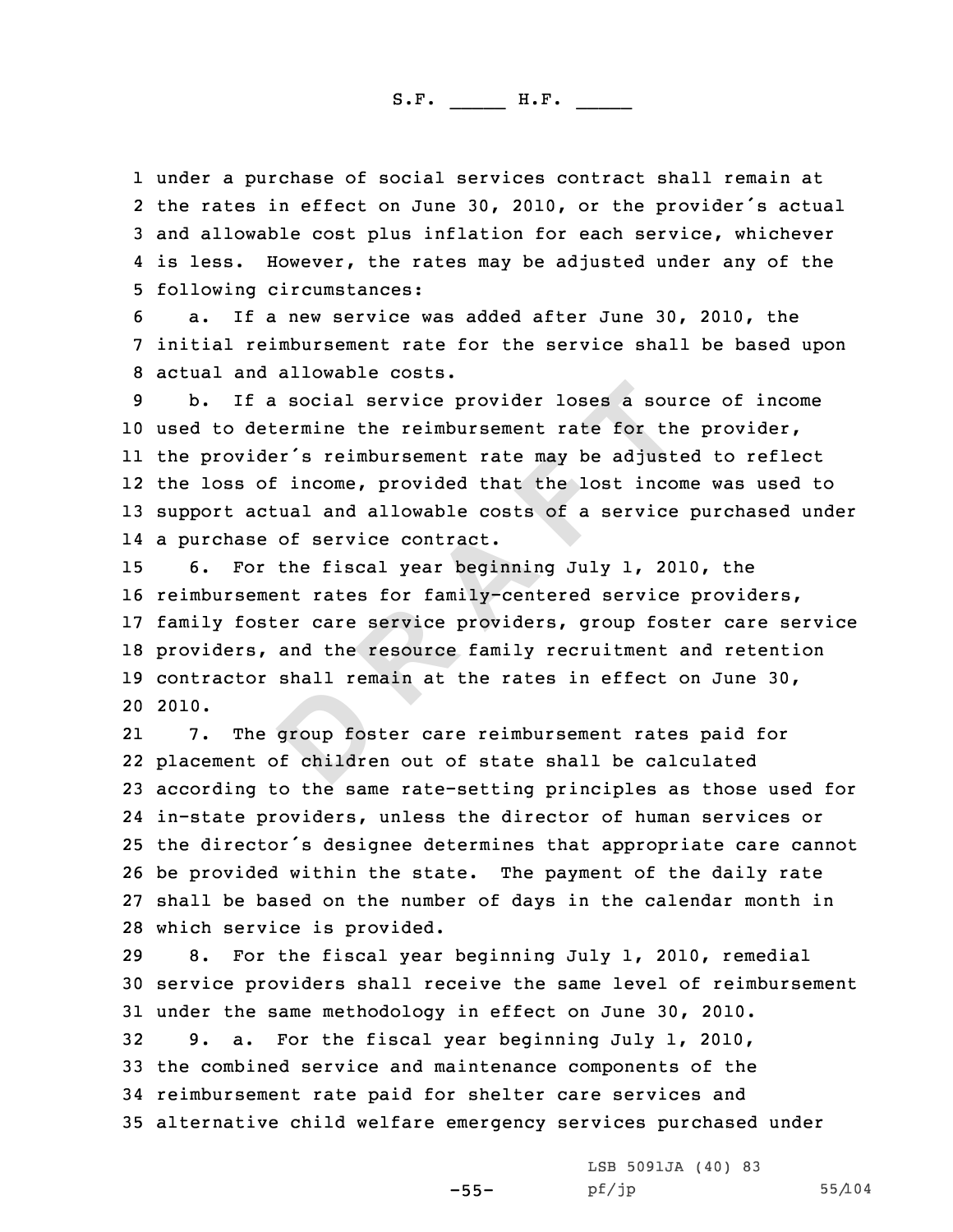1 a contract shall be based on the financial and statistical 2 report submitted to the department. The maximum reimbursement 3 rate shall be \$92.36 per day. The department shall reimburse<br>4 a shelter care provider at the provider's actual and

**D R A F T** 5 allowable unit cost, plus inflation, not to exceed the maximum<br>6 reimbursement rate.<br>7 b. Notwithstanding section 232.141, subsection 8, for the<br>8 fiscal year beginning July 1, 2010, the amount of the statewide<br>9 average juvenile shelter care homes that is utilized for the limitation on recovery of unpaid costs shall remain at the amount in effect for this purpose in the preceding fiscal year. 10. For the fiscal year beginning July 1, 2010, the department shall calculate reimbursement rates for intermediate

<sup>15</sup> care facilities for persons with mental retardation at the <sup>16</sup> 80th percentile. Beginning July 1, 2010, the rate calculation <sup>17</sup> methodology shall utilize the consumer price index inflation

18 factor applicable to the fiscal year beginning July 1, 2010.<br>19 11. For the fiscal year beginning July 1, 2010, for chile 11. For the fiscal year beginning July 1, 2010, for child care providers reimbursed under the state child care assistance program, the department shall set provider reimbursement rates based on the rate reimbursement survey completed in December 2004. Effective July 1, 2010, the child care provider reimbursement rates shall remain at the rates in effect on June 30, 2010. The department shall set rates in <sup>a</sup> manner so as to provide incentives for <sup>a</sup> nonregistered provider to become registered by applying the increase only to registered and 28 licensed providers.<br>29 12. For the fis

For the fiscal year beginning July 1, 2010, <sup>30</sup> reimbursements for providers reimbursed by the department of <sup>31</sup> human services may be modified if appropriated funding is <sup>32</sup> allocated for that purpose from the senior living trust fund 33 created in section 249H.4.<br>34 13. The department may

13. The department may adopt emergency rules to implement <sup>35</sup> this section.

-56-

LSB 5091JA (40) <sup>83</sup>

pf/jp 56/104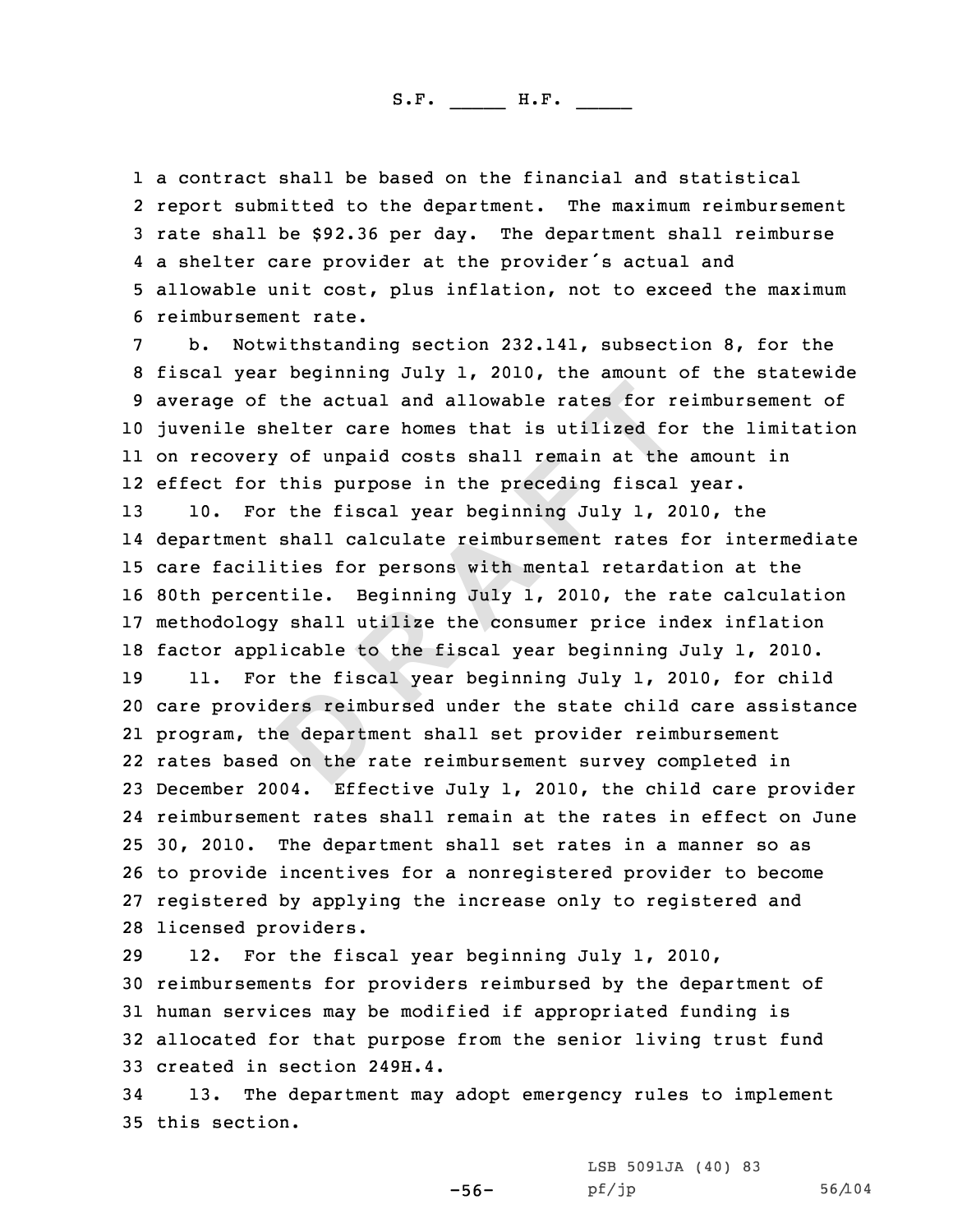1

effective date specified in the rule:<br>late is delayed by the administrative<br>Any rules adopted in accordance witi<br>cake effect before the rules are revice<br>ive rules review committee. The delay<br>of the administrative rules rev Sec. 33. EMERGENCY RULES.<br>2 1. If specifically authorized by a provision of this 3 division of this Act, the department of human services or the<br>4 mental health, mental retardation, developmental disabilities, 5 and brain injury commission may adopt administrative rules<br>6 under section 17A.4, subsection 3, and section 17A.5,<br>7 subsection 2, paragraph "b", to implement the provisions and<br>8 the rules shall become effective immedia effective date is delayed by the administrative rules review committee. Any rules adopted in accordance with this section shall not take effect before the rules are reviewed by the administrative rules review committee. The delay authority provided to the administrative rules review committee under section 17A.4, subsection 7, and section 17A.8, subsection 9, shall be applicable to <sup>a</sup> delay imposed under this section, notwithstanding <sup>a</sup> provision in those sections making them inapplicable to section 17A.5, subsection 2, paragraph "b". Any rules adopted in accordance with the provisions of this section shall also be published as notice of intended action as provided in section 17A.4.

22 2. If during the fiscal year beginning July 1, 2010, the department of human services is adopting rules in accordance with this section or as otherwise directed or authorized by state law, and the rules will result in an expenditure increase beyond the amount anticipated in the budget process or if the expenditure was not addressed in the budget process for the fiscal year, the department shall notify the persons designated by this division of this Act for submission of reports, the chairpersons and ranking members of the committees on appropriations, and the department of management concerning the rules and the expenditure increase. The notification shall be provided at least <sup>30</sup> calendar days prior to the date notice of the rules is submitted to the administrative rules coordinator and the administrative code editor.

-57-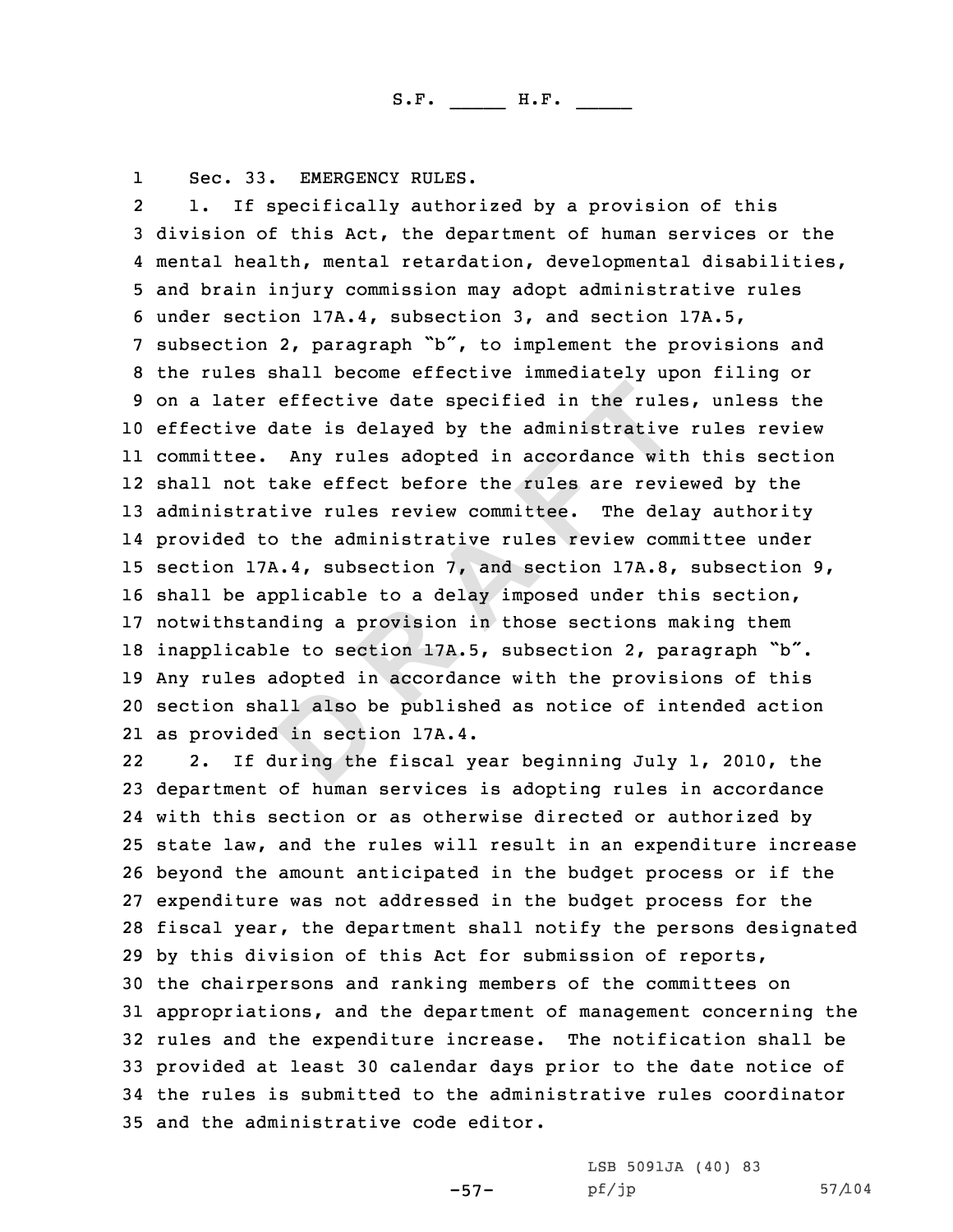E this Act, being deemed of immediate<br> **E** tyon enactment:<br> **E** tyon enactment:<br> **E** tyon enactment:<br> **E** tyon and the appropriation for chinal<br> **E** celesting to requirements of section 2<br>
<br> **EPARTMENT CONSULARAMAGE ENTERE** 1Sec. 34. REPORTS. Any reports or information required to be<br>2 compiled and submitted under this Act shall be submitted to the 3 chairpersons and ranking members of the joint appropriations<br>4 subcommittee on health and human services, the legislative 5 services agency, and the legislative caucus staffs on or<br>6 before the dates specified for submission of the reports or<br>7 information. 8 Sec. 35. EFFECTIVE DATE. The following provisions of this<br>9 division of this Act, being deemed of immediate importance, <sup>10</sup> take effect upon enactment: 11 The provision under the appropriation for child and family 12 services, relating to requirements of section 232.143 for <sup>13</sup> representatives of the department of human services and 14 juvenile court services to establish <sup>a</sup> plan for continuing <sup>15</sup> group foster care expenditures for fiscal year 2010-2011. 16 DIVISION V<br>17 SENIOR LIVING TRUS 17 SENIOR LIVING TRUST FUND,<br>18 DHARMACEUTICAL SETTLEMENT ACCO 18 PHARMACEUTICAL SETTLEMENT ACCOUNT,<br>19 19 IOWACARE ACCOUNT, AND HEALTH CARE 19 10WACARE ACCOUNT, AND HEALTH CARE<br>20 10 120 TRANSFORMATION ACCOUNT TRANSFORMATION ACCOUNT 21 Sec. 36. DEPARTMENT ON AGING. There is appropriated from 22 the senior living trust fund created in section 249H.4 to the <sup>23</sup> department on aging for the fiscal year beginning July 1, 2010, 24 and ending June 30, 2011, the following amount, or so much 25 thereof as is necessary, to be used for the purpose designated:<br>26 For the development and implementation of a comprehensive For the development and implementation of a comprehensive <sup>27</sup> senior living program, including case management and <sup>28</sup> including program administration and costs associated with 29 implementation: <sup>30</sup> .................................................. \$ 8,486,698 1. a. Of the funds appropriated in this section, \$1,010,000 <sup>32</sup> shall be transferred to the department of human services in <sup>33</sup> equal amounts on <sup>a</sup> quarterly basis for reimbursement of case <sup>34</sup> management services provided under the medical assistance <sup>35</sup> elderly waiver.

-58-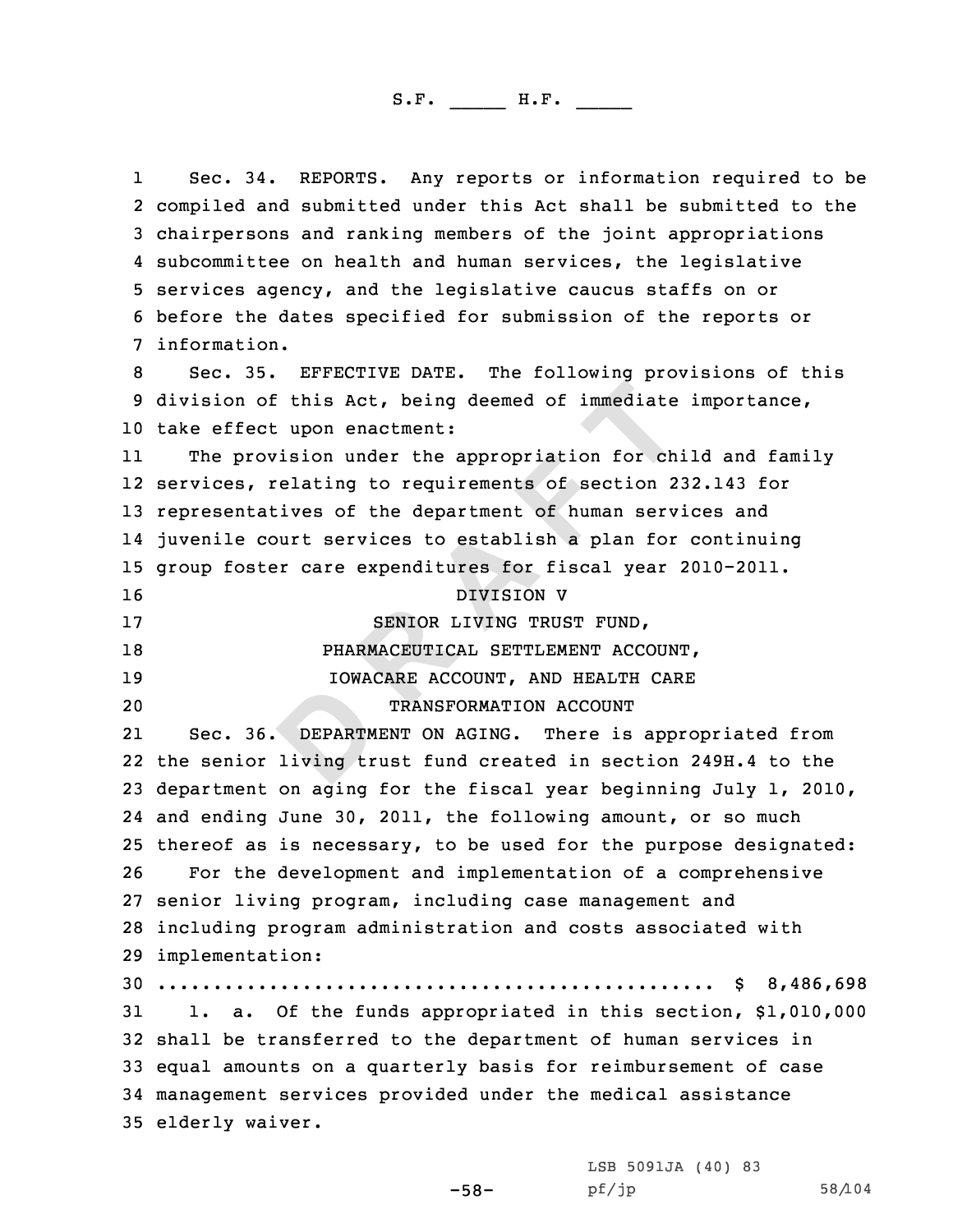**Example 1 Example 1 Example 1 CONTE 1 CONTE 1 CONTE 1 CONTE 1 CONTE 1 CONTE 1 CONTE 1 CONTE 1 CONTE 1 CONTE 1 CONTE 1 CONTE 1 CONTE 1 CONTE 1 CONTE 1 CONTE 1 CONTE 1 CONTE 1 CONTE** 11 b. The department of human services shall review<br>2 projections for state funding expenditures for reimbursement 3 of case management services under the medical assistance<br>4 elderly waiver on a quarterly basis and shall determine if an 5 adjustment to the medical assistance reimbursement rates are<br>6 necessary to provide reimbursement within the state funding<br>7 amounts budgeted under the appropriations made for the fiscal<br>8 year for the medical assistance <sup>10</sup> available for the medical assistance program during the fiscal 11 year shall not be used in projecting the medical assistance 12 elderly waiver case management budget. The department of human <sup>13</sup> services shall revise such reimbursement rates as necessary to 14 maintain expenditures for medical assistance elderly waiver <sup>15</sup> case management services within the state funding amounts <sup>16</sup> budgeted under the appropriations made for the fiscal year for 17 the medical assistance program.<br>18 2. Notwithstanding section

2. Notwithstanding section 249H.7, the department on aging shall distribute funds appropriated in this section in <sup>a</sup> manner that will supplement and maximize federal funds under the federal Older Americans Act and shall not use the amount distributed for any administrative purposes of either the department on aging or the area agencies on aging.

24 3. Of the funds appropriated in this section, \$60,000 <sup>25</sup> shall be used to provide dementia-specific education to <sup>26</sup> direct care workers and other providers of long-term care <sup>27</sup> to enhance existing or scheduled efforts through the Iowa <sup>28</sup> caregivers association, the Alzheimer's association, and other 29 organizations identified as appropriate by the department.<br>30 4. Of the funds appropriated in this section, \$51,000

4. Of the funds appropriated in this section, \$51,000 shall <sup>31</sup> be used to provide funding for the legal hotline for older 32 Iowans.

<sup>33</sup> 5. Of the funds appropriated in this section, \$193,000 <sup>34</sup> shall be used to provide state matching funds for the senior <sup>35</sup> community services employment program.

> LSB 5091JA (40) 83<br>pf/jp pf/jp 59/104

-59-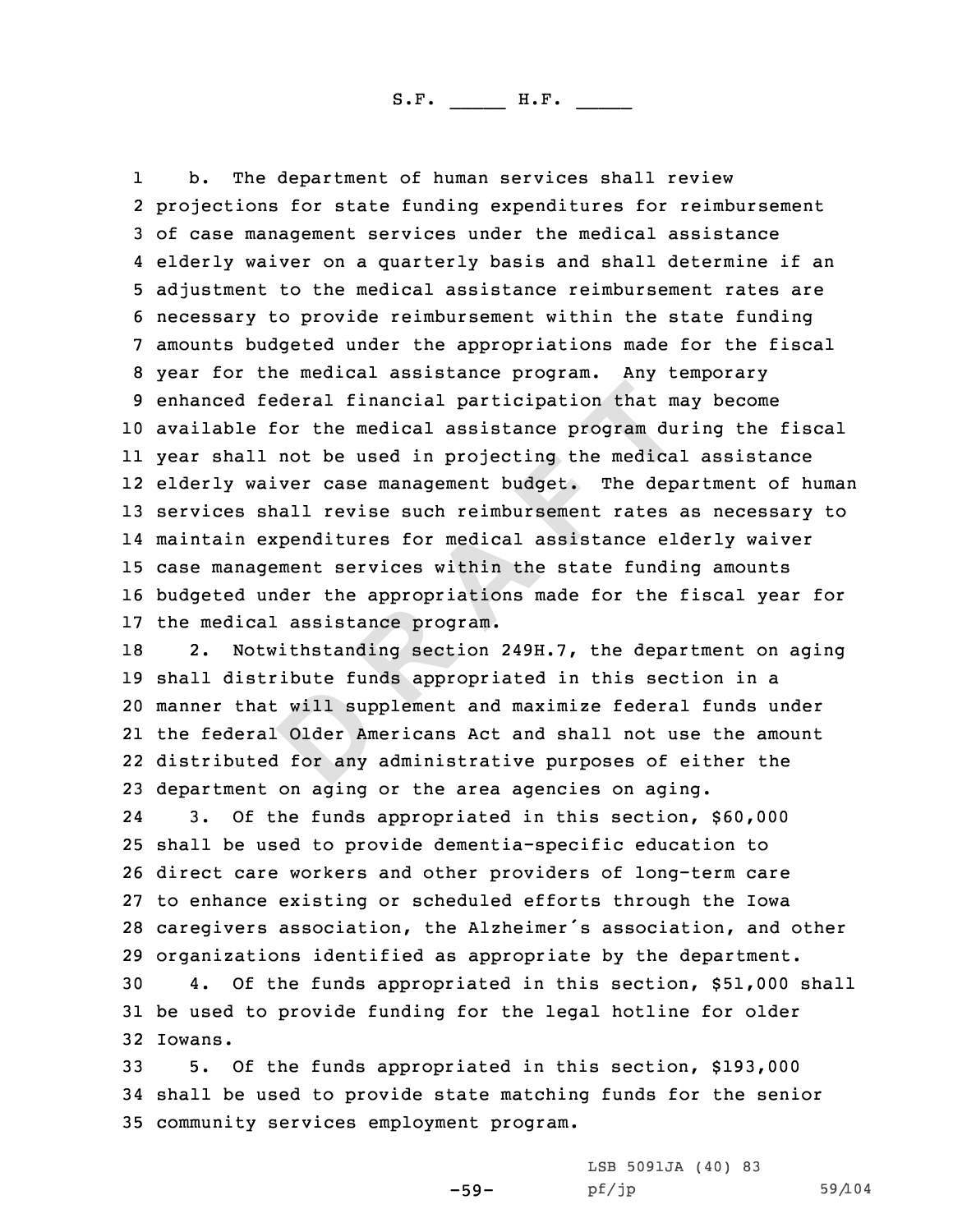**EXECUTE:**<br> **DOMA FINANCE AUTHORITY.** There is a pair of living trust fund created in set anance authority for the fiscal year lad ending June 30, 2011, the following<br>
preof as is necessary, to be used for the size of as i 1Sec. 37. DEPARTMENT OF INSPECTIONS AND APPEALS. There<br>2 is appropriated from the senior living trust fund created in 3 section 249H.4 to the department of inspections and appeals for<br>4 the fiscal year beginning July 1, 2010, and ending June 30, 4 the fiscal year beginning July 1, 2010, and ending June 30,<br>5 2011, the following amount, or so much thereof as is necessary,<br>6 to be used for the purpose designated:<br>7 For the inspection and certification of assisted li .................................................. \$ 1,339,527 11 Sec. 38. IOWA FINANCE AUTHORITY. There is appropriated from the senior living trust fund created in section 249H.4 to the Iowa finance authority for the fiscal year beginning July 1, 2010, and ending June 30, 2011, the following amount, or so much thereof as is necessary, to be used for the purposes designated: For the rent subsidy program, to provide reimbursement for rent expenses to eligible persons: .................................................. \$ 700,000 Participation in the rent subsidy program shall be limited to only those persons who meet the requirements for the nursing facility level of care for home and community-based services waiver services as in effect on July 1, 2010, and to those individuals who are eligible for the federal money follows the person grant program under the medical assistance program. Of the funds appropriated in this section, not more than \$35,000 27 may be used for administrative costs.<br>28 Sec. 39. DEPARTMENT OF HUMAN SERV Sec. 39. DEPARTMENT OF HUMAN SERVICES. Any funds remaining in the senior living trust fund created in section 249H.4 following the appropriations from the senior living trust fund made in this division of this Act to the department on aging, the department of inspections and appeals, and the Iowa finance authority, for the fiscal year beginning July 1, 2010, and ending June 30, 2011, are appropriated to the department of human services to supplement the medical assistance

-60-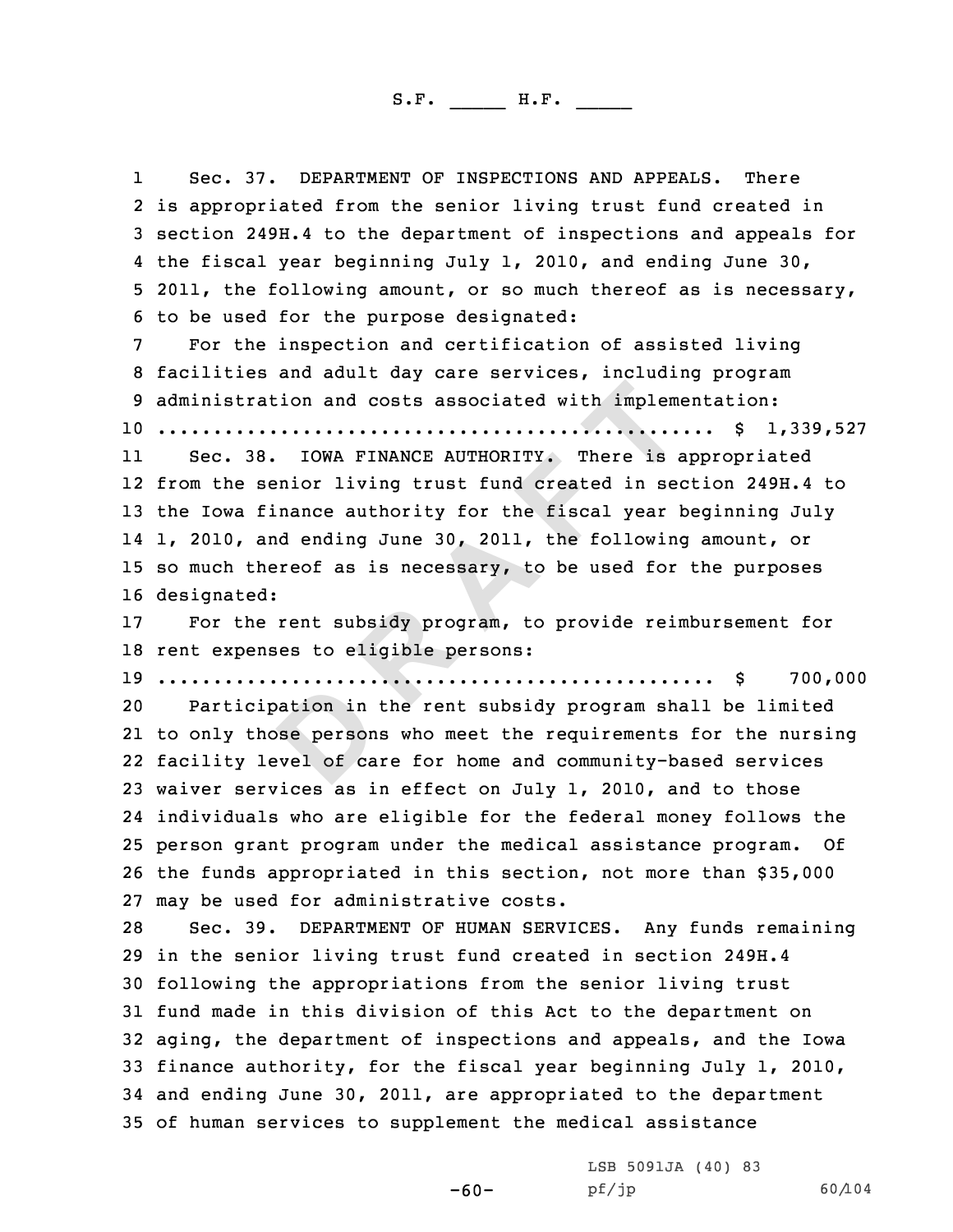1 program appropriations made in this Act, including program

**D R A F T** 2 administration and costs associated with implementation. In 3 order to carry out the purposes of this section, the department<br>4 may transfer funds appropriated in this section to supplement 4 may transfer funds appropriated in this section to supplement<br>5 other appropriations made to the department of human services.<br>6 Sec. 40. PHARMACEUTICAL SETTLEMENT ACCOUNT. There is<br>7 appropriated from the pharmaceutical the following amount, or so much thereof as is necessary, to be used for the purpose designated: 12 To supplement the appropriations made for medical contracts under the medical assistance program: .................................................. \$ 3,298,191 15 Sec. 41. APPROPRIATIONS FROM IOWACARE ACCOUNT.<br>16 1. There is appropriated from the IowaCare acc 1. There is appropriated from the IowaCare account created in section 249J.24 to the state board of regents for distribution to the university of Iowa hospitals and clinics for the fiscal year beginning July 1, 2010, and ending June 30, 2011, the following amount, or so much thereof as is necessary, to be used for the purposes designated: 22 For salaries, support, maintenance, equipment, and miscellaneous purposes, for the provision of medical and surgical treatment of indigent patients, for provision of services to members of the expansion population pursuant to chapter 249J, and for medical education: .................................................. \$ 27,284,584 a. Funds appropriated in this subsection shall not be used to perform abortions except medically necessary abortions, and shall not be used to operate the early termination of pregnancy clinic except for the performance of medically necessary abortions. For the purpose of this subsection, an abortion is the purposeful interruption of pregnancy with the intention other than to produce <sup>a</sup> live-born infant or to remove <sup>a</sup> dead fetus, and <sup>a</sup> medically necessary abortion is one performed

-61-

LSB 5091JA (40) 83<br>pf/jp

pf/jp 61/104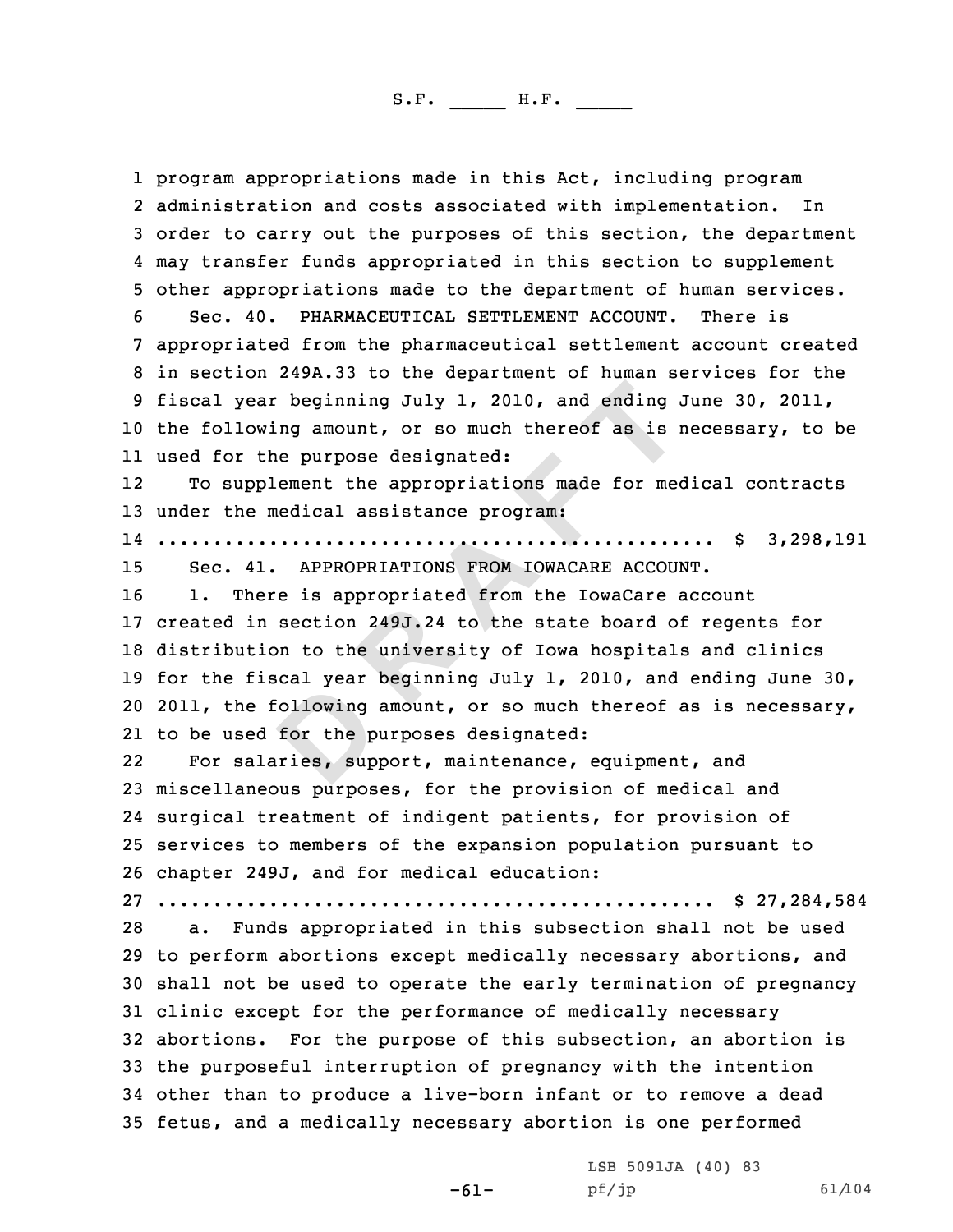1 under one of the following conditions:<br>2 (1) The attending physician certif

(1) The attending physician certifies that continuing the<br>3 pregnancy would endanger the life of the pregnant woman.<br>4 (2) The attending physician certifies that the fetus is

(2) The attending physician certifies that the fetus is<br>5 physically deformed, mentally deficient, or afflicted with a<br>6 congenital illness.<br>(3) The pregnancy is the result of a rape which is reported<br>8 within 45 days of t 10 physician.

**P Propertival is the properties that is a specifical of incest widdys of the incident to a law enforce or private health agency which may induce the incident to a law enforce or private health agency which may independe** 11 (4) The pregnancy is the result of incest which is reported 12 within <sup>150</sup> days of the incident to <sup>a</sup> law enforcement agency <sup>13</sup> or public or private health agency which may include <sup>a</sup> family 14 physician.

<sup>15</sup> (5) The abortion is <sup>a</sup> spontaneous abortion, commonly known <sup>16</sup> as <sup>a</sup> miscarriage, wherein not all of the products of conception 17 are expelled.<br>18 b. Notwith

b. Notwithstanding any provision of law to the contrary, the <sup>19</sup> amount appropriated in this subsection shall be allocated in 20 twelve equal monthly payments as provided in section 249J.24.<br>21 2. There is appropriated from the IowaCare account 21There is appropriated from the IowaCare account

 created in section 249J.24 to the state board of regents for distribution to the university of Iowa hospitals and clinics for the fiscal year beginning July 1, 2010, and ending June 30, 2011, the following amount, or so much thereof as is necessary, 26 to be used for the purposes designated:<br>27 For salaries, support, maintenance,

For salaries, support, maintenance, equipment, and miscellaneous purposes, for the provision of medical and surgical treatment of indigent patients, for provision of services to members of the expansion population pursuant to chapter 249J, and for medical education:

<sup>32</sup> .................................................. \$ 49,020,031

-62-

Notwithstanding any provision of law to the contrary, the <sup>34</sup> amount appropriated in this subsection shall be distributed <sup>35</sup> based on claims submitted, adjudicated, and paid by the Iowa

LSB 5091JA (40) 83<br>pf/jp

pf/jp 62/104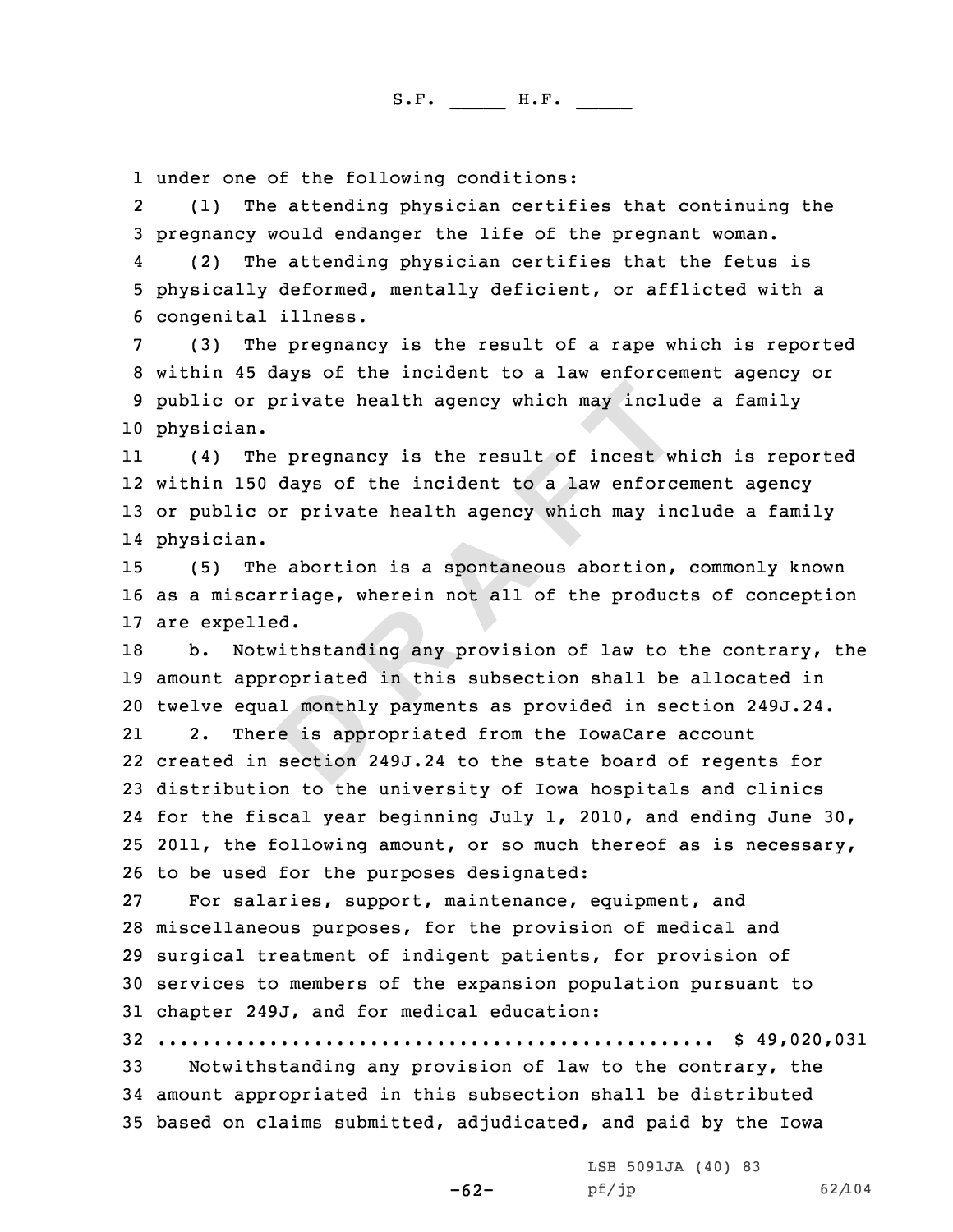1 Medicaid enterprise.<br>2 3. There is appr

3. There is appropriated from the IowaCare account created<br>3 in section 249J.24 to the department of human services for the<br>4 fiscal year beginning July 1, 2010, and ending June 30, 2011,

4 fiscal year beginning July 1, 2010, and ending June 30, 2011,<br>5 the following amount, or so much thereof as is necessary, to be<br>6 used for the purposes designated:<br>7 For distribution to a publicly owned acute care teachi patients, for provision of services to members of the expansion population pursuant to chapter 249J, and for medical education: .................................................. \$ 51,000,000

on of medical and surgical treatment<br>pursuant to chapter 249J, and for members<br>pursuant to chapter 249J, and for members<br>ithstanding any provision of law to the<br>appropriated in this subsection shal<br>aims submitted, adjudica a. Notwithstanding any provision of law to the contrary, the amount appropriated in this subsection shall be distributed based on claims submitted, adjudicated, and paid by the Iowa Medicaid enterprise plus <sup>a</sup> monthly disproportionate share hospital payment. Any amount appropriated in this subsection in excess of \$48,000,000 shall be distributed only if the sum of the expansion population claims adjudicated and paid by the Iowa Medicaid enterprise plus the estimated disproportionate share hospital payments exceeds \$48,000,000. The amount paid in excess of \$48,000,000 shall not adjust the original monthly payment amount but shall be distributed monthly based on actual claims adjudicated and paid by the Iowa Medicaid enterprise plus the estimated disproportionate share hospital amount. Any amount appropriated in this subsection in excess of \$48,000,000 shall be allocated only if federal funds are available to match 28 the amount allocated.<br>29 b. Notwithstandin

Notwithstanding the total amount of proceeds distributed pursuant to section 249J.24, subsection 6, paragraph "a", unnumbered paragraph 1, for the fiscal year beginning July 1, 2010, and ending June 30, 2011, the county treasurer of <sup>a</sup> county with <sup>a</sup> population of over 350,000 in which <sup>a</sup> publicly owned acute care teaching hospital is located shall distribute the proceeds collected pursuant to section 347.7 in <sup>a</sup> total

-63-

LSB 5091JA (40) <sup>83</sup>

pf/jp 63/104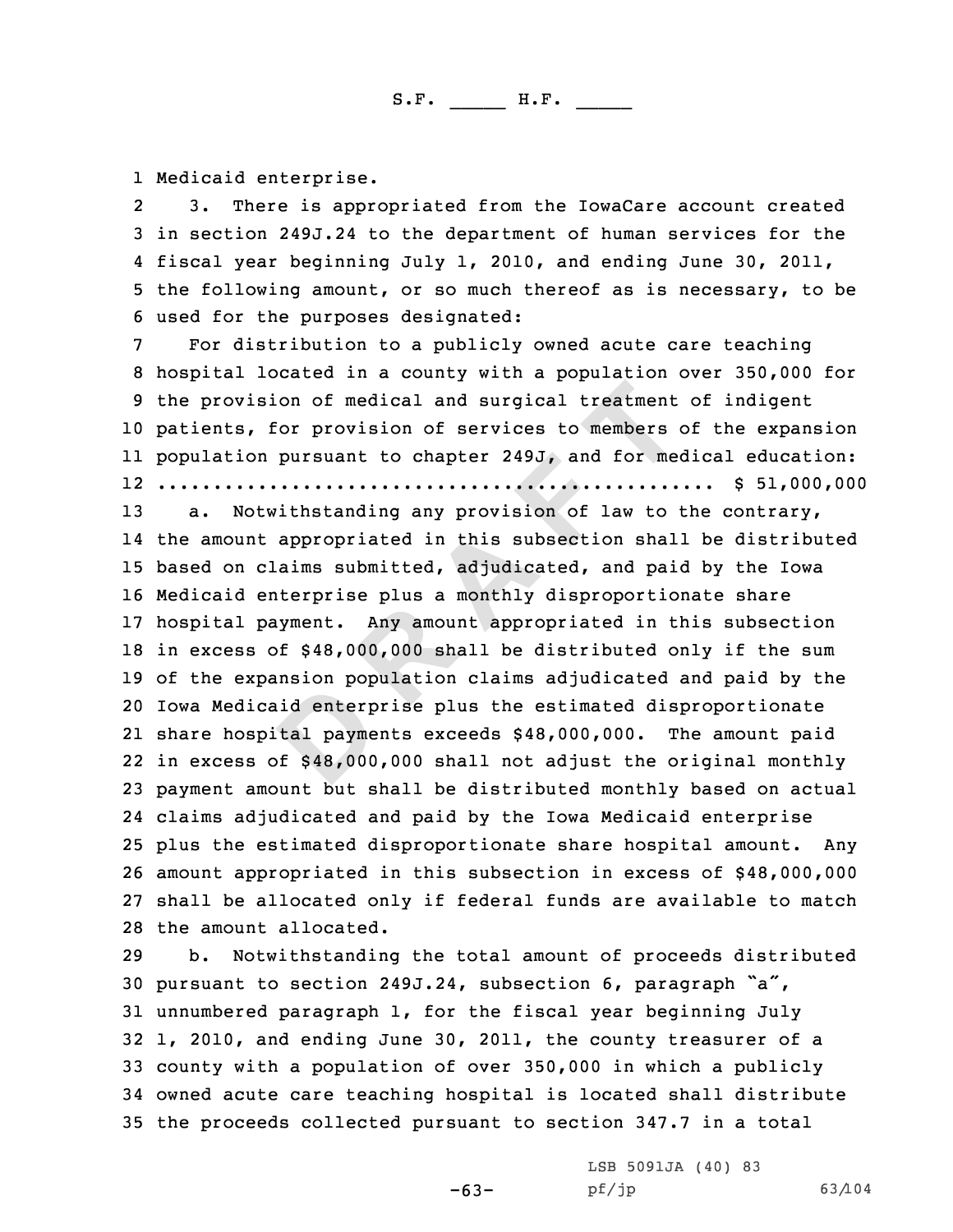1 amount of \$38,000,000, which would otherwise be distributed to<br>2 the county hospital, to the treasurer of state for deposit in 2 the county hospital, to the treasurer of state for deposit in<br>3 the IowaCare account.<br>4 c. (1) Notwithstanding the amount collected and

c. (1) Notwithstanding the amount collected and<br>5 distributed for deposit in the IowaCare account pursuant to<br>6 section 249J.24, subsection 6, paragraph "a", subparagraph<br>7 (1), the first \$19,000,000 in proceeds collected the IowaCare account and collections during this time period in excess of \$19,000,000 shall be distributed to the acute care teaching hospital identified in this subsection.

**D R A F T** (2) Notwithstanding the amount collected and distributed 14 for deposit in the IowaCare account pursuant to section 249J.24, subsection 6, paragraph "a", subparagraph (2), the first \$19,000,000 in collections pursuant to section 347.7 between January 1, 2011, and June 30, 2011, shall be distributed to the treasurer of state for deposit in the IowaCare account and collections during this time period in excess of \$19,000,000 shall be distributed to the acute care teaching hospital identified in this subsection.

22 Sec. 42. APPROPRIATIONS FROM ACCOUNT FOR HEALTH CARE <sup>23</sup> TRANSFORMATION —— DEPARTMENT OF HUMAN SERVICES.

 Notwithstanding any provision to the contrary, there is appropriated from the account for health care transformation created in section 249J.23 to the department of human services for the fiscal year beginning July 1, 2010, and ending June 30, 2011, the following amounts, or so much thereof as is 29 necessary, to be used for the purposes designated:<br>30 1. For the costs of medical examinations for the

1. For the costs of medical examinations for the expansion <sup>31</sup> population pursuant to section 249J.6:

 .................................................. \$ 556,800 2. For the provision of an IowaCare nurse helpline for the expansion population as provided in section 249J.6: .................................................. \$ 100,000

LSB 5091JA (40) 83<br>pf/jp

-64-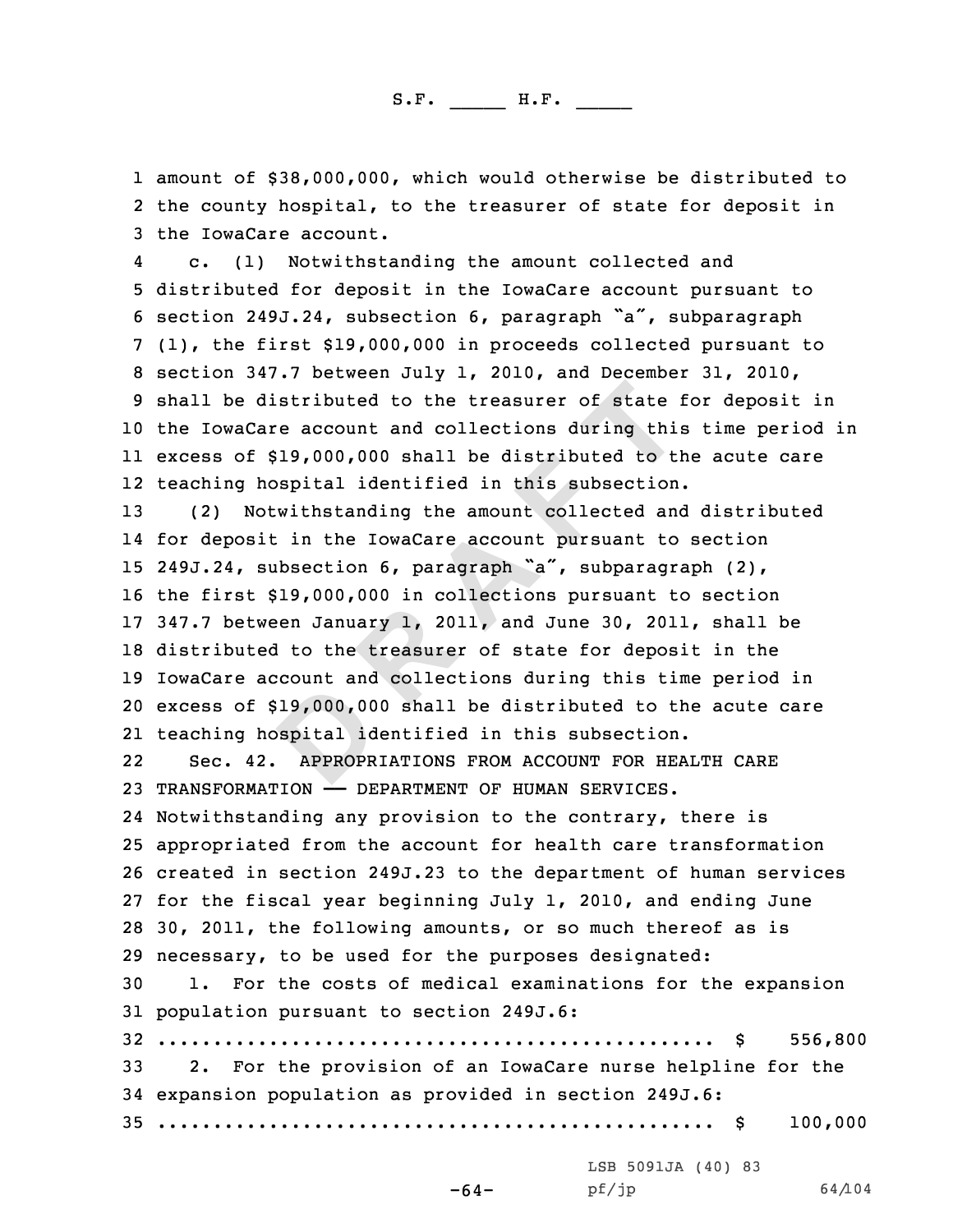**planning and development, in cooperation**<br>of public health, of a phased-in protome for children in accordance with so<br>continuation of the establishment of<br>for individuals serving individuals<br>ss pilot program, as enacted i 11 3. For other health promotion partnership activities<br>2 pursuant to section 249J.14: pursuant to section 249J.14: <sup>3</sup> .................................................. \$ 600,000 4 4. For the costs related to audits, performance <sup>5</sup> evaluations, and studies required pursuant to chapter 249J: <sup>6</sup> .................................................. \$ 125,000 <sup>7</sup> 5. For administrative costs associated with chapter 249J: <sup>8</sup> .................................................. \$ 1,132,412 <sup>9</sup> 6. For planning and development, in cooperation with the department of public health, of <sup>a</sup> phased-in program to provide <sup>a</sup> dental home for children in accordance with section 249J.14: .................................................. \$ 1,000,000 7. For continuation of the establishment of the tuition assistance for individuals serving individuals with disabilities pilot program, as enacted in <sup>2008</sup> Iowa Acts, chapter 1187, section 130: .................................................. \$ 50,000 8. For medical contracts: .................................................. \$ 1,300,000 9. For payment to the publicly owned acute care teaching hospital located in <sup>a</sup> county with <sup>a</sup> population of over 350,000 that is <sup>a</sup> participating provider pursuant to chapter 249J: .................................................. \$ 290,000 24 Disbursements under this subsection shall be made monthly. The hospital shall submit <sup>a</sup> report following the close of the fiscal year regarding use of the funds appropriated in this subsection to the persons specified in this Act to receive 28 reports. Notwithstanding section 8.39, subsection 1, without the prior written consent and approval of the governor and the director of the department of management, the director of human services may transfer funds among the appropriations made in this section as necessary to carry out the purposes of the account for health care transformation. The department shall report any transfers made pursuant to this section to the

-65-

LSB 5091JA (40) 83<br>pf/jp

pf/jp 65/104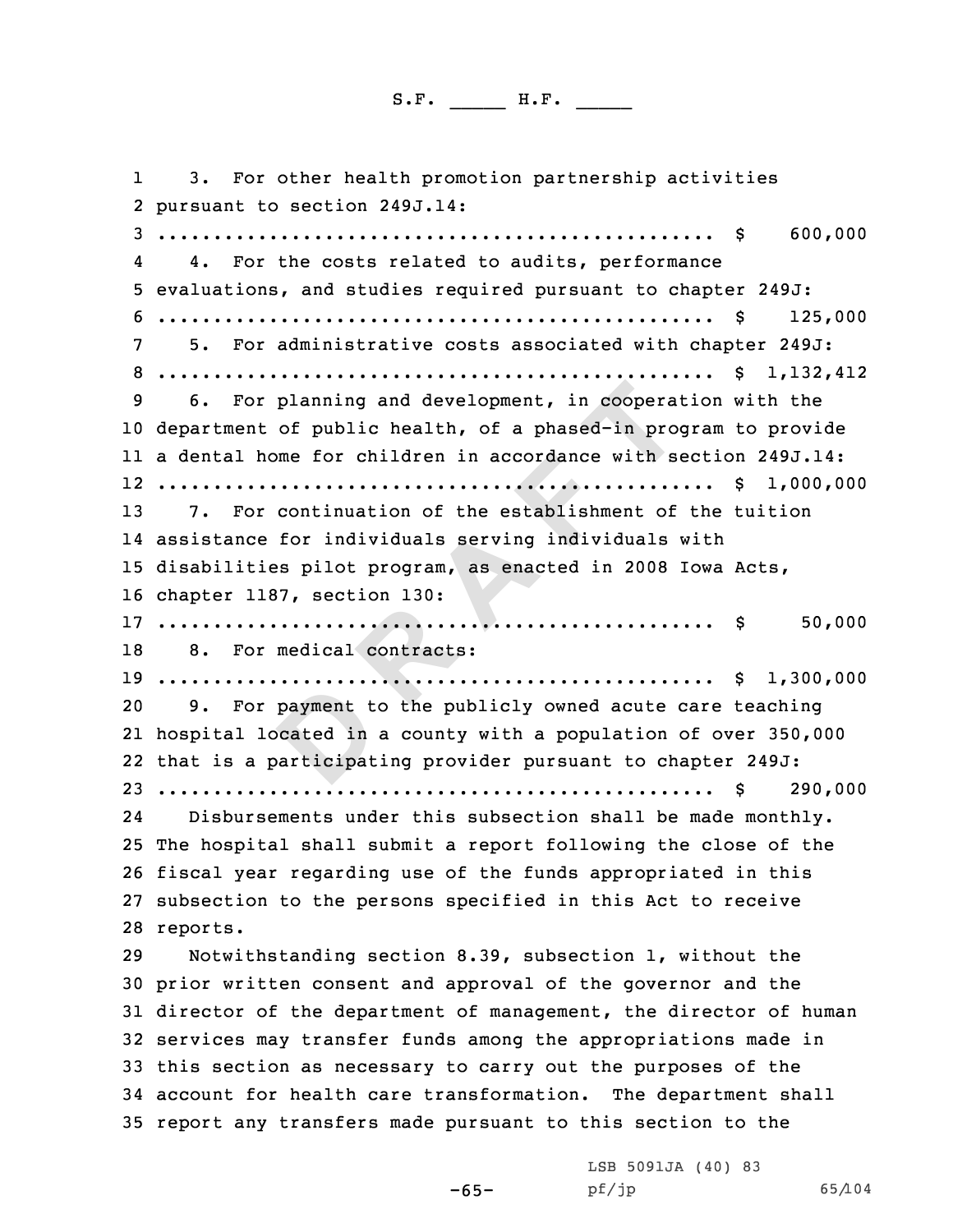**EXECTS D EXECUTE:**<br> **D EXECUTE:**<br> **D EXECUTE:**<br> **D EXECUTE:**<br> **DREPENDENT IN THE PROPERTIES ALLOWED GROWTH FUNDING<br>
<b>PP PPPENDENT ARES**<br> **DREPENDE ARRALLOWED GROWTH PUNDING**<br> **PPPENDENT PUNDING**<br> **PPPENDENTAL** 1 legislative services agency.<br>2 Sec. 43. MEDICAL ASSISTA Sec. 43. MEDICAL ASSISTANCE PROGRAM —— NONREVERSION FOR<br>3 FY 2011-2012. Notwithstanding any section 8.33, if moneys<br>4 appropriated for purposes of the medical assistance program for 4 appropriated for purposes of the medical assistance program for<br>5 the fiscal year beginning July 1, 2010, and ending June 30,<br>6 2011, from the general fund of the state, the senior living<br>7 trust fund, and the health car <sup>10</sup> year, the excess moneys shall not revert but shall remain 11 available for expenditure for the purposes of the medical 12 assistance program until the close of the succeeding fiscal 13 year. 1414 DIVISION VI<br>15 MH/MR/DD SERVIC 15 MH/MR/DD SERVICES<br>16 MHLOWED GROWTH FUND1 16 ALLOWED GROWTH FUNDING<br>17 FY 2010-2011 <sup>17</sup> FY 2010-2011 <sup>18</sup> Sec. 44. <sup>2009</sup> Iowa Acts, chapter 179, section 1, is amended 19 to read as follows:<br>20 SECTION 1. COUN SECTION 1. COUNTY MENTAL HEALTH, MENTAL RETARDATION, AND 21 DEVELOPMENTAL DISABILITIES ALLOWED GROWTH APPROPRIATION AND 22 ALLOCATIONS —— FISCAL YEAR 2010-2011. 23  $\pm$ . There is appropriated from the general fund of the 24 state to the department of human services for the fiscal year <sup>25</sup> beginning July 1, 2010, and ending June 30, 2011, the following <sup>26</sup> amount, or so much thereof as is necessary, to be used for the 27 purpose designated:<br>28 For distribution For distribution to counties of the county mental health, <sup>29</sup> mental retardation, and developmental disabilities allowed <sup>30</sup> growth factor adjustment for fiscal year 2010-2011 as provided <sup>31</sup> in this section in lieu of the allowed growth factor provisions <sup>32</sup> of section 331.438, subsection 2, and section 331.439, <sup>33</sup> subsection 3, and chapter 426B : <sup>34</sup> .................................................. \$ 62,157,491 35 48,697,893

LSB 5091JA (40) <sup>83</sup>

-66-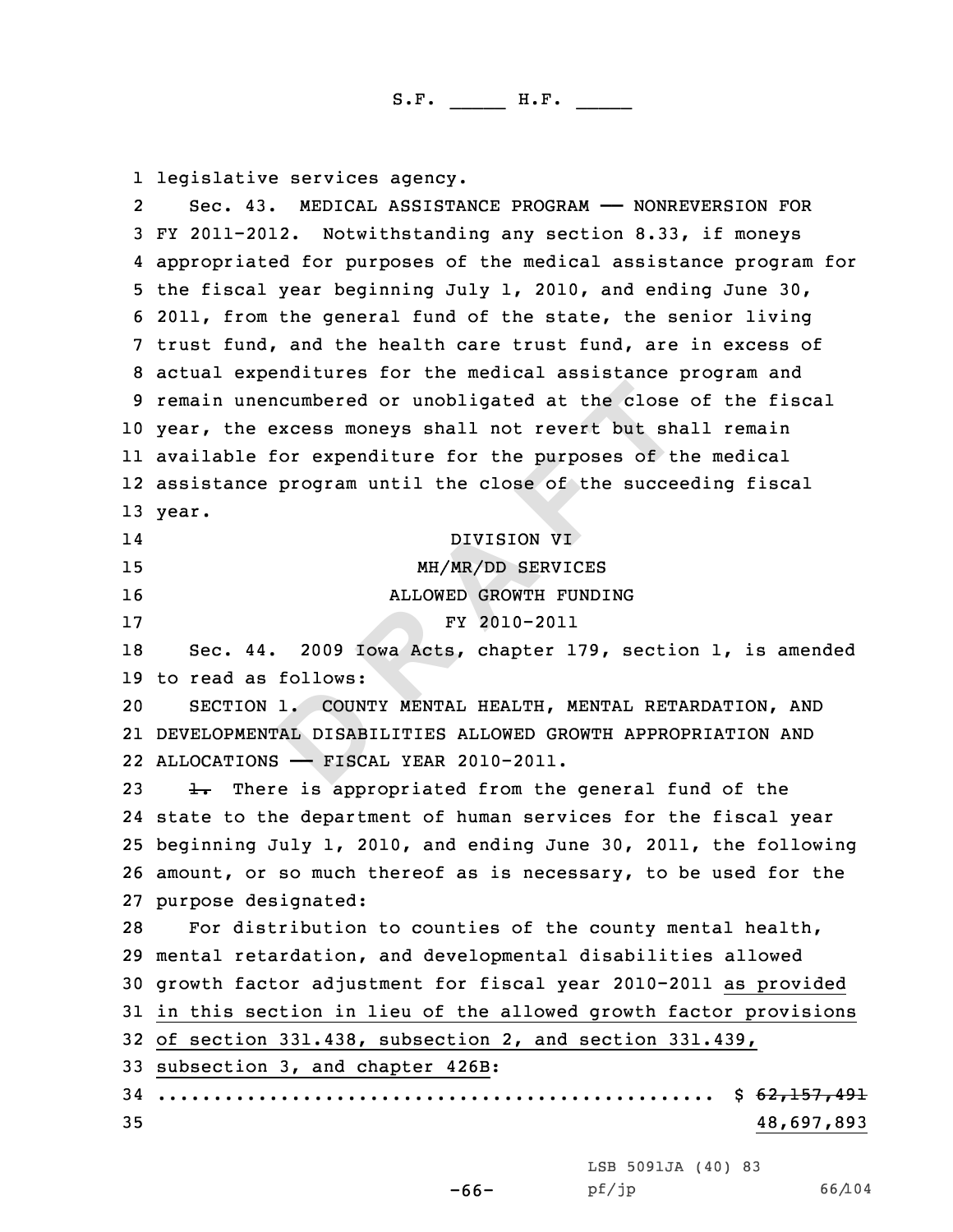11 <del>2. The amount appropriated in this section shall be</del><br>2 <del>allocated as provided in a later enactment of the gener</del> 2 <del>allocated as provided in a later enactment of the general</del><br>3 <del>assembly.</del>

4

**D R A F T** Sec. 45. 2009 Iowa Acts, chapter 179, section 1, as<br>5 amended by this division of this Act, is amended by adding the<br>6 following new subsections:<br>7 NEW SUBSECTION. 1. Of the amount appropriated in this<br>8 section, \$146,750 developmental disabilities services fund balances which were selected in accordance with <sup>2000</sup> Iowa Acts, chapter 1221, section 3, to receive such assistance, in the same amount provided during the fiscal year beginning July 1, 2000, and ending June 30, 2001, to pay reimbursement increases in 15 accordance with 2000 Iowa Acts, chapter 1221, section 3.<br>16 NEW SUBSECTION. 2. Of the amount appropriated in th 2. Of the amount appropriated in this section, \$12,000,000 shall be distributed as provided in this subsection.

 a. To be eligible to receive <sup>a</sup> distribution under this subsection, <sup>a</sup> county must meet the following requirements: 21 (1) The county is levying for the maximum amount allowed for the county's mental health, mental retardation, and developmental disabilities services fund under section 331.424A for taxes due and payable in the fiscal year beginning July 1, 2010, or the county is levying for at least <sup>90</sup> percent of the maximum amount allowed for the county's services fund and that levy rate is more than \$2 per \$1,000 of the assessed value of 28 all taxable property in the county.<br>29 (2) In the fiscal vear beginnin

 (2) In the fiscal year beginning July 1, 2008, the county's mental health, mental retardation, and developmental disabilities services fund ending balance under generally accepted accounting principles was equal to or less than <sup>15</sup> percent of the county's actual gross expenditures for that 34 fiscal year.<br>35 b. A cou

b. A county's allocation of the amount appropriated in

-67-

LSB 5091JA (40) 83<br>pf/jp

pf/jp 67/104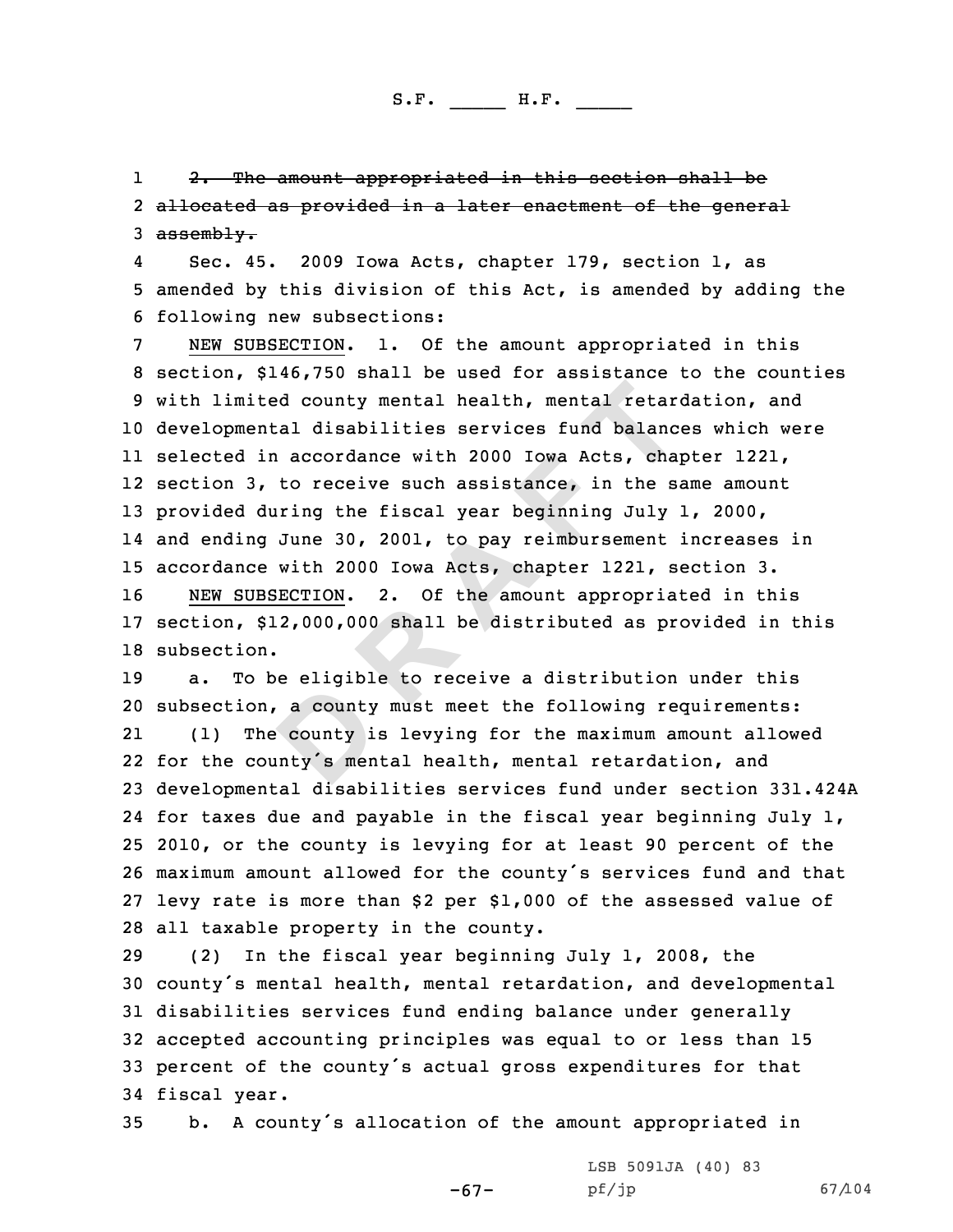1 this subsection shall be determined based upon the county's<br>2 proportion of the general population of the counties eligib 2 proportion of the general population of the counties eligible<br>3 to receive an allocation under this subsection. The most<br>4 recent population estimates issued by the United States bureau

5 of the census shall be applied in determining population for<br>6 the purposes of this paragraph.<br>7 c. The allocations made pursuant to this subsection<br>8 are subject to the distribution provisions and withholding<br>9 requirem health, mental retardation, and developmental disabilities allowed growth factor adjustment for the fiscal year beginning July 1, 2010.

**Example 1 EXAMPLE 1 CONTROM CONTROM CONTROM CONTROM CONTROM CONTROM CONTROM CONTROM CONTROM CONTROM CONTROM CONTROM CONTROM CONTROM CONTROM CONTROM CONTROM CONTROM CONTROM CONTROM**  NEW SUBSECTION. 3. The following amount of the funding appropriated in this section is the allowed growth factor adjustment for fiscal year 2010-2011, and shall be credited to the allowed growth funding pool created in the property tax relief fund and for distribution in accordance with section 426B.5, subsection 1:

<sup>19</sup> .................................................. \$ 36,551,143

NEW SUBSECTION. 4. The following formula amounts shall be utilized only to calculate preliminary distribution amounts for the allowed growth factor adjustment for fiscal year 2010-2011 under this section by applying the indicated formula provisions to the formula amounts and producing <sup>a</sup> preliminary distribution 25 total for each county:<br>26 a. For calculation

a. For calculation of a distribution amount for eligible counties from the allowed growth funding pool created in the property tax relief fund in accordance with the requirements in section 426B.5, subsection 1:

<sup>30</sup> .................................................. \$ 49,626,596

b. For calculation of a distribution amount for counties from the mental health and developmental disabilities (MH/DD) community services fund in accordance with the formula provided in the appropriation made for the MH/DD community services fund for the fiscal year beginning July 1, 2010:

-68-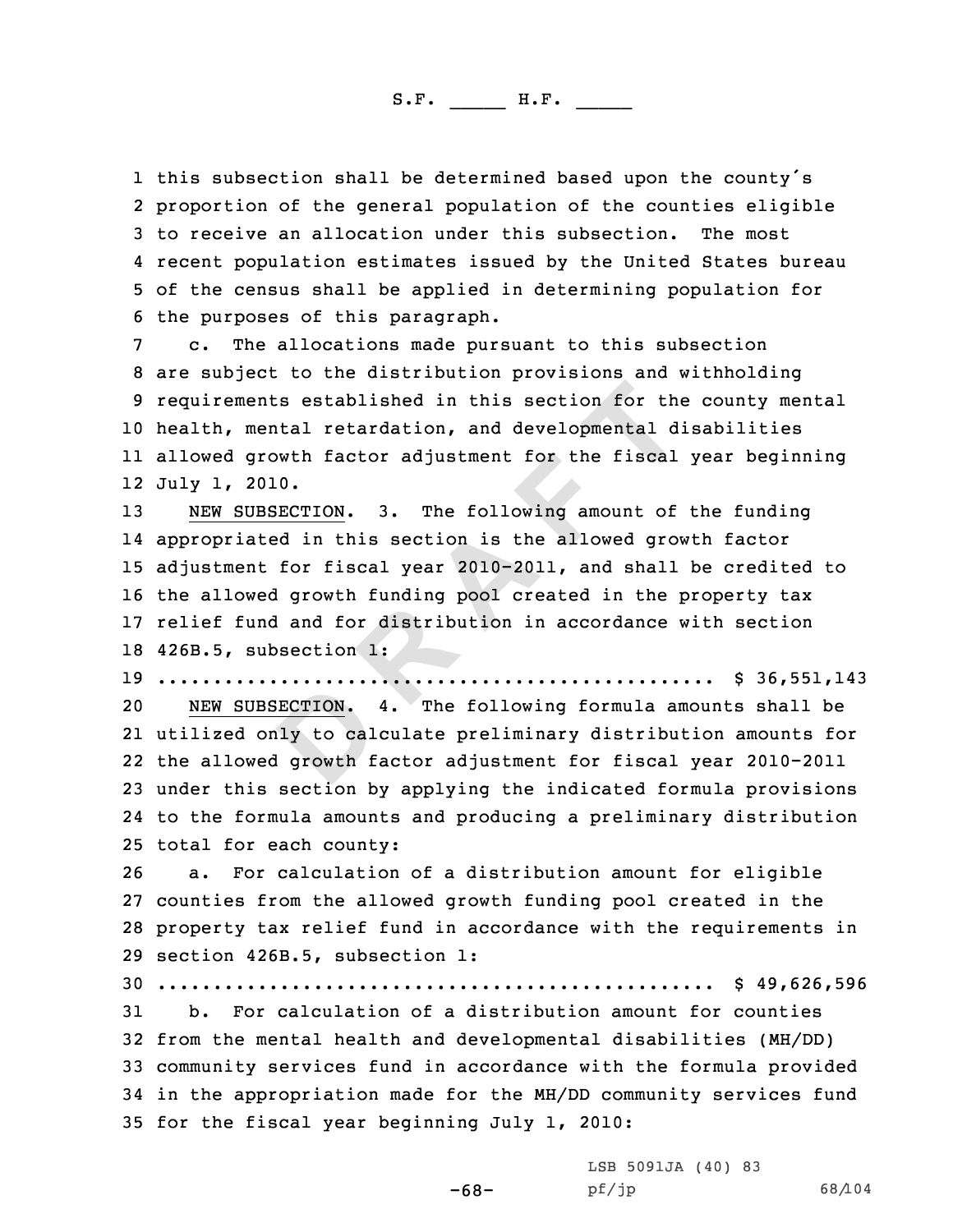1.................................................. \$ 14,187,556 2

3 statutory distribution formulas to the amounts indicated in<br>4 subsection 4 for purposes of producing preliminary distribution 4 subsection 4 for purposes of producing preliminary distribution<br>5 totals, the department of human services shall apply a<br>6 withholding factor to adjust an eligible individual county's<br>7 preliminary distribution total. In <sup>10</sup> county's mental health, mental retardation, and developmental 11 disabilities services fund under section 331.424A for taxes due 12 and payable in the fiscal year for which the distribution is 13 payable.

or more of the maximum amount allowed and<br>esservices fund under section 331.42<br>a in the fiscal year for which the dis-<br>anding balance percentage for each cound<br>ed by expressing the county's ending<br>corual basis under genera 14 b. An ending balance percentage for each county shall be determined by expressing the county's ending balance on <sup>a</sup> modified accrual basis under generally accepted accounting principles for the fiscal year beginning July 1, 2008, in the county's mental health, mental retardation, and developmental disabilities services fund created under section 331.424A, as <sup>a</sup> percentage of the county's gross expenditures from that fund for that fiscal year. If <sup>a</sup> county borrowed moneys for purposes of providing services from the county's services fund on or before July 1, 2008, and the county's services fund ending balance for that fiscal year includes the loan proceeds or an amount designated in the county budget to service the loan for the borrowed moneys, those amounts shall not be considered to be part of the county's ending balance for purposes of 28 calculating an ending balance percentage under this subsection.<br>29 c. For purposes of calculating withholding factors and for For purposes of calculating withholding factors and for ending balance amounts used for other purposes under law, the county ending balances shall be adjusted, using forms developed for this purpose by the county finance committee, to disregard the temporary funding increase provided to the counties for the fiscal year through the federal American Recovery and Reinvestment Act of 2009, Pub. L. No. 111-5. In addition,

-69-

LSB 5091JA (40) <sup>83</sup>

pf/jp 69/104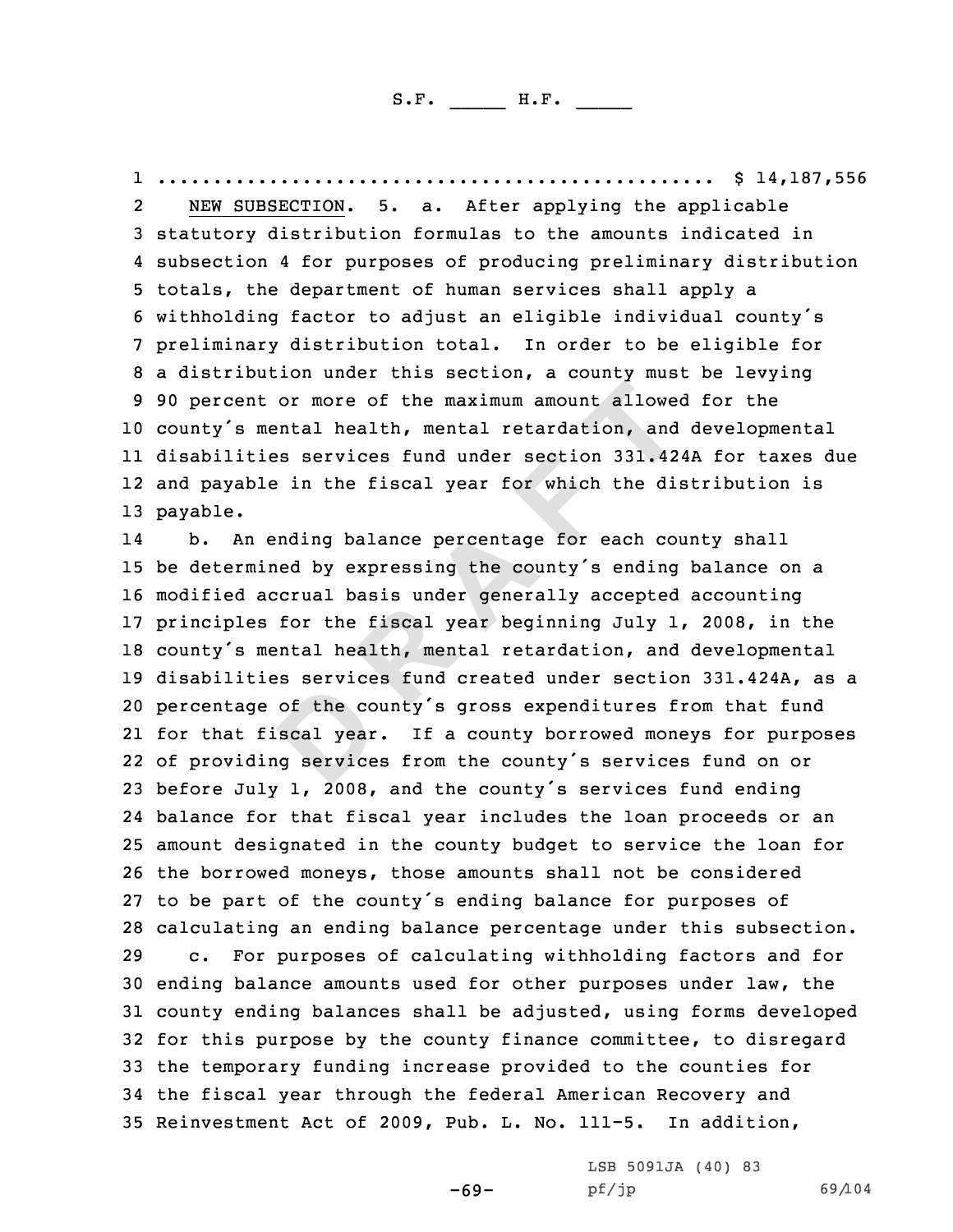a county shall be subtracted dollar-<br>
bunty's ending balance amount for the<br>
fuly 1, 2008, for purposes of calcula<br>
g factor and for other ending balance<br>
year beginning July 1, 2010. The rel<br>
priment shall be credited to 1 a county may adjust the ending balance amount by rebating to<br>2 the department all or a portion of the allowed growth and 2 the department all or a portion of the allowed growth and<br>3 MH/DD services fund moneys the county received for the fiscal<br>4 year beginning July 1, 2009, in accordance with 2008 Iowa 5 Acts, chapter 1191, as amended by 2009 Iowa Acts, chapter 182,<br>6 section 55, or from any other services fund moneys available<br>7 to the county. The rebate must be remitted to the department<br>8 on or before June 1, 2009, in <sup>10</sup> from the county's ending balance amount for the fiscal year 11 beginning July 1, 2008, for purposes of calculating the 12 withholding factor and for other ending balance purposes for <sup>13</sup> the fiscal year beginning July 1, 2010. The rebates received 14 by the department shall be credited to the risk pool in the 15 property tax relief fund.<br>16 d. The withholding fa

The withholding factor for a county shall be the 17 following applicable percent:<br>18 (1) For an ending balance p

(1) For an ending balance percentage of less than 5<br>cent, a withholding factor of 0 percent. In addition, 19 percent, a withholding factor of 0 percent. <sup>a</sup> county that is subject to this lettered paragraph shall receive an inflation adjustment equal to <sup>3</sup> percent of the gross expenditures reported for the county's services fund for the fiscal year.

24 (2) For an ending balance percentage of <sup>5</sup> percent or more <sup>25</sup> but less than <sup>10</sup> percent, <sup>a</sup> withholding factor of <sup>0</sup> percent. <sup>26</sup> In addition, <sup>a</sup> county that is subject to this lettered <sup>27</sup> paragraph shall receive an inflation adjustment equal to <sup>2</sup> <sup>28</sup> percent of the gross expenditures reported for the county's 29 services fund for the fiscal year.<br>30 (3) For an ending balance perc

(3) For an ending balance percentage of 10 percent or more but less than <sup>25</sup> percent, <sup>a</sup> withholding factor of <sup>25</sup> percent. However, for counties with an ending balance percentage of <sup>10</sup> percent or more but less than <sup>15</sup> percent, the amount withheld shall be limited to the amount by which the county's ending balance was in excess of the ending balance percentage of <sup>10</sup>

-70-

LSB 5091JA (40) 83<br>pf/jp

pf/jp 70/104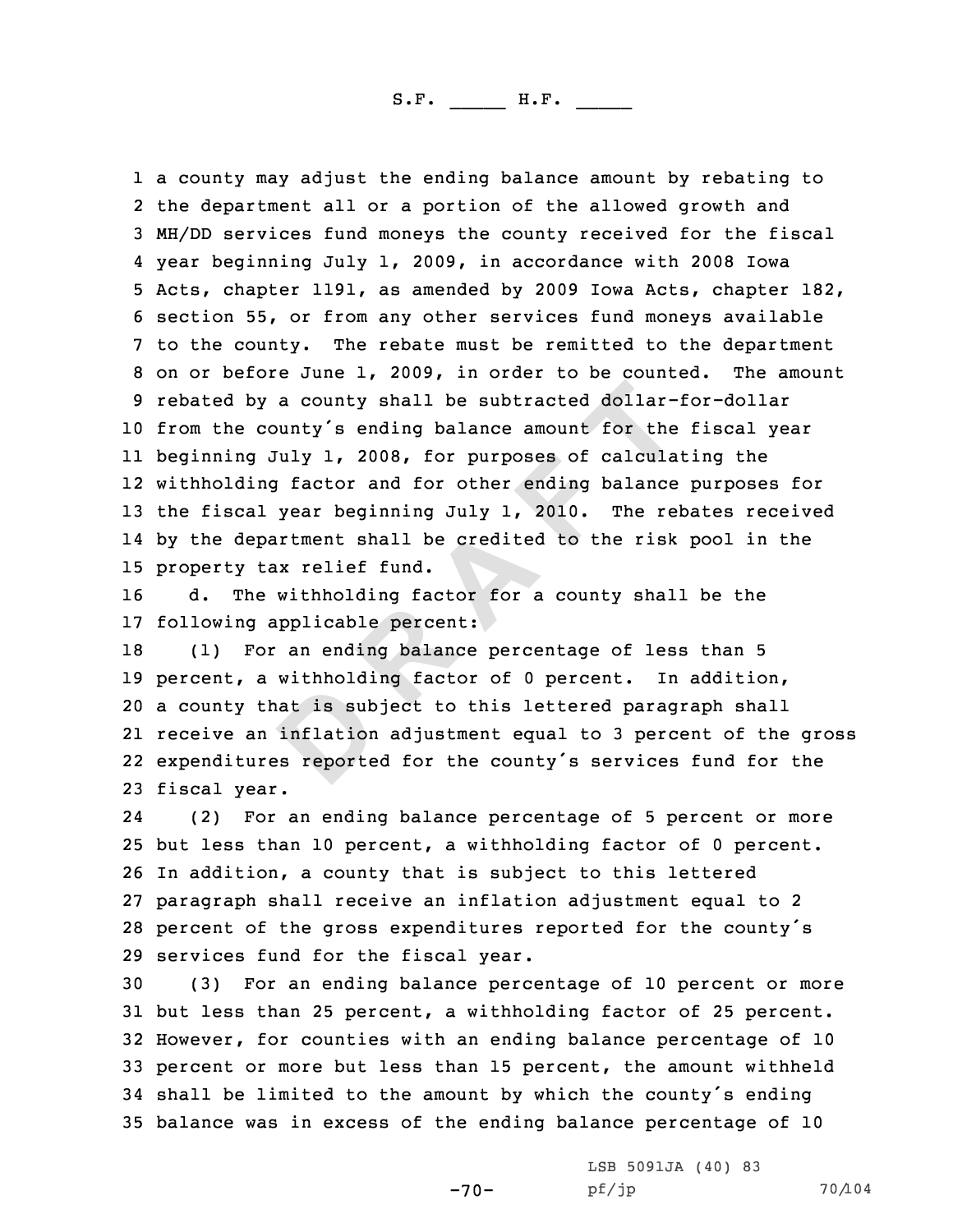1 percent.

2(4) For an ending balance percentage of 25 percent or more,<br>3 a withholding percentage of 100 percent.<br>4 NEW SUBSECTION. 6. The total withholding amounts applied

nent shall adjust the withholding fac<br>
6 as necessary to achieve the target<br>
wever, in making such adjustments to<br>
ne department shall strive to minimiz<br>
ding factors for those ending balance<br>
: are lower than others and s A NEW SUBSECTION. 6. The total withholding amounts applied<br>5 pursuant to subsection 5 shall be equal to a withholding target<br>6 amount of \$13,075,453. If the department of human services<br>7 determines that the amount to be w <sup>10</sup> subsection <sup>6</sup> as necessary to achieve the target withholding 11 amount. However, in making such adjustments to the withholding 12 factors, the department shall strive to minimize changes to <sup>13</sup> the withholding factors for those ending balance percentage 14 ranges that are lower than others and shall not adjust the <sup>15</sup> zero withholding factor or the inflation adjustment percentage 16 specified in subsection 5, paragraph  $a^2$ .<br>17 DIVISION VII 17 DIVISION VII<br>18 PRIOR APPROPRIATIO 18 PRIOR APPROPRIATIONS AND<br>19 RELATED CHANGES 19 RELATED CHANGES<br>20 20 CERTIFIED RETIREMENT COM CERTIFIED RETIREMENT COMMUNITIES 21 Sec. 46. Section 231.24, subsection 9, Code Supplement 22 2009, is amended to read as follows: <sup>23</sup> 9. *Program administration deferral.* If in the fiscal 24 year beginning July 1, 2009, the department on aging's <sup>25</sup> appropriations or authorized full-time equivalent positions are 26 reduced, the The department may defer the implementation of <sup>27</sup> the certified retirement communities program until such time <sup>28</sup> as the department has the resources to administer the program, <sup>29</sup> as determined by the director . 30 AREA AGENCY ON AGING<br>31 BOARD TRAINING 31 BOARD TRAINING<br>32 Sec. 47. Section 231.33, subsection Sec. 47. Section 231.33, subsection 19, Code Supplement 33 2009, is amended by striking the subsection.<br>34 DEMENTIA TRAINING 34 DEMENTIA TRAINING<br>35 Sec. 48. 2008 Iowa Acts, chapter 1040 Sec. 48. 2008 Iowa Acts, chapter 1040, section 3, is amended

-71-

|       | LSB 5091JA (40) 83 |  |        |
|-------|--------------------|--|--------|
| pf/jp |                    |  | 71/104 |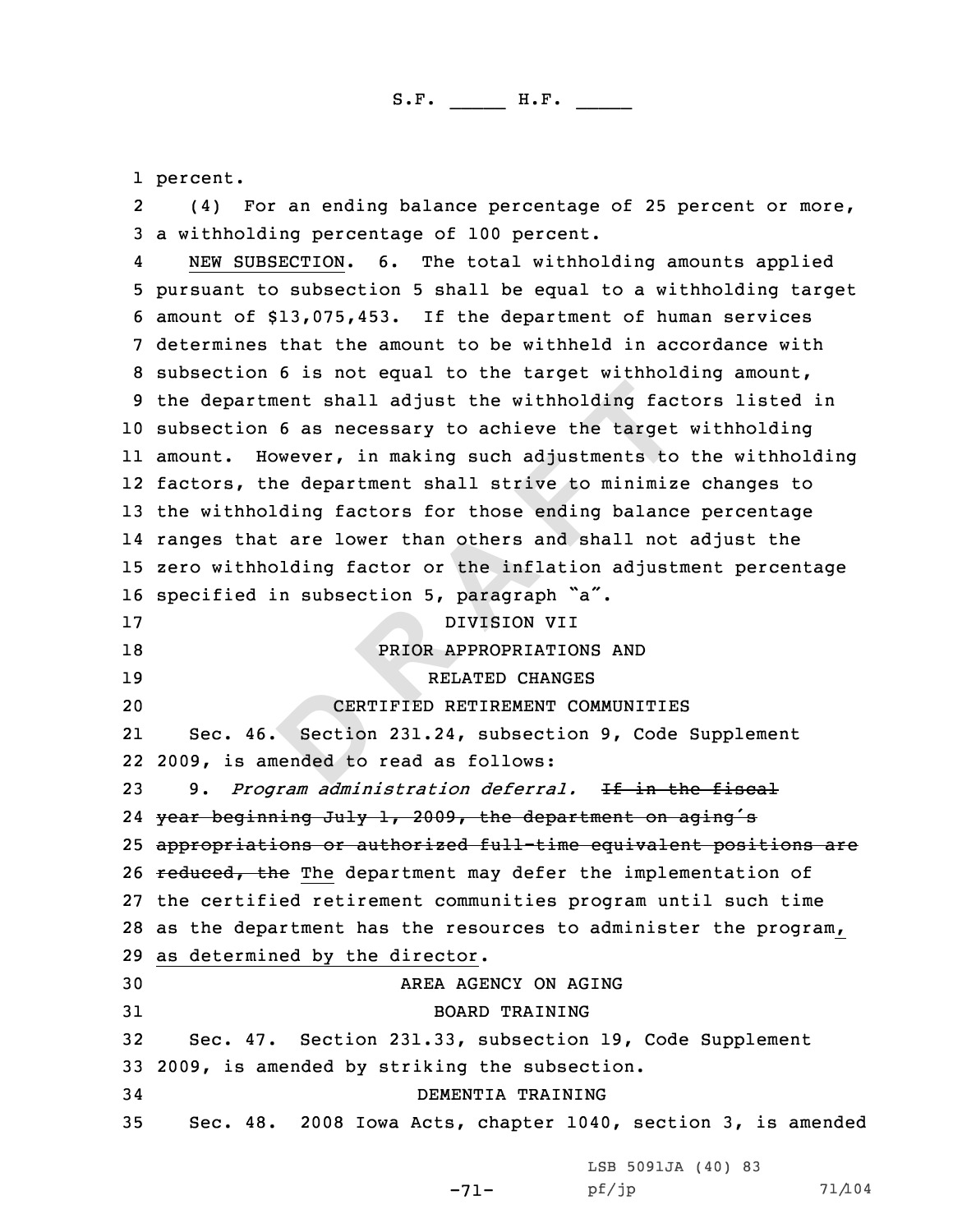**D EXECUTE 10 EXECUTE 10 EXECUTE 10 EXECUTE 10 EXECUTE 10 EXECUTE 10 EXECUTE 10 EXECUTE 2008 IONA Acts, chapter 1187, sect:**<br>**9, paragraph a, is amended to read and department of human services may impl** 1 to read as follows: 2SEC. 3. IMPLEMENTATION — CONTINGENCY. The department<br>3 <del>of elder affairs</del> on aging shall implement on or before July<br>4 <del>1, 2010,</del> the initial provisions for expanding and improving 4 1, 2010, the initial provisions for expanding and improving<br>5 training and education of those who regularly deal with persons<br>6 with Alzheimer's disease and similar forms of irreversible<br>7 dementia and for providing fund <sup>10</sup> funding as determined by the director . 11 REGIONAL SERVICE NETWORK 1212 PILOT PROJECT<br>13 Sec. 49. 2008 Iowa Acts, chapter 11 Sec. 49. 2008 Iowa Acts, chapter 1187, section 59, 14 subsection 9, paragraph a, is amended to read as follows: <sup>15</sup> *a.* The department of human services may implement <sup>a</sup> pilot <sup>16</sup> project for <sup>a</sup> regional service network established for mental <sup>17</sup> health, mental retardation, and developmental disabilities <sup>18</sup> services paid from the services funds under section 331.424A. <sup>19</sup> The initial term of the pilot project is limited to the 20  $t$ wo-year period beginning July 1, 2008, and ending June 30, 21 <del>2010</del> 2011. 2222 HEALTH CARE COVERAGE 23 **EXPANSION** 24 Sec. 50. <sup>2008</sup> Iowa Acts, chapter 1188, section 16, as <sup>25</sup> amended by <sup>2009</sup> Iowa Acts, chapter 182, section 84, is amended 26 to read as follows:<br>27 SEC. 16. MEDICA SEC. 16. MEDICAL ASSISTANCE, HAWK-I, AND HAWK-I EXPANSION<br>GRAMS — COVERING CHILDREN — APPROPRIATION. There 28 PROGRAMS - COVERING CHILDREN - APPROPRIATION. <sup>29</sup> is appropriated from the general fund of the state to the <sup>30</sup> department of human services for the designated fiscal years, <sup>31</sup> the following amounts, or so much thereof as is necessary, for 32 the purpose designated:<br>33 To cover children as To cover children as provided in this Act under the medical <sup>34</sup> assistance, hawk-i, and hawk-i expansion programs and outreach <sup>35</sup> under the current structure of the programs:

> LSB 5091JA (40) 83<br>pf/jp pf/jp 72/104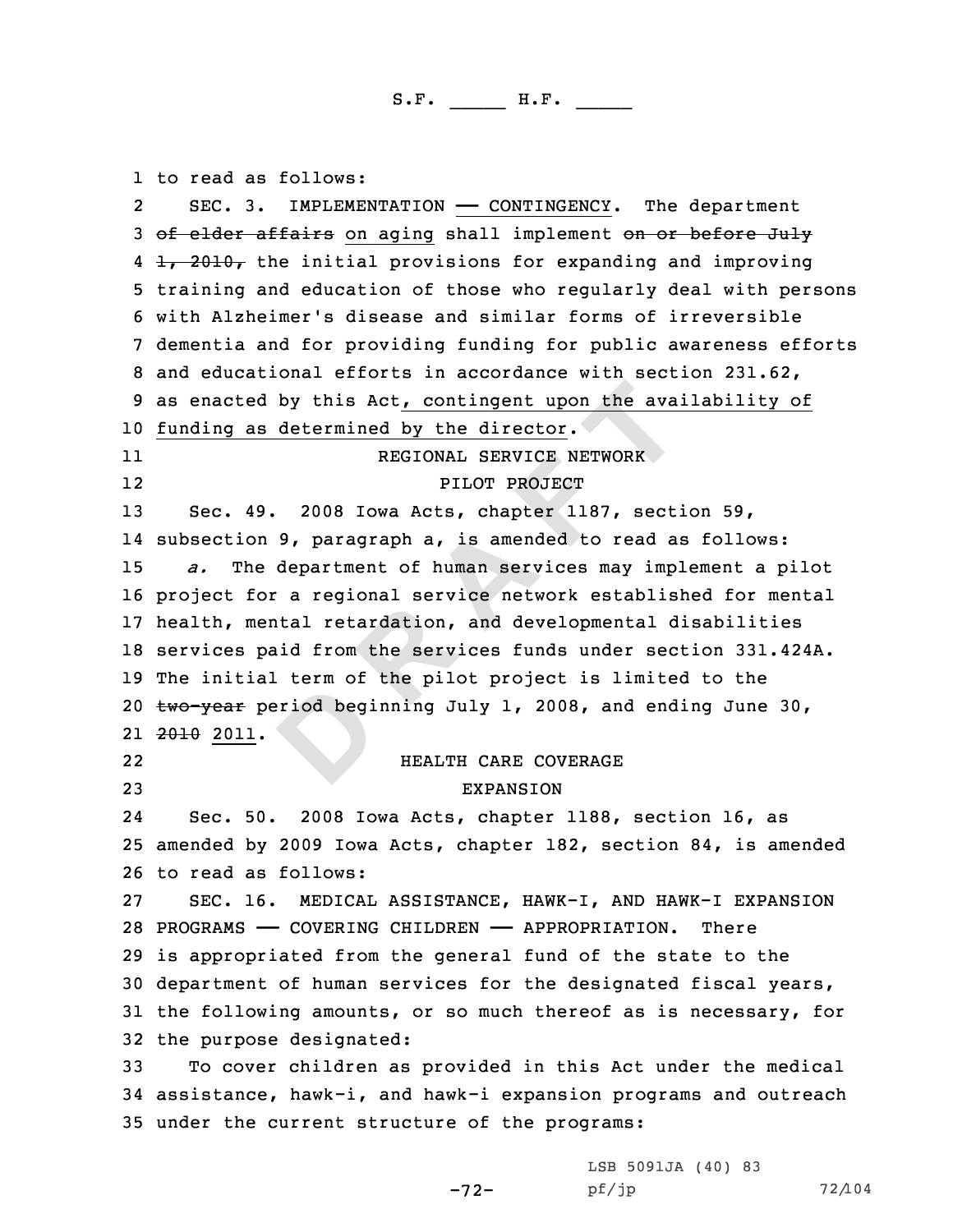department of public health shall est<br>mmmunity coalition for patient treatm<br>health care continuum pilot project,<br>18, and ending June 30, 2010 2011, in<br>llation of between fifty thousand and<br>The pilot project shall utilize t 1 FY 2008-2009 .................................... \$ 4,800,000 2 FY 2009-2010 .................................... \$ 4,207,001 <sup>3</sup> FY 2010-2011 .................................... \$ 24,800,000 4 10,049,532 9 PATIENT DECISION<br>
5 PATIENT DECISION<br>
6 MAKING — PILOT PROJECT<br>
7 Sec. 51. 2008 Iowa Acts, chapter 1188, section 36,<br>
8 subsection 1, is amended to read as follows:<br>
9 1. The department of public health shall establish a 10 two-year community coalition for patient treatment wishes 11 across the health care continuum pilot project, beginning 12 July 1, 2008, and ending June 30, <del>2010</del> 2011, in a county <sup>13</sup> with <sup>a</sup> population of between fifty thousand and one hundred 14 thousand. The pilot project shall utilize the process based <sup>15</sup> upon the national physicians orders for life sustaining <sup>16</sup> treatment program initiative, including use of <sup>a</sup> standardized <sup>17</sup> physician order for scope of treatment form. The process <sup>18</sup> shall require validation of the physician order for scope of <sup>19</sup> treatment form by the signature of an individual other than <sup>20</sup> the patient or the patient's legal representative who is not 21 an employee of the patient's physician. The pilot project may 22 include applicability to chronically ill, frail, and elderly or <sup>23</sup> terminally ill individuals in hospitals licensed pursuant to 24 chapter 135B, nursing facilities or residential care facilities <sup>25</sup> licensed pursuant to chapter 135C, or hospice programs as 26 defined in section 135J.1.<br>27 MEDICAID 27 MEDICAID PROGRAMS —— PROCESS<br>28 REQUIREMENTS **REQUIREMENTS** <sup>29</sup> Sec. 52. <sup>2009</sup> Iowa Acts, chapter 118, section 38, subsection <sup>30</sup> 3, is amended by striking the subsection. 31 IOWA VETERANS HOME<br>32 Sec. 53. 2009 Iowa Acts, chapter 182, 2009 Iowa Acts, chapter 182, section 3, subsection 33 2, is amended by adding the following new paragraph:<br>34 NEW PARAGRAPH. d. The funds appropriated in thi NEW PARAGRAPH. d. The funds appropriated in this subsection <sup>35</sup> to the Iowa veterans home that remain available for expenditure

-73-

LSB 5091JA (40) 83<br>pf/jp

pf/jp 73/104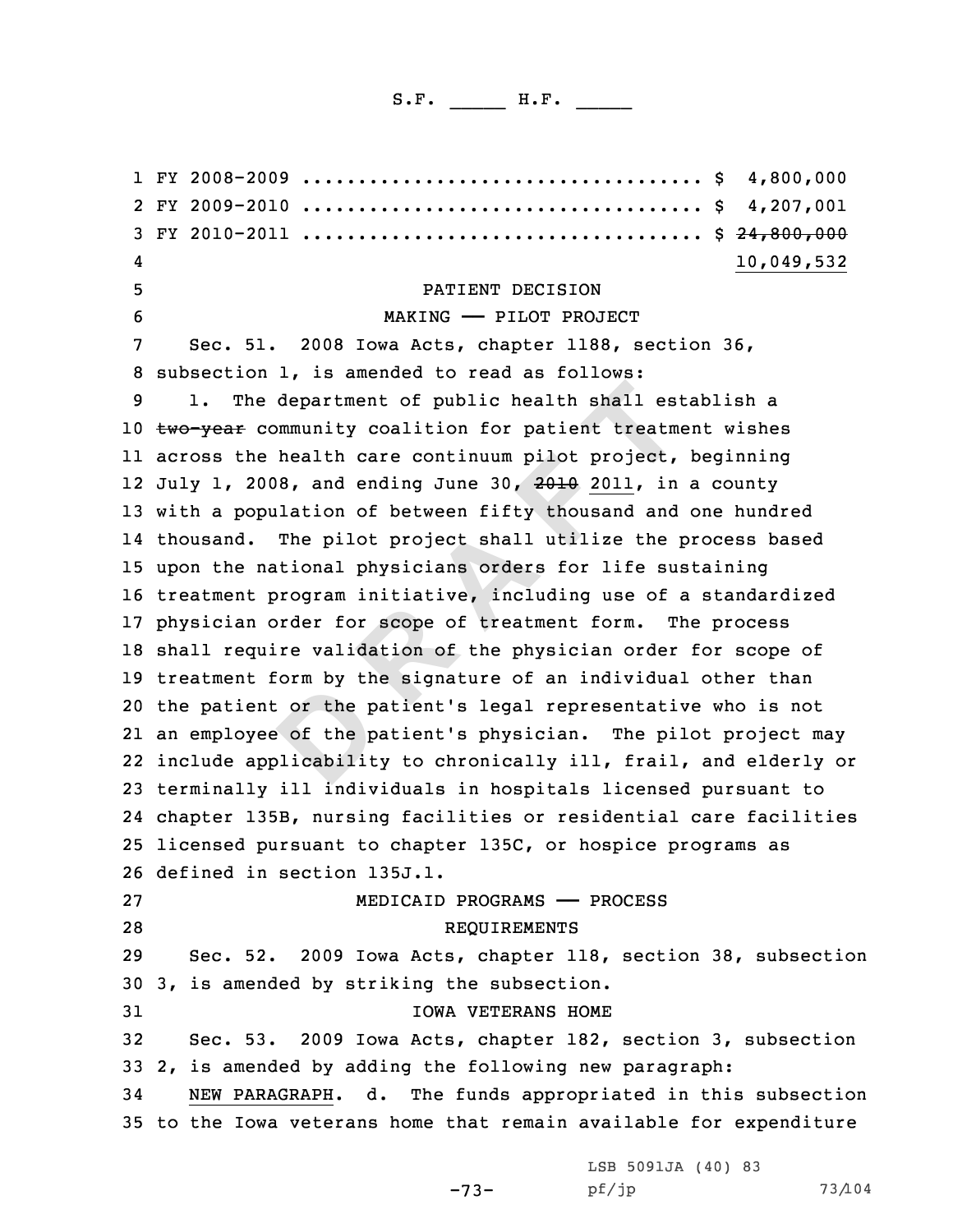**PERECALL A**<br> **D EXECUTE:** THE **EXECUTE:** THE **EXECUTE:** THE **EXECUTE:** THE **EXECUTE:** THE **EXECUTION.** I5. Notwithstanding section<br> **D EXECUTION.** I5. Notwithstanding section<br> **D EXECUTION.** I5. Notwithstanding sect 1 for the succeeding fiscal year pursuant to section 35D.18, 1 for the succeeding fiscal year pursuant to section 35D.18,<br>2 subsection 5, shall be distributed to be used in the succe 2 subsection 5, shall be distributed to be used in the succeeding<br>3 fiscal year in accordance with this lettered paragraph. The<br>4 first \$500,000 shall remain available to be used for the 4 first \$500,000 shall remain available to be used for the<br>5 purposes of the Iowa veterans home. On or before October 15,<br>6 2010, the department of management shall transfer not more than<br>7 \$1,000,000 to the appropriation <sup>10</sup> TEMPORARY ASSISTANCE FOR NEEDY 11 FAMILIES BLOCK GRANT 12 Sec. 54. <sup>2009</sup> Iowa Acts, chapter 182, section 5, is amended <sup>13</sup> by adding the following new subsection: 14 NEW SUBSECTION. 15. Notwithstanding section 8.33, moneys <sup>15</sup> appropriated in this section that remain unencumbered or <sup>16</sup> unobligated at the close of the fiscal year shall not revert <sup>17</sup> but shall remain available for expenditure for the family <sup>18</sup> investment program until the close of the succeeding fiscal 19 year. <sup>20</sup> BEHAVIORAL HEALTH SERVICES 21ACCOUNT - MEDICAL ASSISTANCE<br>Sec. 55. 2009 Iowa Acts, chapter 182, secti 222009 Iowa Acts, chapter 182, section 9, subsection 23 16, paragraph b, is amended to read as follows:<br>24 b. The department shall continue to maintai 24The department shall continue to maintain a separate <sup>25</sup> account within the medical assistance budget for the deposit <sup>26</sup> of all funds remitted pursuant to <sup>a</sup> contract with <sup>a</sup> third <sup>27</sup> party to administer behavioral health services under the <sup>28</sup> medical assistance program established pursuant to <sup>2008</sup> Iowa <sup>29</sup> Acts, chapter 1187, section 9, subsection 20. Notwithstanding <sup>30</sup> section 8.33, other than funds remaining from the appropriation <sup>31</sup> allocations made for implementation of the emergency mental <sup>32</sup> health crisis services and system, for implementation of the <sup>33</sup> mental health services system for children and youth, and <sup>34</sup> for training of child welfare services providers in <sup>2008</sup> <sup>35</sup> Iowa Acts, chapter 1187, section 9, subsection 20, paragraph

LSB 5091JA (40) 83<br>pf/jp

-74-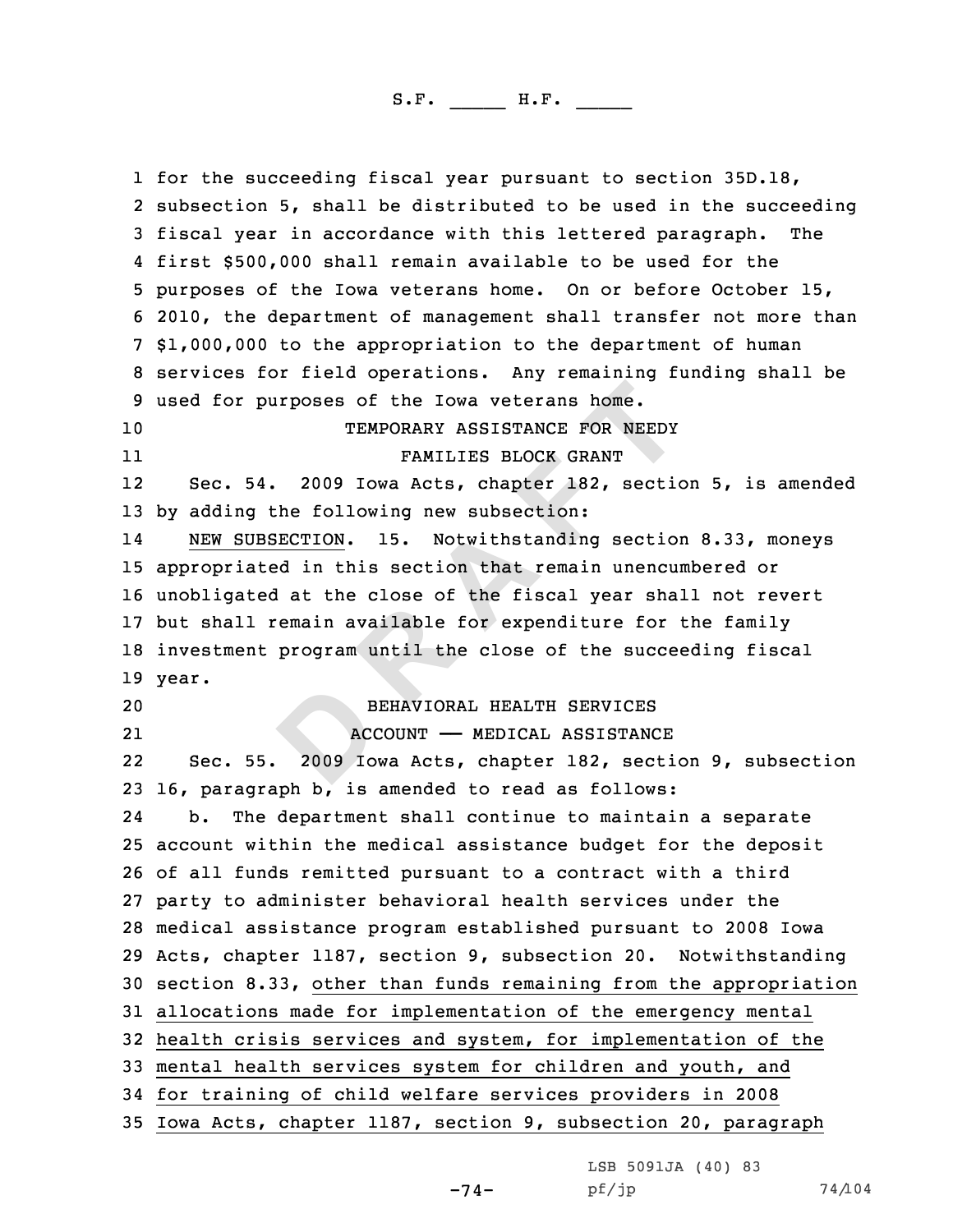**EXECUTE THE SUPPLEMENTARY**<br>
ASSISTANCE PROGRAM<br>
2009 Iowa Acts, chapter 182, section<br>
<u>BECTION</u>. 4. Notwithstanding section<br>
ECTION. 4. Notwithstanding section<br>
ad in this section that remain unencure<br>
at the close of the 1 "c", subparagraphs (1), (2), and (6), as authorized in 2009<br>2 Iowa Acts, chapter 182, section 72, funds remaining in the Iowa Acts, chapter 182, section 72, funds remaining in the<br>3 account that remain unencumbered or unobligated at the end of<br>4 any the fiscal year shall not revert but shall remain available 5 in succeeding fiscal years and <del>shall be used only in accordance</del><br>6 with appropriations from the account for health and human<br>7 services-related purposes are appropriated to the department to<br>8 be used for the medical as ASSISTANCE PROGRAM 11 Sec. 56. <sup>2009</sup> Iowa Acts, chapter 182, section 12, is amended by adding the following new subsection: NEW SUBSECTION. 4. Notwithstanding section 8.33, moneys appropriated in this section that remain unencumbered or unobligated at the close of the fiscal year shall remain available for expenditure for the purposes designated until the 17 close of the succeeding fiscal year.<br>18 18 18 19 18 18 INTELLECTUAL DISABILITIES WAIVER<br>19 Sec. 57. INTELLECTUAL DISABILITIES WAIVER Sec. 57. INTELLECTUAL DISABILITIES WAIVER —— STATEWIDE METHODOLOGY. In administering the medical assistance home and community-based services intellectual disability waiver, the total number of openings at any one time shall be limited to the number approved for the waiver by the secretary of the United States department of health and human services and available funding. Beginning July 1, 2010, the department shall implement <sup>a</sup> statewide method of allocating waiver slots and shall design <sup>a</sup> methodology for prioritizing the allocation of slots, subject to federal approval. The department shall convene <sup>a</sup> workgroup to develop criteria to prioritize 30 individuals on the waiting list, subject to federal approval.<br>31 Sec. 58. EFFECTIVE UPON ENACTMENT. This division of this Sec. 58. EFFECTIVE UPON ENACTMENT. This division of this Act, being deemed of immediate importance, takes effect upon enactment. 34 DIVISION VIII<br>35 1NTERSTATE COMPACT FOR INTERSTATE COMPACT FOR JUVENILES

> $-75-$  pf/jp LSB 5091JA (40) <sup>83</sup>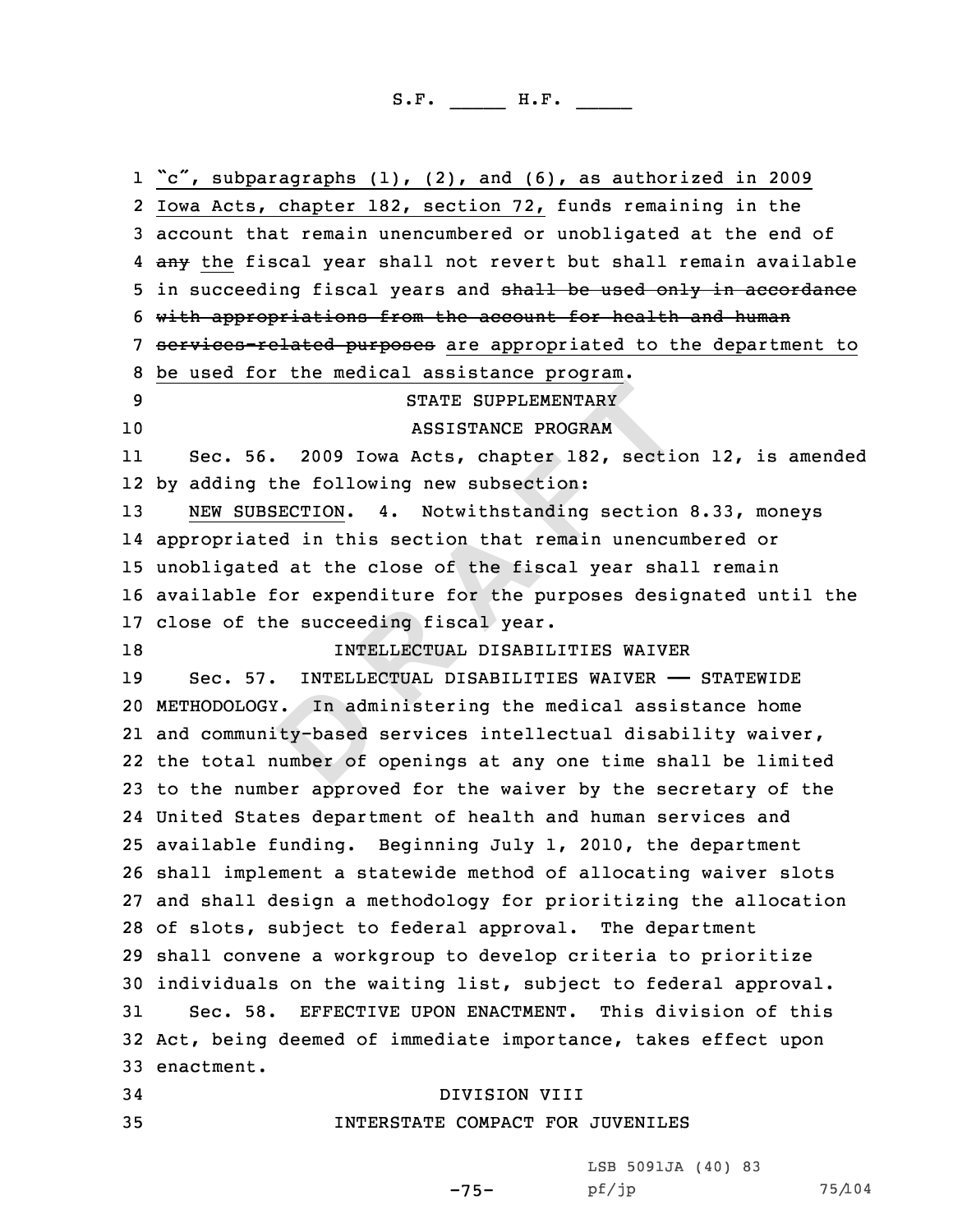**Confinement of delinquent juvenile.**<br>
a juvenile under the jurisdiction of<br>
ject to the interstate compact for juven on 232.173, the confinement of the jurisdiction<br>
a located within another compacting s<br>
lunder the compa 1Sec. 59. Section 232.2, subsection 29, Code Supplement<br>2 2009, is amended to read as follows: 29. "*Juvenile"* means the same as "*child"*. However, in<br>4 the interstate compact <del>on</del> for juveniles, <del>sections 232.171 and</del> 5 232.172 section 232.173, "*juvenile"* means a person defined as a<br>6 juvenile in <del>the law of a state which is a party to</del> the compact.<br>7 Sec. 60. Section 232.172, Code 2009, is amended to read as<br>8 follows: **232.172 Confinement of delinquent juvenile.** 1. For a juvenile under the jurisdiction of this state who is subject to the interstate compact for juveniles under section 232.173, the confinement of the juvenile in an institution located within another compacting state shall be as provided under the compact. 2. This subsection applies to the confinement of <sup>a</sup> delinquent juvenile under the jurisdiction of this state in an institution located within <sup>a</sup> noncompacting state, as defined in section 232.173, that entered into the interstate compact on juveniles under section 232.171, Code 2009. In addition to any institution in which the authorities of this state may 21 otherwise confine or order the confinement of a the delinquent juvenile, such authorities may, pursuant to the out-of-state confinement amendment to the interstate compact on juveniles in Code section 232.171, Code 2009, confine or order the confinement of <sup>a</sup> the delinquent juvenile in <sup>a</sup> compact 26 institution within another party state.<br>27 Sec. 61. NEW SECTION. 232.173 Inte Sec. 61. NEW SECTION . **232.173 Interstate compact for juveniles.** 29 1. *Article I*  $\rightarrow$  *Purpose.*<br>30 *a.* The compacting states The compacting states to this interstate compact recognize that each state is responsible for the proper supervision or return of juveniles, delinquents, and status offenders who are on probation or parole and who have absconded, escaped, or run away from supervision and control

<sup>35</sup> and in so doing have endangered their own safety and the safety

 $-76$ -  $pf/jp$ LSB 5091JA (40) <sup>83</sup>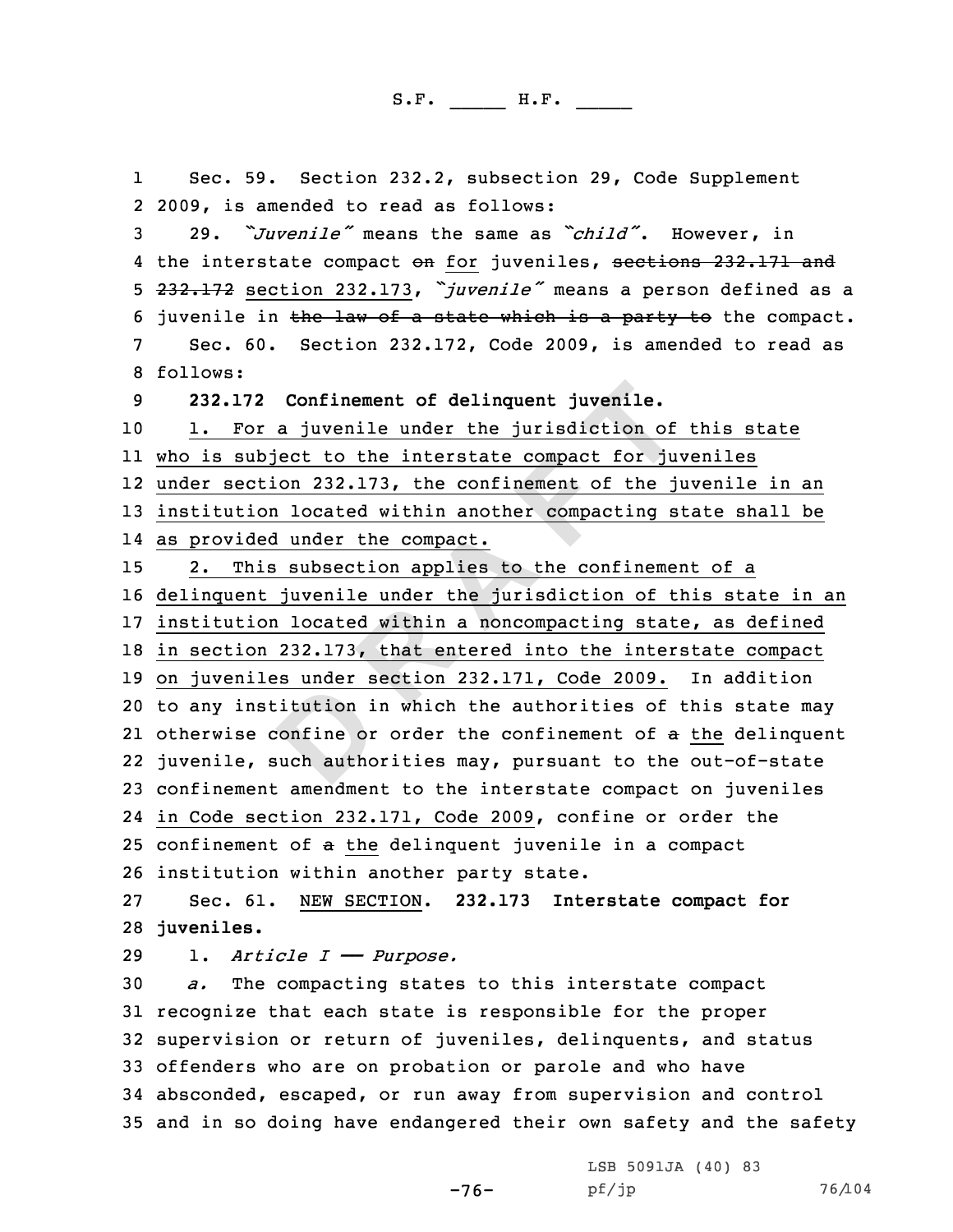1 of others. The compacting states also recognize that each<br>2 state is responsible for the safe return of juveniles who 2 state is responsible for the safe return of juveniles who have<br>3 run away from home and in doing so have left their state of<br>4 residence. The compacting states also recognize that Congress, 5 by enacting the Crime Control Act, 4 U.S.C. § 112 (1965), has<br>6 authorized and encouraged compacts for cooperative efforts and<br>7 mutual assistance in the prevention of crime.<br>8 b. It is the purpose of this compact, throu

**Example 1**<br> **Example 1**<br> **Example 2**<br> **Example 2**<br> **EXPLE 1**<br> **EXPLE 1**<br> **EXPLE 1**<br> **EXPLE 1**<br> **EXPLE 1**<br> **EXPLE 1**<br> **EXPLE 1**<br> **EXPLE 1**<br> **EXPLE 12**<br> **EXPLE 12**<br> **EXPLE 12**<br> **EXPLE 12**<br> **EXPLE 12**<br> **EXPLE 12**<br> **EXPLE 12**  (1) Ensure that the adjudicated juveniles and status offenders subject to this compact are provided adequate supervision and services in the receiving state as ordered by the adjudicating judge or parole authority in the sending 14 state.

<sup>15</sup> (2) Ensure that the public safety interests of the citizens, <sup>16</sup> including the victims of juvenile offenders, in both the 17 sending and receiving states are adequately protected.<br>18 (3) Return iuveniles who have run awav, absconded,

<sup>18</sup> (3) Return juveniles who have run away, absconded, or <sup>19</sup> escaped from supervision or control or have been accused of an <sup>20</sup> offense to the state requesting their return.

21 (4) Make contracts for the cooperative institutionalization 22 in public facilities in member states for delinquent youth <sup>23</sup> needing special services.

24 (5) Provide for the effective tracking and supervision of 25 juveniles.

<sup>26</sup> (6) Equitably allocate the costs, benefits, and obligations 27 of the compacting states.<br>28 (7) Establish procedu

(7) Establish procedures to manage the movement between <sup>29</sup> states of juvenile offenders released to the community under <sup>30</sup> the jurisdiction of courts, juvenile departments, or any other <sup>31</sup> criminal or juvenile justice agency which has jurisdiction over 32 juvenile offenders.<br>33 (8) Insure imme

(8) Insure immediate notice to jurisdictions where defined <sup>34</sup> offenders are authorized to travel or to relocate across state 35 lines.

-77-

LSB 5091JA (40) 83<br>pf/jp

pf/jp 77/104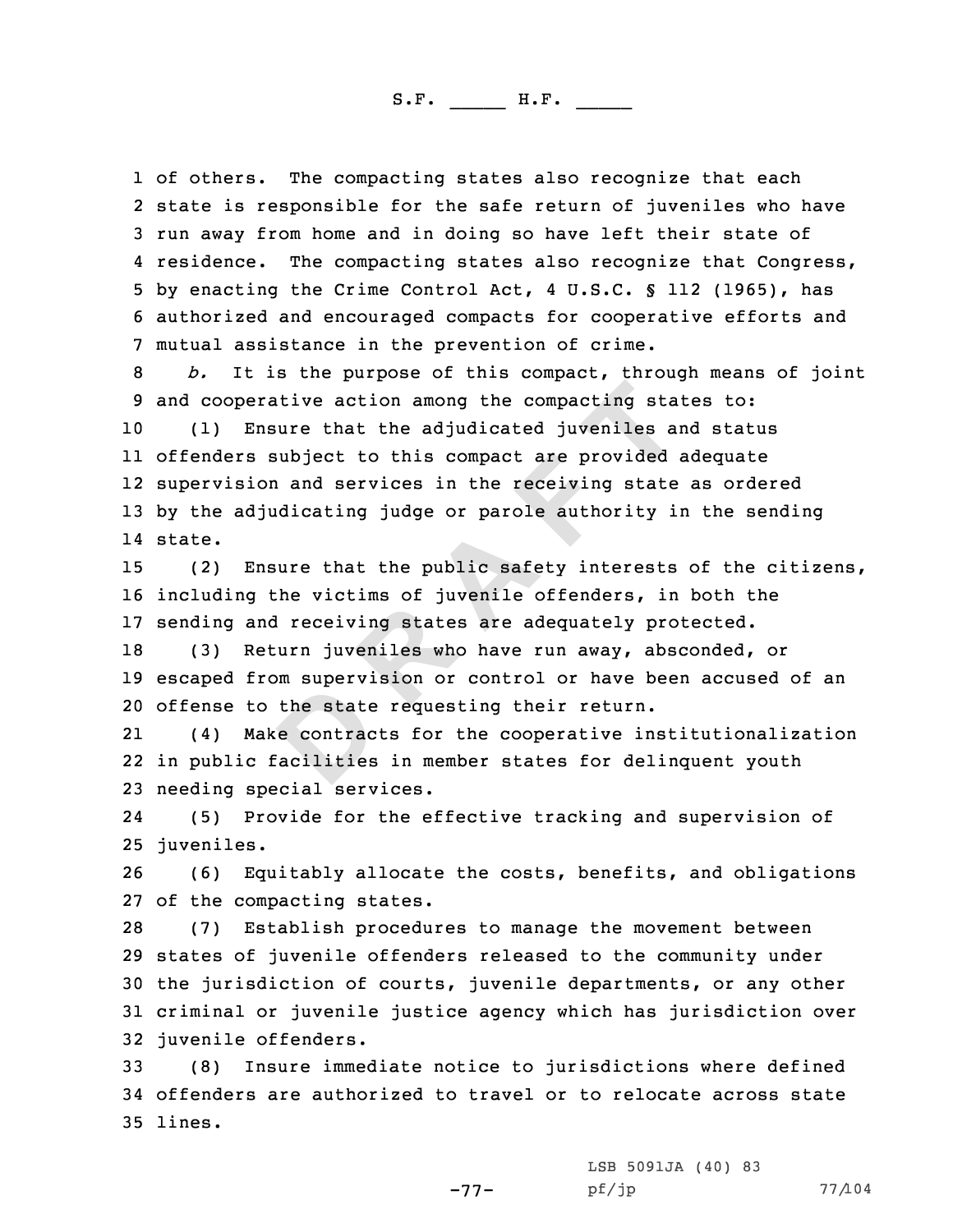11 (9) Establish procedures to resolve pending charges<br>2 (detainers) against juvenile offenders prior to transfer or % 3 release to the community under the terms of this compact.<br>4 (10) Establish a system of uniform data collection on

4 (10) Establish a system of uniform data collection on<br>5 information pertaining to juveniles subject to this compact<br>6 that allows access by authorized juvenile justice and criminal<br>7 justice officials, and regular report

<sup>10</sup> (11) Monitor compliance with rules governing interstate 11 movement of juveniles and initiate interventions to address and 12 correct noncompliance.

<sup>13</sup> (12) Coordinate training and education regarding the 14 regulation of interstate movement of juveniles for officials 15 involved in such activity.<br>16 (13) Coordinate the impo

**Example 12**<br> **Example 20**<br> **EXECUTE:** inversibility the intervention<br> **EXECUTE:** inversibility the intervention<br> **D**<br> **EXECUTE:** interstate movement of juveniles<br> **EXECUTE:** is work activity.<br> **D**<br> **EXECUTE:** with the int (13) Coordinate the implementation and operation of the compact with the interstate compact for the placement of children, the interstate compact for adult offender supervision, and other compacts affecting juveniles particularly in those cases where concurrent or overlapping supervision issues arise.

22 *c.* It is the policy of the compacting states that the <sup>23</sup> activities conducted by the interstate commission created in 24 this compact are the formation of public policies and therefore <sup>25</sup> are public business. Furthermore, the compacting states shall <sup>26</sup> cooperate and observe their individual and collective duties 27 and responsibilities for the prompt return and acceptance of<br>28 iuveniles subiect to the provisions of this compact. The 28 juveniles subject to the provisions of this compact. <sup>29</sup> provisions of this compact shall be reasonably and liberally <sup>30</sup> construed to accomplish the purposes and policies of the 31 compact.

<sup>32</sup> 2. *Article II —— Definitions.* As used in this compact, 33 unless the context clearly requires a different construction:<br>34 a. "Bylaws" means those bylaws established by the intersta "Bylaws" means those bylaws established by the interstate <sup>35</sup> commission for its governance, or for directing or controlling

-78-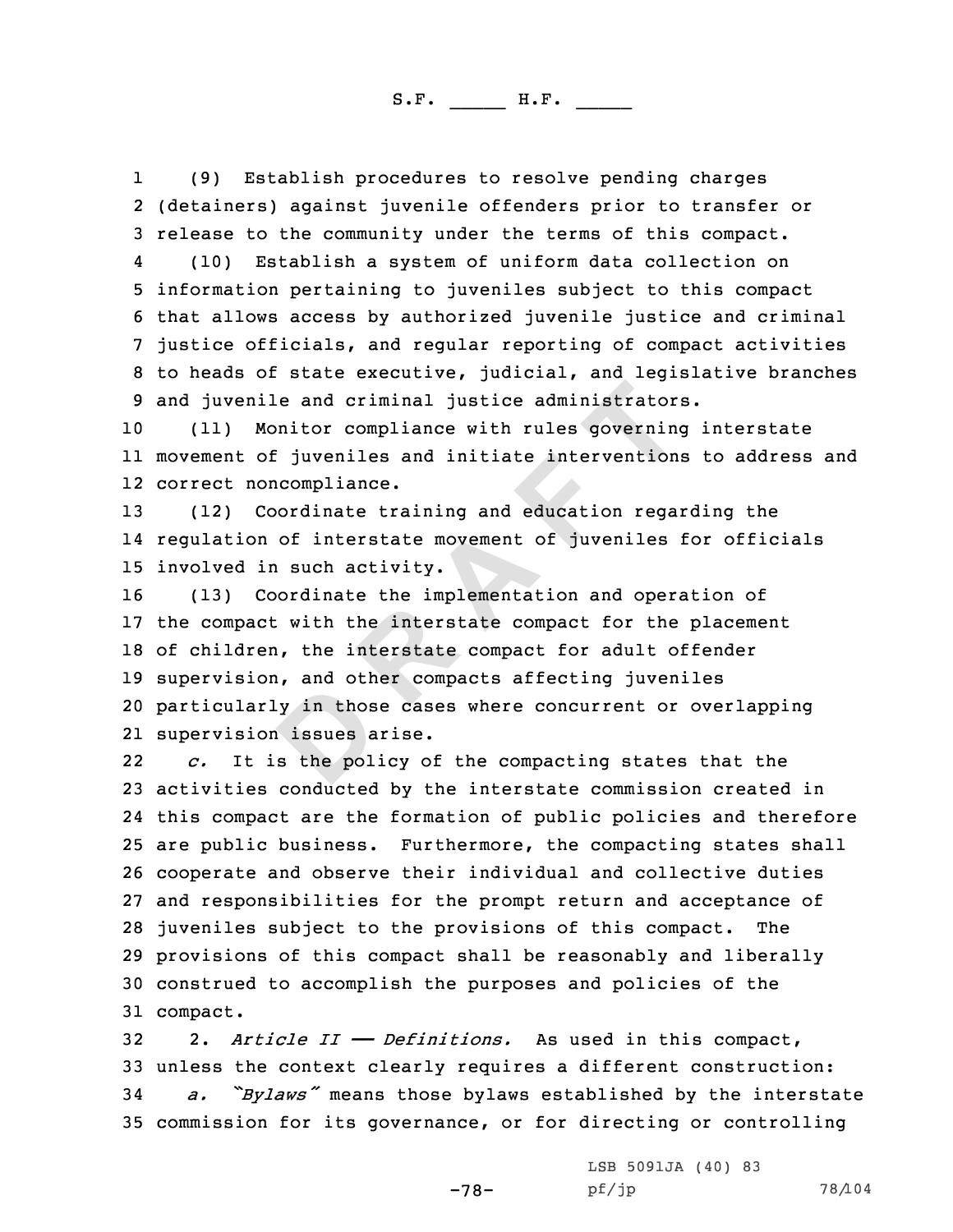1 its actions or conduct.<br>2 b. "Compact adminis:

*b. "Compact administrator"* means the individual in each<br>3 compacting state appointed pursuant to the terms of this<br>4 compact, responsible for the administration and management of 4 compact, responsible for the administration and management of<br>5 the state's supervision and transfer of juveniles subject to<br>6 the terms of this compact, the rules adopted by the interstate<br>7 commission, and policies ado

10 enabling legislation for this compact.<br>11 d. "Commissioner" means the voting

11 *d. "Commissioner"* means the voting representative of each 12 compacting state appointed pursuant to article III of this 13 compact.

14 *e. "Court"* means any court having jurisdiction over 15 delinquent, neglected, or dependent children.<br>16 f. "Deputy compact administrator" means th

mpacting state" means any state which<br>egislation for this compact.<br>mmissioner" means the voting represen<br>state appointed pursuant to article<br>rt" means any court having jurisdicti<br>. neglected, or dependent children.<br>uty com *f. "Deputy compact administrator"* means the individual, if any, in each compacting state appointed to act on behalf of <sup>a</sup> compact administrator pursuant to the terms of this compact responsible for the administration and management of the state's supervision and transfer of juveniles subject to the terms of this compact, the rules adopted by the interstate commission, and policies adopted by the state council under this compact.

24 *g. "Interstate commission"* means the interstate commission 25 for juveniles created by article III of this compact.<br>26 *h. ``Juvenile*" means any person defined as a juveni

<sup>26</sup> *h. "Juvenile"* means any person defined as <sup>a</sup> juvenile in <sup>27</sup> any member state or by the rules of the interstate commission, 28 including persons who are any of the following:<br>29 (1) An accused delinguent, meaning a person

(1) An accused delinquent, meaning a person charged with <sup>30</sup> an offense that, if committed by an adult, would be <sup>a</sup> criminal 31 offense.

<sup>32</sup> (2) An adjudicated delinquent, meaning <sup>a</sup> person found to <sup>33</sup> have committed an offense that, if committed by an adult, would 34 be a criminal offense.<br>35 (3) An accused sta

<sup>35</sup> (3) An accused status offender, meaning <sup>a</sup> person charged

-79- LSB 5091JA (40) 83<br>pf/jp

pf/jp 79/104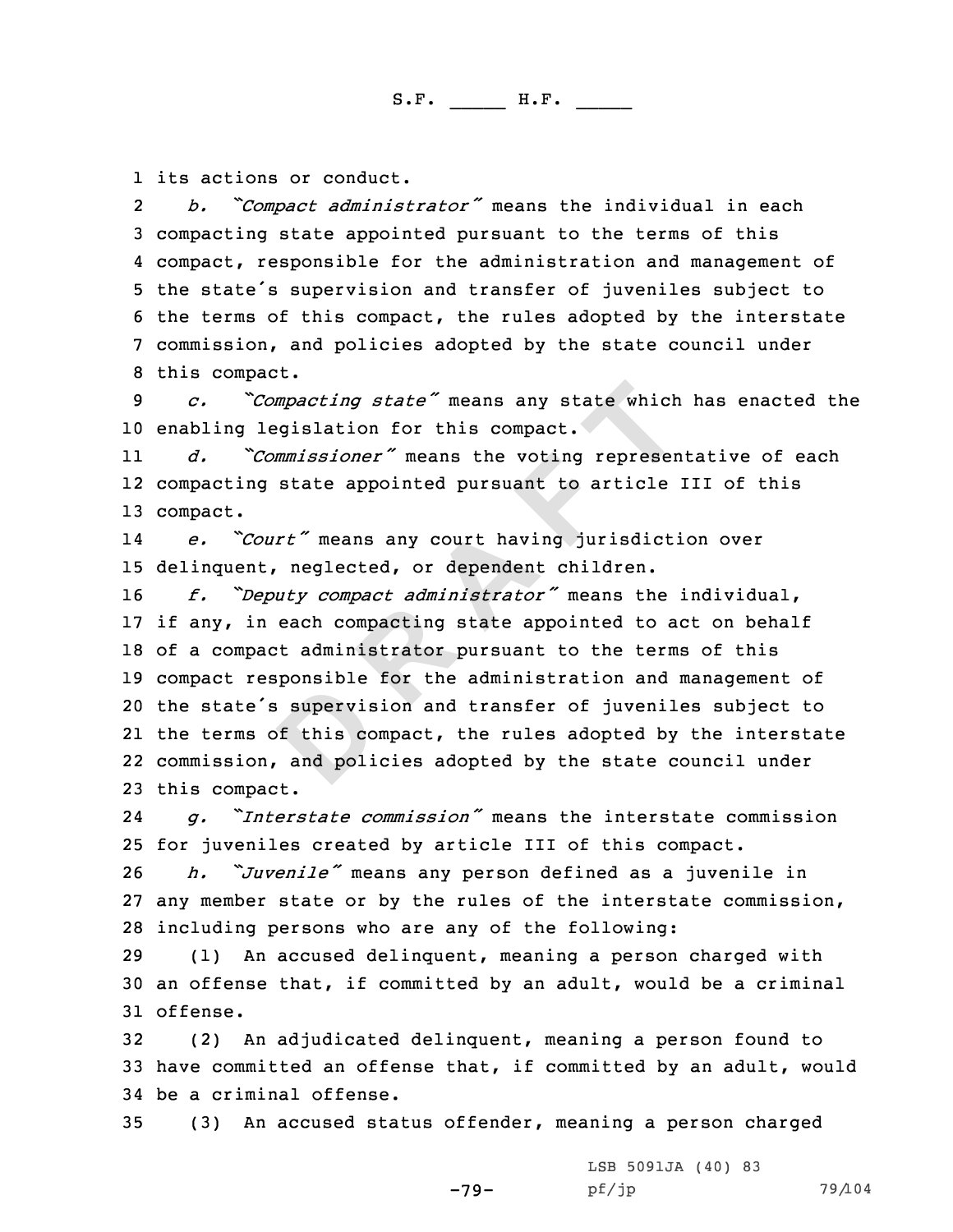1 with an offense that would not be a criminal offense if<br>2 committed by an adult.

2 committed by an adult.<br>3 (4) An adjudicated status offender, meaning a person found<br>4 to have committed an offense that would not be a criminal

5 offense if committed by an adult.<br>6 (5) A nonoffender, meaning a person in need of supervision<br>7 who has not been accused or adjudicated a status offender or<br>8 delinquent.

<sup>9</sup> *i. "Noncompacting state"* means any state which has not <sup>10</sup> enacted the enabling legislation for this compact.

11 *j. "Probation or parole"* means any kind of supervision or 12 conditional release of juveniles authorized under the laws of <sup>13</sup> the compacting states.

compacting state" means any state which enabling legislation for this comparabation or parole" means any kind of s<br>
I release of juveniles authorized und<br>  $\tilde{e}$  release of juveniles authorized und<br>  $\tilde{e}$  release of j 14 *k. "Rule"* means <sup>a</sup> written statement by the interstate commission promulgated pursuant to article VI of this compact that is of general applicability, implements, interprets or prescribes <sup>a</sup> policy or provision of the compact, or an organizational, procedural, or practice requirement of the commission, and has the force and effect of statutory law in <sup>a</sup> compacting state, and includes the amendment, repeal, or suspension of an existing rule.

22 *l. "State"* means <sup>a</sup> state of the United States, the District <sup>23</sup> of Columbia or its designee, the Commonwealth of Puerto Rico, 24 the United States Virgin Islands, Guam, American Samoa, and the 25 Northern Marianas Islands.<br>26 3. Article III - Inter

26 3. *Article III*  $-$  *Interstate commission for juveniles.*<br>27 *a.* The compacting states hereby create the interstate The compacting states hereby create the interstate 28 commission for juveniles. The commission shall be a body<br>29 corporate and joint agency of the compacting states. The 29 corporate and joint agency of the compacting states. <sup>30</sup> commission shall have all the responsibilities, powers, and <sup>31</sup> duties set forth in this compact, and such additional powers as <sup>32</sup> may be conferred upon it by subsequent action of the respective <sup>33</sup> legislatures of the compacting states in accordance with the 34 terms of this compact.<br>35  $b.$  The interstate

<sup>35</sup> *b.* The interstate commission shall consist of commissioners

-80-

LSB 5091JA (40) <sup>83</sup>

pf/jp 80/104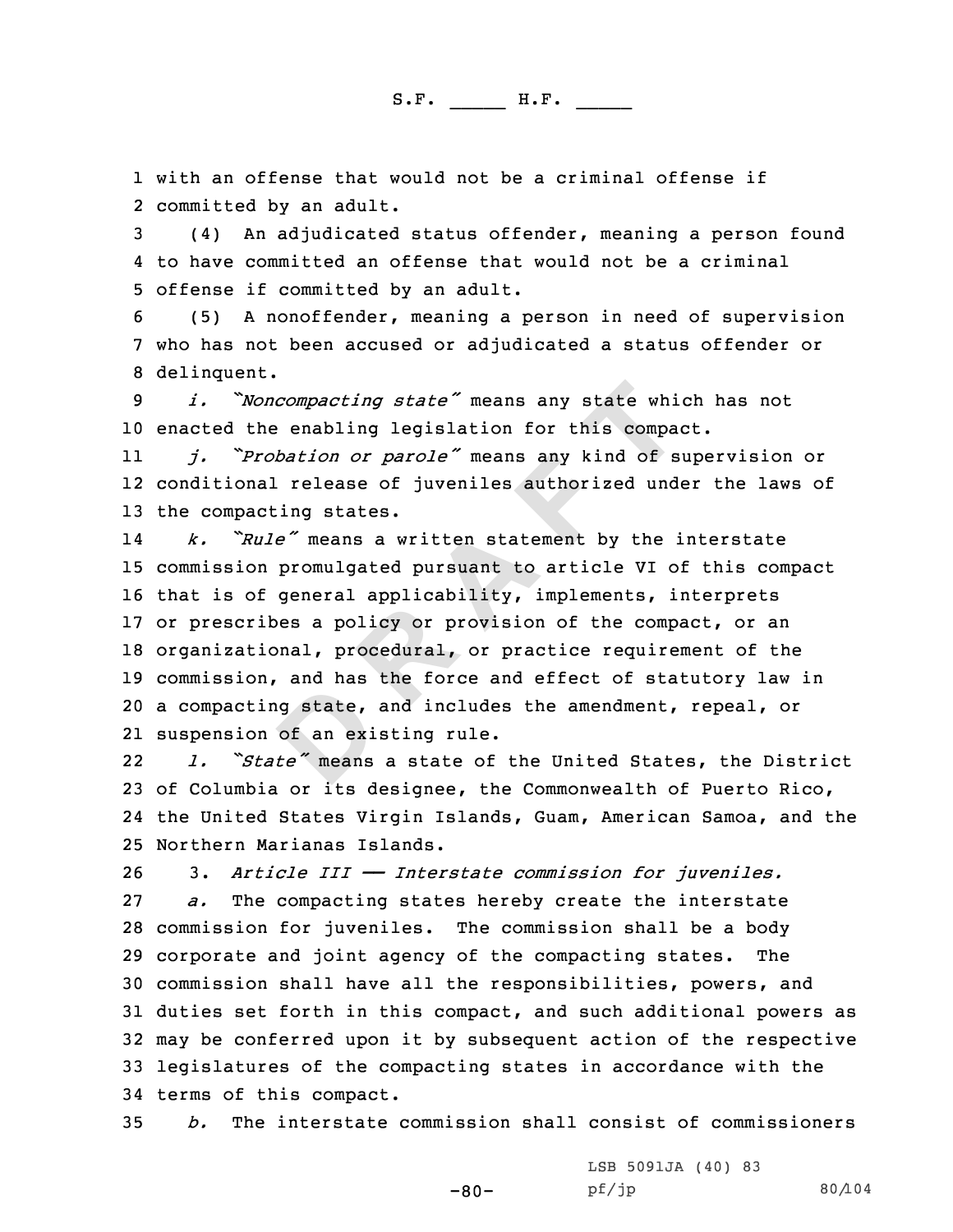1 appointed by the appropriate appointing authority in

2 each state pursuant to the rules and requirements of each 3 compacting state and in consultation with the state council for<br>4 interstate juvenile supervision created in this compact. The 5 commissioner shall be the compact administrator, deputy compact<br>6 administrator, or designee from that state who shall serve on<br>7 the interstate commission in such capacity under or pursuant to<br>8 the applicable law of th

ddition to the commissioners who are<br>ives of each state, the interstate co<br>ividuals who are not commissioners, interested organizations. Such nonce<br>it include a member of the national o:<br>s, legislators, state chief justice representatives of each state, the interstate commission shall include individuals who are not commissioners, but who are members of interested organizations. Such noncommissioner members must include <sup>a</sup> member of the national organizations of governors, legislators, state chief justices, attorneys general, interstate compact for adult offender supervision, interstate compact for the placement of children, juvenile justice and juvenile corrections officials, and crime victims. 18 All noncommissioner members of the interstate commission<br>19 shall be ex officio, nonvoting members. The interstate 19 shall be ex officio, nonvoting members. commission may provide in its bylaws for such additional ex officio, nonvoting members, including members of other national organizations, in such numbers as shall be determined by the commission.

24 *d.* Each compacting state represented at any meeting of <sup>25</sup> the commission is entitled to one vote. <sup>A</sup> majority of the <sup>26</sup> compacting states shall constitute <sup>a</sup> quorum for the transaction <sup>27</sup> of business, unless <sup>a</sup> larger quorum is required by the bylaws 28 of the interstate commission.<br>29  $e$ . The commission shall mo

29 *e.* The commission shall meet at least once each calendar<br>30 year. The chairperson may call additional meetings and, upo The chairperson may call additional meetings and, upon <sup>31</sup> the request of <sup>a</sup> simple majority of the compacting states, <sup>32</sup> shall call additional meetings. Public notice shall be given 33 of all meetings and meetings shall be open to the public.<br>34  $f$ , The interstate commission shall establish an execu The interstate commission shall establish an executive <sup>35</sup> committee, which shall include commission officers, members,

-81-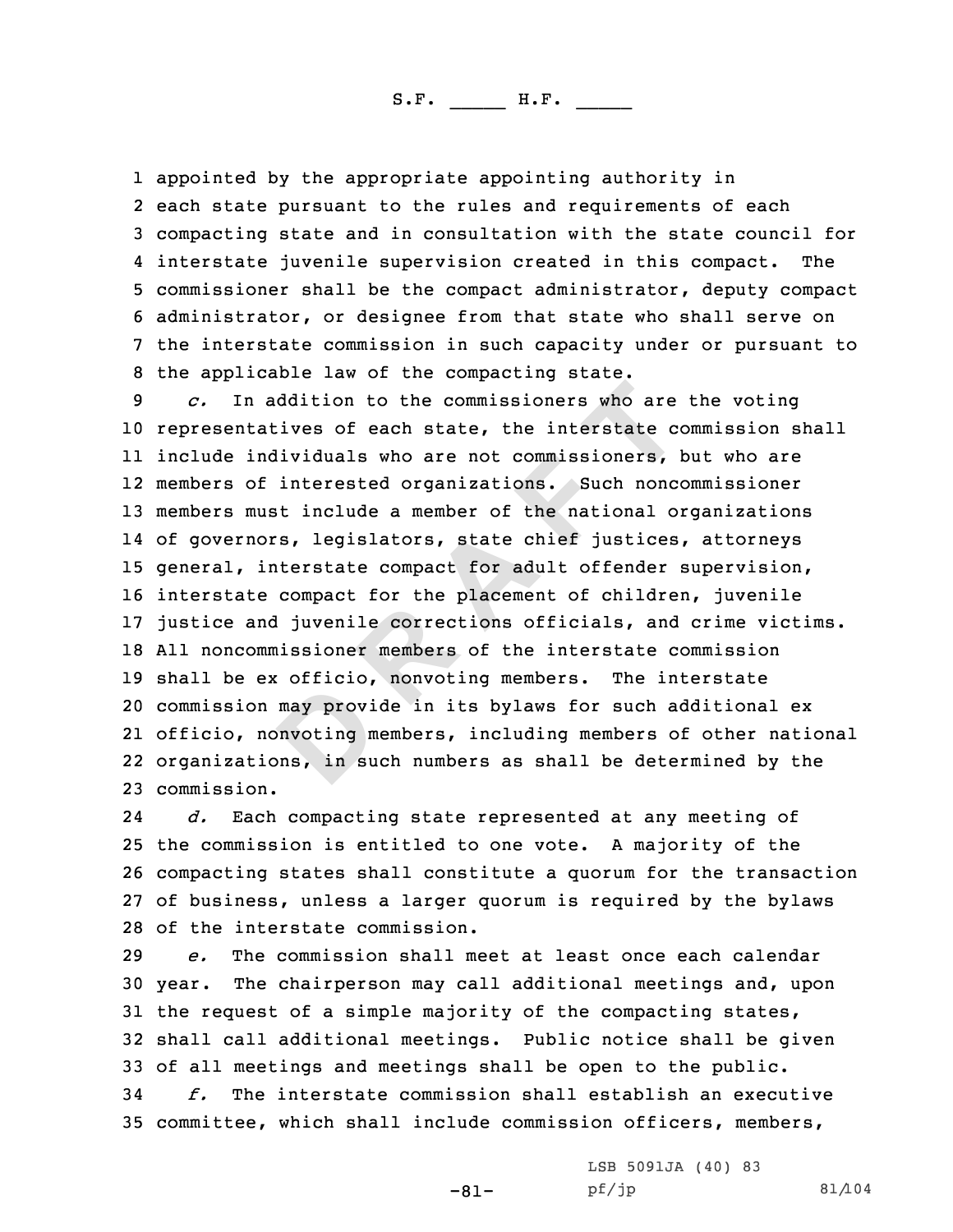1 and others as determined by the bylaws. The executive<br>2 committee shall have the power to act on behalf of the 2 committee shall have the power to act on behalf of the<br>3 interstate commission during periods when the interstate<br>4 commission is not in session, with the exception of rulemaking 4 commission is not in session, with the exception of rulemaking<br>5 or amendment to the compact. The executive committee shall<br>6 oversee the day-to-day activities of the administration of<br>7 the compact managed by an executi <sup>10</sup> and perform such other duties as directed by the interstate 11 commission or set forth in the bylaws.

**Example 1 EXEC THE COMPACT:** THE COMPACT: THE COMPACT OF THE CONDUCT OF THE CONDUCT OF THE CONDUCT OF THE INTERTING THE INTERTING THE INTERTING THE SAMPLE THE SAMPLE THE SAMPLE SAMPLE SAMPLE SAMPLE SAMPLE SAMPLE SAMPLE 12 *g.* Each member of the interstate commission shall have the right and power to cast <sup>a</sup> vote to which that compacting state is entitled and to participate in the business and affairs of the interstate commission. <sup>A</sup> member shall vote in person and shall not delegate <sup>a</sup> vote to another compacting state. However, <sup>a</sup> commissioner, in consultation with the state council, shall appoint another authorized representative, in 19 the absence of the commissioner from that state, to cast a vote<br>20 on behalf of the compacting state at a specified meeting. The 20 on behalf of the compacting state at a specified meeting. bylaws may provide for members' participation in meetings by telephone or other means of telecommunication or electronic communication.

24 *h.* The interstate commission's bylaws shall establish conditions and procedures under which the interstate commission shall make its information and official records available to the public for inspection or copying. The interstate commission may exempt from disclosure any information or official records to the extent they would adversely affect 30 personal privacy rights or proprietary interests.<br>31  $i.$  Public notice shall be given of all meetine

Public notice shall be given of all meetings and all 32 meetings shall be open to the public, except as set forth<br>33 in the rules or as otherwise provided in the compact. The 33 in the rules or as otherwise provided in the compact. <sup>34</sup> interstate commission and any of its committees may close <sup>a</sup> <sup>35</sup> meeting to the public where it determines by two-thirds vote

-82-

LSB 5091JA (40) 83<br>pf/jp

pf/jp 82/104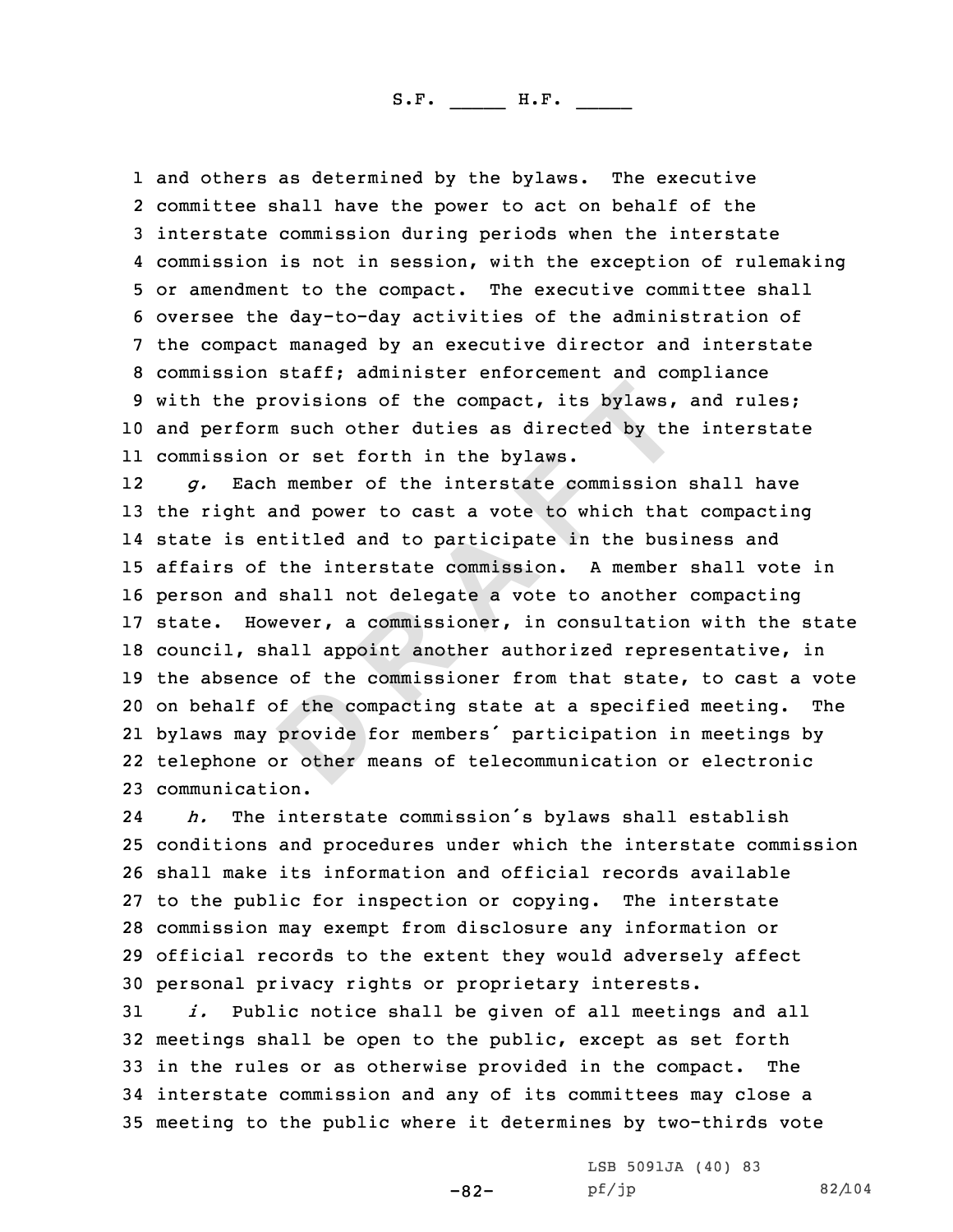1 that an open meeting would be likely to:<br>2 (1) Relate solely to the interstate

(1) Relate solely to the interstate commission's internal<br>3 personnel practices and procedures.<br>4 (2) Disclose matters specifically exempted from disclosure

(2) Disclose matters specifically exempted from disclosure<br>5 by statute.<br>(3) Disclose trade secrets or commercial or financial<br>7 information which is privileged or confidential.<br>(4) Involve accusing any person of a crime,

<sup>10</sup> (5) Disclose information of <sup>a</sup> personal nature where 11 disclosure would constitute <sup>a</sup> clearly unwarranted invasion of 12 personal privacy.

<sup>13</sup> (6) Disclose investigative records compiled for law 14 enforcement purposes.

**EXECUTE:**<br> **EXECUTE:**<br> **EXECUTE:**<br> **EXECUTE:**<br> **EXECUTE:**<br> **EXECUTE:**<br> **EXECUTE:**<br> **EXECUTE:**<br> **EXECUTE:**<br> **EXECUTE:**<br> **EXECUTE:**<br> **EXECUTE:**<br> **EXECUTE:**<br> **EXECUTE:**<br> **EXECUTE:**<br> **EXECUTE:**<br> **EXECUTE:**<br> **EXECUTE:**<br> **EXECU**  (7) Disclose information contained in or related to an examination or operating or condition reports prepared by, or on behalf of or for the use of, the interstate commission with respect to <sup>a</sup> regulated person or entity for the purpose of 19 regulation or supervision of such person or entity.<br>20 (8) Disclose information, the premature disclos

(8) Disclose information, the premature disclosure of which 21 would significantly endanger the stability of <sup>a</sup> regulated 22 person or entity.

<sup>23</sup> (9) Specifically relate to the interstate commission's 24 issuance of <sup>a</sup> subpoena, or its participation in <sup>a</sup> civil action 25 or other legal proceeding.<br>26  $i$ . For every meeting c

j. For every meeting closed pursuant to this provision, the interstate commission's legal counsel shall publicly certify that, in the legal counsel's opinion, the meeting may be closed to the public, and shall reference each relevant exemptive provision. The interstate commission shall keep minutes which shall fully and clearly describe all matters discussed in any meeting and shall provide <sup>a</sup> full and accurate summary of any actions taken, and the reasons therefore, including <sup>a</sup> description of each of the views expressed on any item and the record of any roll call vote, reflected in the vote of each

LSB 5091JA (40) <sup>83</sup>

-83-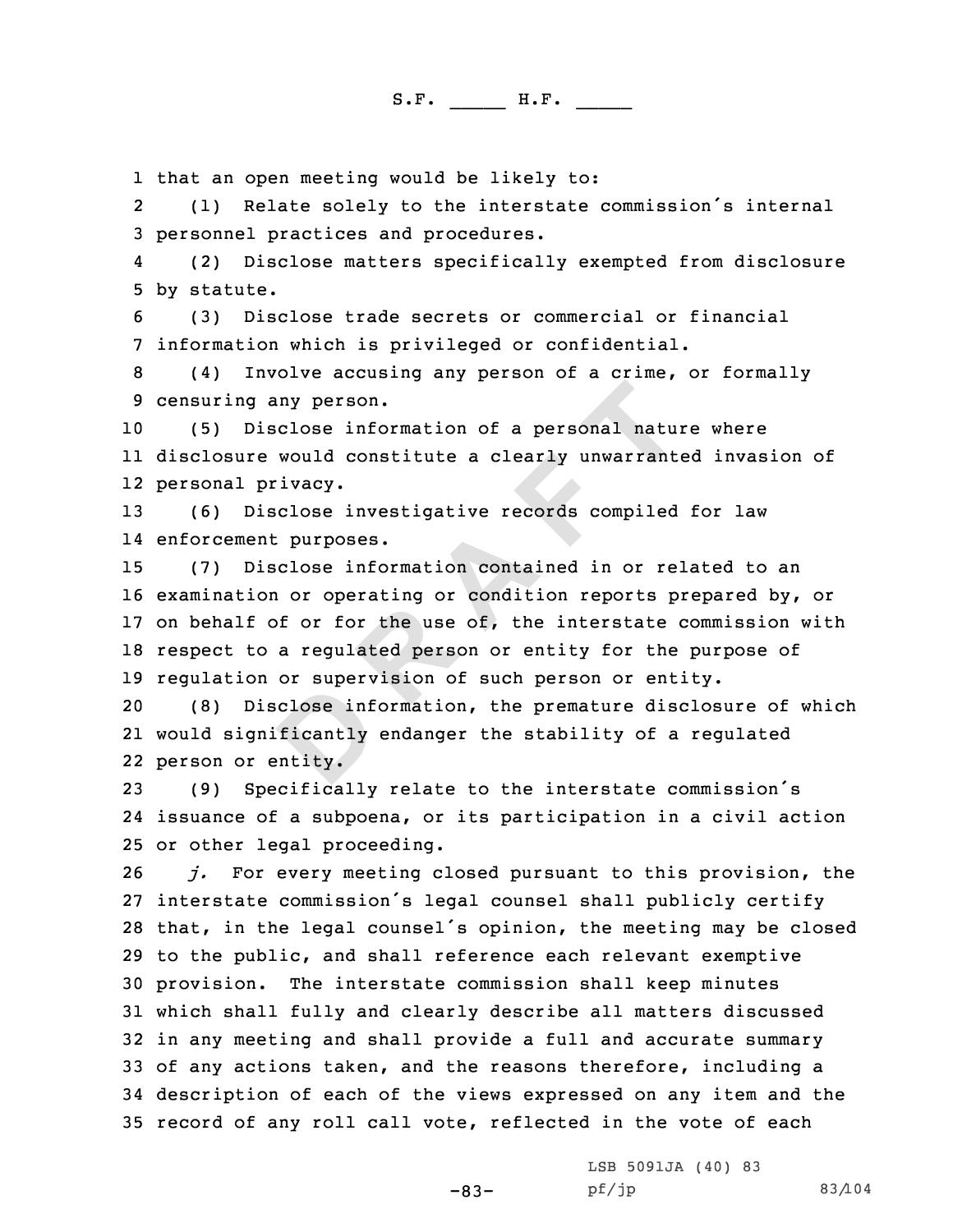1 member on the question. All documents considered in connection<br>2 with anv action shall be identified in such minutes.

with any action shall be identified in such minutes.<br>3 *k.* The interstate commission shall collect standardized data<br>4 concerning the interstate movement of juveniles as directed 4 concerning the interstate movement of juveniles as directed<br>5 through its rules which shall specify the data to be collected,<br>6 the means of collection, and data exchange and reporting<br>7 requirements. Such methods of dat <sup>10</sup> with the appropriate repository of records.

11 4. *Article IV —— Powers and duties of the interstate* 12 *commission.* The commission shall have the following powers and 13 duties:

14 *a.* To provide for dispute resolution among compacting 15 states.

**Example 1 Example 1 CONTER 1 CONTER 1 CONTER 1 CONTER 1 CONTER 1 CONTER 1 CONTER 1 CONTER 1 CONTER 1 CONTER 1 CONTER 1 CONTER 1 CONTER 1 CONTER 1 CONTER 1 CONTER 1 CONTER 1 CONTER 1**  *b.* To promulgate rules to effect the purposes and obligations as enumerated in this compact, which shall have the force and effect of statutory law and shall be binding in the compacting states to the extent and in the manner provided in 20 this compact.<br>21  $c.$  To over

21To oversee, supervise, and coordinate the interstate 22 movement of juveniles subject to the terms of this compact and <sup>23</sup> any bylaws adopted and rules promulgated by the interstate 24 commission.

 *d.* To enforce compliance with the compact provisions, the rules promulgated by the interstate commission, and the bylaws, using all necessary and proper means, including but not limited 28 to the use of judicial process.<br>29  $e$ . To establish and maintai

<sup>29</sup> *e.* To establish and maintain offices which shall be located 30 within one or more of the compacting states.<br>31  $f.$  To purchase and maintain insurance an

31 *f.* To purchase and maintain insurance and bonds.<br>32 *g.* To borrow, accept, hire, or contract for serv

To borrow, accept, hire, or contract for services of 33 personnel.

<sup>34</sup> *h.* To establish and appoint committees and hire staff <sup>35</sup> which it deems necessary for the carrying out of its functions

-84-

LSB 5091JA (40) <sup>83</sup>

pf/jp 84/104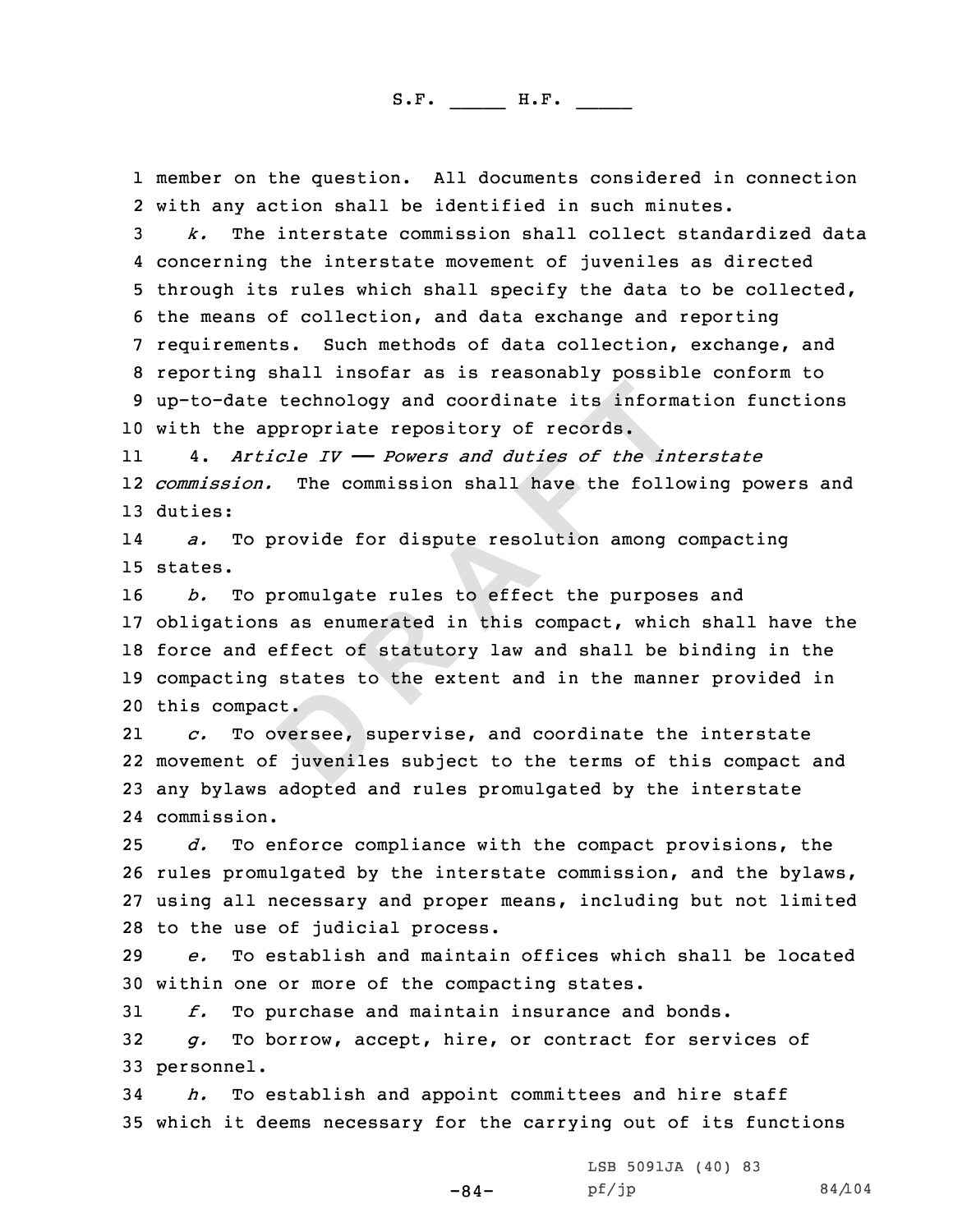1 including but not limited to an executive committee as required<br>2 by article III which shall have the power to act on behalf of 2 by article III which shall have the power to act on behalf of<br>3 the interstate commission in carrying out its powers and duties 4 hereunder.

*i.* To elect or appoint such officers, attorneys, employees,<br>6 agents, or consultants, and to fix their compensation, define<br>7 their duties and determine their qualifications; and to<br>8 establish the interstate commission' <sup>10</sup> of compensation, and qualifications of personnel.

**D R A F T** 11 *j.* To accept any and all donations and grants of money, 12 equipment, supplies, materials, and services, and to receive, <sup>13</sup> utilize, and dispose of it.

14 *k.* To lease, purchase, accept contributions or donations of, <sup>15</sup> or otherwise to own, hold, improve, or use any property, real, 16 personal, or mixed.<br>17 1. To sell, con

<sup>17</sup> *l.* To sell, convey, mortgage, pledge, lease, exchange, <sup>18</sup> abandon, or otherwise dispose of any property, real, personal, 19 or mixed.<br>20 *m.* T

<sup>20</sup> *m.* To establish <sup>a</sup> budget and make expenditures and levy 21 dues as provided in article VIII of this compact.

2222 n. To sue and be sued.<br>23 o. To adopt a seal and

<sup>23</sup> *o.* To adopt <sup>a</sup> seal and bylaws governing the management and 24 operation of the interstate commission.

<sup>25</sup> *p.* To perform such functions as may be necessary or 26 appropriate to achieve the purposes of this compact.<br>27  $q_i$ . To report annually to the legislatures, gover:

To report annually to the legislatures, governors, judiciary, and state councils of the compacting states concerning the activities of the interstate commission during the preceding year. Such reports shall also include any recommendations that may have been adopted by the interstate commission.

<sup>33</sup> *r.* To coordinate education, training, and public awareness <sup>34</sup> regarding the interstate movement of juveniles for officials <sup>35</sup> involved in such activity.

> LSB 5091JA (40) <sup>83</sup> pf/jp 85/104

-85-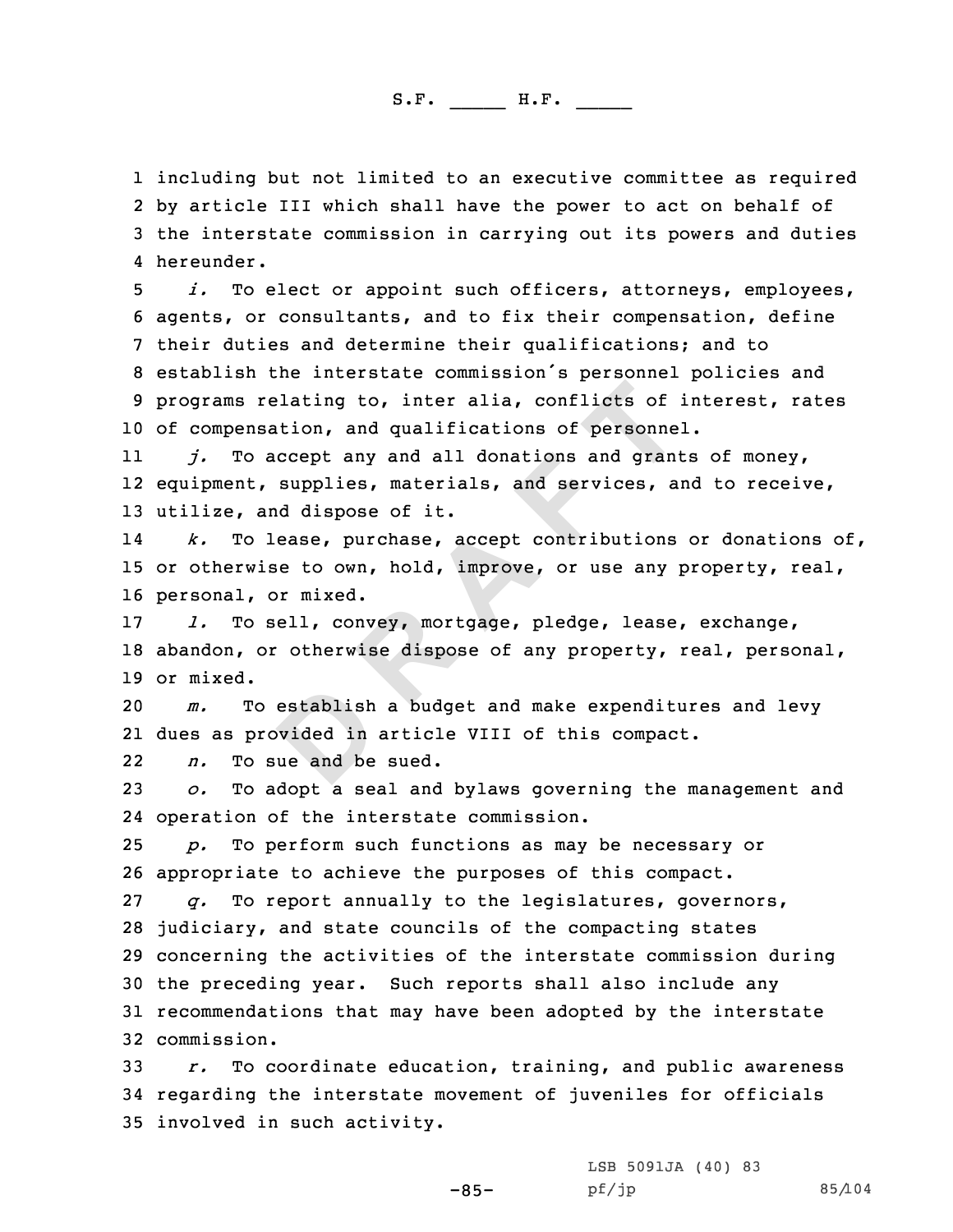1*s.* To establish uniform standards of the reporting,<br>2 collecting, and exchanging of data.

3 t. The interstate commission shall maintain its corporate<br>4 books and records in accordance with the bylaws.

5 5. Article  $V \rightarrow$  Organization and operation of the interstate<br>6 commission.

**D R A F T** *a. Bylaws.* The interstate commission shall, by a majority<br>8 of the members present and voting, within twelve months after<br>9 the first interstate commission meeting, adopt bylaws to govern <sup>10</sup> its conduct as may be necessary or appropriate to carry out the 11 purposes of the compact, including but not limited to all of 12 the following:

<sup>13</sup> (1) Establishing the fiscal year of the interstate 14 commission.

<sup>15</sup> (2) Establishing an executive committee and such other 16 committees as may be necessary.<br>17 (3) Provide for the establi

(3) Provide for the establishment of committees governing <sup>18</sup> any general or specific delegation of any authority or function 19 of the interstate commission.<br>20 (4) Providing reasonable

(4) Providing reasonable procedures for calling and 21 conducting meetings of the interstate commission and ensuring 22 reasonable notice of each such meeting.

<sup>23</sup> (5) Establishing the titles and responsibilities of the 24 officers of the interstate commission.

 (6) Providing <sup>a</sup> mechanism for concluding the operations of the interstate commission and the return of any surplus funds that may exist upon the termination of the compact after the 28 payment or reserving of all of its debts and obligations.<br>29 (7) Providing "start-up" rules for initial administra

<sup>29</sup> (7) Providing "start-up" rules for initial administration 30 of the compact.<br>31 (8) Establi

(8) Establishing standards and procedures for compliance 32 and technical assistance in carrying out the compact.<br>33 b. Officers and staff.

<sup>33</sup> *b. Officers and staff.*

(1) The interstate commission shall, by a majority of the <sup>35</sup> members, elect annually from among its members <sup>a</sup> chairperson

-86-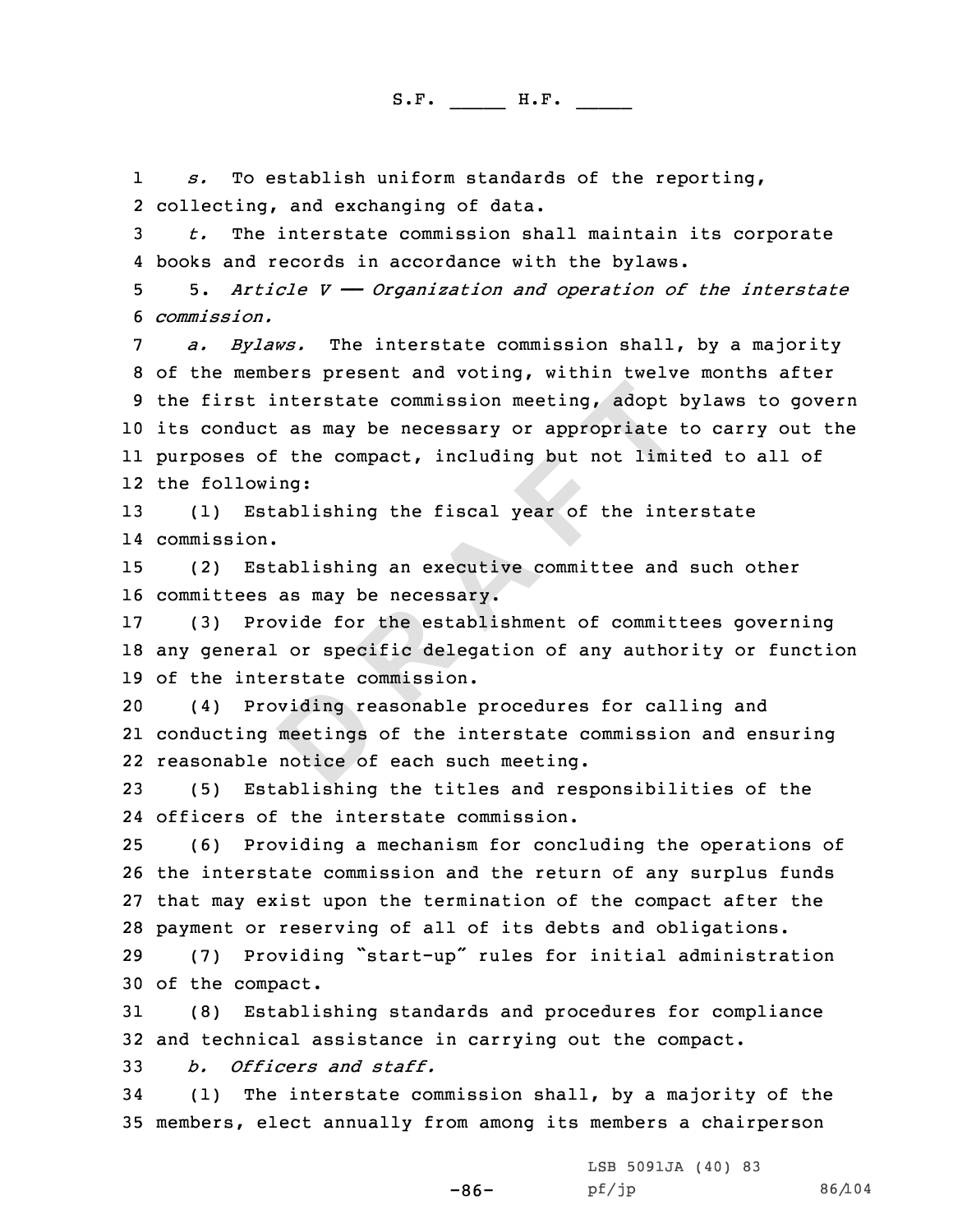1 and a vice chairperson, each of whom shall have such authority 2 and duties as may be specified in the bylaws. The chairperson 3 or, in the chairperson's absence or disability, the vice<br>4 chairperson shall preside at all meetings of the interstate 4 chairperson shall preside at all meetings of the interstate<br>5 commission. The officers so elected shall serve without<br>6 compensation or remuneration from the interstate commission;<br>7 provided that, subject to the availab <sup>10</sup> duties and responsibilities as officers of the interstate 11 commission.

**Expenses incurred by them in the performation in the performation is as officers of the interstate commission shall, through appoint or retain an executive directly upon such terms and conditions and on as the interstate** 12 (2) The interstate commission shall, through its executive <sup>13</sup> committee, appoint or retain an executive director for 14 such period, upon such terms and conditions and for such <sup>15</sup> compensation as the interstate commission may deem appropriate. <sup>16</sup> The executive director shall serve as secretary to the <sup>17</sup> interstate commission, but shall not be <sup>a</sup> member and shall hire <sup>18</sup> and supervise such other staff as may be authorized by the 19 interstate commission.<br>20 c. Immunity, defens

<sup>20</sup> *c. Immunity, defense, and indemnification.*

21 (1) The commission's executive director and employees shall be immune from suit and liability, either personally or in their official capacity, for any claim for damage to or loss of property or personal injury or other civil liability caused or arising out of or relating to any actual or alleged act, error, or omission that occurred, or that such person had <sup>a</sup> reasonable basis for believing occurred within the scope of commission employment, duties, or responsibilities; provided, that any such person shall not be protected from suit or liability for any damage, loss, injury, or liability caused by the intentional or willful and wanton misconduct of any such 32 person.

<sup>33</sup> (2) The liability of any commissioner, or the employee <sup>34</sup> or agent of <sup>a</sup> commissioner, acting within the scope of such <sup>35</sup> person's employment or duties for acts, errors, or omissions

-87-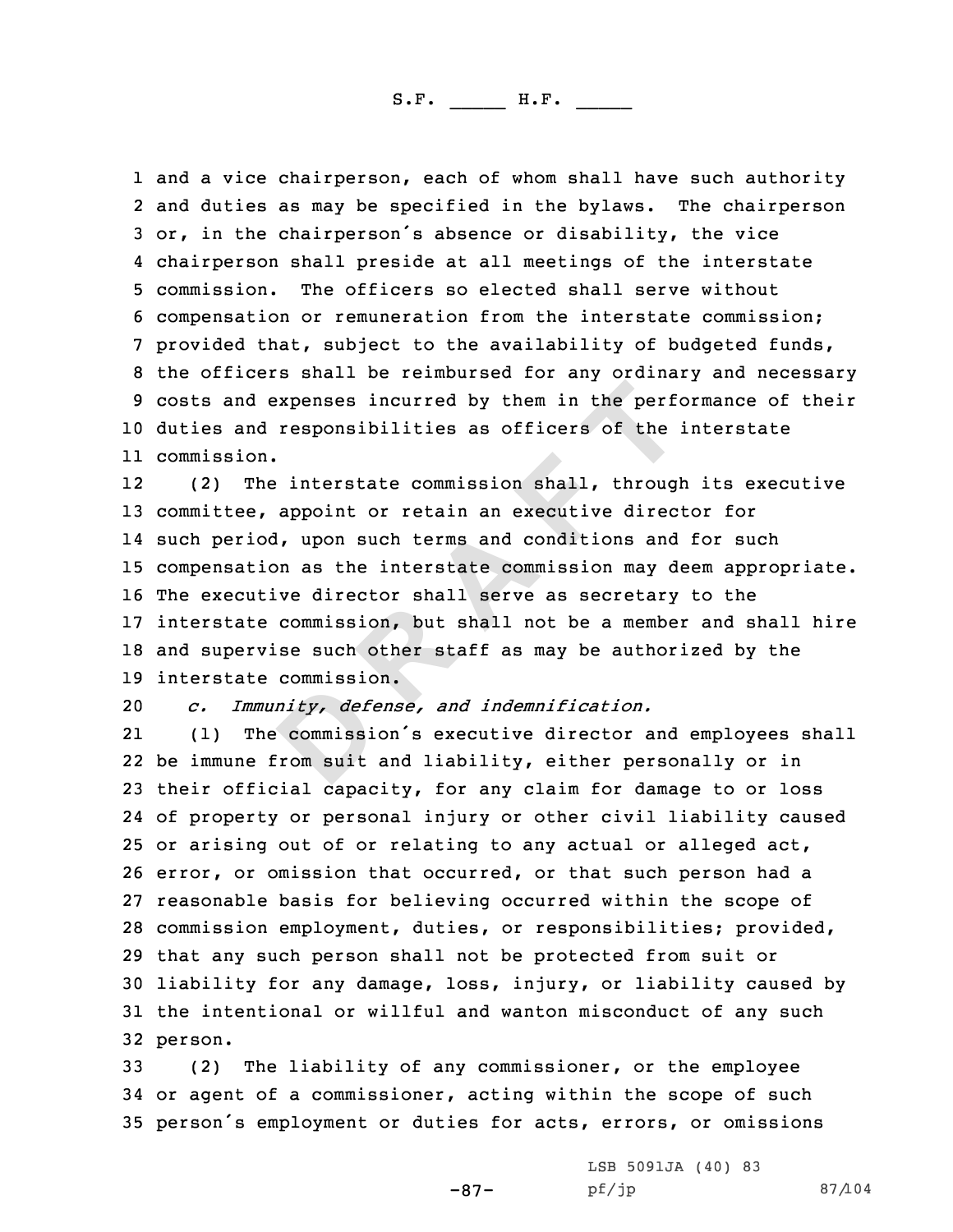1 occurring within such person's state may not exceed the limits<br>2 of liability set forth under the constitution and laws of that 2 of liability set forth under the constitution and laws of that<br>3 state for state officials, employees, and agents. Nothing<br>4 in this subparagraph shall be construed to protect any such 4 in this subparagraph shall be construed to protect any such<br>5 person from suit or liability for any damage, loss, injury,<br>6 or liability caused by the intentional or willful and wanton<br>7 misconduct of any such person.<br>8

**D R A F T** commission and, subject to the approval of the attorney general of the state represented by any commissioner of <sup>a</sup> compacting state, shall defend such commissioner or the commissioner's representatives or employees in any civil action seeking to impose liability arising out of any actual or alleged act, error, or omission that occurred within the scope of interstate commission employment, duties, or responsibilities, or that the defendant had <sup>a</sup> reasonable basis for believing occurred within the scope of interstate commission employment, duties, or responsibilities, provided that the actual or alleged act, error, or omission did not result from intentional or willful and wanton misconduct on the part of such person.

22 (4) The interstate commission shall indemnify and hold the commissioner of <sup>a</sup> compacting state, or the commissioner's representatives or employees, or the interstate commission's representatives or employees, harmless in the amount of any settlement or judgment obtained against such persons arising out of any actual or alleged act, error, or omission that occurred within the scope of interstate commission employment, duties, or responsibilities, or that such persons had <sup>a</sup> reasonable basis for believing occurred within the scope of interstate commission employment, duties, or responsibilities, provided that the actual or alleged act, error, or omission did not result from intentional or willful and wanton misconduct on 34 the part of such persons.<br>35 6. Article VI – Rulen

<sup>35</sup> 6. *Article VI —— Rulemaking functions of the interstate*

-88-

LSB 5091JA (40) 83<br>pf/jp

pf/jp 88/104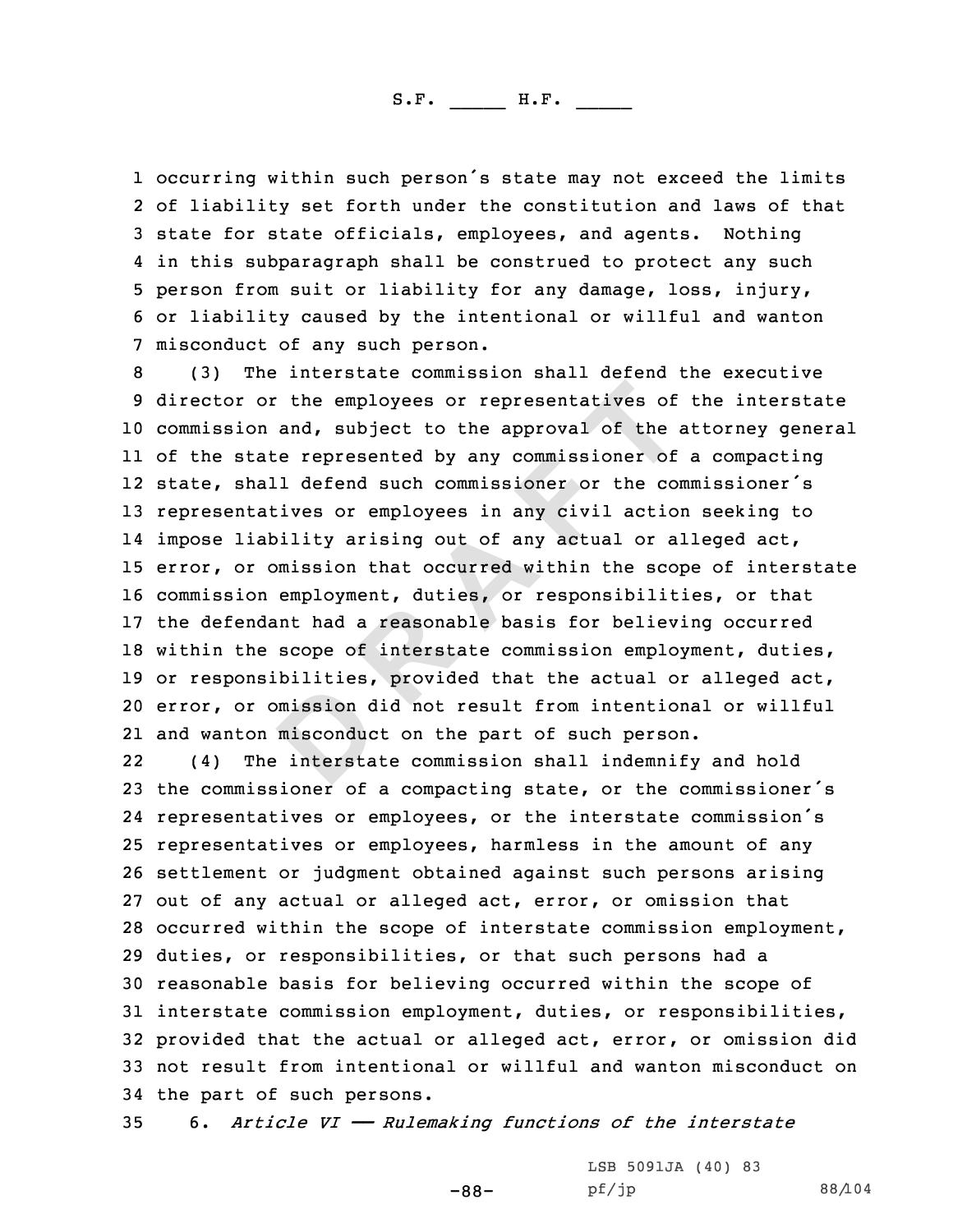1 *commission.*

2*a.* The interstate commission shall promulgate and publish<br>3 rules in order to effectively and efficiently achieve the<br>4 purposes of the compact.

Iniform Laws Annotated, Vol. 15, p.1<br>administrative procedures act, as the<br>deems appropriate consistent with due<br>is under the Constitution of the Uniter<br>interpreted by the United States s:<br>and amendments shall become bindi 4 purposes of the compact.<br>5 b. Rulemaking shall occur pursuant to the criteria set<br>6 forth in this article and the bylaws and rules adopted pursuant<br>7 thereto. Such rulemaking shall substantially conform to the<br>8 principl such other administrative procedures act, as the interstate commission deems appropriate consistent with due process requirements under the Constitution of the United States as now or hereafter interpreted by the United States supreme court. All rules and amendments shall become binding as of the date specified, as published with the final version of the rule as 16 approved by the commission.<br>17  $\,$   $\,$   $\,$   $\,$   $\,$   $\,$   $\,$  When promulgating a  $\,$ 

<sup>17</sup> *c.* When promulgating <sup>a</sup> rule, the interstate commission 18 shall, at a minimum, do all of the following:<br>19 (1) Publish the proposed rule's entire te

<sup>19</sup> (1) Publish the proposed rule's entire text stating the <sup>20</sup> reasons for that proposed rule.

21 (2) Allow and invite any and all persons to submit written 22 data, facts, opinions, and arguments, which information shall <sup>23</sup> be added to the record, and be made publicly available.

24 (3) Provide an opportunity for an informal hearing if 25 petitioned by ten or more persons.<br>26 (4) Promulgate a final rule an

(4) Promulgate a final rule and its effective date, if <sup>27</sup> appropriate, based on input from state or local officials, or 28 interested parties.<br>29 d. Allow, not la

Allow, not later than sixty days after a rule is promulgated, any interested person to file <sup>a</sup> petition in the United States district court for the District of Columbia or in the federal district court where the interstate commission's principal office is located for judicial review of such rule. If the court finds that the interstate commission's action is not supported by substantial evidence in the rulemaking record,

-89-

LSB 5091JA (40) 83<br>pf/jp

pf/jp 89/104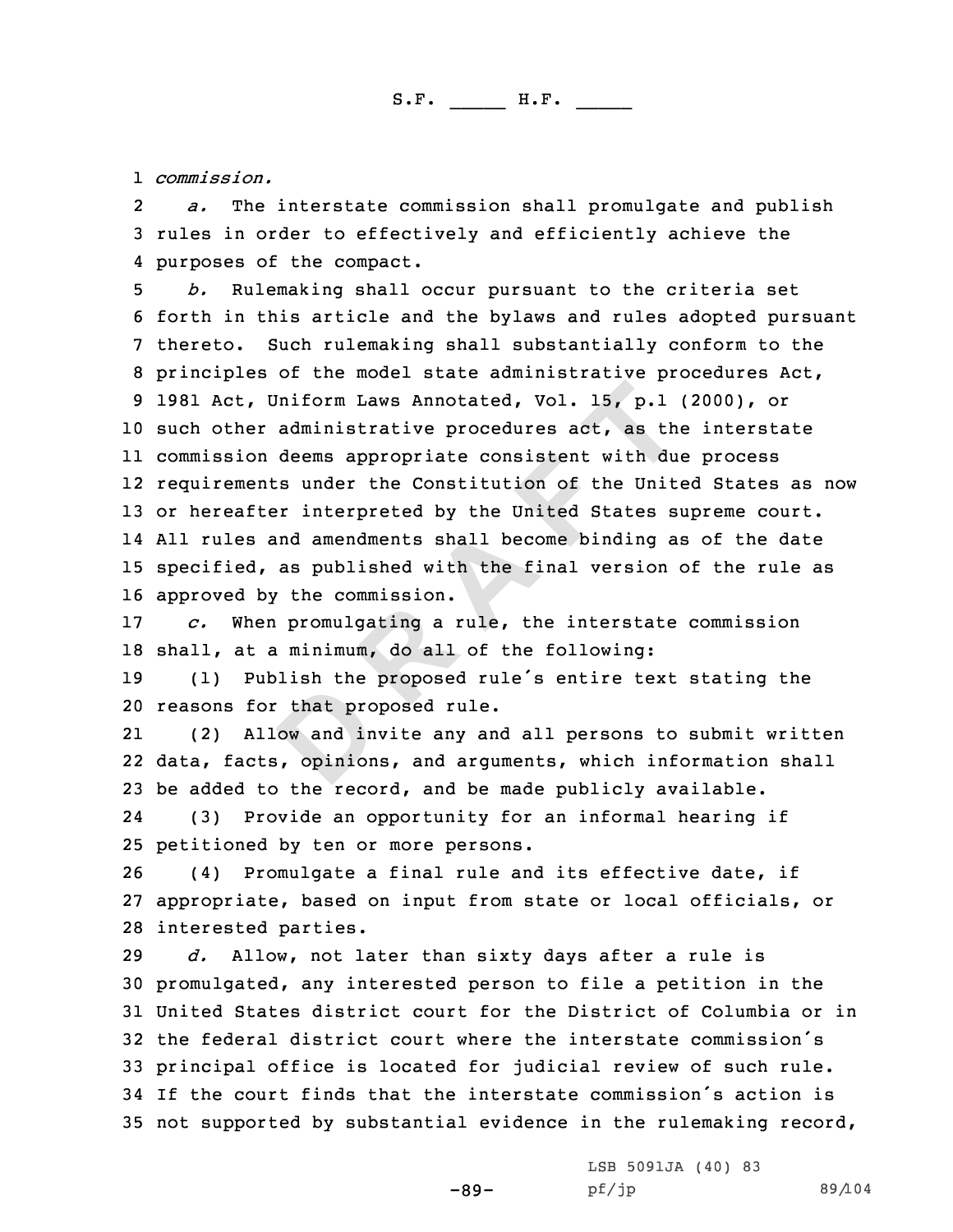1 the court shall hold the rule unlawful and set it aside. For 2 purposes of this lettered paragraph, evidence is substantial 3 if it would be considered substantial evidence under the model<br>4 state administrative procedures Act.

4 state administrative procedures Act.<br>5 e. If a majority of the legislatures of the compacting<br>6 states rejects a rule, those states may, by enactment of a<br>7 statute or resolution in the same manner used to adopt the<br>8 co

 *f.* The existing rules governing the operation of the interstate compact on juveniles superseded by this compact shall be null and void twelve months after the first meeting of the interstate commission created hereunder.

Iny compacting state.<br>
existing rules governing the operatic<br>
compact on juveniles superseded by till<br>
lil and void twelve months after the<br>
cate commission created hereunder.<br>
determination by the interstate comment<br>
emer 14 *g.* Upon determination by the interstate commission that <sup>a</sup> state of emergency exists, it may promulgate an emergency rule which shall become effective immediately upon adoption, provided that the usual rulemaking procedures provided hereunder shall be retroactively applied to said rule as soon as reasonably possible, but no later than ninety days after the effective date of the emergency rule.

21 7. *Article VII —— Oversight, enforcement, and dispute* 22 *resolution by the interstate commission.*

<sup>23</sup> *a. Oversight.*

24 (1) The interstate commission shall oversee the <sup>25</sup> administration and operations of the interstate movement of <sup>26</sup> juveniles subject to this compact in the compacting states <sup>27</sup> and shall monitor such activities being administered in <sup>28</sup> noncompacting states which may significantly affect compacting 29 states.

 (2) The courts and executive agencies in each compacting state shall enforce this compact and shall take all actions necessary and appropriate to effectuate the compact's purposes and intent. The provisions of this compact and the rules promulgated hereunder shall be received by all the judges, public officers, commissions, and departments of

-90-

LSB 5091JA (40) 83<br>pf/jp

pf/jp 90/104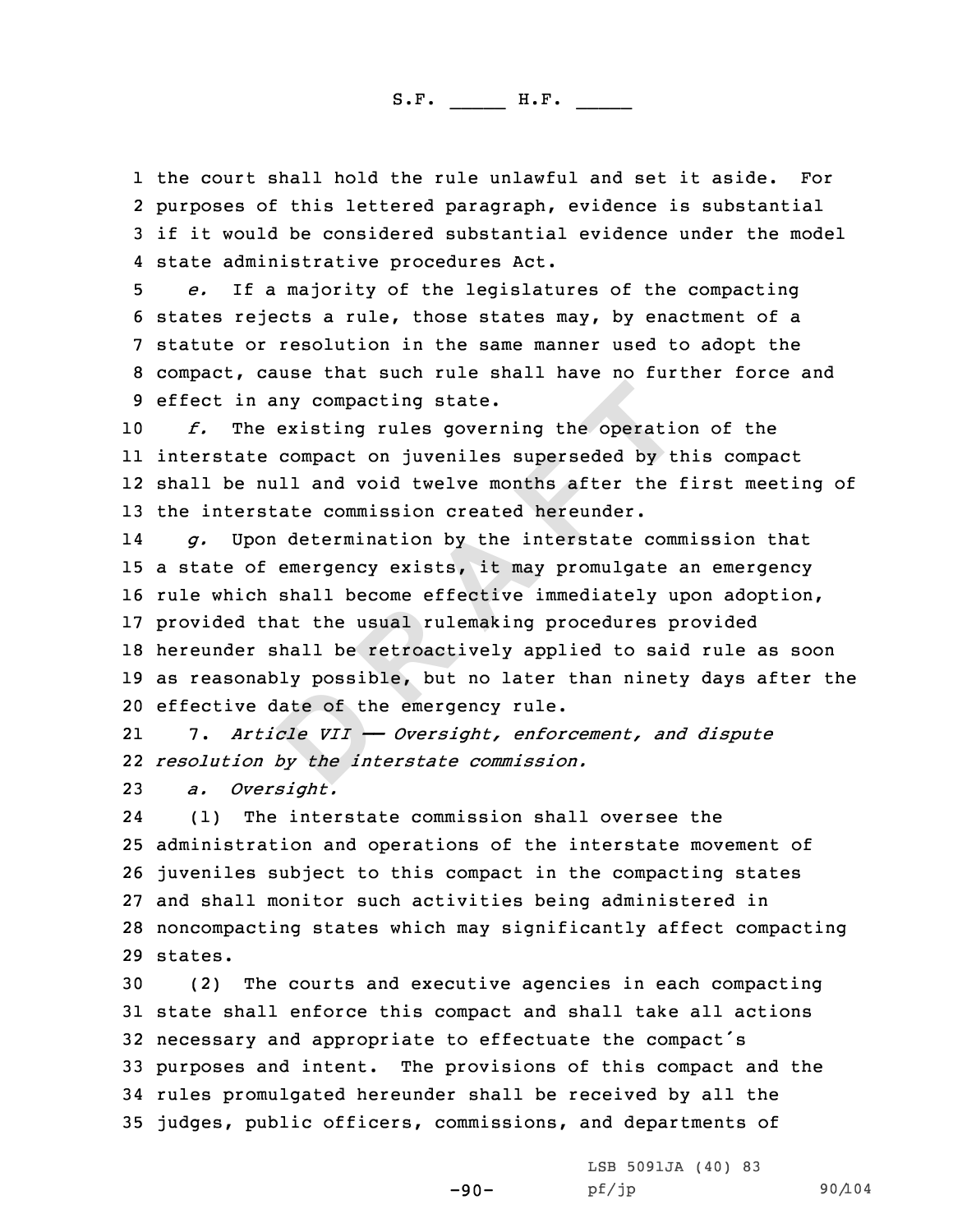1 the state government as evidence of the authorized statute 2 and administrative rules. All courts shall take judicial 3 notice of the compact and the rules. In any judicial or<br>4 administrative proceeding in a compacting state pertaining to 4 administrative proceeding in a compacting state pertaining to<br>5 the subject matter of this compact which may affect the powers,<br>6 responsibilities, or actions of the interstate commission, it<br>7 shall be entitled to recei

<sup>10</sup> *b. Dispute resolution.*

11 (1) The compacting states shall report to the interstate 12 commission on all issues and activities necessary for the <sup>13</sup> administration of the compact as well as issues and activities 14 pertaining to compliance with the provisions of the compact and 15 its bylaws and rules.<br>16 (2) The interstate

**For all purposes.**<br> **D Compacting states shall report to the ompacting states shall report to the ompact as well as issues to compliance with the provisions of and rules.<br>
<b>E** interstate commission shall attempt a compa (2) The interstate commission shall attempt, upon the request of <sup>a</sup> compacting state, to resolve any disputes or other issues which are subject to the compact and which may arise among compacting states and between compacting and noncompacting states. The commission shall promulgate <sup>a</sup> rule providing for both mediation and binding dispute resolution for disputes among the compacting states.

 (3) The interstate commission, in the reasonable exercise of its discretion, shall enforce the provisions and rules of this compact using any or all means set forth in article XI of 26 this compact.<br>27 8. Article

27 8. *Article VIII* — *Finance.*<br>28 *a.* The interstate commission

The interstate commission shall pay or provide for <sup>29</sup> the payment of the reasonable expenses of its establishment, 30 organization, and ongoing activities.<br>31  $b.$  The interstate commission shal

The interstate commission shall levy on and collect an annual assessment from each compacting state to cover the cost of the internal operations and activities of the interstate commission and its staff which must be in <sup>a</sup> total amount sufficient to cover the interstate commission's annual budget

-91-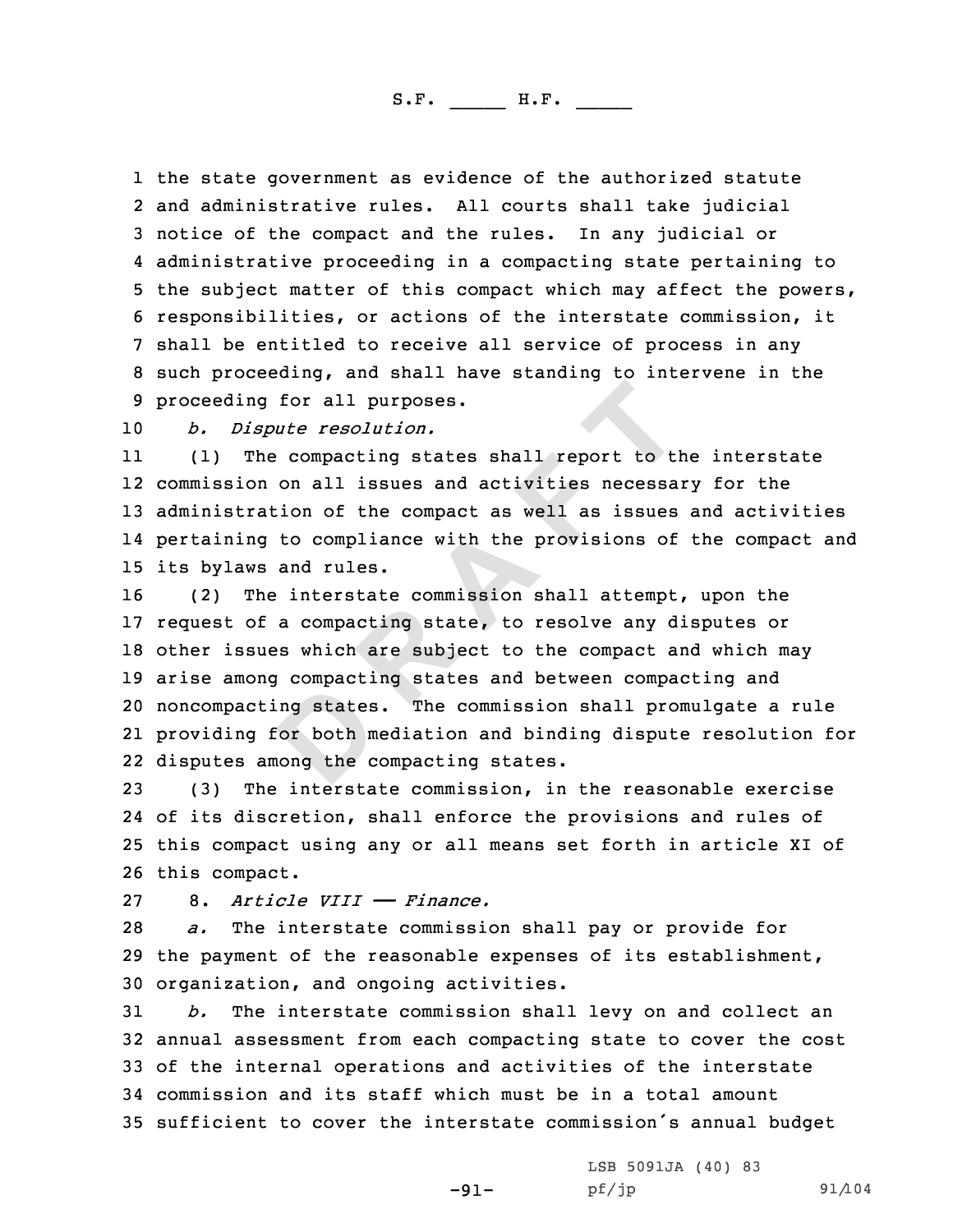1 as approved each year. The aggregate annual assessment amount 2 shall be allocated based upon a formula to be determined by the 3 interstate commission, taking into consideration the population<br>4 of each compacting state and the volume of interstate movement 5 of juveniles in each compacting state and shall promulgate a<br>6 rule binding upon all compacting states which governs said<br>7 assessment.

*c.* The interstate commission shall not incur any obligations<br>9 of any kind prior to securing the funds adequate to meet the same; nor shall the interstate commission pledge the credit of any of the compacting states, except by and with the authority of the compacting state.

If prior to securing the funds adequate<br>
shall the interstate commission pledge<br>
compacting states, except by and with<br>
bacting state.<br>
interstate commission shall keep accu<br>
sand disbursements. The receipts are<br>
restate c *d.* The interstate commission shall keep accurate accounts of 14 all receipts and disbursements. The receipts and disbursements of the interstate commission shall be subject to the audit and accounting procedures established under its bylaws. However, all receipts and disbursements of funds handled by the interstate commission shall be audited yearly by <sup>a</sup> certified or licensed public accountant and the report of the audit shall be included in and become part of the annual report of the interstate commission.

22 9. *Article IX —— The state council.* Each member state shall create <sup>a</sup> state council for interstate juvenile supervision. While each state may determine the membership of its own state council, its membership must include at least one representative from the legislative, judicial, and executive branches of government, victims groups, and the compact administrator, deputy compact administrator, or designee. Each compacting state retains the right to determine the qualifications of the compact administrator or deputy compact administrator. Each state council will advise and may exercise oversight and advocacy concerning that state's participation in interstate commission activities and other duties as may be determined by that state, including but not limited to development of policy concerning operations and procedures of

-92-

LSB 5091JA (40) 83<br>pf/jp

pf/jp 92/104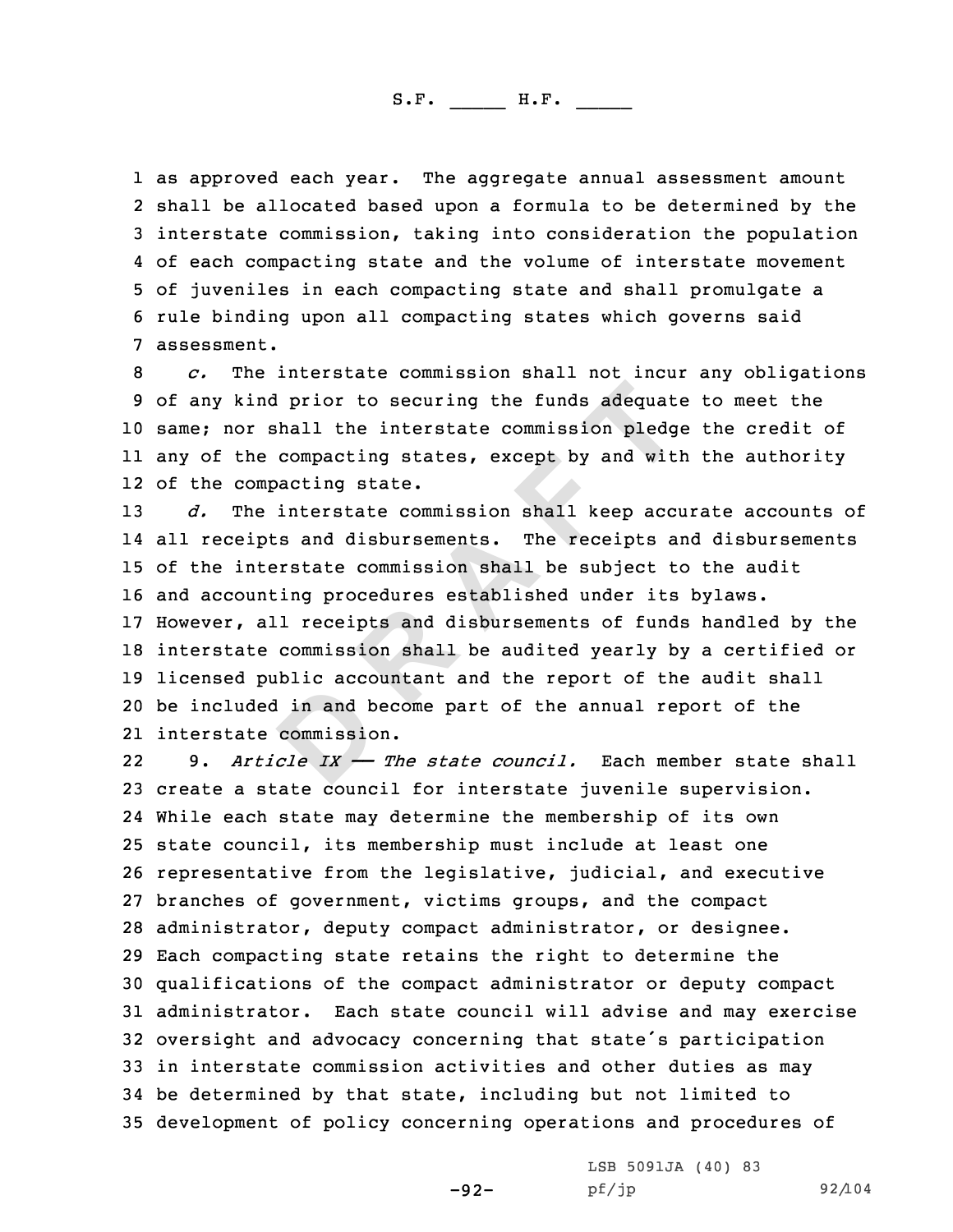1 the compact within that state.<br>2 10. Article X – Compactine

10. *Article <sup>X</sup> —— Compacting states, effective date, and* <sup>3</sup> *amendment.*

4*a.* Any state, the District of Columbia, or its designee, the<br>5 Commonwealth of Puerto Rico, the United States Virgin Islands,<br>6 Guam, American Samoa, and the Northern Marianas Islands as<br>7 defined in article II of this c

compact shall become effective and b:<br>
e enactment of the compact into law b:<br>
e of the states. The initial effection<br>
fifth jurisdiction. Thereafter it simpled into the compact of the compact into law by that state<br>
posit legislative enactment of the compact into law by no less than thirty-five of the states. The initial effective date shall be the later of July 1, 2004, or upon enactment into law by the thirty-fifth jurisdiction. Thereafter it shall become effective and binding as to any other compacting state upon enactment of the compact into law by that state. The governors of nonmember states or their designees shall be invited to participate in the activities of the interstate commission on <sup>a</sup> nonvoting basis prior to adoption of the compact by all states 19 and territories of the United States.<br>20  $c.$  The interstate commission may

The interstate commission may propose amendments to the compact for enactment by the compacting states. No amendment shall become effective and binding upon the interstate commission and the compacting states unless and until it is enacted into law by unanimous consent of the compacting states. 11. *Article XI —— Withdrawal, default, termination, and judicial enforcement.*

27 *a. Withdrawal.*<br>28 (1) Once effer

(1) Once effective, the compact shall continue in force and <sup>29</sup> remain binding upon each and every compacting state; provided <sup>30</sup> that <sup>a</sup> compacting state may withdraw from the compact by <sup>31</sup> specifically repealing the statute which enacted the compact 32 into law.<br>33 (2) T

(2) The effective date of withdrawal is the effective date 34 of the repeal.<br>35 (3) The wi

(3) The withdrawing state shall immediately notify the

-93- LSB 5091JA (40) 83<br>pf/jp

pf/jp 93/104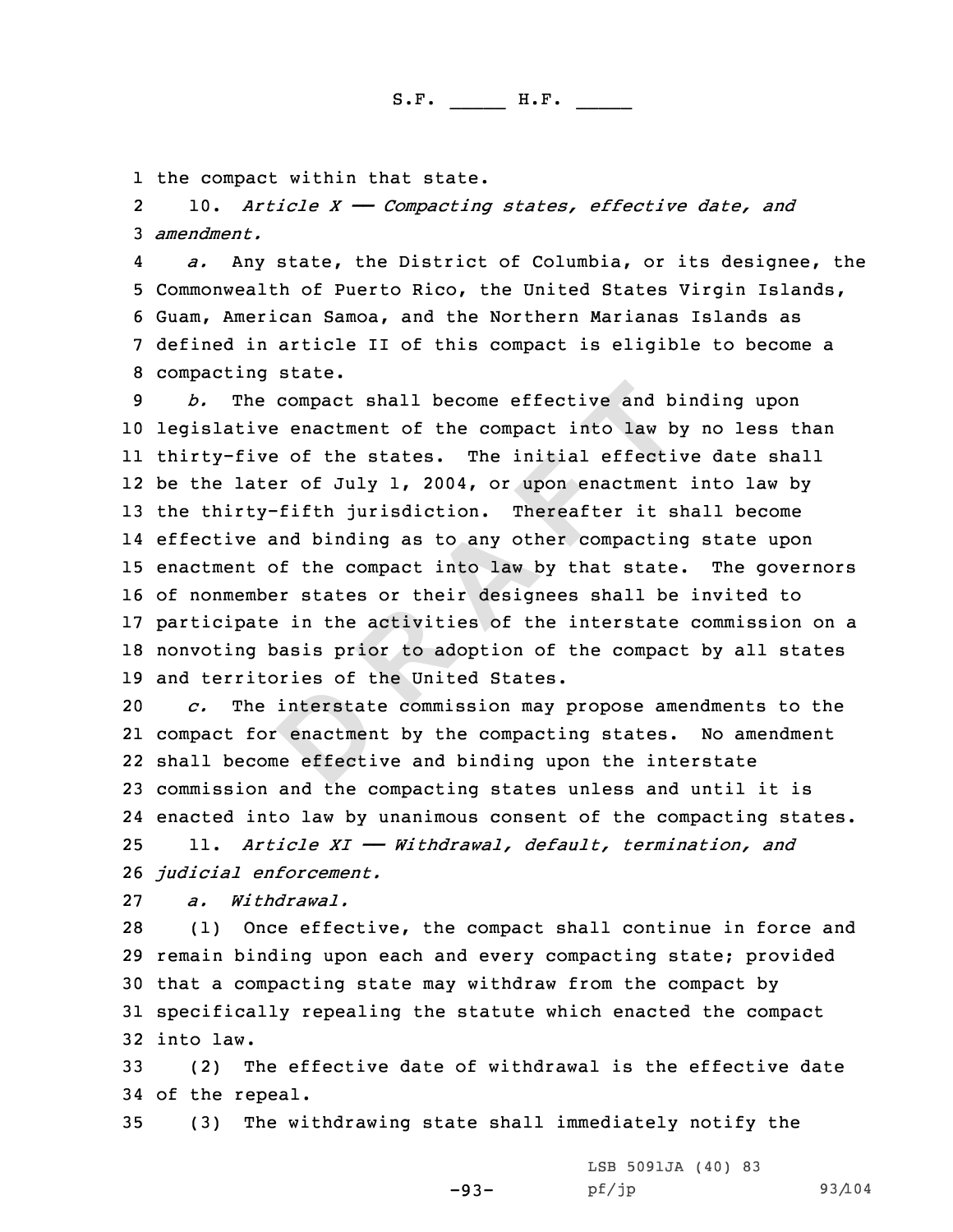1 chairperson of the interstate commission in writing upon the<br>2 introduction of legislation repealing this compact in the 2 introduction of legislation repealing this compact in the<br>3 withdrawing state. The interstate commission shall notify the<br>4 other compacting states of the withdrawing state's intent to

4 other compacting states of the withdrawing state's intent to<br>5 withdraw within sixty days of its receipt thereof.<br>6 (4) The withdrawing state is responsible for all<br>7 assessments, obligations, and liabilities incurred th 10 withdrawal.

11 (5) Reinstatement following withdrawal of any compacting 12 state shall occur upon the withdrawing state reenacting the <sup>13</sup> compact or upon such later date as determined by the interstate 14 commission.

<sup>15</sup> *b. Technical assistance, fines, suspension, termination, and* 16 *default.*

nance of which extend beyond the effection<br> **R**<br> **E**  $\alpha$  **CCCUT UPON THE CONCILERATION**<br> **EXECUTE 10**<br> **EXECUTE 10**<br> **EXECUTE 10**<br> **EXECUTE 10**<br> **EXECUTE:**<br> **EXECUTE:**<br> **EXECUTE:**<br> **EXECUTE:**<br> **EXECUTE:**<br> **EXECUTE:**<br> **EXE**  (1) If the interstate commission determines that any compacting state has at any time defaulted in the performance of any of its obligations or responsibilities under this compact, or the bylaws or duly promulgated rules, the interstate commission may impose any or all of the following penalties:

<sup>23</sup> (a) Remedial training and technical assistance as directed 24 by the interstate commission.

25 (b) Alternative dispute resolution.<br>26 (c) Fines, fees, and costs in such

<sup>26</sup> (c) Fines, fees, and costs in such amounts as are deemed to 27 be reasonable as fixed by the interstate commission.<br>28 (d) Suspension or termination of membership in t

Suspension or termination of membership in the compact, which shall be imposed only after all other reasonable means of securing compliance under the bylaws and rules have 31 been exhausted and the interstate commission has therefore<br>32 determined that the offending state is in default. Immediate 32 determined that the offending state is in default. notice of suspension shall be given by the interstate commission to the governor, the chief justice or the chief judicial officer of the state, the majority and minority

-94-

LSB 5091JA (40) 83<br>pf/jp

pf/jp 94/104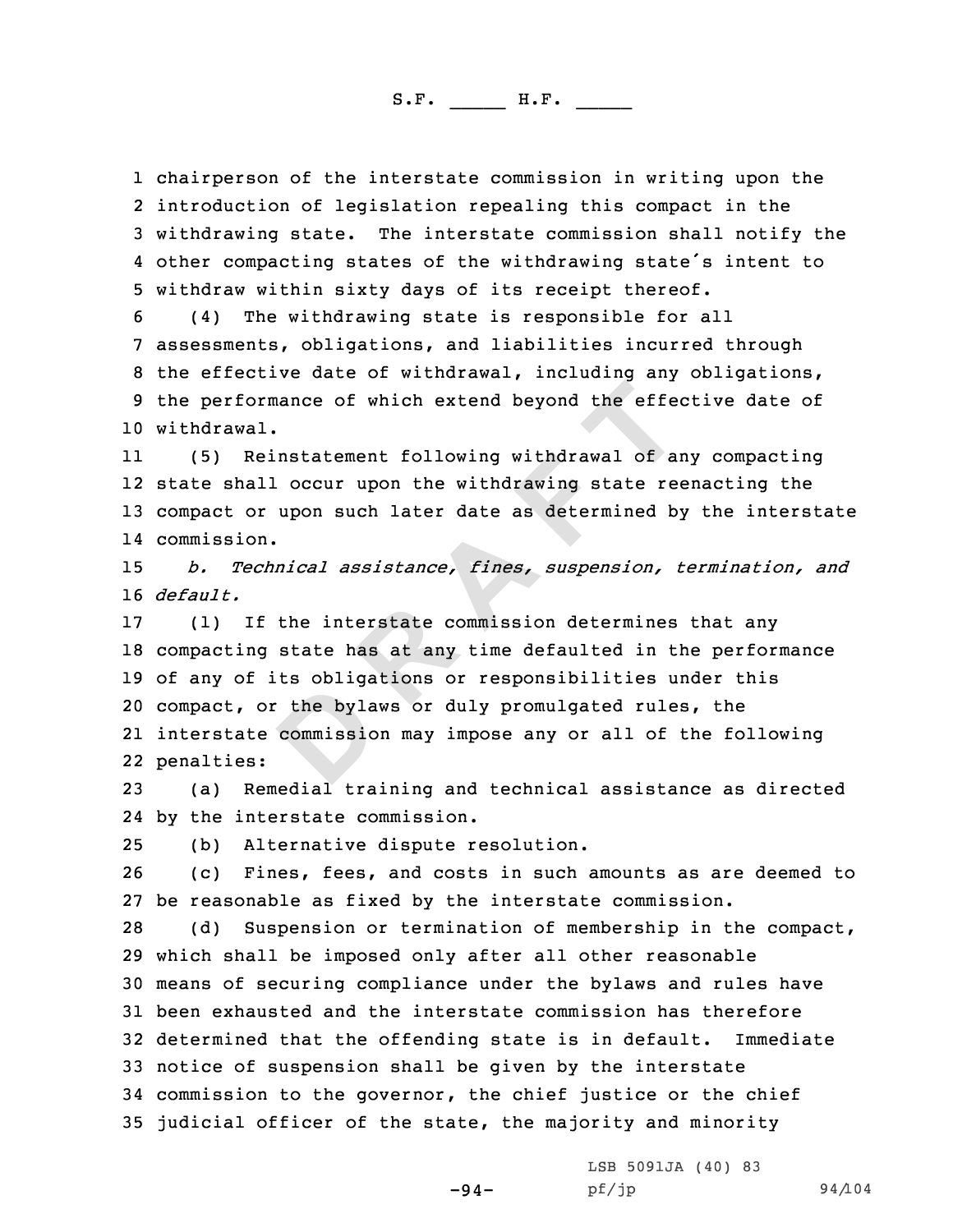1 leaders of the defaulting state's legislature, and the state<br>2 council. 2 council.

3 (2) The grounds for default include, but are not limited to,<br>4 failure of a compacting state to perform such obligations or 5 responsibilities imposed upon it by this compact, the bylaws<br>6 or duly promulgated rules, and any other grounds designated in<br>7 commission bylaws and rules.<br>8 (3) The interstate commission shall immediately notify<br>9 the

Example 10 The set of the set of the set of the set of the set of the set of the set of the set of the set of the set of the set of the set of the set of the set of the set of the set of the set of the set of the set of th interstate commission and of the default pending <sup>a</sup> cure of the default. The commission shall stipulate the conditions and the time period within which the defaulting state must cure its default. If the defaulting state fails to cure the 14 default within the time period specified by the commission, the defaulting state shall be terminated from the compact upon an affirmative vote of <sup>a</sup> majority of the compacting states and all rights, privileges, and benefits conferred by this compact 18 shall be terminated from the effective date of termination.<br>19 (4) Within sixty days of the effective date of terminat (4) Within sixty days of the effective date of termination of <sup>a</sup> defaulting state, the commission shall notify the governor, the chief justice or chief judicial officer, the

22 majority and minority leaders of the defaulting state's <sup>23</sup> legislature, and the state council of such termination.

24 (5) The defaulting state is responsible for all assessments, obligations, and liabilities incurred through the effective date of termination including any obligations, the performance of which extends beyond the effective date of termination.

 (6) The interstate commission shall not bear any costs relating to the defaulting state unless otherwise mutually agreed upon in writing between the interstate commission and 32 the defaulting state.<br>33 (7) Reinstatement

<sup>33</sup> (7) Reinstatement following termination of any compacting <sup>34</sup> state requires both <sup>a</sup> reenactment of the compact by the <sup>35</sup> defaulting state and the approval of the interstate commission

-95-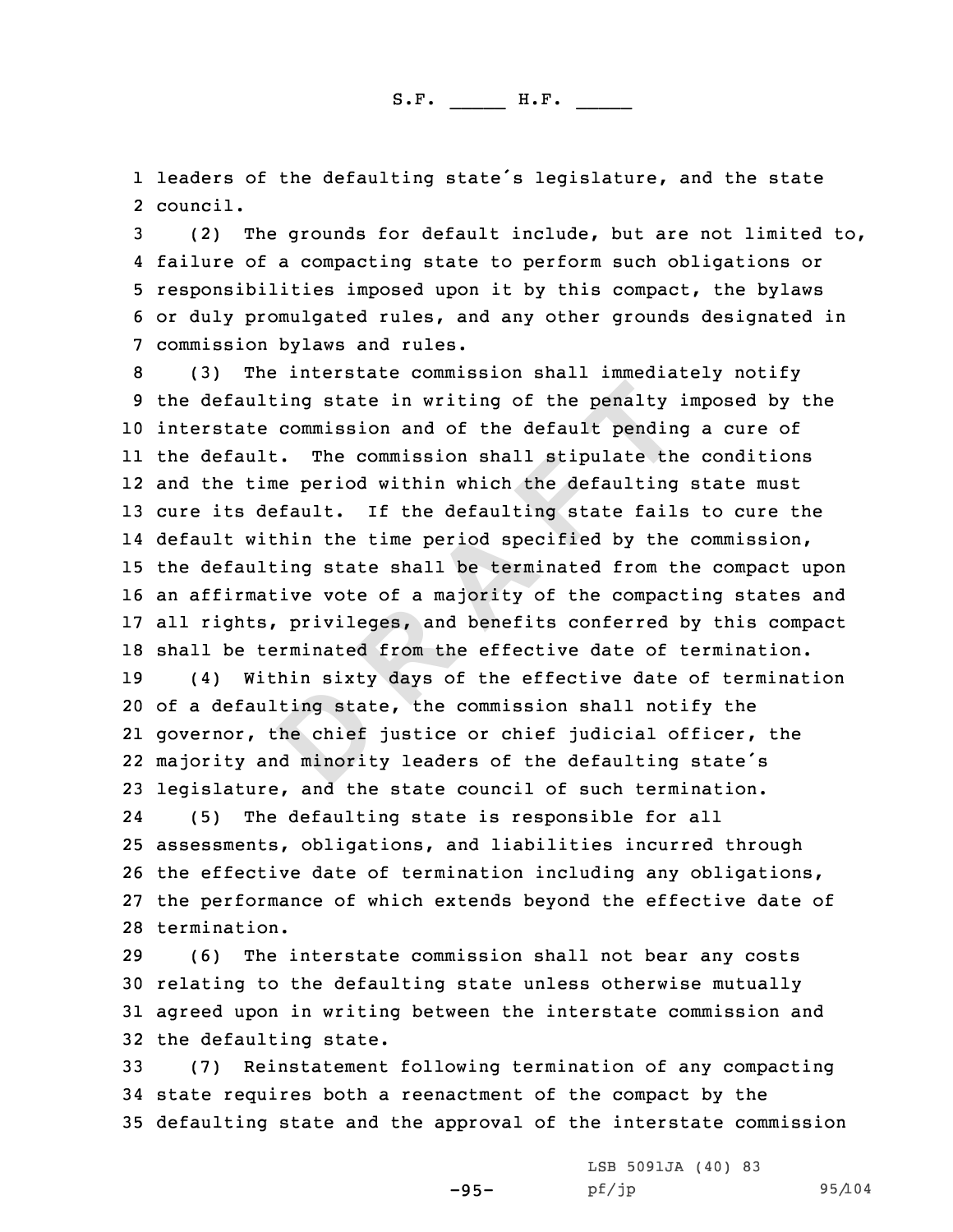1 pursuant to the rules.<br>2 *c. Judicial enforce* 

*c. Judicial enforcement.* The interstate commission may,<br>3 by majority vote of the members, initiate legal action in the<br>4 United States district court for the District of Columbia or, 4 United States district court for the District of Columbia or,<br>5 at the discretion of the interstate commission, in the federal<br>6 district where the interstate commission has its offices, to<br>7 enforce compliance with the <sup>10</sup> prevailing party shall be awarded all costs of such litigation 11 including reasonable attorney fees.

1212 *d. Dissolution of compact.*<br>13 (1) The compact dissolves

(1) The compact dissolves effective upon the date of the 14 withdrawal or default of the compacting state, which reduces 15 membership in the compact to one compacting state.<br>16 (2) Upon the dissolution of this compact, the

In the event judicial enforcement is party shall be awarded all costs of reasonable attorney fees.<br> *Olution of compact*.<br> **COMPACT COMPACT:**<br>  $\therefore$  compact dissolves effective upon the<br>
or default of the compacting state, (2) Upon the dissolution of this compact, the compact becomes null and void and shall be of no further force or effect, and the business and affairs of the interstate commission shall be concluded and any surplus funds shall be distributed in accordance with the bylaws.

2112. *Article XII* — *Severability* and *construction.*<br>*a.* The provisions of this compact shall be sever

22The provisions of this compact shall be severable, <sup>23</sup> and if any phrase, clause, sentence, or provision is deemed 24 unenforceable, the remaining provisions of the compact shall 25 be enforceable.<br>26  $b$ . The prov.

b. The provisions of this compact shall be liberally 27 construed to effectuate its purposes.<br>28 13. Article XIII - Binding effect

<sup>28</sup> 13. *Article XIII —— Binding effect of compact and other laws.* 29 *a. Other laws.*<br>30 (1) Nothing in

(1) Nothing in this compact prevents the enforcement of any <sup>31</sup> other law of <sup>a</sup> compacting state that is not inconsistent with 32 this compact.<br>33 (2) All  $c_1$ 

All compacting states' laws other than state <sup>34</sup> constitutions and other interstate compacts conflicting with <sup>35</sup> this compact are superseded to the extent of the conflict.

-96-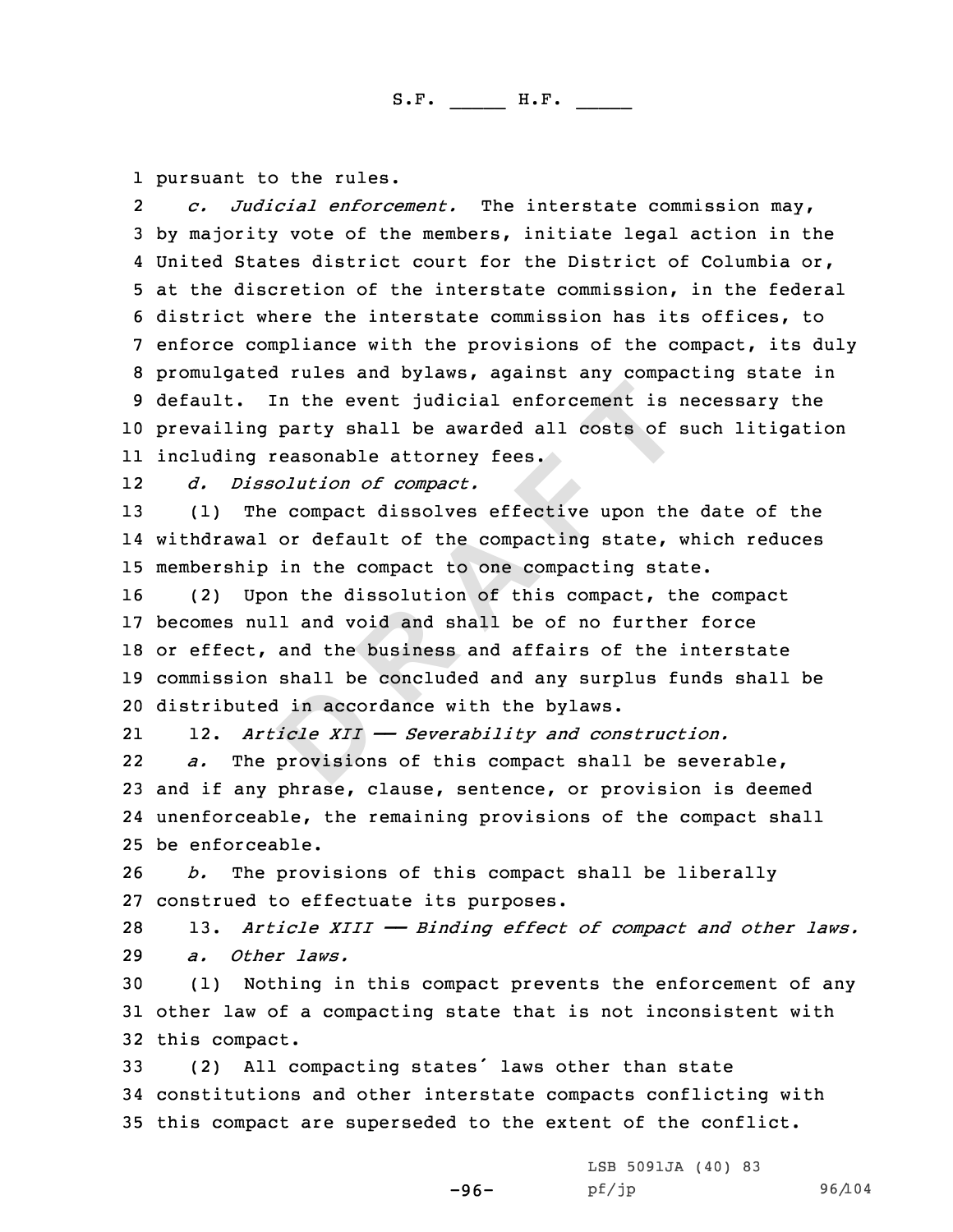1

*b. Binding effect of the compact.*<br>2 (1) All lawful actions of the interstate commission, 3 including all rules and bylaws promulgated by the interstate<br>4 commission, are binding upon the compacting states.

5 (2) All agreements between the interstate commission and<br>6 the compacting states are binding in accordance with their<br>7 terms.

8 (3) Upon the request of a party to a conflict over meaning<br>9 or interpretation of interstate commission actions, and upon <sup>a</sup> majority vote of the compacting states, the interstate commission may issue advisory opinions regarding such meaning or interpretation.

**D R A F T** (4) In the event any provision of this compact exceeds the constitutional limits imposed on the legislature of any compacting state, the obligations, duties, powers, or jurisdiction sought to be conferred by such provision upon the interstate commission shall be ineffective and such obligations, duties, powers, or jurisdiction shall remain in the compacting state and shall be exercised by the agency thereof to which such obligations, duties, powers, or jurisdiction are delegated by law in effect at the time this compact becomes effective.

24

<sup>23</sup> DIVISION IX

MISCELLANEOUS

 Sec. 62. Section 135.12, Code 2009, is amended by striking 26 the section and inserting in lieu thereof the following:<br>27 135.12 Office of minority and multicultural health - **135.12 Office of minority and multicultural health —— established —** duties.<br>29 1. The office of **r** 

The office of minority and multicultural health is established in the department. The purpose of the office is to improve the health of racial and ethnic minorities by bridging communication, delivery, and service requirements, and by providing customized services and practical approaches to problems and issues encountered by organizations and communities working to address the needs of these populations.

-97-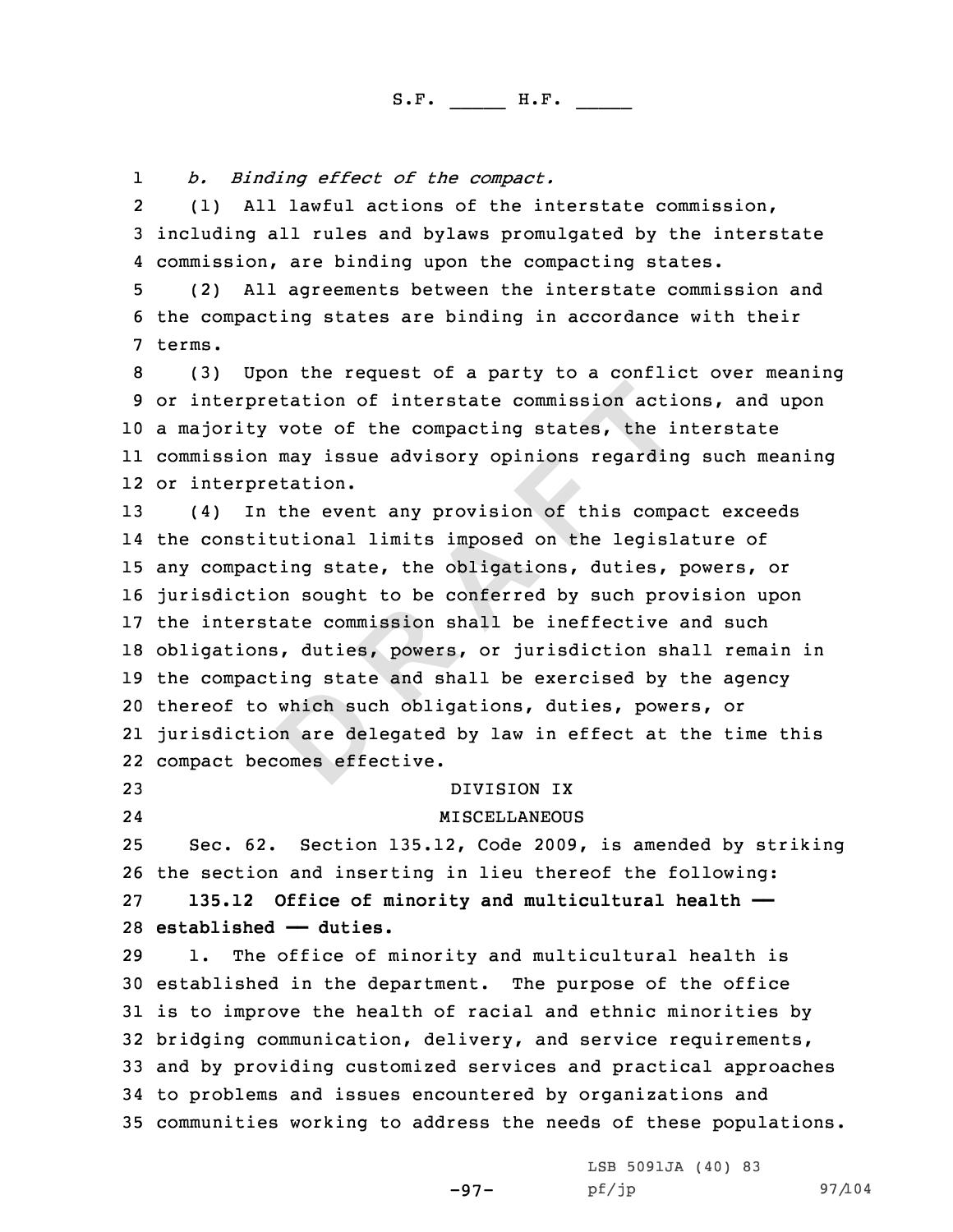11 2. The office of minority and multicultural health shall be 2 responsible for all of the following:

3 *a.* Serving as the liaison and advocate for the department on<br>4 minority and multicultural health matters.

4 minority and multicultural health matters.<br>5 b. Assisting academic institutions, state agencies,<br>6 community groups, and other entities in institutionalizing<br>7 cultural competency within the health care workforce and<br>8 d 10 equity.

11*c.* Promoting community strategic planning.<br>*d.* Reviewing the impact of programs, regul

12Reviewing the impact of programs, regulations, and <sup>13</sup> health care resource policies on the delivery of and access to 14 minority and multicultural health services.

<sup>15</sup> Sec. 63. Section 453A.35, subsection 1, Code Supplement 16 2009, is amended to read as follows:<br>17 1. The proceeds derived from the

**R R EXECTS EXECTS EXECTS EXECTS EXECTS EXECTS EXECTS EXECTS EXECTS EXECTS EXECTS EXECTS EXECTS EXECTS EXECTS EXECTS EXECTS EXECTS EXECTS EXECTS EXECTS EXECTS EXECTS EXECTS** The proceeds derived from the sale of stamps and the payment of taxes, fees, and penalties provided for under this chapter, and the permit fees received from all permits issued by the department, shall be credited to the general fund of the state. However, of the revenues generated from the tax on cigarettes pursuant to section 453A.6, subsection 1, and from the tax on tobacco products as specified in section 453A.43, subsections 1, 2, 3, and 4, and credited to the general fund 25 of the state under this subsection, there is appropriated, annually, to the health care trust fund created in section 27 453A.35A, the first one hundred seventeen six million seven 28 hundred ninety-six sixteen thousand <u>four hundred</u> dollars.<br>29 Sec. 64. Section 692A.115, Code Supplement 2009, is an

Sec. 64. Section 692A.115, Code Supplement 2009, is amended 30 to read as follows:<br>31 692A.115 Emplovm

 **692A.115 Employment where dependent adults reside.**  $32.$ 1. A Unless authorized as provided in subsection 2, a sex offender shall not be an employee of <sup>a</sup> facility providing services for dependent adults or at events where dependent adults participate in programming and shall not loiter on the

-98-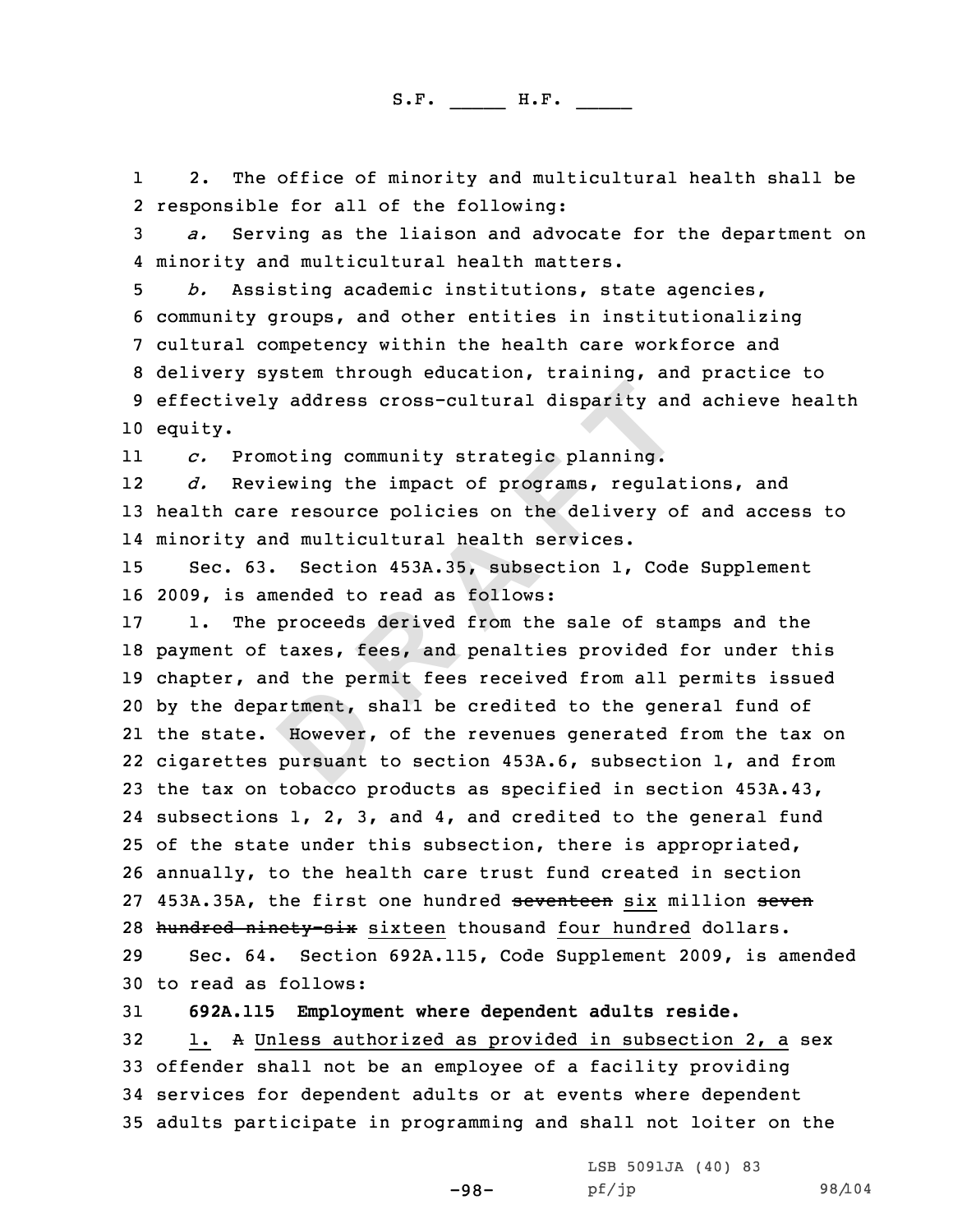**EXPLANATION**<br> **EXPLANATION**<br> **D EXPLANATION**<br> **EXPLANATION**<br> **EXPLANATION**<br> **EXPLANATION**<br> **EXPLANATION**<br> **EXPLANATION**<br> **EXPLANATION**<br> **EXPLANA A**<br> **EXPLANATION**<br> **EXPLANATION**<br> **EXPLANATION**<br> **D EXPLANATION**<br> **D E** 1 premises or grounds of a facility or at an event providing such<br>2 services or programming. Such the communism of the revices or programming.<br>3 2. An adult sex offender who is a patient or resident<br>4 of a health care facility as defined in section 135C.1, 5 a participant in a medical assistance program home and<br>6 community-based services waiver program, or a participant in a<br>7 medical assistance state plan employment services as part of<br>8 the participant's habilitation plan **EXPLANATION** 11 This bill relates to and makes appropriations for health 12 and human services for fiscal year 2010-2011 to the department <sup>13</sup> of veterans affairs, the Iowa veterans home, the department on 14 aging, the department of public health, Iowa finance authority, <sup>15</sup> state board of regents, department of inspections and appeals, <sup>16</sup> and the department of human services. The bill is organized 17 into divisions.<br>18 DEPARTMENT O DEPARTMENT ON AGING. This division appropriates funding 19 from the general fund of the state for the department on aging.<br>20 DEPARTMENT OF PUBLIC HEALTH. This division appropriates DEPARTMENT OF PUBLIC HEALTH. This division appropriates 21 funding from the general fund of the state for the department 22 of public health. <sup>23</sup> DEPARTMENT OF VETERANS AFFAIRS. This division appropriates 24 funding from the general fund of the state for the department 25 of veterans affairs.<br>26 DEPARTMENT OF HUM DEPARTMENT OF HUMAN SERVICES. The division appropriates <sup>27</sup> funding from the general fund of the state and the federal <sup>28</sup> temporary assistance for needy families block grant to the <sup>29</sup> department of human services. The allocation for the family <sup>30</sup> development and self-sufficiency grant program is made directly 31 to the department of human rights.<br>32 An appropriation is made from t An appropriation is made from the health care trust fund for <sup>33</sup> the medical assistance (Medicaid) program in addition to the 34 general fund appropriation made for this purpose.<br>35 The department is required to establish a tran The department is required to establish a transition

-99-

LSB 5091JA (40) 83<br>pf/jp

pf/jp 99/104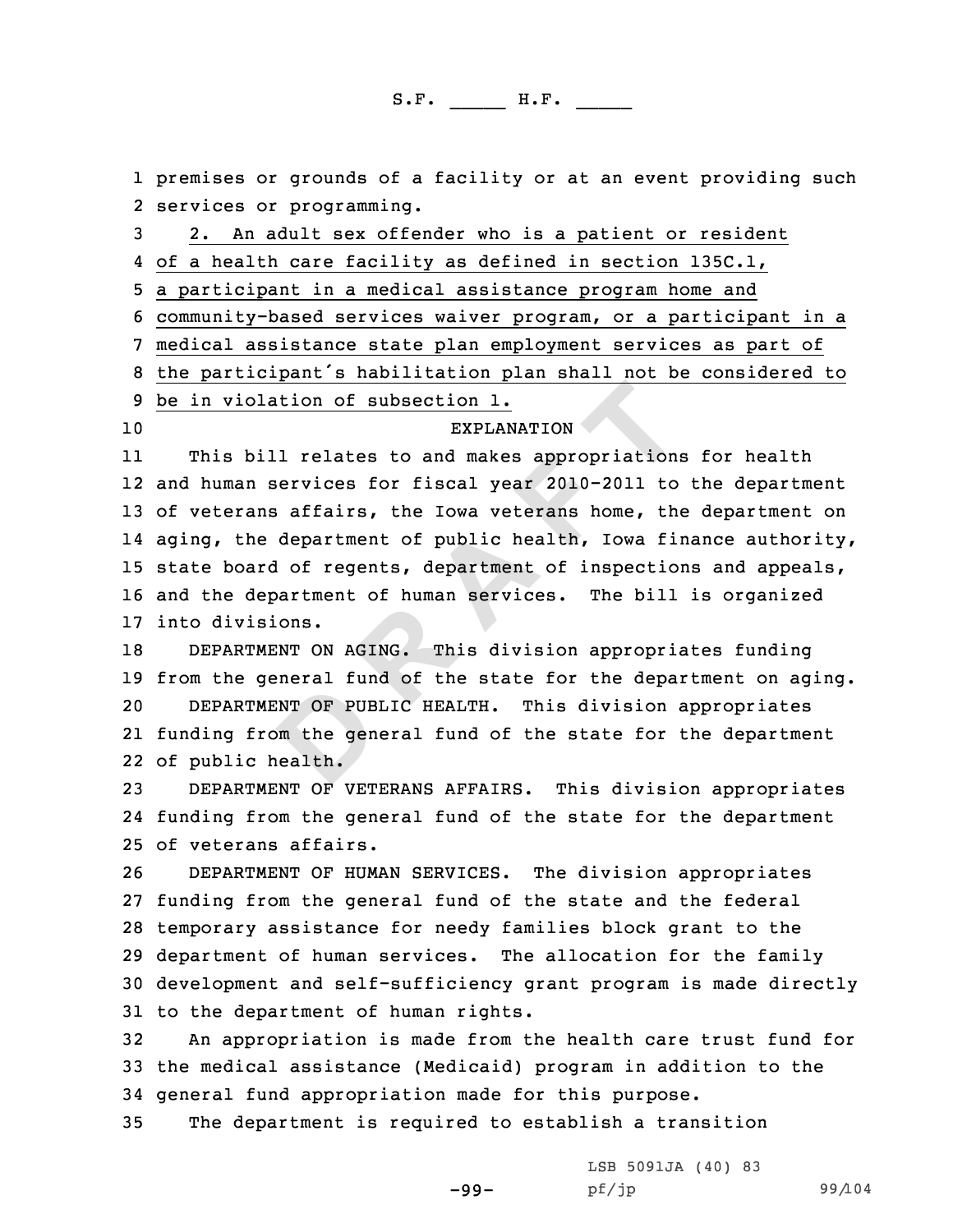Iowa plan administrator, and provide<br>
Pecember 31, 2010. The department i<br>
i it determines the plan meets legislin<br>
bursement section addresses reimburs<br>
reimbursed by the department of human<br>
JIVING TRUST FUND, PHARMACEUT 1 committee to develop a plan for improving coordination 2 and integration of mental health services and outcomes for 3 children, as well as alignment of the services and outcomes<br>4 with the child welfare system. Among other provisions, the 4 with the child welfare system. Among other provisions, the<br>5 plan is required to address transitioning administration of the<br>6 remedial services program from a fee-for-service approach to<br>7 the Iowa plan, using the behav <sup>10</sup> the plan by December 31, 2010. The department may implement 11 the plan if it determines the plan meets legislative intent. 12 The reimbursement section addresses reimbursement for <sup>13</sup> providers reimbursed by the department of human services. 14SENIOR LIVING TRUST FUND, PHARMACEUTICAL SETTLEMENT ACCOUNT,<br>ACARE ACCOUNT, AND HEALTH CARE TRANSFORMATION ACCOUNT. This 15 IOWACARE ACCOUNT, AND HEALTH CARE TRANSFORMATION ACCOUNT. <sup>16</sup> division makes appropriations for fiscal year 2009-2010 from <sup>17</sup> the senior living trust fund to the department on aging, the <sup>18</sup> department of human services, the department of inspections and 19 appeals, and the Iowa finance authority.<br>20 The division makes an appropriation f

The division makes an appropriation from the pharmaceutical 21 settlement account to the department of human services to 22 supplement the medical contracts appropriation.

 The division makes appropriations from the IowaCare account to the state board of regents for distribution to the university of Iowa hospitals and clinics and to the department of human services for distribution to <sup>a</sup> publicly owned acute care teaching hospital in <sup>a</sup> county with <sup>a</sup> population over 350,000 related to the IowaCare program and indigent care. The division makes an appropriation to the department of human services from the health care transformation account for 31 various health care reform initiatives.<br>32 The division provides that if the to

The division provides that if the total amount appropriated from all sources for the medical assistance program for fiscal year 2009-2010 exceeds the amount needed, the excess remains available to be used for the program in the succeeding fiscal

-100-

LSB 5091JA (40) 83<br>pf/jp

pf/jp 100/104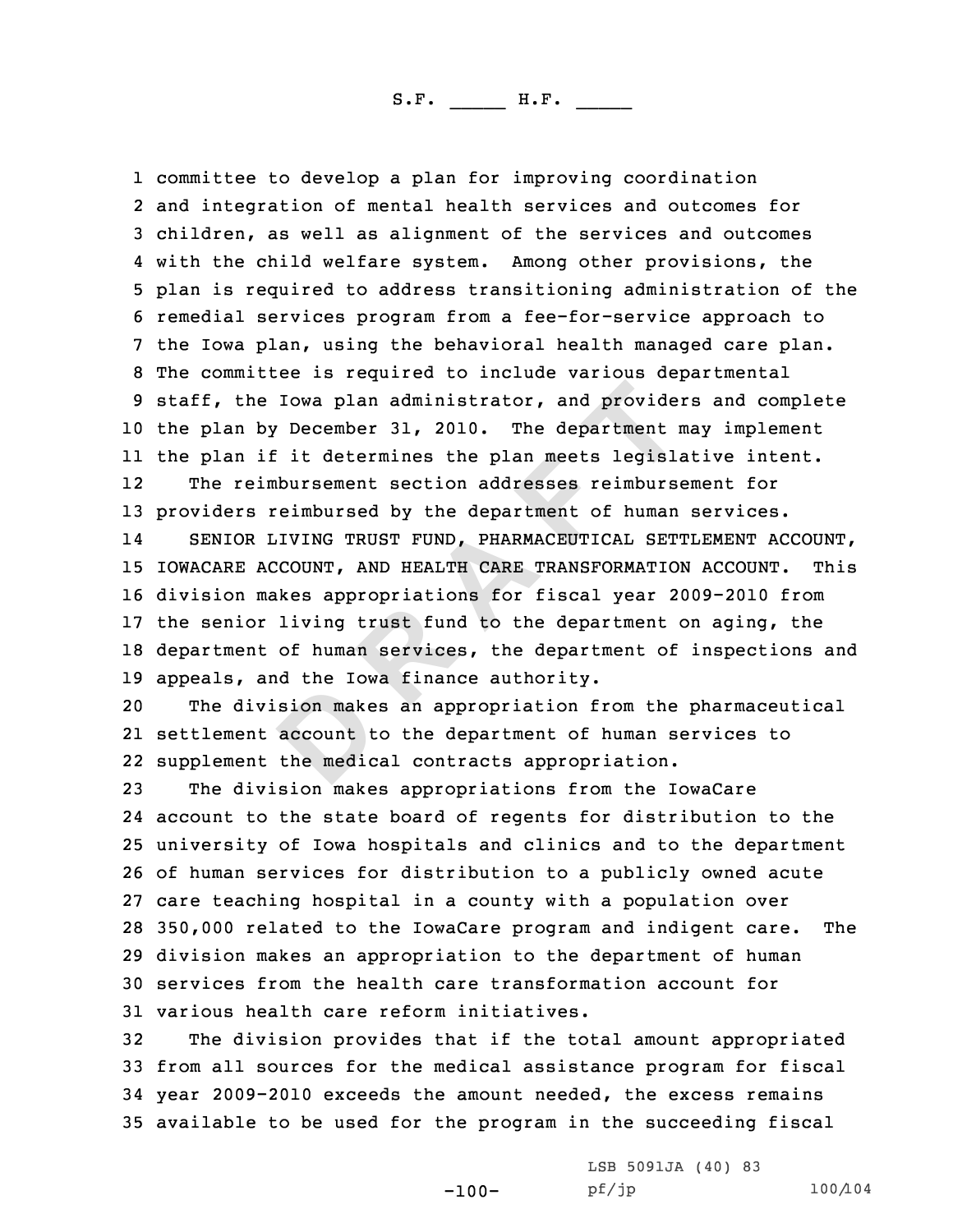1 year.<br>2 MH/MR/DD SERVICES ALLOWED GROWTH FUNDING — FISCAL YEAR Mem/MR/DD 3 2010-2011. This division allocates the appropriation made in 4 2009 Iowa Acts, chapter 179, for distribution to counties for 4 2009 Iowa Acts, chapter 179, for distribution to counties for<br>5 adult mental illness, mental retardation, and developmental<br>6 disabilities services allowed growth for FY 2010-2011.<br>PRIOR APPROPRIATIONS AND RELATED CHANGE

 Code section 231.24, providing for regulation and certification of retirement communities by the department on aging, is amended to authorize the department to defer implementation of the regulation as determined by the department's director.

ons-related provisions.<br>
tion 231.24, providing for regulation<br>
some of retirement communities by the<br>
samended to authorize the department<br>
ion of the regulation as determined<br>
is director.<br>
tion 231.33, relating to the d Code section 231.33, relating to the duties of the area agencies on aging, is amended to eliminate <sup>a</sup> requirement for an agency to require the annual completion by agency board of directors members of four hours of training, provided by the 19 department on aging.<br>20 The FY 2010-2011

The FY 2010-2011 amount of a multiyear appropriation made to the department of human services in <sup>2008</sup> Iowa Acts, chapter 1188, to cover children under the medical assistance, hawk-i, and hawk-i expansion programs and outreach under the programs, is reduced.

 <sup>A</sup> requirement in <sup>2008</sup> Iowa Acts, chapter 1040, for the department on aging to implement the initial provisions for expanding and improving the training of those who deal with persons with Alzheimer's and similar forms of irreversible dementia by July 1, 2010, is instead made contingent upon the availability of funding as determined by the department's director.

 <sup>A</sup> pilot project authorized in an amendment to <sup>2008</sup> Iowa Acts, chapter 1187, for <sup>a</sup> regional service network for county MH/MR/DD services, through June 30, 2010, is extended for an additional year.

-101-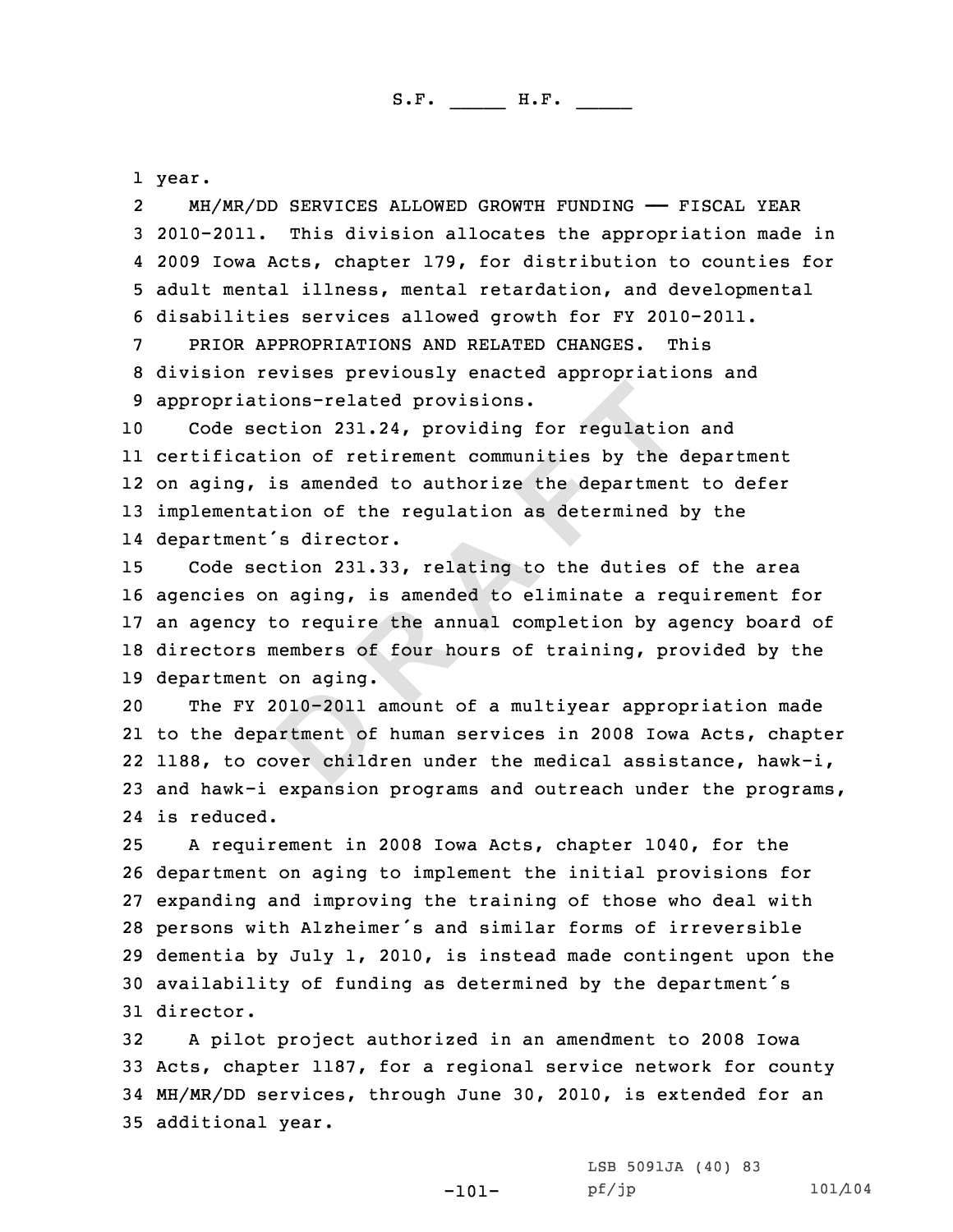because to the Medicaid program<br>requirement to extend the period for<br>members by mailing the renewal form<br>may of the month prior to the month of<br>0009-2010 appropriation to the Iowa vo<br>va Acts, chapter 182, section 3, is sup 11 An initiative in 2008 Iowa Acts, chapter 1188, requiring the<br>2 department of public health to establish a community coalition department of or public health and the paradional 3 for addressing patient treatment values on the national 4 physicians orders for life sustaining treatment program, is 4 physicians orders for life sustaining treatment program, is<br>5 amended to eliminate the two-year period for the pilot and to<br>6 delay the completion date from June 30, 2010, to June 30, 2011.<br>7 A provision in 2009 Iowa Act striking <sup>a</sup> requirement to extend the period for annual renewal by program members by mailing the renewal form to the member on the first day of the month prior to the month of renewal. The FY 2009-2010 appropriation to the Iowa veterans home in <sup>2009</sup> Iowa Acts, chapter 182, section 3, is subject to an existing nonreversion clause in Code section 35D.18. The nonreversion authorization is modified to provide to designate the first \$1 million for use by the veterans home, the next \$1 million to be transferred to the appropriation made to the department of human services for FY 2010-2011 for field operations, and the remainder for use by the veterans home. 21 The <sup>2009</sup> Iowa Acts, chapter 182, section 9, FY 2009-2010 appropriations of the federal Temporary Assistance for Needy Families block grant is amended to provide that unused funds remaining at the close of the fiscal year do not revert but remain available in the succeeding fiscal year for expenditure 26 for the family investment program.<br>27 A provision in 2009 Iowa Acts, A provision in 2009 Iowa Acts, chapter 182, section 9, appropriation for the Medicaid program that provides that moneys remitted by the third party administering behavioral health services and remaining in <sup>a</sup> separate account do not

 revert but remain available for appropriation for health and human purposes, is amended. The amendment continues to set aside funding previously appropriated for implementation of the emergency mental health crisis services and system, <sup>a</sup> mental health services system for children or youth, and training of

LSB 5091JA (40) 83<br>pf/jp

-102-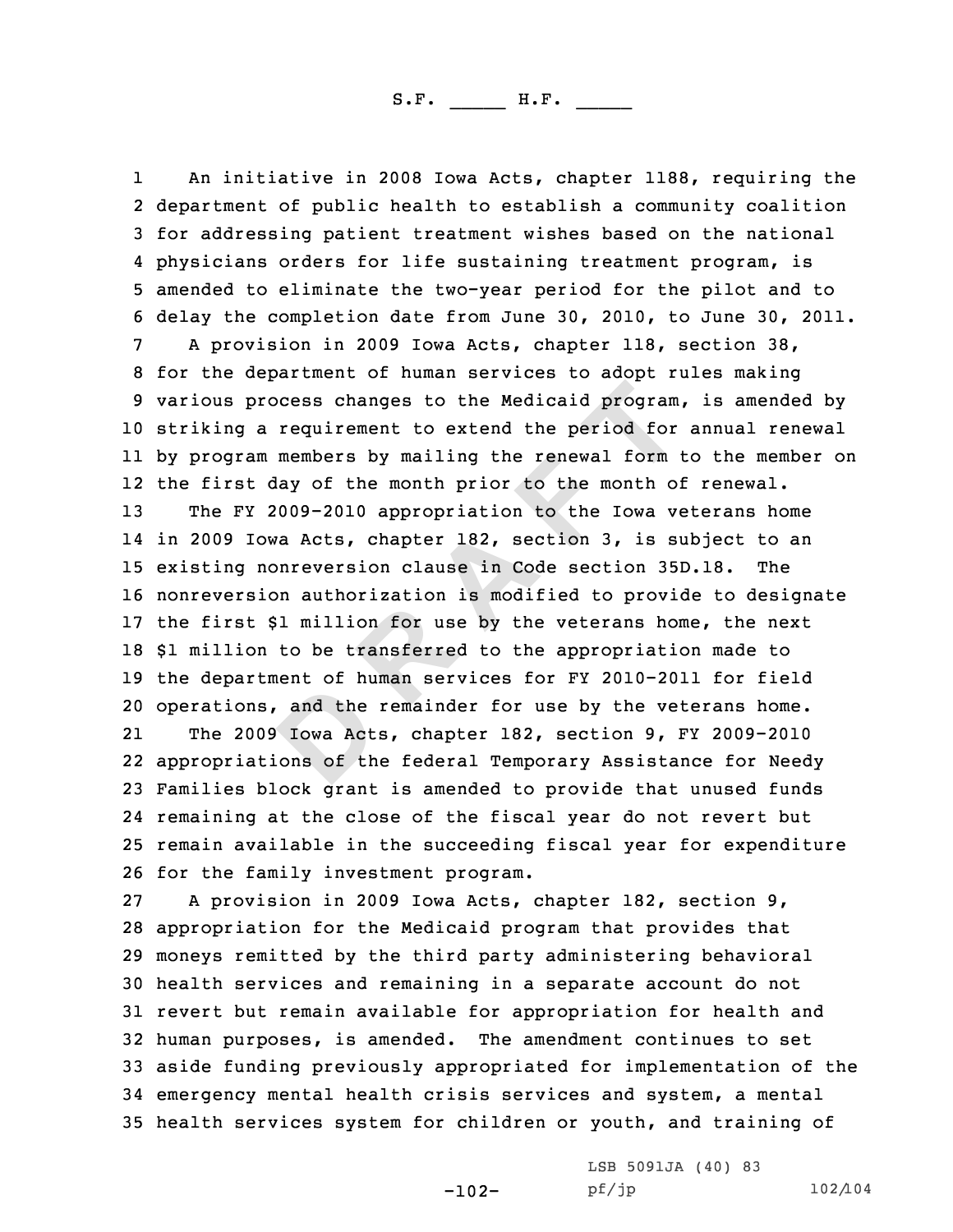1 child welfare services providers with the remainder of the<br>2 funds to be used for the Medicaid program.

%2 funds to be used for the Medicaid program.<br>3 The FY 2009-2010 appropriation for the state supplementary<br>4 assistance program in 2009 Iowa Acts, chapter 182, section 12, 5 is amended to include a nonreversion clause providing that<br>6 moneys remaining at the close of the fiscal year will remain<br>7 available to be used for the same purpose in the succeeding<br>8 fiscal year.<br>9 A provision relatin

<sup>10</sup> methodology for intellectual disabilities waiver tests is 11 included for implementation beginning July 1, 2010.

1212 This division takes effect upon enactment.<br>13 INTERSTATE COMPACT FOR JUVENILES. This di

<sup>13</sup> INTERSTATE COMPACT FOR JUVENILES. This division replaces 14 the interstate compact on juveniles with <sup>a</sup> new interstate 15 compact for juveniles.<br>16 Code chapter 232, t

**D R A F T** Code chapter 232, the juvenile justice code, is amended to enact <sup>a</sup> new interstate compact for juveniles in new Code section 232.173. The compact addresses how adjudicated juveniles and status offenders are provided adequate supervision and services in the states receiving the juveniles, provides for addressing public safety concerns, provides for returning juveniles who have run away, absconded, escaped, or are accused of an offense requesting their return, provides for contracting between states for cooperative institutionalization of delinquent youth who need special services, provides for effective tracking and supervision, provides for equitably allocating costs, benefits, and obligations between the states, 28 and other similar related purposes.<br>29 The means for achieving the purp

The means for achieving the purposes outlined in the compact is through rulemaking promulgated by the interstate commission for juveniles, consisting of one representative from each compacting state. <sup>A</sup> rule promulgated by the interstate commission may be rejected if <sup>a</sup> majority of the compacting states rejects the rule. The expenses of the interstate commission are paid by assessing the compacting states

-103-

LSB 5091JA (40) 83<br>pf/jp

pf/jp 103/104